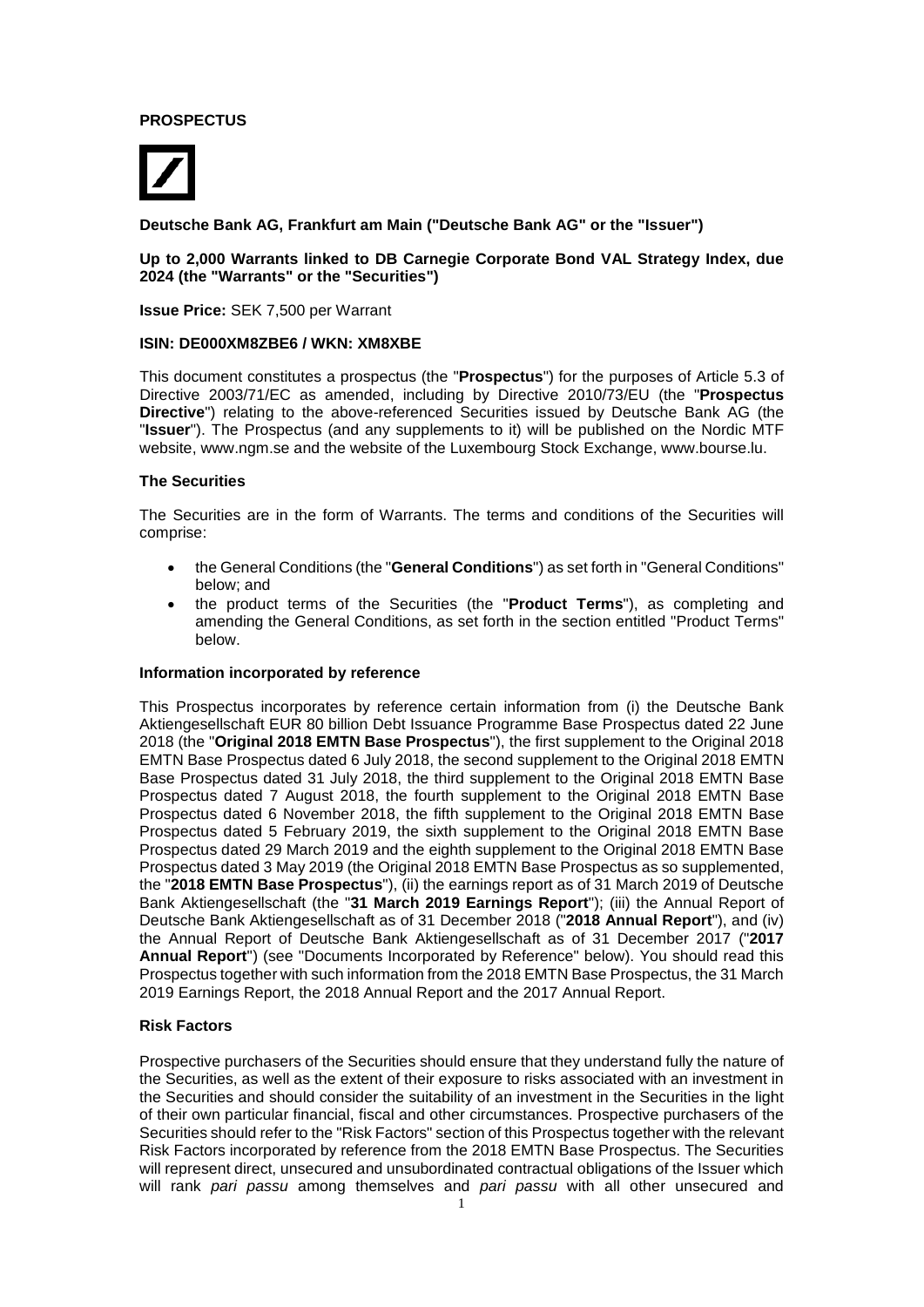unsubordinated obligations of the Issuer except for any statutory priority regime of the jurisdiction of the Issuer's incorporation or of the jurisdiction where the branch is established that provides certain claims will be satisfied first in a resolution or German insolvency proceeding with respect to the Issuer. The senior debt securities will be subject to Resolution Measures, as discussed in the "Risk Factors" section of this Prospectus under "Regulatory Bailin and other Resolution Measures" below.

## **Use of a Benchmark**

The Securities reference the DB Carnegie Corporate Bond VAL Strategy Index, which is provided by Deutsche Bank AG. As at the date of this Prospectus, Deutsche Bank AG does not appear on the register of administrators and benchmarks established and maintained by the European Securities and Markets Authority pursuant to Article 36 of the Benchmarks Regulation ((EU) 2016/1011).

General Note: The securities offered on the basis of this Prospectus relate to a benchmark within the meaning of the Benchmark Regulation (Regulation 2016/1011 – "**BMR**"). In such case, the issuer is subject to certain requirements as regards the use of this benchmark and related information obligations within the framework of this Prospectus. However, it can be assumed that the requirements of the BMR as regards the maintenance and use of this benchmark will not yet or not fully be applicable during a transitional period (until at least 1 January 2020). Moreover, also due to ongoing internal technical preparations, the issuer is likely to have limited or no information on such circumstances during the validity period of this Prospectus. Investors are therefore advised that this Prospectus may contain limited or no relevant information during this period.

According to Article 29(2) BMR, the Issuer is required to state in the Prospectus whether, for securities issued on its basis referencing a benchmark, the administrator of the respective benchmark is registered in the Register prescribed by the BMR. Due to the mentioned transitional period, the Issuer assumes that during the validity period of this Prospectus, the number of administrators registered in the Register will only increase relatively slowly.

The date of this Prospectus is 3 June 2019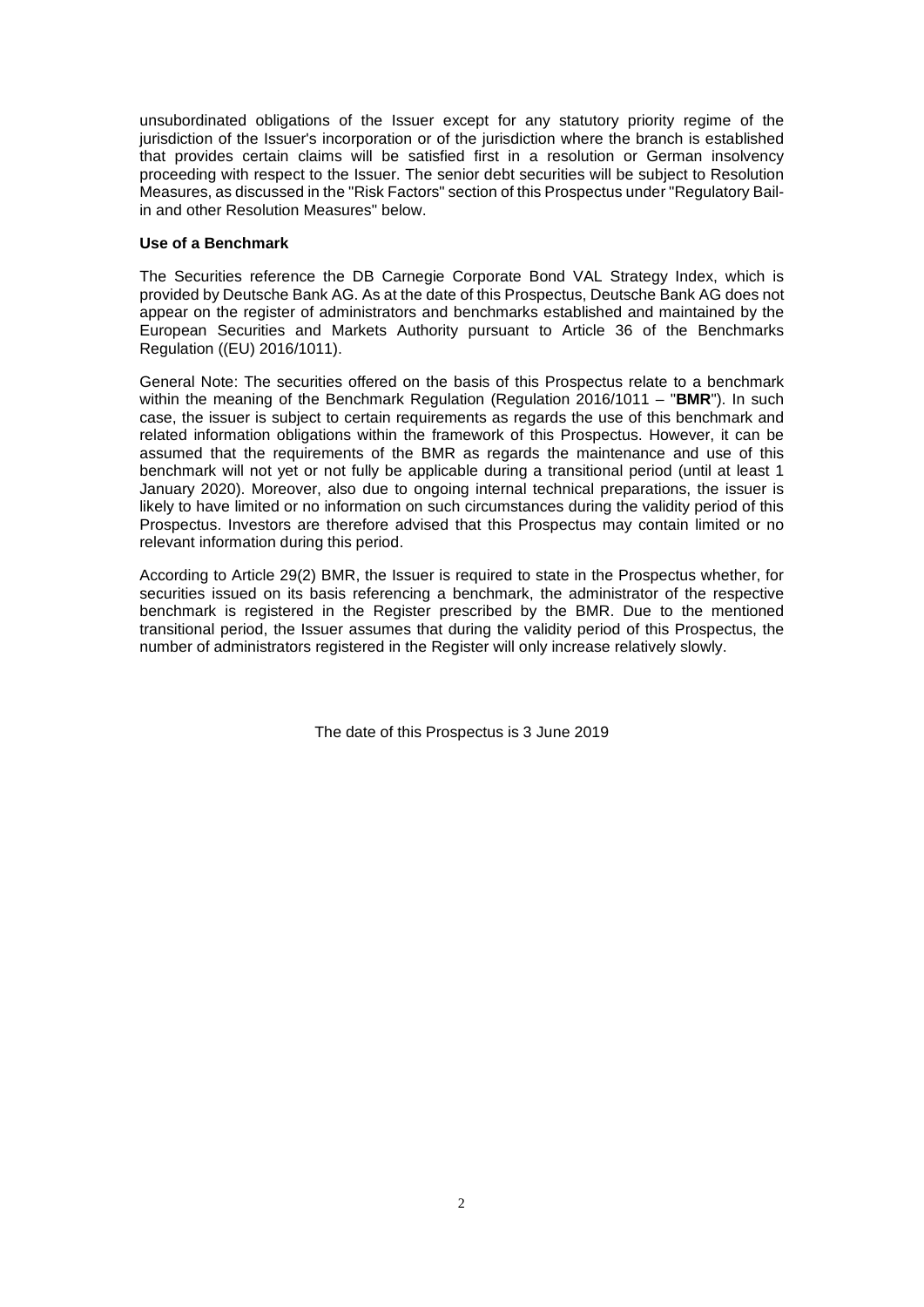## **TABLE OF CONTENTS**

# **Page**

| Ш.   |                                                                          |  |
|------|--------------------------------------------------------------------------|--|
|      | Α.                                                                       |  |
|      | B.                                                                       |  |
|      | RISK FACTORS RELATED TO SECURITIES GENERALLY30<br>C.                     |  |
|      | RISK FACTORS RELATING TO THE MARKET GENERALLY 36<br>D.                   |  |
|      | E.                                                                       |  |
| III. |                                                                          |  |
|      | A                                                                        |  |
|      | <b>GENERAL INFORMATION ABOUT THE OFFERING OF THE SECURITIES 64</b><br>R. |  |
| IV.  |                                                                          |  |
| V    | -71                                                                      |  |
| VI.  |                                                                          |  |
| VII. |                                                                          |  |
|      |                                                                          |  |
| IX.  | GENERAL INFORMATION ON TAXATION AND SELLING RESTRICTIONS  123            |  |
|      | A                                                                        |  |
|      | B.                                                                       |  |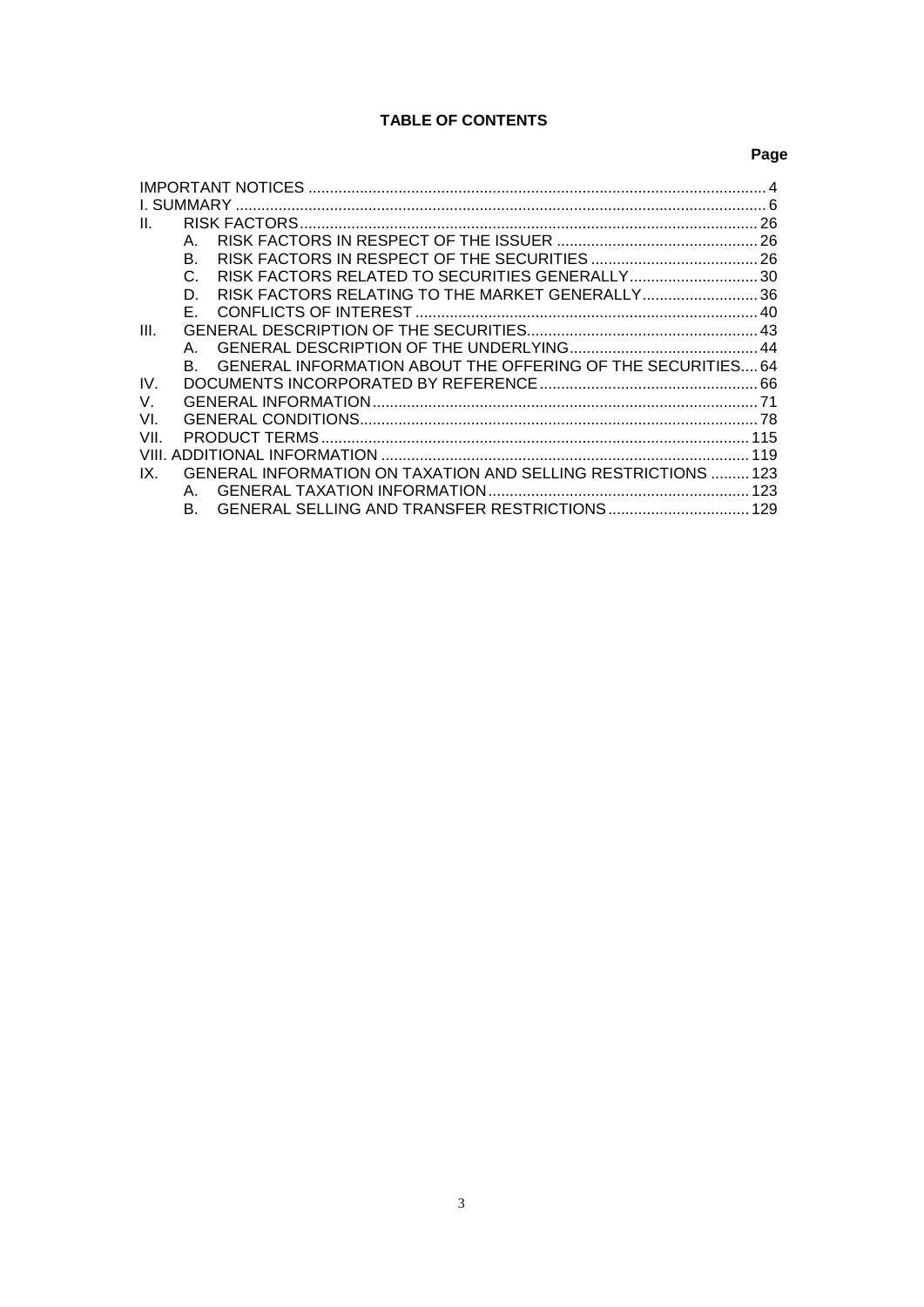## **IMPORTANT NOTICES**

**Responsibility Statement**: The Issuer accepts responsibility for the information contained in this document. To the best of the knowledge of the Issuer, having taken all reasonable care to ensure that such is the case, the information contained in this document is in accordance with the facts and does not omit anything likely to affect the import of such information.

**Consent to Use of Prospectus**: With respect to Article 3(2) of the Prospectus Directive the Issuer consents, to the extent and under the conditions below, to the use of the Prospectus during the Offering Period as long as the Prospectus is valid in accordance with Article 9 of the Prospectus Directive and accepts responsibility for the content of the Prospectus also with respect to subsequent resale or final placement of Securities by any financial intermediary which was given consent to use the prospectus.

Such consent was given to only one (individual consent) specified financial intermediary, being Strukturinvest Fondkommission AB, Stora Badhusgatan 18-20, 411 21 Göteborg, Sweden and only for offers made in Sweden to any person who complies with all other requirements for investment as set out in this Prospectus or otherwise determined by the Issuer and/or the relevant financial intermediary. In other EEA countries, offers may only be made pursuant to an exemption under the Prospectus Directive as implemented in such jurisdictions.

Such consent by the Issuer is subject to each dealer and/or financial intermediary complying with the terms and conditions described in this Prospectus as well as any applicable selling restrictions. The distribution of this Prospectus as well as the offering, sale and delivery of Securities in certain jurisdictions may be restricted by law.

Each dealer and/or each financial intermediary, if any, and/or each person into whose possession this Prospectus comes is required to inform themselves about and observe any such restrictions. The Issuer reserves the right to withdraw its consent to the use of this Prospectus in relation to certain dealers and/or financial intermediaries.

**In case of an offer being made by a financial intermediary, such financial intermediary must provide information to investors on the terms and conditions of the offer at the time the offer is made.**

**Any new information with respect to financial intermediaries unknown at the time of the approval of the Prospectus will be published on the internet page www.xmarkets.db.com.**

**CSSF disclaimer**: This Prospectus has been approved by the *Commission de surveillance du secteur financier* (the "**CSSF**"), in its capacity as competent authority under the Luxembourg Act dated 10 July 2005 (the "**Luxembourg Law**") on prospectuses for securities which implements the Prospectus Directive into Luxembourg. The CSSF only approves this Prospectus as meeting the requirements imposed under Luxembourg and EU law pursuant to the Prospectus Directive. Such approval relates only to the Securities which are to be admitted to trading on the regulated market of the Luxembourg Stock Exchange (the "**Luxembourg Stock Exchange**"). The CSSF gives no undertaking as to the economic and financial soundness of the Securities and quality or solvency of the Issuer in line with the provisions of article 7(7) of the Luxembourg Law on prospectuses for securities.

**Listing and admission to trading**: Application has been made (i) to list and admit the Securities to trading on the Nordic MTF, which is not a regulated market for the purposes of the Directive 2014/65/EU and, (ii) for listing on the regulated market of the Luxembourg Stock Exchange which is a regulated market according to the Directive 2014/65/EU. There can be no assurance that any such listing will be obtained, or if obtained, will be maintained. This Prospectus will constitute a prospectus for the purposes of the Prospectus Directive.

**No other information**: In connection with the issue and sale of the Securities, no person is authorised to give any information or to make any representation not contained in the Prospectus, and neither the Issuer nor the Dealer accepts responsibility for any information or representation so given that is not contained in the Prospectus.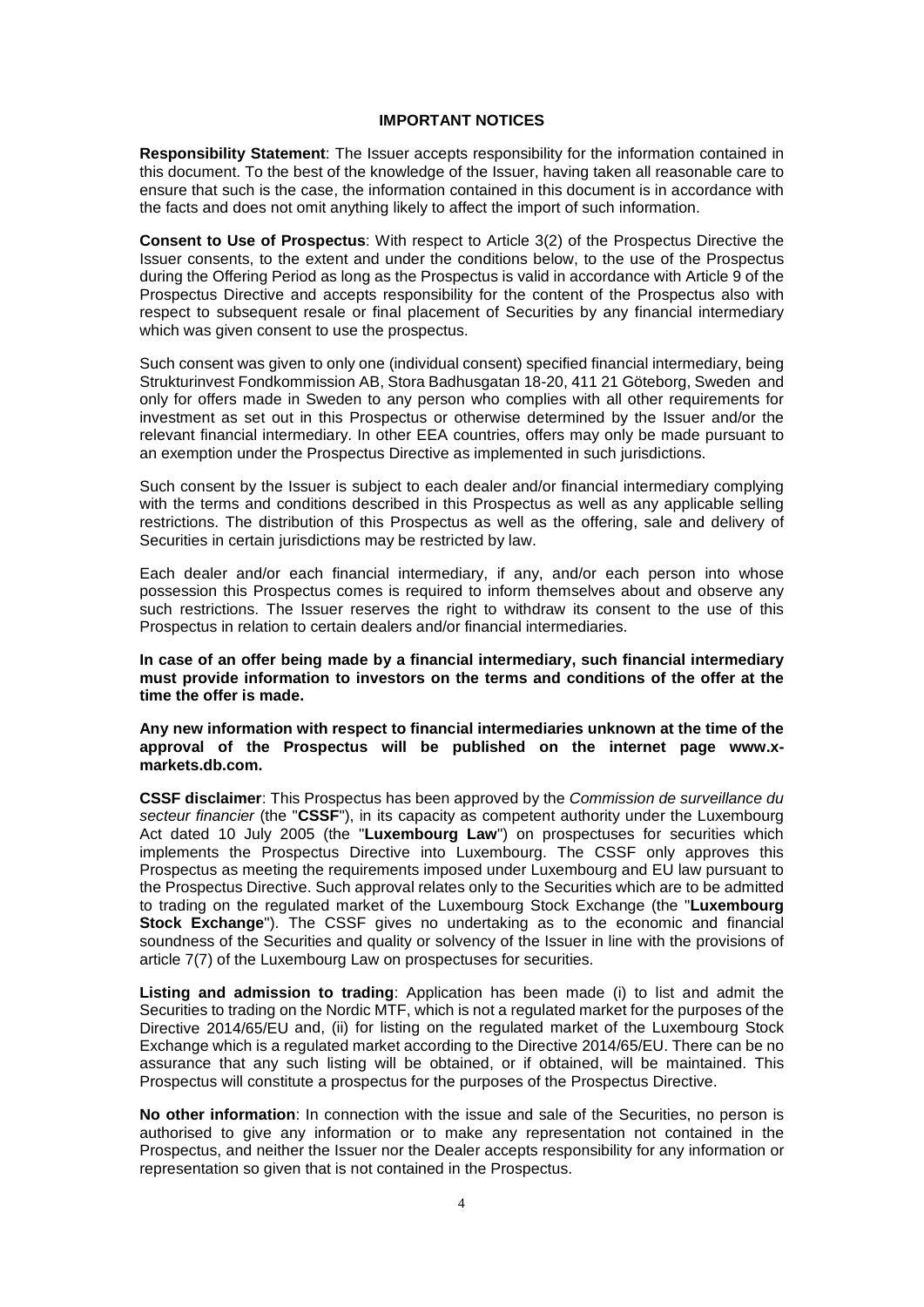**Restrictions on distribution**: The distribution of the Prospectus and the offering of the Securities in certain jurisdictions may be restricted by law. Persons into whose possession the Prospectus comes are required by the Issuer to inform themselves about, and to observe, such restrictions.

**Important U.S. notice**: The Securities have not been and will not be registered under the U.S. Securities Act of 1933 (the "**Securities Act**"). The Securities may not be offered, sold or delivered within the United States of America or to, or for the account or benefit of, U.S. persons. A further description of the restrictions on offers and sales of the Securities in the United States or to U.S. persons is set forth in the section entitled "General Selling and Transfer Restrictions" of this Prospectus.

**Information only as at the date hereof**: The delivery of this document at any time does not imply that any information contained herein is correct at any time subsequent to the date hereof.

**No rating**: The Securities have not been rated.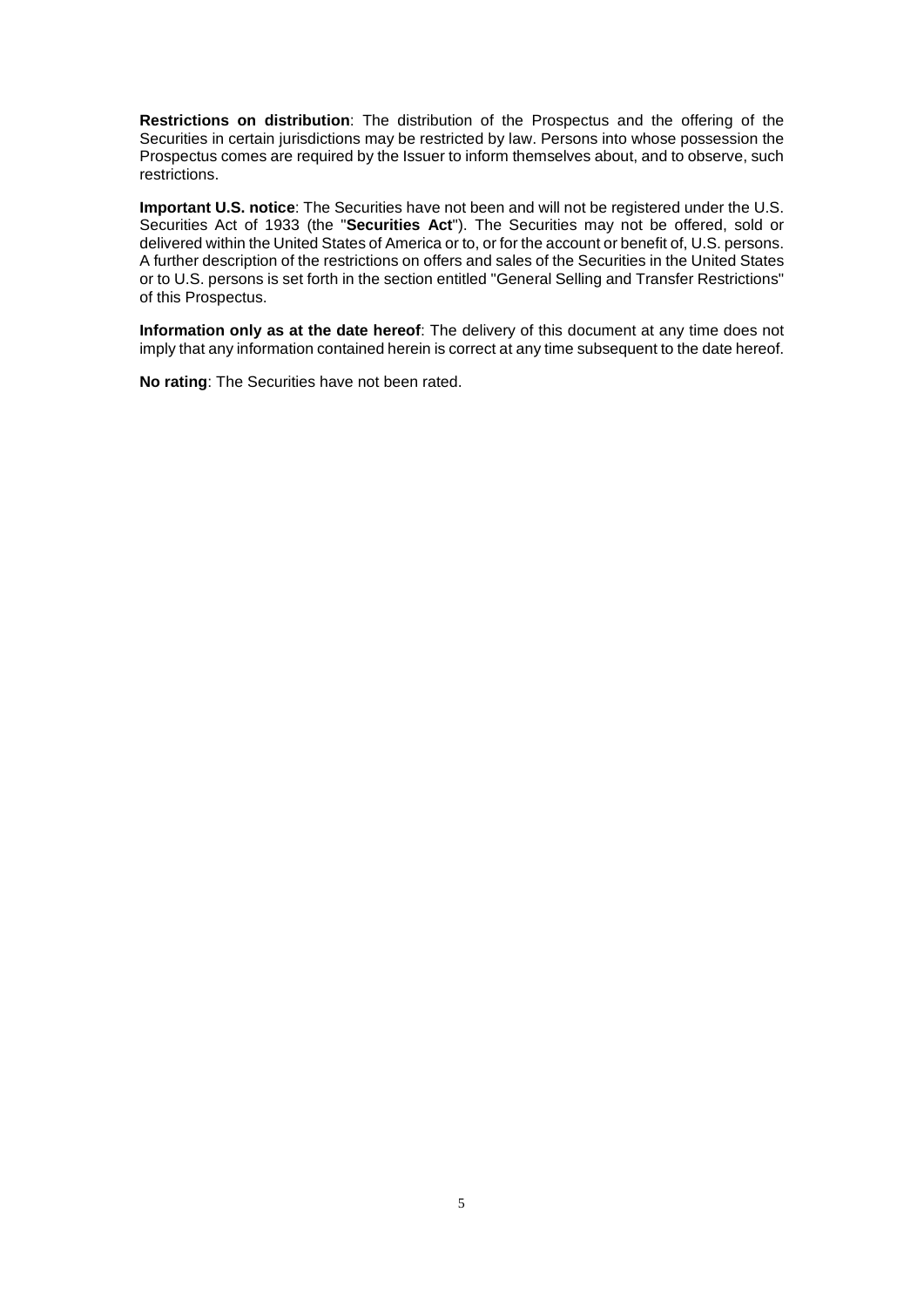## **I. SUMMARY**

*Summaries are made up of disclosure requirements known as "Elements". These Elements are numbered in Sections*  $\vec{A}$  *–*  $\vec{E}$  *(A.1 – E.7).* 

*This summary contains all the Elements required to be included in a summary for this type of security and issuer. Because some Elements are not required to be addressed, there may be gaps in the numbering sequence of Elements.* 

*Even though an Element may be required to be inserted in the summary because of the type of security and issuer, it is possible that no relevant information can be given regarding the Element. In this case a short description of the Element is included in the summary with the mention of "not applicable".*

|     | Section A - Introduction and warnings      |                                                                                                                                                                                                                                                                                                                                                                                                                                                                                                                                                                                                                                                                                                                                                                                                                                                                |  |  |
|-----|--------------------------------------------|----------------------------------------------------------------------------------------------------------------------------------------------------------------------------------------------------------------------------------------------------------------------------------------------------------------------------------------------------------------------------------------------------------------------------------------------------------------------------------------------------------------------------------------------------------------------------------------------------------------------------------------------------------------------------------------------------------------------------------------------------------------------------------------------------------------------------------------------------------------|--|--|
| A.1 | Warning:                                   | Warning that:                                                                                                                                                                                                                                                                                                                                                                                                                                                                                                                                                                                                                                                                                                                                                                                                                                                  |  |  |
|     |                                            | the Summary should be read as an introduction to the<br>Prospectus;<br>any decision to invest in the Securities should be based<br>$\bullet$<br>on consideration of the Prospectus as a whole by the<br>investor;<br>where a claim relating to the information contained in the<br>$\bullet$<br>Prospectus is brought before a court, the plaintiff investor<br>might, under the national legislation of the EU member<br>states, have to bear the costs of translating the<br>Prospectus, before the legal proceedings are initiated;<br>and<br>civil liability attaches only to those persons who have<br>$\bullet$<br>tabled the Summary including any translation thereof, but<br>only if the Summary is misleading, inaccurate or<br>inconsistent when read together with the other parts of<br>the Prospectus or it does not provide, when read together |  |  |
|     |                                            | with the other parts of the Prospectus, key information in<br>order to aid investors when considering whether to invest<br>in such the Securities.                                                                                                                                                                                                                                                                                                                                                                                                                                                                                                                                                                                                                                                                                                             |  |  |
| A.2 | Consent to use<br>οf<br>the<br>Prospectus: | The Issuer consents to the use of the Prospectus for subsequent<br>resale or final placement of the Securities by the following<br>financial intermediary (individual consent): Strukturinvest<br>Fondkommission AB, Stora Badhusgatan 18-20, 411 21<br>Göteborg, Sweden.                                                                                                                                                                                                                                                                                                                                                                                                                                                                                                                                                                                      |  |  |
|     |                                            | The subsequent resale or final placement of Securities by<br>financial intermediaries can be made from, and including, 3 June<br>2019 to, and including, 28 June 2019 (the "Offering Period") as<br>long as this Prospectus is valid in accordance with Article 9 of the<br>Prospectus Directive.                                                                                                                                                                                                                                                                                                                                                                                                                                                                                                                                                              |  |  |
|     |                                            | Such consent is not subject to and given under any condition.                                                                                                                                                                                                                                                                                                                                                                                                                                                                                                                                                                                                                                                                                                                                                                                                  |  |  |
|     |                                            | In case of an offer being made by a financial intermediary,<br>this financial intermediary will provide information to<br>investors on the terms and conditions of the offer at the time<br>the offer is made.                                                                                                                                                                                                                                                                                                                                                                                                                                                                                                                                                                                                                                                 |  |  |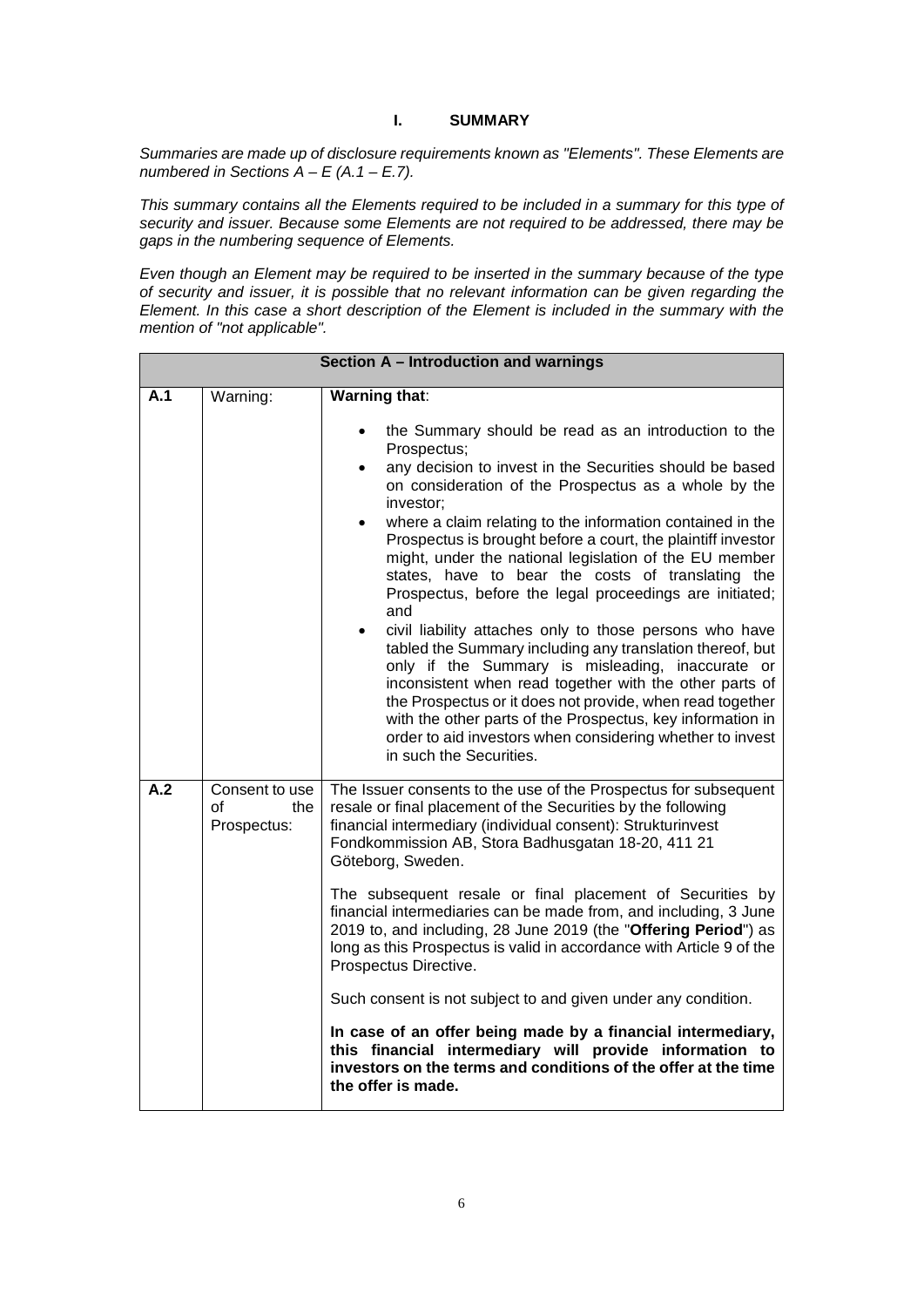|             |                                                                                                       |                                                                                                                                                                                                                                                                                                                                                                                                                                                                                                                                                                                                                                                                                                   | <b>Section B - Issuer</b>         |                                                         |                  |                                                                                                                                                                                                                                                                                                                                                                                                                                                                                          |
|-------------|-------------------------------------------------------------------------------------------------------|---------------------------------------------------------------------------------------------------------------------------------------------------------------------------------------------------------------------------------------------------------------------------------------------------------------------------------------------------------------------------------------------------------------------------------------------------------------------------------------------------------------------------------------------------------------------------------------------------------------------------------------------------------------------------------------------------|-----------------------------------|---------------------------------------------------------|------------------|------------------------------------------------------------------------------------------------------------------------------------------------------------------------------------------------------------------------------------------------------------------------------------------------------------------------------------------------------------------------------------------------------------------------------------------------------------------------------------------|
| B.1         | Legal<br>and<br>commercial<br>name of the<br>Issuer:                                                  | "Bank").                                                                                                                                                                                                                                                                                                                                                                                                                                                                                                                                                                                                                                                                                          |                                   |                                                         |                  | The legal and commercial name of the Issuer is Deutsche Bank<br>Aktiengesellschaft ("Deutsche Bank", "Deutsche Bank AG" or the                                                                                                                                                                                                                                                                                                                                                           |
| B.2         | Domicile,<br>legal<br>form,<br>legislation<br>and<br>country<br>of<br>incorporation<br>of the issuer: |                                                                                                                                                                                                                                                                                                                                                                                                                                                                                                                                                                                                                                                                                                   | 60325 Frankfurt am Main, Germany. | The country of incorporation of the Issuer is Germany.  |                  | Deutsche Bank is a stock corporation (Aktiengesellschaft) under<br>German law. The Bank has its registered office in Frankfurt am<br>Main, Germany. It maintains its principal office at Taunusanlage 12,                                                                                                                                                                                                                                                                                |
| B.4(b)      | Trend<br>information:                                                                                 | year.                                                                                                                                                                                                                                                                                                                                                                                                                                                                                                                                                                                                                                                                                             |                                   |                                                         |                  | With the exception of the effects of the macroeconomic conditions<br>and market environment, litigation risks associated with the<br>financial markets crisis as well as the effects of legislation and<br>regulations applicable to financial institutions in Germany and the<br>European Union, there are no known trends, uncertainties,<br>demands, commitments or events that are reasonably likely to have<br>a material effect on the Issuer's prospects in its current financial |
| B.5         | Description of<br>the group:                                                                          | Deutsche Bank is the parent company and the most material entity<br>of Deutsche Bank Group, a group consisting of banks, capital<br>market companies, fund management companies, property finance<br>companies, instalment financing companies, research<br>and<br>consultancy companies and other domestic and foreign companies<br>(the "Deutsche Bank Group").                                                                                                                                                                                                                                                                                                                                 |                                   |                                                         |                  |                                                                                                                                                                                                                                                                                                                                                                                                                                                                                          |
| <b>B.9</b>  | Profit<br>forecast<br>or<br>estimate:                                                                 |                                                                                                                                                                                                                                                                                                                                                                                                                                                                                                                                                                                                                                                                                                   |                                   | Not applicable. No profit forecast or estimate is made. |                  |                                                                                                                                                                                                                                                                                                                                                                                                                                                                                          |
| <b>B.10</b> | Audit<br>report<br>qualifications:                                                                    | Not applicable; there are no qualifications in the audit report on the<br>historical financial information.                                                                                                                                                                                                                                                                                                                                                                                                                                                                                                                                                                                       |                                   |                                                         |                  |                                                                                                                                                                                                                                                                                                                                                                                                                                                                                          |
| R 12        | Selected<br>historical key<br>financial<br>information                                                | The following table shows an overview from the balance sheet<br>of Deutsche Bank AG which has been extracted from the<br>respective audited consolidated financial statements prepared in<br>accordance with IFRS as of 31 December 2017 and 31<br>December 2018 as well as from the unaudited consolidated<br>interim financial statements as of 31 March 2018 and from the<br>unaudited consolidated interim financial information as of<br>31 March 2019. The information on share capital (in EUR) and<br>number of ordinary shares is based on the internal accounting of<br>Deutsche Bank and is unaudited.<br>31 March 2019<br>31 December<br>31 March 2018<br>31 December<br>2017<br>2018 |                                   |                                                         |                  |                                                                                                                                                                                                                                                                                                                                                                                                                                                                                          |
|             |                                                                                                       | Share capital<br>(in EUR)                                                                                                                                                                                                                                                                                                                                                                                                                                                                                                                                                                                                                                                                         | 5,290,939,215.36                  | 5,290,939,215.36                                        | 5,290,939,215.36 | 5,290,939,215.36                                                                                                                                                                                                                                                                                                                                                                                                                                                                         |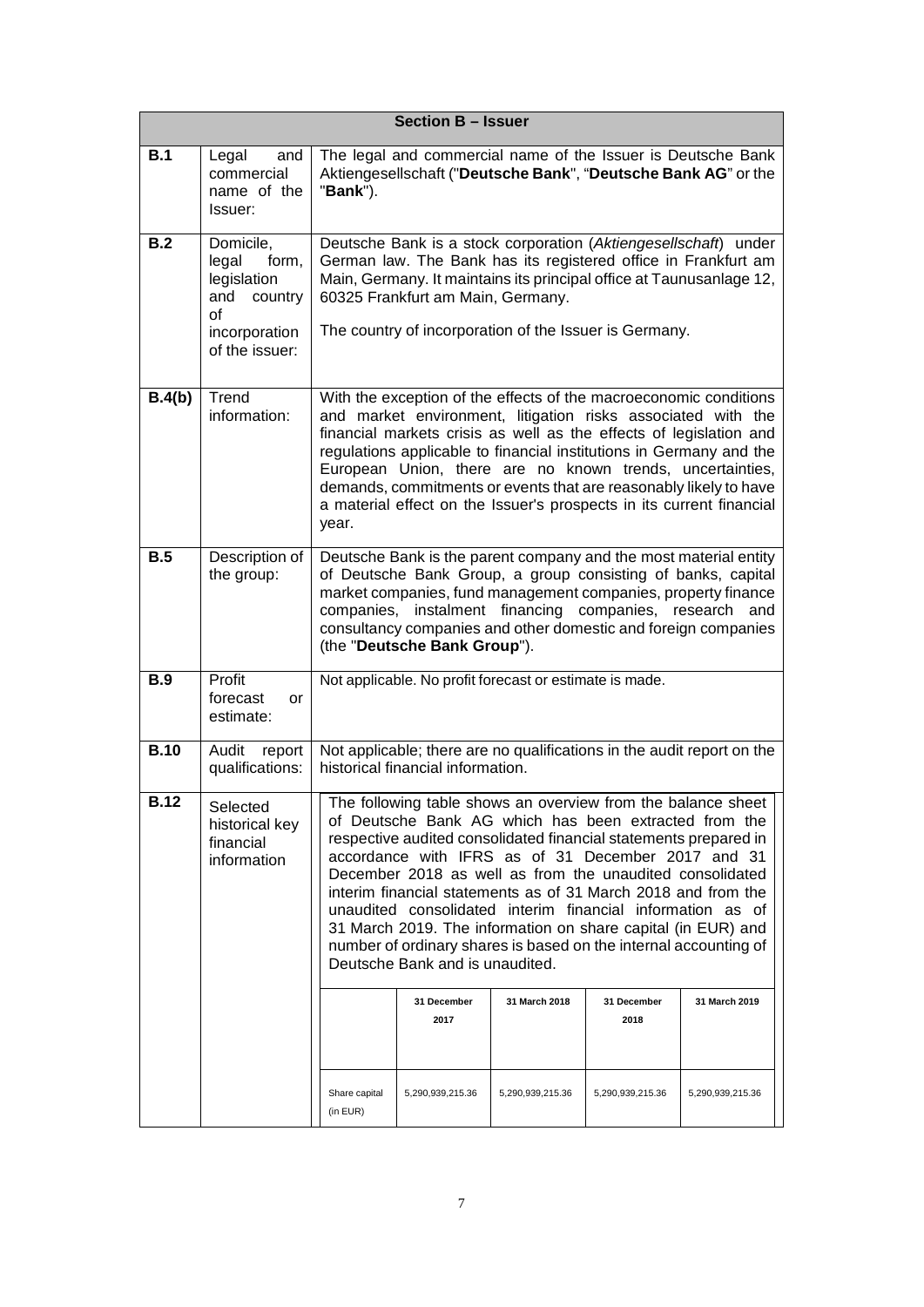|                                                                                                                                                                                                                                                                                | Number of<br>ordinary<br>shares                              | 2,066,773,131                         | 2,066,773,131 | 2,066,773,131                                                                        | 2,066,773,131                                                                                                                   |
|--------------------------------------------------------------------------------------------------------------------------------------------------------------------------------------------------------------------------------------------------------------------------------|--------------------------------------------------------------|---------------------------------------|---------------|--------------------------------------------------------------------------------------|---------------------------------------------------------------------------------------------------------------------------------|
|                                                                                                                                                                                                                                                                                | <b>Total assets</b><br>(in million<br>Euro)                  | 1,474,732                             | 1,477,735     | 1,348,137                                                                            | 1,437,179                                                                                                                       |
|                                                                                                                                                                                                                                                                                | <b>Total liabilities</b><br>(in million<br>Euro)             | 1,406,633                             | 1,409,710     | 1,279,400                                                                            | 1,367,985                                                                                                                       |
|                                                                                                                                                                                                                                                                                | Total equity<br>(in million<br>Euro)                         | 68,099                                | 68,025        | 68,737                                                                               | 69,194                                                                                                                          |
|                                                                                                                                                                                                                                                                                | Common<br><b>Equity Tier 1</b><br>capital ratio <sup>1</sup> | 14.8%                                 | 13.4%         | 13.6%                                                                                | $13.7\%$ <sup>2</sup>                                                                                                           |
|                                                                                                                                                                                                                                                                                | $\mathbf 2$<br>loaded was 13.7%.                             |                                       |               | Capital ratios are based upon transitional rules of the CRR/CRD 4 capital framework. | The Common Equity Tier 1 capital ratio as of 31 March 2019 on the basis of CRR/CRD 4 fully                                      |
| A statement<br>that there has<br>been<br>no<br>material<br>adverse<br>change in the<br>prospects of<br>the<br>issuer<br>the<br>since<br>date of its last<br>published<br>audited<br>financial<br>statements or<br>a description<br>of<br>any<br>material<br>adverse<br>change: |                                                              | Deutsche Bank since 31 December 2018. |               |                                                                                      | There has been no material adverse change in the prospects of                                                                   |
| A description<br>of significant<br>changes<br>in<br>the financial<br>trading<br>or<br>position<br>subsequent<br>to the period<br>covered<br>by<br>the historical                                                                                                               | March 2019.                                                  |                                       |               |                                                                                      | Not applicable. There has been no significant change in the<br>financial position or trading position of Deutsche Bank since 31 |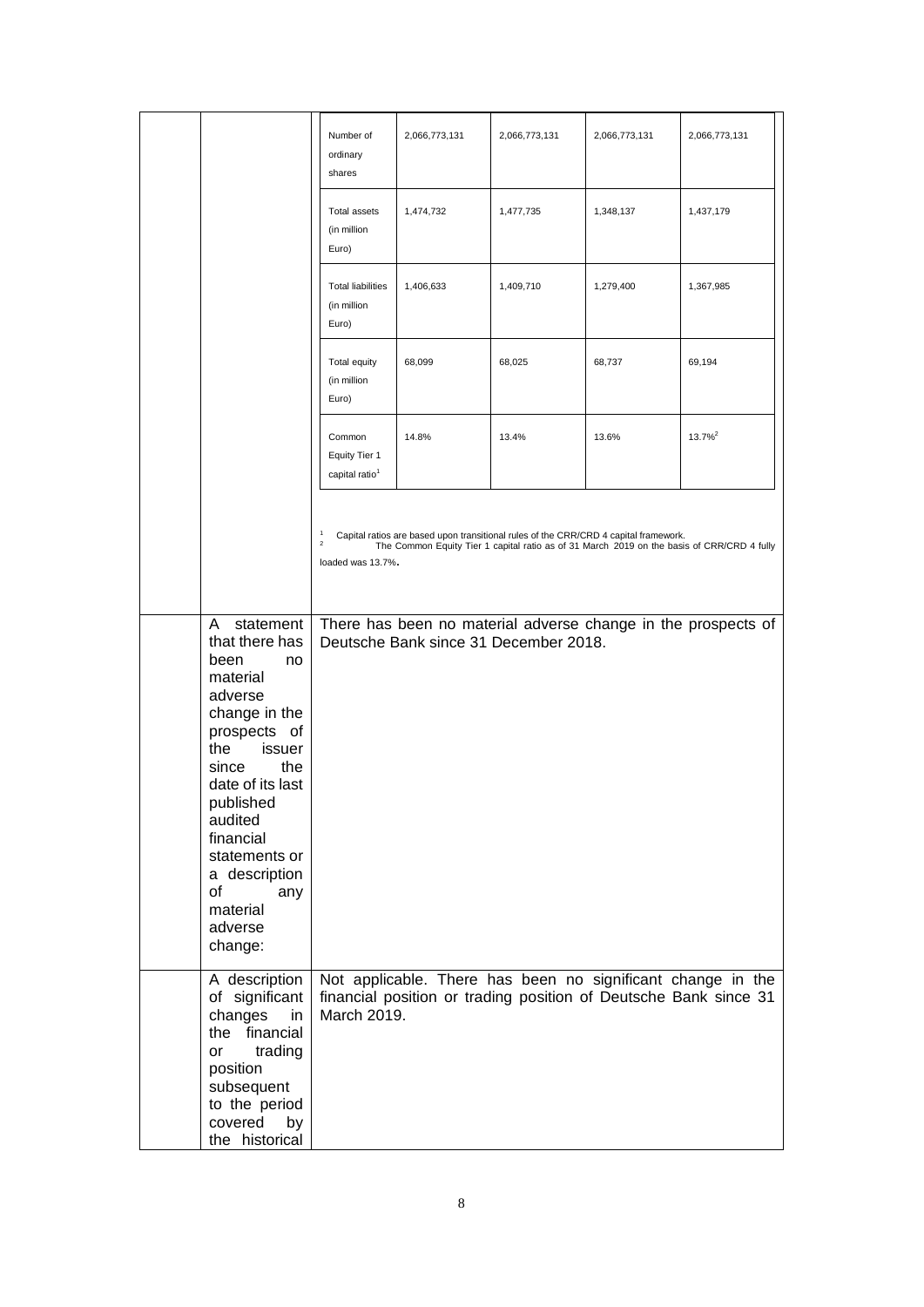|                                                     | financial<br>information:                      |                                                                                                                                                                                                                                                                                                                                                                                                                                                                                                                                                                                                                                                                                                                                                         |
|-----------------------------------------------------|------------------------------------------------|---------------------------------------------------------------------------------------------------------------------------------------------------------------------------------------------------------------------------------------------------------------------------------------------------------------------------------------------------------------------------------------------------------------------------------------------------------------------------------------------------------------------------------------------------------------------------------------------------------------------------------------------------------------------------------------------------------------------------------------------------------|
| <b>B.13</b>                                         | Recent<br>events:                              | Not applicable. There are no recent events particular to the Issuer<br>which are to a material extent relevant to the evaluation of the<br>Issuer's solvency.                                                                                                                                                                                                                                                                                                                                                                                                                                                                                                                                                                                           |
| <b>B.14</b>                                         | Dependence                                     | Please read the following information together with Element B.5.                                                                                                                                                                                                                                                                                                                                                                                                                                                                                                                                                                                                                                                                                        |
|                                                     | upon<br>other<br>entities within<br>the group: | Not Applicable. The Issuer is not dependent upon other entities of<br>Deutsche Bank Group.                                                                                                                                                                                                                                                                                                                                                                                                                                                                                                                                                                                                                                                              |
| <b>B.15</b><br>Issuer's<br>principal<br>activities: |                                                | The objects of Deutsche Bank, as laid down in its Articles of<br>Association, include the transaction of all kinds of banking<br>business, the provision of financial and other services and the<br>promotion of international economic relations. The Bank may<br>realise these objectives itself or through subsidiaries and affiliated<br>companies. To the extent permitted by law, the Bank is entitled to<br>transact all business and to take all steps which appear likely to<br>promote the objectives of the Bank, in particular: to acquire and<br>dispose of real estate, to establish branches at home and abroad,<br>to acquire, administer and dispose of participations in other<br>enterprises, and to conclude enterprise agreements. |
|                                                     |                                                | Deutsche Bank Group's business activities are organized into the<br>following three corporate divisions:                                                                                                                                                                                                                                                                                                                                                                                                                                                                                                                                                                                                                                                |
|                                                     |                                                | Corporate & Investment Bank (CIB);                                                                                                                                                                                                                                                                                                                                                                                                                                                                                                                                                                                                                                                                                                                      |
|                                                     |                                                | Asset Management (AM); and                                                                                                                                                                                                                                                                                                                                                                                                                                                                                                                                                                                                                                                                                                                              |
|                                                     |                                                | Private & Commercial Bank (PCB).                                                                                                                                                                                                                                                                                                                                                                                                                                                                                                                                                                                                                                                                                                                        |
|                                                     |                                                | The three corporate divisions are supported by infrastructure<br>functions. In addition, Deutsche Bank has a local and regional<br>organizational layer to facilitate a consistent implementation of<br>global strategies.                                                                                                                                                                                                                                                                                                                                                                                                                                                                                                                              |
|                                                     |                                                | The Bank has operations or dealings with existing or potential<br>customers in most countries in the world. These operations and<br>dealings include:                                                                                                                                                                                                                                                                                                                                                                                                                                                                                                                                                                                                   |
|                                                     |                                                | subsidiaries and branches in many countries;                                                                                                                                                                                                                                                                                                                                                                                                                                                                                                                                                                                                                                                                                                            |
|                                                     |                                                | representative offices in other countries; and                                                                                                                                                                                                                                                                                                                                                                                                                                                                                                                                                                                                                                                                                                          |
|                                                     |                                                | one or more representatives assigned to serve customers<br>in a large number of additional countries.                                                                                                                                                                                                                                                                                                                                                                                                                                                                                                                                                                                                                                                   |
| <b>B.16</b>                                         | Controlling<br>persons:                        | Not applicable. Based on notifications of major shareholdings<br>German<br>Securities<br>pursuant<br>the<br>Trading<br>Act<br>to<br>(Wertpapierhandelsgesetz,<br>WpHG),<br>there<br>only<br>six<br>are<br>shareholders holding more than 3 but less than 10 per cent. of the<br>Issuer's shares or to whom more than 3 but less than 10 per cent.<br>of voting rights are attributed. To the Issuer's knowledge there is no<br>other shareholder holding more than 3 per cent. of the shares or<br>voting rights. The Issuer is thus not directly or indirectly majority-<br>owned or controlled.                                                                                                                                                       |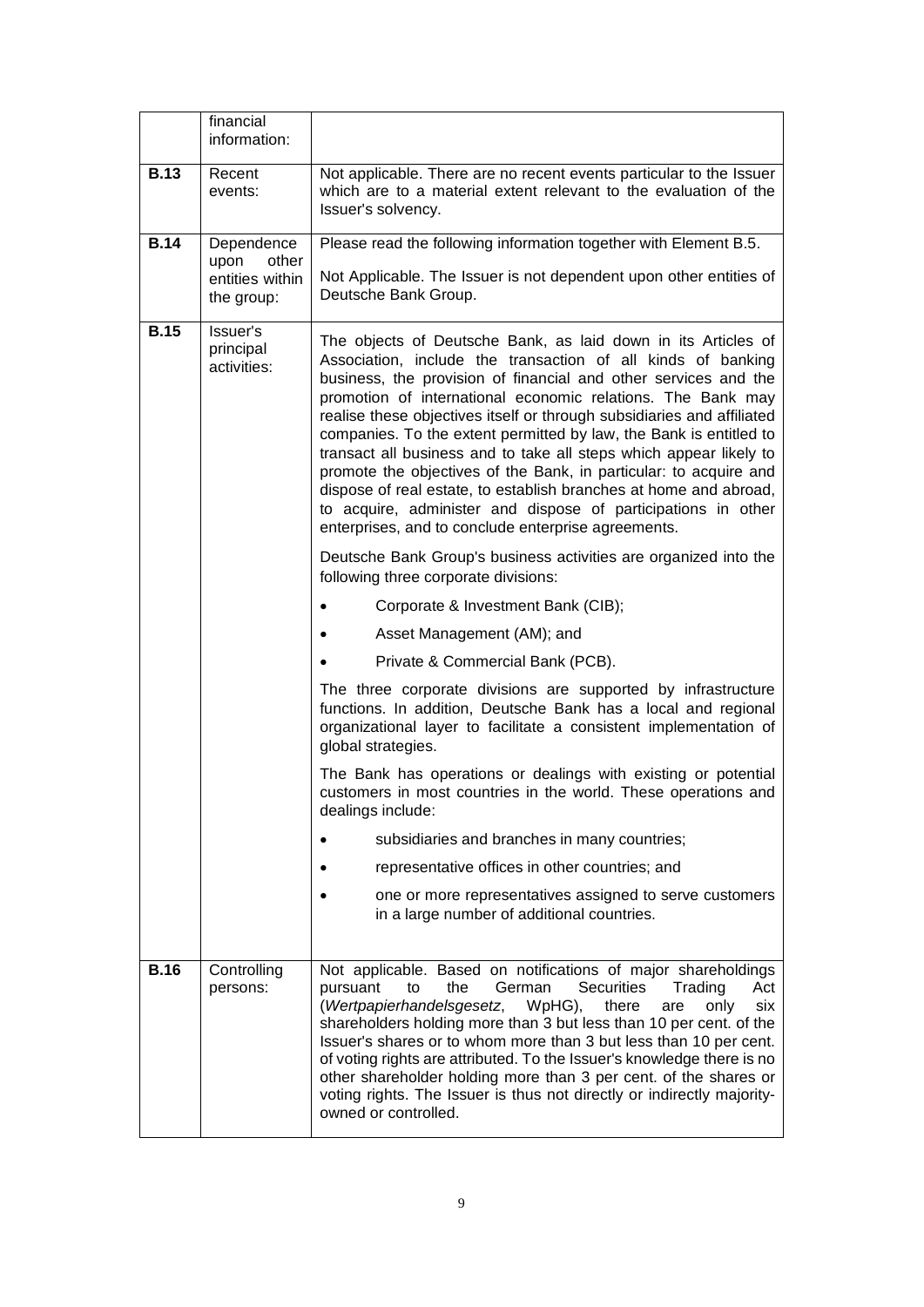|      |                                                                                      | <b>Section C - Securities</b>                                            |                                                                                                                                                                                                                                                                                                                                                                                                                                                                                                                                                               |
|------|--------------------------------------------------------------------------------------|--------------------------------------------------------------------------|---------------------------------------------------------------------------------------------------------------------------------------------------------------------------------------------------------------------------------------------------------------------------------------------------------------------------------------------------------------------------------------------------------------------------------------------------------------------------------------------------------------------------------------------------------------|
| C.1  | Type and the<br>class of<br>the<br>securities,<br>including any<br>security          | <b>Type of Securities</b><br>For a further description see Element C.15. | The Securities are warrants (the "Securities" or the "Warrants").<br><b>Security identification numbers of Securities</b>                                                                                                                                                                                                                                                                                                                                                                                                                                     |
|      | identification<br>number:                                                            | ISIN:                                                                    | DE000XM8ZBE6                                                                                                                                                                                                                                                                                                                                                                                                                                                                                                                                                  |
|      |                                                                                      | WKN:                                                                     | XM8ZBE                                                                                                                                                                                                                                                                                                                                                                                                                                                                                                                                                        |
|      |                                                                                      |                                                                          |                                                                                                                                                                                                                                                                                                                                                                                                                                                                                                                                                               |
|      |                                                                                      | Common Code:                                                             | 138080609                                                                                                                                                                                                                                                                                                                                                                                                                                                                                                                                                     |
| C.2  | Currency<br>of<br>the securities<br>issue:                                           |                                                                          | The Securities are denominated in Swedish Krona ("SEK").                                                                                                                                                                                                                                                                                                                                                                                                                                                                                                      |
| C.5  | <b>Restrictions</b><br>on<br>transferability:                                        |                                                                          | No offers, sales or deliveries of the Securities, or distribution of any<br>offering material relating to the Securities, may be made in or from<br>any jurisdiction except in circumstances that will result in<br>compliance with any applicable laws and regulations.                                                                                                                                                                                                                                                                                      |
|      |                                                                                      | transferred.                                                             | Subject to the above, each Security is transferable in accordance<br>with applicable law and any rules and procedures for the time being<br>of any Clearing Agent through whose books such Security is                                                                                                                                                                                                                                                                                                                                                        |
| C.8  | Rights<br>attached<br>to                                                             | <b>Rights attached to the Securities</b>                                 |                                                                                                                                                                                                                                                                                                                                                                                                                                                                                                                                                               |
|      | the securities,<br>including<br>ranking<br>and<br>limitations<br>to<br>those rights: | the payment of a cash amount.                                            | The Securities provide holders of the Securities on redemption with                                                                                                                                                                                                                                                                                                                                                                                                                                                                                           |
|      |                                                                                      | <b>Governing Law of the Securities</b>                                   |                                                                                                                                                                                                                                                                                                                                                                                                                                                                                                                                                               |
|      |                                                                                      | book-entry system of the Clearing Agent.                                 | The Securities will be governed by, and construed in accordance<br>with, English law. The constituting of the Securities may be<br>governed by the laws of the jurisdiction of the Clearing Agent.<br>Swedish law will govern the registration of the Securities in the                                                                                                                                                                                                                                                                                       |
|      |                                                                                      | <b>Status of the Securities</b>                                          |                                                                                                                                                                                                                                                                                                                                                                                                                                                                                                                                                               |
|      |                                                                                      | of, or against, the Issuer.                                              | The Securities constitute unsecured and unsubordinated preferred<br>liabilities of the Issuer ranking pari passu among themselves and<br>pari passu with all other unsecured and unsubordinated preferred<br>liabilities of the Issuer, subject, however, to statutory priorities<br>conferred to certain unsecured and unsubordinated preferred<br>liabilities in the event of resolution measures imposed on the Issuer<br>or in the event of the dissolution, liquidation, insolvency,<br>composition or other proceedings for the avoidance of insolvency |
|      |                                                                                      |                                                                          | Limitations to the rights attached to the Securities                                                                                                                                                                                                                                                                                                                                                                                                                                                                                                          |
|      |                                                                                      | terms and conditions of the Securities.                                  | Under the terms and conditions of the Securities, the Issuer is<br>entitled to terminate and cancel the Securities and to amend the                                                                                                                                                                                                                                                                                                                                                                                                                           |
| C.11 | Admission to<br>trading on a                                                         |                                                                          | Application has been made to admit the Securities to trading on<br>the Regulated Market of the Luxembourg Stock Exchange, which                                                                                                                                                                                                                                                                                                                                                                                                                               |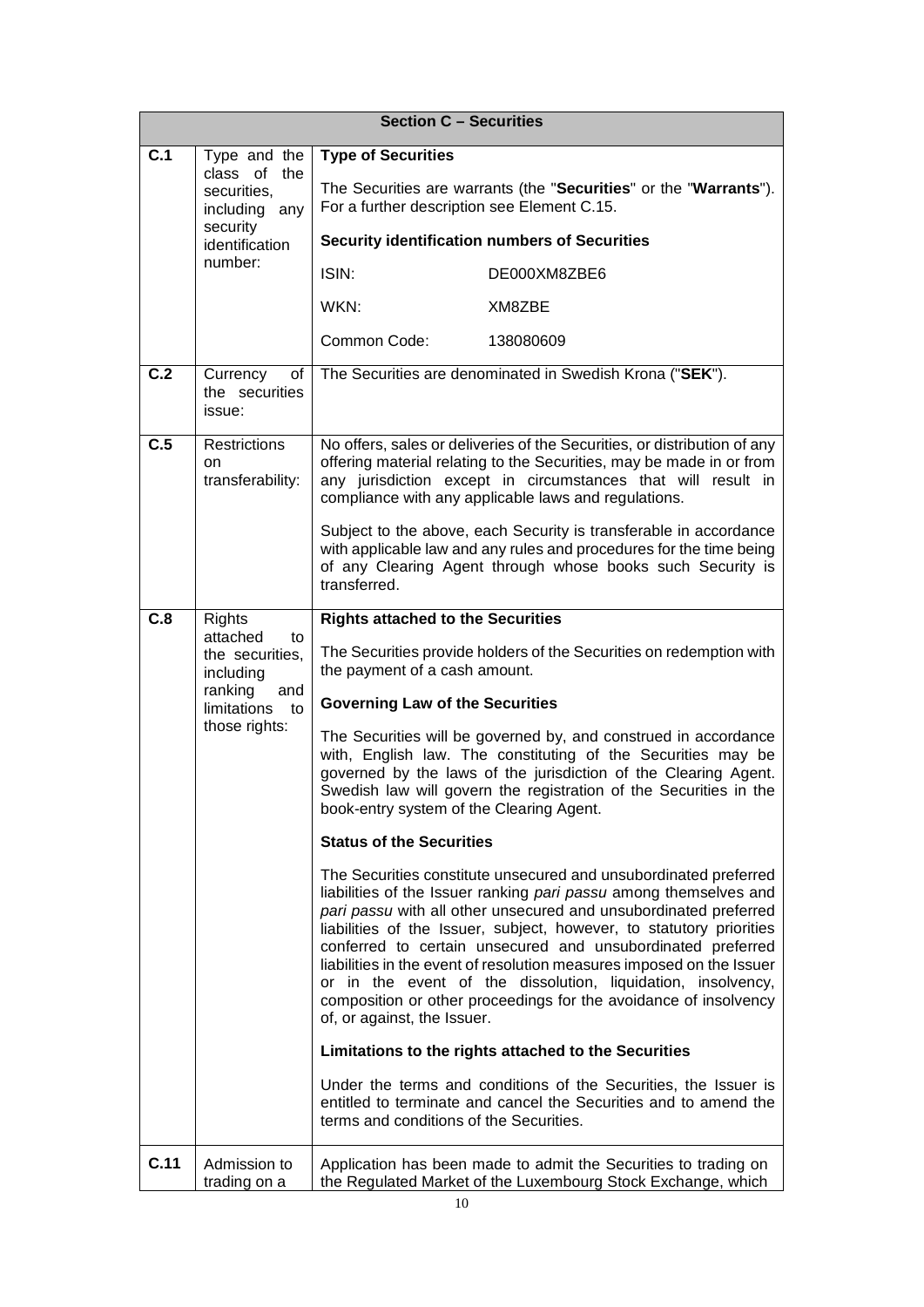|      | regulated<br>market:                                                                                                                                 | will be granted by the Issue Date).                                                                                                                                                                                                                                                                                          | is a regulated market for the purposes of Directive 2014/65/EU (as<br>amended), such admission to trading to be effective from at the<br>earliest, the Issue Date. No assurances can be given that such<br>application for admission to trading will be granted (or if granted,                                                                                                                                           |  |  |  |                               |                                                                             |
|------|------------------------------------------------------------------------------------------------------------------------------------------------------|------------------------------------------------------------------------------------------------------------------------------------------------------------------------------------------------------------------------------------------------------------------------------------------------------------------------------|---------------------------------------------------------------------------------------------------------------------------------------------------------------------------------------------------------------------------------------------------------------------------------------------------------------------------------------------------------------------------------------------------------------------------|--|--|--|-------------------------------|-----------------------------------------------------------------------------|
| C.15 | A description<br>of how the<br>value of the<br>investment is                                                                                         | The product works as follows:                                                                                                                                                                                                                                                                                                | The Lock-In Warrant is linked to the performance of the Underlying.                                                                                                                                                                                                                                                                                                                                                       |  |  |  |                               |                                                                             |
|      | affected by<br>the value of<br>the underlying<br>instrument(s),<br>unless the<br>securities<br>have a<br>denomination<br>of at least<br>EUR 100,000: | <b>Redemption at maturity</b><br>or less than the Strike.                                                                                                                                                                                                                                                                    | Investors can participate disproportionately (with leverage) in the<br>positive development of the Underlying with this Lock-In Warrant.<br>Conversely, investors also participate with leverage in the negative<br>development of the Underlying and additionally bear the risk of a<br>total loss of capital invested if the Final Reference Level is equal to                                                          |  |  |  |                               |                                                                             |
|      |                                                                                                                                                      | On each Observation Date, the performance since the Initial<br>Valuation Date is determined. Positive performance is taken into<br>account to an unlimited extent and is locked-in in steps - the<br>Locked Performance is the highest step achieved by the greatest<br>Performance Factor across all the Observation Dates. |                                                                                                                                                                                                                                                                                                                                                                                                                           |  |  |  |                               |                                                                             |
|      |                                                                                                                                                      | The following definitions are used above:                                                                                                                                                                                                                                                                                    | On the Settlement Date, investors receive as the Cash Amount the<br>product of (a) the Multiplier, (b) the amount by which the Final<br>Reference Level (taking into account the Locked Performance)<br>exceeds the Strike and (c) the Participation Factor. Due to the lock-<br>in feature of this Warrant, the Final Reference Level may be higher<br>than the Reference Level of the Underlying on the Valuation Date. |  |  |  |                               |                                                                             |
|      |                                                                                                                                                      |                                                                                                                                                                                                                                                                                                                              |                                                                                                                                                                                                                                                                                                                                                                                                                           |  |  |  |                               |                                                                             |
|      |                                                                                                                                                      | <b>Multiplier</b>                                                                                                                                                                                                                                                                                                            | The quotient of (i) SEK 100,000 (as<br>numerator); and (ii) the Initial Reference<br>Level (as denominator).                                                                                                                                                                                                                                                                                                              |  |  |  |                               |                                                                             |
|      |                                                                                                                                                      | <b>Participation Factor</b>                                                                                                                                                                                                                                                                                                  | An amount which will be determined by<br>the Issuer on 11 July 2019 and which will<br>not be less than 80 per cent. and will not<br>be more than 120 per cent. The definitive<br>value will be made available on the<br>of<br>website<br>the<br><b>Issuer</b><br>www.xmarkets.db.com<br>by<br>the<br><b>Issue</b><br>Date.                                                                                                |  |  |  |                               |                                                                             |
|      |                                                                                                                                                      | <b>Settlement Date</b>                                                                                                                                                                                                                                                                                                       | 19 July 2024                                                                                                                                                                                                                                                                                                                                                                                                              |  |  |  |                               |                                                                             |
|      |                                                                                                                                                      | Exercise                                                                                                                                                                                                                                                                                                                     | European Style                                                                                                                                                                                                                                                                                                                                                                                                            |  |  |  |                               |                                                                             |
|      |                                                                                                                                                      | <b>Exercise Date</b>                                                                                                                                                                                                                                                                                                         | <b>Valuation Date</b>                                                                                                                                                                                                                                                                                                                                                                                                     |  |  |  |                               |                                                                             |
|      |                                                                                                                                                      | <b>Strike</b>                                                                                                                                                                                                                                                                                                                | 100 per cent. of the Initial Reference<br>Level                                                                                                                                                                                                                                                                                                                                                                           |  |  |  |                               |                                                                             |
|      |                                                                                                                                                      |                                                                                                                                                                                                                                                                                                                              |                                                                                                                                                                                                                                                                                                                                                                                                                           |  |  |  | Initial<br>Reference<br>Level | The closing level of the Underlying on the<br><b>Initial Valuation Date</b> |
|      |                                                                                                                                                      | <b>Initial Valuation Date</b>                                                                                                                                                                                                                                                                                                | 12 July 2019                                                                                                                                                                                                                                                                                                                                                                                                              |  |  |  |                               |                                                                             |
|      |                                                                                                                                                      | Final<br>Reference                                                                                                                                                                                                                                                                                                           | The higher of (a) the Reference Level on<br>the Valuation Date and (b) the Lock-in                                                                                                                                                                                                                                                                                                                                        |  |  |  |                               |                                                                             |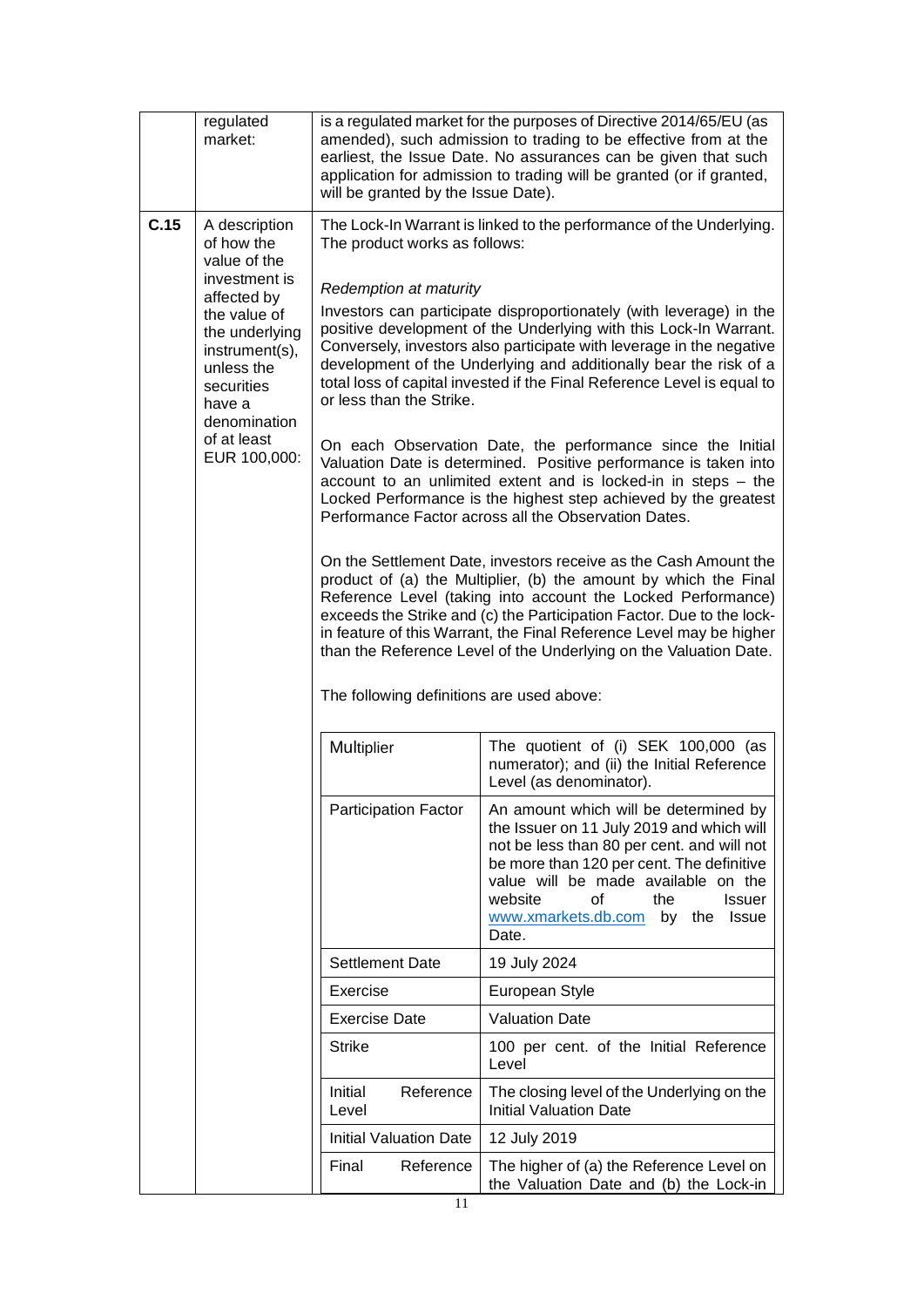|      |                               | Level                             | Level on the Valuation Date.                                                                                                                                                                                                                                           |
|------|-------------------------------|-----------------------------------|------------------------------------------------------------------------------------------------------------------------------------------------------------------------------------------------------------------------------------------------------------------------|
|      |                               | Reference Level                   | An amount which shall be deemed to be<br>a monetary value equal to the Relevant<br>Reference Level Value on any such day                                                                                                                                               |
|      |                               | Relevant Reference<br>Level Value | The Index Closing Level as defined in the<br>Index Description annexed to these Final<br>Terms                                                                                                                                                                         |
|      |                               | Underlying                        | The index described in C.20                                                                                                                                                                                                                                            |
|      |                               | <b>Valuation Date</b>             | 12 July 2024                                                                                                                                                                                                                                                           |
|      |                               | <b>Nominal Amount</b>             | SEK 100,000 per Security                                                                                                                                                                                                                                               |
|      |                               | <b>Observation Date</b>           | Each<br>the<br>Trading<br>Day<br>during<br><b>Observation Period</b>                                                                                                                                                                                                   |
|      |                               | <b>Observation Period</b>         | The period from and including the Initial<br>Valuation Date to and including the<br><b>Valuation Date</b>                                                                                                                                                              |
|      |                               | <b>Locked Performance</b>         | An amount in respect of any Observation<br>Date equal to the product of (a) and (b)<br>where:                                                                                                                                                                          |
|      |                               |                                   | (a) is the greatest integer less than<br>or equal to the ratio of:<br>the Highest Performnce<br>(i)<br>Factor; and<br>5.00 per cent.<br>(ii)                                                                                                                           |
|      |                               |                                   | (b) is $5.00$ per cent.                                                                                                                                                                                                                                                |
|      |                               | Highest<br>Performance Factor     | On any Observation Date, the highest<br>Performance Factor in respect of all<br>Observation<br>Dates<br>up<br>to<br>such<br><b>Observation Date</b>                                                                                                                    |
|      |                               | Performance Factor                | In relation to an Observation Date and<br>each Security, a percentage (which may<br>be positive, negative or zero) calculated<br>by the Calculation Agent in accordance<br>with the quotient of:<br>(i)<br>A minus B (as numerator); and<br>B (as denominator)<br>(ii) |
|      |                               |                                   | Where:<br>"A" is the Reference Level on such<br>Observation Date(t); and<br>"B" is the Reference Level on the first<br><b>Observation Date.</b>                                                                                                                        |
|      |                               | Lock-in Level                     | An amount in respect of any Observation<br>Date equal to the product of (a) the sum<br>and<br>the<br>Locked<br>One;<br>(ii)<br>οf<br>(i)<br>Performance;<br>(b)<br>the<br>Initial<br>and<br>Reference Level                                                            |
|      |                               | <b>Issue Date</b>                 | 25 July 2019                                                                                                                                                                                                                                                           |
| C.16 | The expiration<br>or maturity |                                   | Valuation Date: 12 July 2024 (subject to adjustment).                                                                                                                                                                                                                  |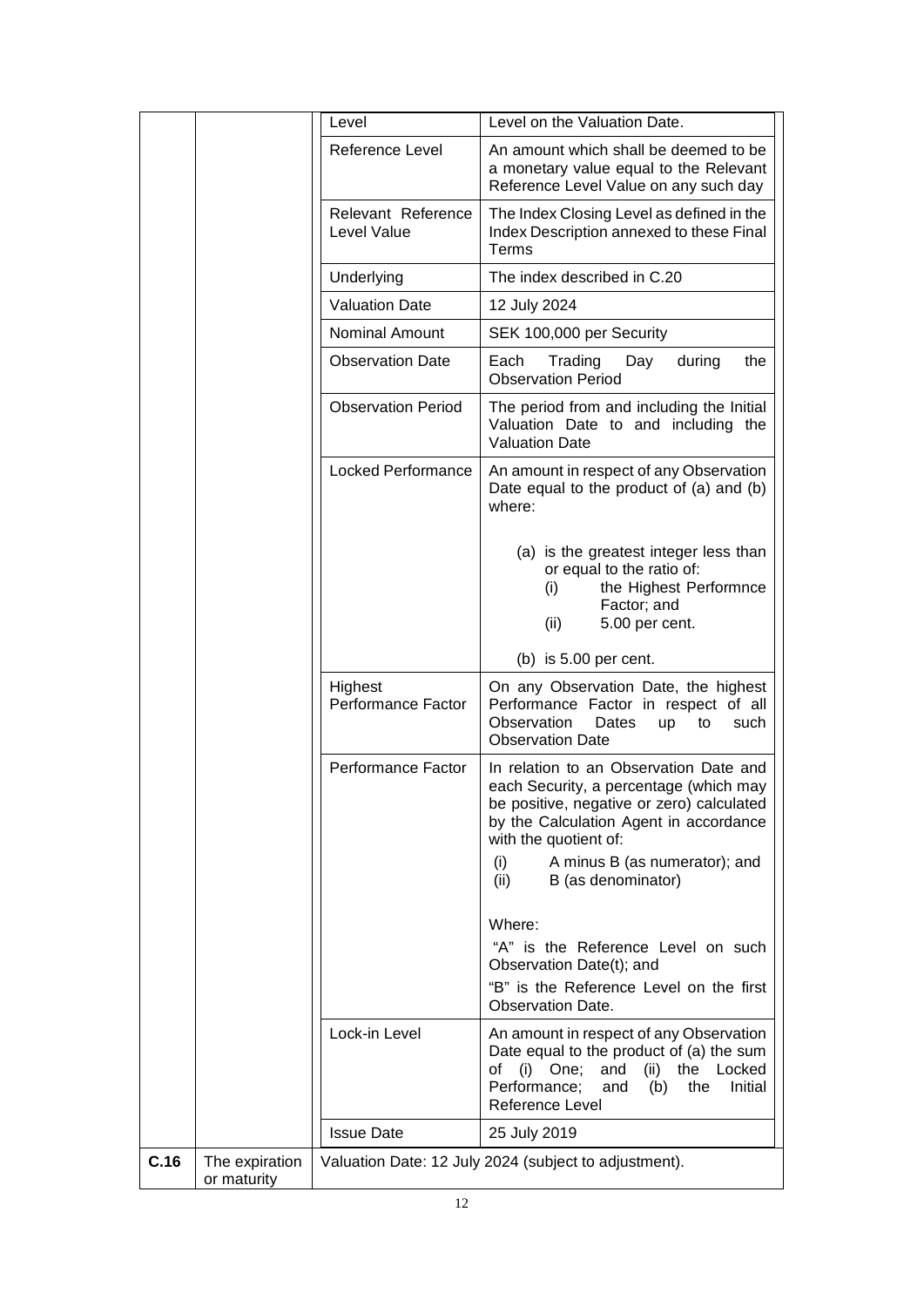|      | date of the<br>derivative<br>$securities -$<br>the exercise<br>date or final<br>reference<br>date: |                                                                                                                                                                                                                                                                                                           |
|------|----------------------------------------------------------------------------------------------------|-----------------------------------------------------------------------------------------------------------------------------------------------------------------------------------------------------------------------------------------------------------------------------------------------------------|
| C.17 | Settlement<br>procedure of<br>the derivative<br>securities:                                        | Any cash amounts payable by the Issuer shall be transferred to the<br>relevant Clearing Agent for distribution to the Securityholders.<br>The Issuer will be discharged of its payment obligations by payment<br>to, or to the order of, the relevant Clearing Agent in respect of the<br>amount so paid. |
| C.18 | A description<br>of how the<br>return on<br>derivative<br>securities<br>takes place:               | Payment of the Cash Amount to each relevant Securityholder on<br>the Settlement Date                                                                                                                                                                                                                      |
| C.19 | The exercise<br>price or the<br>final reference<br>price of the<br>underlying:                     | The Final Reference Level.                                                                                                                                                                                                                                                                                |
| C.20 | Type of the<br>underlying<br>and where the<br>information on<br>the underlying<br>can be found:    | Type:<br>Index<br>Name: DB Carnegie Corporate Bond VAL Strategy Index<br>Information on the historical and ongoing performance of the<br>Underlying and its volatility can be obtained on the public website<br>on http://index.db.com/ and on the Bloomberg page DBXECNCB<br>Index.                      |

|     |                                                                                                                       | <b>Section D - Risks</b>                                                                                                                                                                                                                                                                                                                                                                                                                                                                                                                                                                                                                                                                                                                                                                                                                                                                                                                                                                      |
|-----|-----------------------------------------------------------------------------------------------------------------------|-----------------------------------------------------------------------------------------------------------------------------------------------------------------------------------------------------------------------------------------------------------------------------------------------------------------------------------------------------------------------------------------------------------------------------------------------------------------------------------------------------------------------------------------------------------------------------------------------------------------------------------------------------------------------------------------------------------------------------------------------------------------------------------------------------------------------------------------------------------------------------------------------------------------------------------------------------------------------------------------------|
| D.2 | Key<br>informati<br>on.<br>on.<br>key<br>the<br>risks that<br>are<br>specific<br>and<br>individua<br>to the<br>issuer | Investors will be exposed to the risk of the Issuer becoming insolvent as<br>result of being overindebted or unable to pay debts, i.e. to the risk of a<br>temporary or permanent inability to meet interest and/or principal<br>payments on time. The Issuer's credit ratings reflect the assessment of<br>these risks.<br>Factors that may have a negative impact on Deutsche Bank's<br>profitability are described in the following:<br>While the global economy showed robust growth in 2018,<br>significant macroeconomic risks remain that could negatively<br>affect the results of operations and financial condition in some of<br>Deutsche Bank's businesses as well as its strategic plans,<br>including deterioration of the economic outlook for the euro area<br>and slowing in emerging markets, trade tensions between the<br>United States and China as well between the United States and<br>Europe, inflation risks, Brexit, European elections and geopolitical<br>risks. |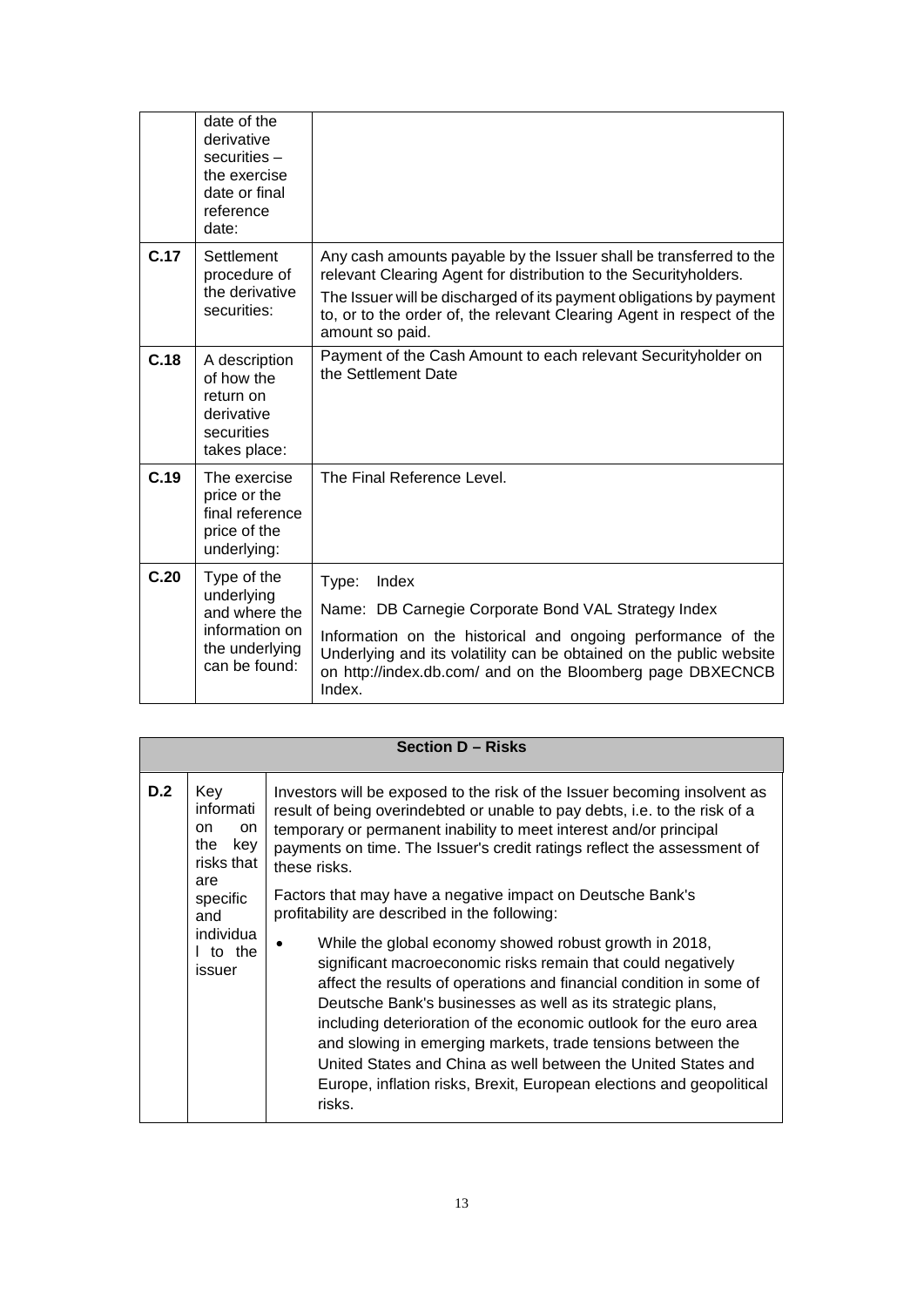|  | In the European Union, continued elevated levels of political<br>uncertainty could have unpredictable consequences for the<br>financial system and the greater economy, and could contribute to<br>European de-integration in certain areas, potentially leading to<br>declines in business levels, write-downs of assets and losses<br>across Deutsche Bank's businesses. Deutsche Bank's ability to<br>protect itself against these risks is limited.                                                                                                                                                                                                                                                                                                                                                                                                                                                                                                                                                     |
|--|-------------------------------------------------------------------------------------------------------------------------------------------------------------------------------------------------------------------------------------------------------------------------------------------------------------------------------------------------------------------------------------------------------------------------------------------------------------------------------------------------------------------------------------------------------------------------------------------------------------------------------------------------------------------------------------------------------------------------------------------------------------------------------------------------------------------------------------------------------------------------------------------------------------------------------------------------------------------------------------------------------------|
|  | The potential withdrawal of the United Kingdom from the<br>European Union - Brexit - may have adverse effects on Deutsche<br>Bank's business, results of operations or strategic plans.                                                                                                                                                                                                                                                                                                                                                                                                                                                                                                                                                                                                                                                                                                                                                                                                                     |
|  | Deutsche Bank may be required to take impairments on its<br>exposures to the sovereign debt of European or other countries if<br>the European sovereign debt crisis reignites. The credit default<br>swaps into which Deutsche Bank has entered to manage<br>sovereign credit risk may not be available to offset these losses.                                                                                                                                                                                                                                                                                                                                                                                                                                                                                                                                                                                                                                                                             |
|  | Deutsche Bank's results of operation and financial condition, in<br>particular those of Deutsche Bank's Corporate & Investment<br>Bank, continue to be negatively impacted by the challenging<br>market environment, uncertain macro-economic and geopolitical<br>conditions, lower levels of client activity, increased competition<br>and regulation, and the immediate impact of Deutsche Bank's<br>strategic decisions. If Deutsche Bank is unable to improve its<br>profitability as it continues to face these headwinds, Deutsche<br>Bank may be unable to meet many of its strategic aspirations, and<br>may have difficulty maintaining capital, liquidity and leverage at<br>levels expected by market participants and Deutsche Bank's<br>regulators.                                                                                                                                                                                                                                            |
|  | Deutsche Bank considers business combinations from time to<br>time. It is generally not feasible for Deutsche Bank to consider<br>reviews of any business with which Deutsche Bank might engage<br>in a combination to be complete in all respects. As a result, a<br>combination may not perform as well as expected. In addition,<br>Deutsche Bank may fail to integrate its operations successfully<br>with any entity with which it participates in a business<br>combination. Failure to complete announced business<br>combinations or failure to achieve the expected benefits of any<br>such combination could materially and adversely affect Deutsche<br>Bank's profitability. Such failures could also affect investors'<br>perception of Deutsche Bank's business prospects and<br>management. They could also lead to departures of key<br>employees, or lead to increased costs and reduced profitability if<br>Deutsche Bank felt compelled to offer them financial incentives to<br>remain. |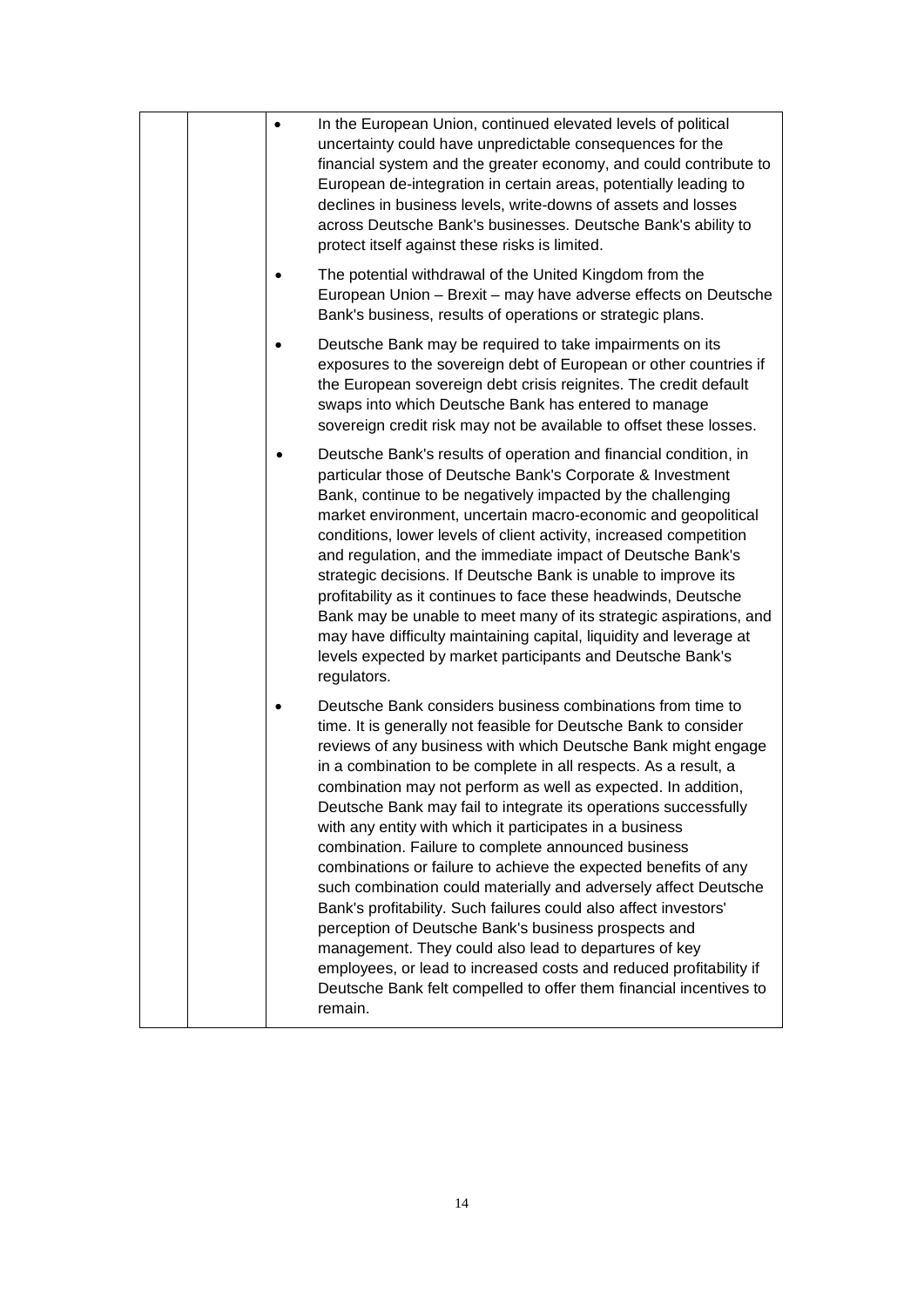|  | Market speculation about potential consolidation in the financial<br>sector in Europe and Deutsche Bank's role in that consolidation<br>could also have adverse effects on its business and revenue<br>levels. Although speculation concerning consolidation is frequent,<br>there are numerous impediments to completing transactions in<br>Deutsche Bank's sector, including those posed by the regulatory<br>environment, differing business models, valuation issues and the<br>protracted headwinds facing the industry, including the low<br>interest rate environment, market pressures and the high costs<br>associated with rationalizing and simplifying institutions'<br>businesses. Accordingly, Deutsche Bank may determine to cease<br>consideration of business combinations, or may determine not to<br>pursue available opportunities. |
|--|---------------------------------------------------------------------------------------------------------------------------------------------------------------------------------------------------------------------------------------------------------------------------------------------------------------------------------------------------------------------------------------------------------------------------------------------------------------------------------------------------------------------------------------------------------------------------------------------------------------------------------------------------------------------------------------------------------------------------------------------------------------------------------------------------------------------------------------------------------|
|  | If Deutsche Bank avoids entering into business combination<br>transactions or if announced or expected transactions fail to<br>materialize, market participants may perceive Deutsche Bank<br>negatively. Deutsche Bank may also be unable to expand its<br>businesses, especially into new business areas, as quickly or<br>successfully as its competitors if Deutsche Bank does so through<br>organic growth alone. These perceptions and limitations could<br>cost Deutsche Bank business and harm its reputation, which<br>could have material adverse effects on Deutsche Bank's financial<br>condition, results of operations and liquidity.                                                                                                                                                                                                     |
|  | Adverse market conditions, asset price deteriorations, volatility<br>and cautious investor sentiment have affected and may in the<br>future materially and adversely affect Deutsche Bank's revenues<br>and profits, particularly in Deutsche Bank's investment banking,<br>brokerage and other commission- and fee-based businesses. As<br>a result, Deutsche Bank has in the past incurred and may in the<br>future incur significant losses from its trading and investment<br>activities.                                                                                                                                                                                                                                                                                                                                                           |
|  | Deutsche Bank's liquidity, business activities and profitability may<br>be adversely affected by an inability to access the debt capital<br>markets or to sell assets during periods of market-wide or firm-<br>specific liquidity constraints. Credit rating downgrades have<br>contributed to an increase in Deutsche Bank's funding costs, and<br>any future downgrade could materially adversely affect its funding<br>costs, the willingness of counterparties to continue to do business<br>with it and significant aspects of its business model.                                                                                                                                                                                                                                                                                                |
|  | In the second quarter of 2018, Deutsche Bank announced<br>changes to its strategy and updates to its financial targets. If<br>Deutsche Bank is unable to implement its strategic plans<br>successfully, Deutsche Bank may be unable to achieve its<br>financial objectives, or it may incur losses or low profitability, and<br>its financial condition, results of operations and share price may<br>be materially and adversely affected.                                                                                                                                                                                                                                                                                                                                                                                                             |
|  | Deutsche Bank may have difficulties selling companies,<br>businesses or assets at favorable prices or at all and may<br>experience material losses from these assets and other<br>investments irrespective of market developments.                                                                                                                                                                                                                                                                                                                                                                                                                                                                                                                                                                                                                      |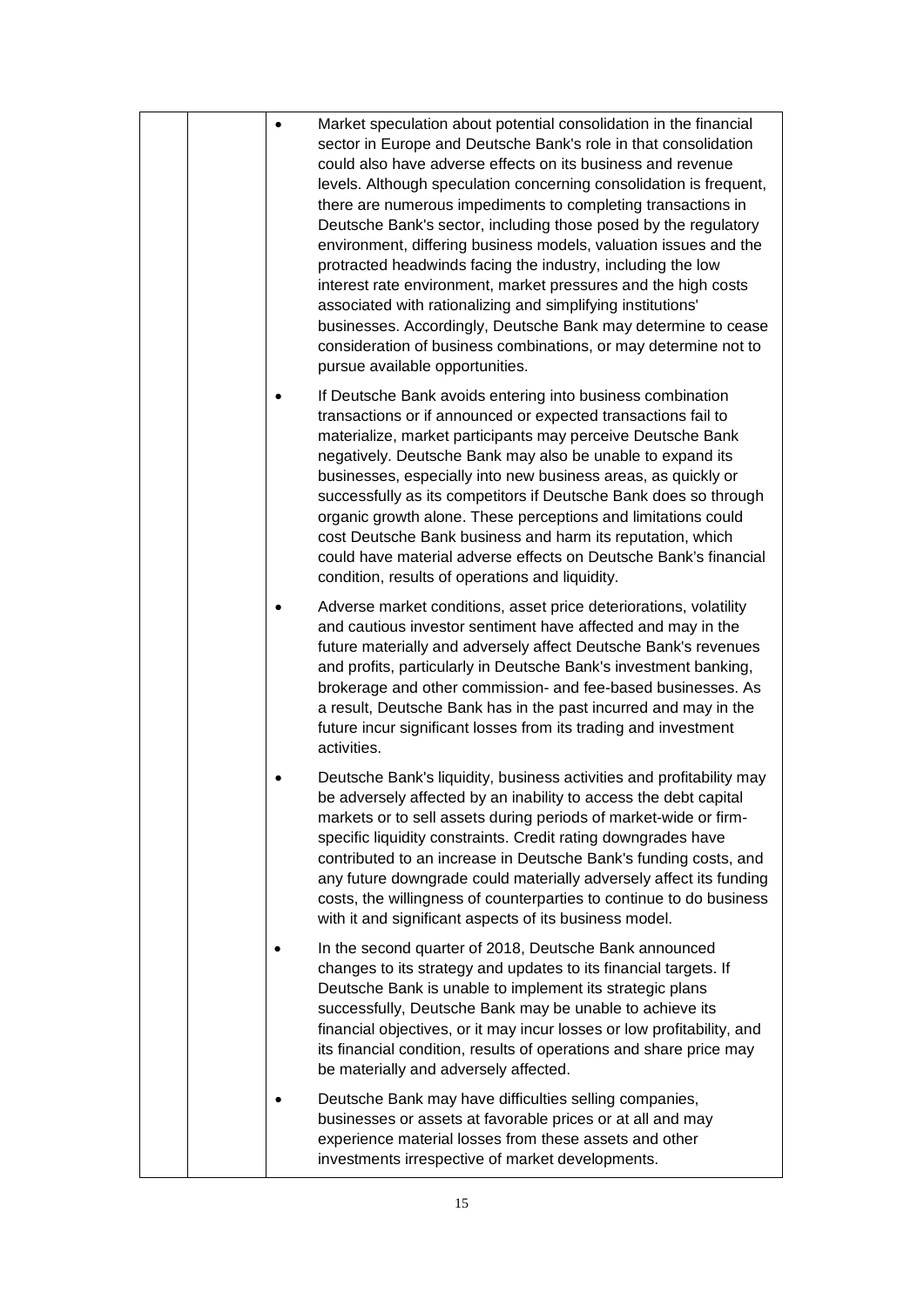|  | Intense competition, in Deutsche Bank's home market of<br>Germany as well as in international markets, has and could<br>continue to materially adversely impact its revenues and<br>profitability.                                                                                                                                                                                                                                                                                                                                                                                                                                                                                                                  |
|--|---------------------------------------------------------------------------------------------------------------------------------------------------------------------------------------------------------------------------------------------------------------------------------------------------------------------------------------------------------------------------------------------------------------------------------------------------------------------------------------------------------------------------------------------------------------------------------------------------------------------------------------------------------------------------------------------------------------------|
|  | Regulatory reforms enacted and proposed in response to<br>weaknesses in the financial sector, together with increased<br>regulatory scrutiny more generally, have had and continue to have<br>a significant impact on Deutsche Bank and may adversely affect<br>its business and ability to execute its strategic plans. Competent<br>regulators may prohibit Deutsche Bank from making dividend<br>payments or payments on its regulatory capital instruments or<br>take other actions if Deutsche Bank fails to comply with regulatory<br>requirements.                                                                                                                                                           |
|  | Regulatory and legislative changes require Deutsche Bank to<br>maintain increased capital and abide by tightened liquidity<br>requirements. These requirements may significantly affect<br>Deutsche Bank's business model, financial condition and results<br>of operations as well as the competitive environment generally.<br>Any perceptions in the market that Deutsche Bank may be unable<br>to meet its capital or liquidity requirements with an adequate<br>buffer, or that Deutsche Bank should maintain capital or liquidity in<br>excess of these requirements or another failure to meet these<br>requirements could intensify the effect of these factors on<br>Deutsche Bank's business and results. |
|  | In some cases, Deutsche Bank is required to hold and calculate<br>capital and to comply with rules on liquidity and risk management<br>separately for its local operations in different jurisdictions, in<br>particular in the United States.                                                                                                                                                                                                                                                                                                                                                                                                                                                                       |
|  | Deutsche Bank's regulatory capital and liquidity ratios and its<br>funds available for distributions on its shares or regulatory capital<br>instruments will be affected by Deutsche Bank's business<br>decisions and, in making such decisions, Deutsche Bank's<br>interests and those of the holders of such instruments may not be<br>aligned, and Deutsche Bank may make decisions in accordance<br>with applicable law and the terms of the relevant instruments that<br>result in no or lower payments being made on Deutsche Bank's<br>shares or regulatory capital instruments.                                                                                                                             |
|  | European and German legislation regarding the recovery and<br>resolution of banks and investment firms could, if steps were<br>taken to ensure Deutsche Bank's resolvability or resolution<br>measures were imposed on it, significantly affect its business<br>operations, and lead to losses for its shareholders and creditors.                                                                                                                                                                                                                                                                                                                                                                                  |
|  | Other regulatory reforms adopted or proposed in the wake of the<br>financial crisis - for example, extensive new regulations governing<br>Deutsche Bank's derivatives activities, compensation, bank levies,<br>deposit protection, data protection, or a possible financial<br>transaction tax - may materially increase Deutsche Bank's<br>operating costs and negatively impact its business model.                                                                                                                                                                                                                                                                                                              |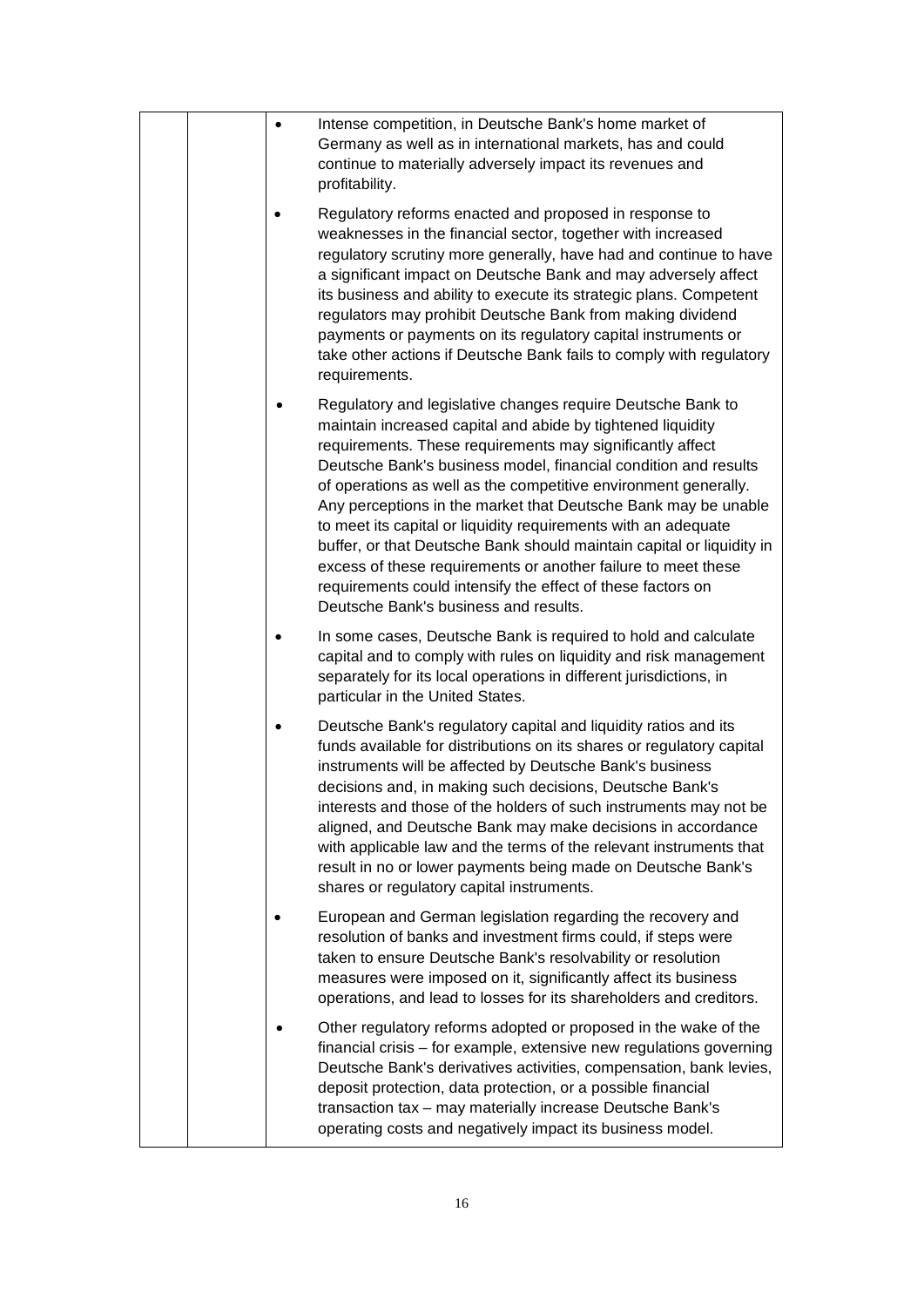|  | A robust and effective internal control environment and adequate<br>infrastructure (comprising people, policies and procedures,<br>controls testing and IT systems) are necessary to ensure that<br>Deutsche Bank conducts its business in compliance with the laws,<br>regulations and associated supervisory expectations applicable to<br>it. Deutsche Bank has identified the need to strengthen its internal<br>control environment and infrastructure and has embarked on<br>initiatives to accomplish this. If these initiatives are not successful<br>or are delayed, Deutsche Bank's reputation, regulatory position<br>and financial condition may be materially adversely affected, and<br>Deutsche Bank's ability to achieve its strategic ambitions may be<br>impaired. |
|--|--------------------------------------------------------------------------------------------------------------------------------------------------------------------------------------------------------------------------------------------------------------------------------------------------------------------------------------------------------------------------------------------------------------------------------------------------------------------------------------------------------------------------------------------------------------------------------------------------------------------------------------------------------------------------------------------------------------------------------------------------------------------------------------|
|  | The BaFin has ordered Deutsche Bank to improve its control and<br>compliance infrastructure relating to anti-money laundering and<br>know-your-client processes in CIB, and appointed a special<br>representative to monitor these measures' implementation.<br>Deutsche Bank's results of operations, financial condition and<br>reputation could be materially and adversely affected if Deutsche<br>Bank is unable to significantly improve its infrastructure and<br>control environment by the set deadline.                                                                                                                                                                                                                                                                    |
|  | Deutsche Bank operates in a highly and increasingly regulated<br>and litigious environment, potentially exposing Deutsche Bank to<br>liability and other costs, the amounts of which may be substantial<br>and difficult to estimate, as well as to legal and regulatory<br>sanctions and reputational harm.                                                                                                                                                                                                                                                                                                                                                                                                                                                                         |
|  | Deutsche Bank is currently the subject of industry-wide<br>investigations by regulatory and law enforcement agencies<br>relating to interbank and dealer offered rates, as well as civil<br>actions. Due to a number of uncertainties, including those related<br>to the high profile of the matters and other banks' settlement<br>negotiations, the eventual outcome of these matters is<br>unpredictable, and may materially and adversely affect Deutsche<br>Bank's results of operations, financial condition and reputation.                                                                                                                                                                                                                                                   |
|  | Regulators and law enforcement authorities are investigating,<br>among other things, Deutsche Bank's compliance with the U.S.<br>Foreign Corrupt Practices Act and other laws with respect to<br>Deutsche Bank's hiring practices related to candidates referred by<br>clients, potential clients and government officials, and Deutsche<br>Bank's engagement of finders and consultants.                                                                                                                                                                                                                                                                                                                                                                                            |
|  | Deutsche Bank is currently involved in civil proceedings in<br>connection with its voluntary takeover offer for the acquisition of<br>all shares of Postbank. The extent of Deutsche Bank's financial<br>exposure to this matter could be material, and its reputation may<br>be harmed.                                                                                                                                                                                                                                                                                                                                                                                                                                                                                             |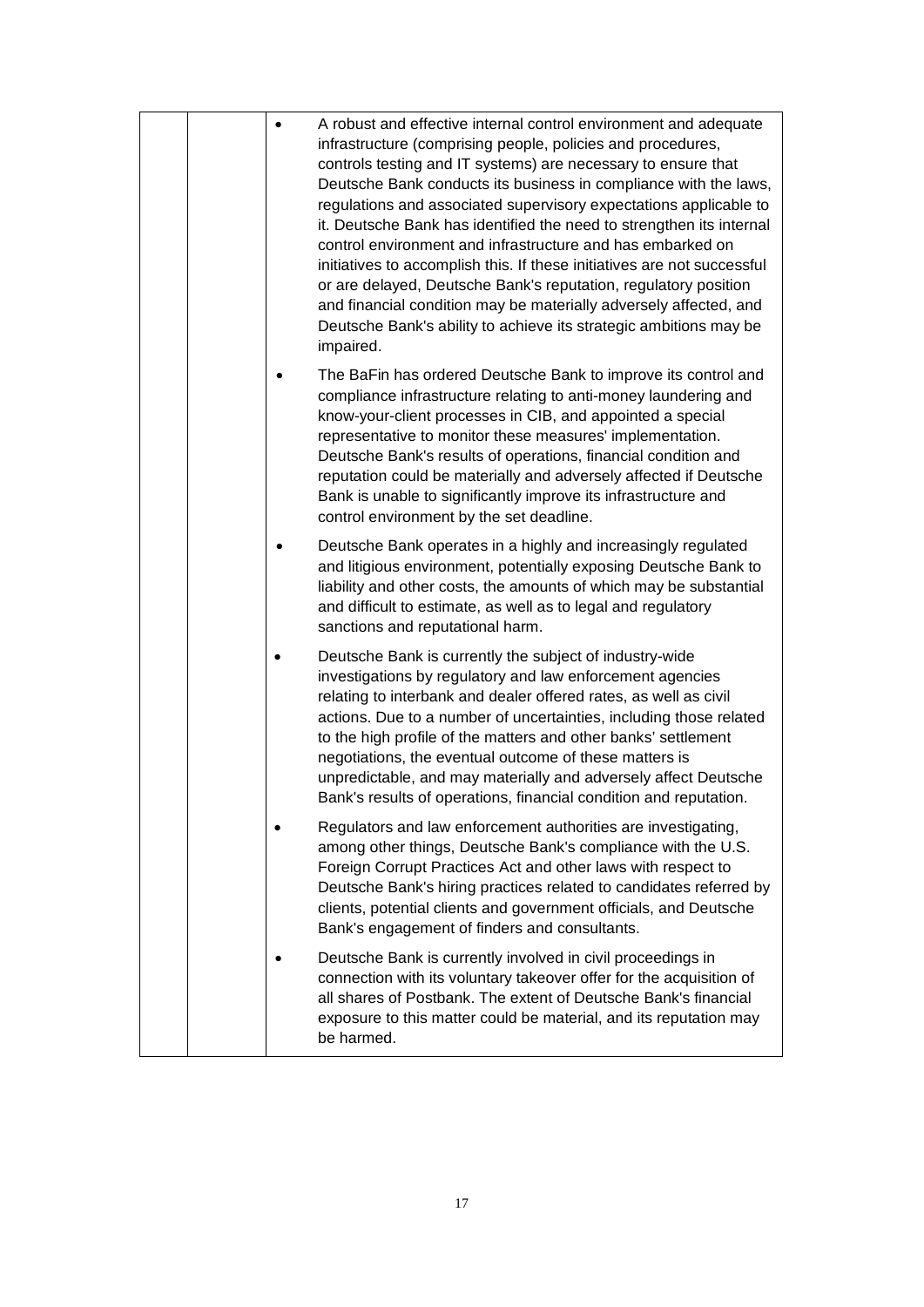|  | $\bullet$ | Deutsche Bank has investigated the circumstances around equity<br>trades entered into by certain clients in Moscow and London and<br>has advised regulators and law enforcement authorities in several<br>jurisdictions about those trades. In the event that violations of law<br>or regulation are found to have occurred, any resulting penalties<br>against Deutsche Bank may materially and adversely affect its<br>results of operations, financial condition and reputation.           |
|--|-----------|-----------------------------------------------------------------------------------------------------------------------------------------------------------------------------------------------------------------------------------------------------------------------------------------------------------------------------------------------------------------------------------------------------------------------------------------------------------------------------------------------|
|  |           | Deutsche Bank is currently involved in civil and criminal<br>proceedings in connection with transactions with Monte dei Paschi<br>di Siena. The extent of Deutsche Bank's financial exposure to<br>these matters could be material, and its reputation may be<br>harmed.                                                                                                                                                                                                                      |
|  |           | Deutsche Bank is under continuous examination by tax authorities<br>in the jurisdictions in which Deutsche Bank operates. Tax laws are<br>increasingly complex and are evolving. The cost to Deutsche<br>Bank arising from the conclusion and resolution of routine tax<br>examinations, tax litigation and other forms of tax proceedings or<br>tax disputes may increase and may adversely affect its business,<br>financial condition and results of operation.                            |
|  |           | Deutsche Bank is currently involved in a legal dispute with the<br>German tax authorities in relation to the tax treatment of certain<br>income received with respect to its pension plan assets. The<br>proceeding is pending in front of the German supreme fiscal court<br>(Bundesfinanzhof). Should the courts ultimately rule in favor of the<br>German tax authorities, the outcome could have a material effect<br>on Deutsche Bank's comprehensive income and financial<br>condition. |
|  |           | US Congressional committees and other U.S. governmental<br>entities have sought and may seek information from Deutsche<br>Bank concerning potential dealings between Deutsche Bank and<br>the U.S. executive branch, the President, his family and other<br>close associates, exposing Deutsche Bank in particular to risk to<br>its reputation and potential loss of business as a result of<br>extensive media attention                                                                    |
|  |           | Deutsche Bank has received requests for information from<br>regulatory and law enforcement agencies concerning its<br>correspondent banking relationship with Danske Bank, exposing<br>Deutsche Bank in particular to risk to its reputation and potential<br>loss of business as a result of extensive media attention.                                                                                                                                                                      |
|  |           | In November 2018, Deutsche Bank's offices in Frankfurt were<br>searched by German law enforcement authorities on the suspicion<br>that two employees and as-yet unidentified further individuals<br>deliberately abstained from issuing suspicious activity reports<br>(SARs) in a timely manner and aided and abetted money<br>laundering, exposing Deutsche Bank in particular to risk to its<br>reputation and potential loss of business as a result of extensive<br>media attention.     |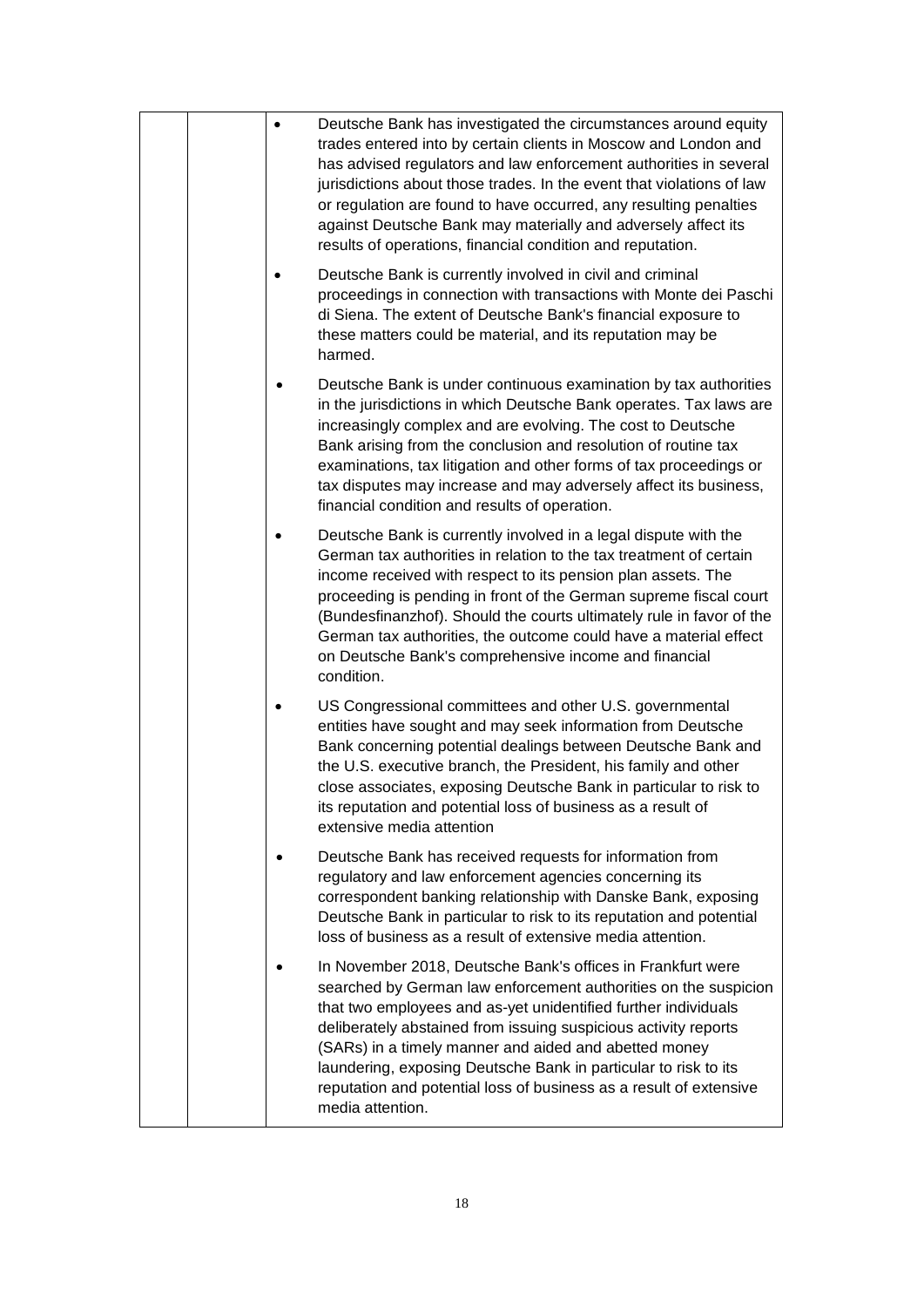|  | $\bullet$ | Guilty pleas by or convictions of Deutsche Bank or its affiliates in<br>criminal proceedings may have consequences that have adverse<br>effects on certain of its businesses.                                                                                                                                                                                                                                                                                                                                               |
|--|-----------|-----------------------------------------------------------------------------------------------------------------------------------------------------------------------------------------------------------------------------------------------------------------------------------------------------------------------------------------------------------------------------------------------------------------------------------------------------------------------------------------------------------------------------|
|  |           | In addition to its traditional banking businesses of deposit-taking<br>and lending, Deutsche Bank also engages in nontraditional credit<br>businesses in which credit is extended in transactions that<br>include, for example, its holding of securities of third parties or its<br>engaging in complex derivative transactions. These nontraditional<br>credit businesses materially increase Deutsche Bank's exposure<br>to credit risk.                                                                                 |
|  |           | A substantial proportion of the assets and liabilities comprise<br>financial instruments that it carries at fair value, with changes in<br>fair value recognized in its income statement. As a result of such<br>changes, Deutsche Bank has incurred losses in the past, and may<br>incur further losses in the future.                                                                                                                                                                                                     |
|  |           | Pursuant to accounting rules, Deutsche Bank must periodically<br>test the value of the goodwill of its businesses and the value of its<br>other intangible assets for impairment. In the event such test<br>determines that criteria for impairment exists, Deutsche Bank is<br>required under accounting rules to write down the value of such<br>asset. Impairments of goodwill and other intangible assets have<br>had and may have a material adverse effect on Deutsche Bank's<br>profitability results of operations. |
|  |           | Pursuant to accounting rules, Deutsche Bank must review its<br>deferred tax assets at the end of each reporting period. To the<br>extent that it is no longer probable that sufficient taxable income<br>will be available to allow the benefit of part or all of deferred tax<br>assets to be utilized, Deutsche Bank has to reduce the carrying<br>amounts. These reductions have had and may in the future have<br>material adverse effects on its profitability, equity and financial<br>condition.                     |
|  |           | Deutsche Bank's risk management policies, procedures and<br>methods leave it exposed to unidentified or unanticipated risks,<br>which could lead to material losses.                                                                                                                                                                                                                                                                                                                                                        |
|  |           | Operational risks, which may arise from errors in the performance<br>of Deutsche Bank's processes, the conduct of Deutsche Bank's<br>employees, instability, malfunction or outage of Deutsche Bank's<br>IT system and infrastructure, or loss of business continuity, or<br>comparable issues with respect to Deutsche Bank's vendors, may<br>disrupt Deutsche Bank's businesses and lead to material losses.                                                                                                              |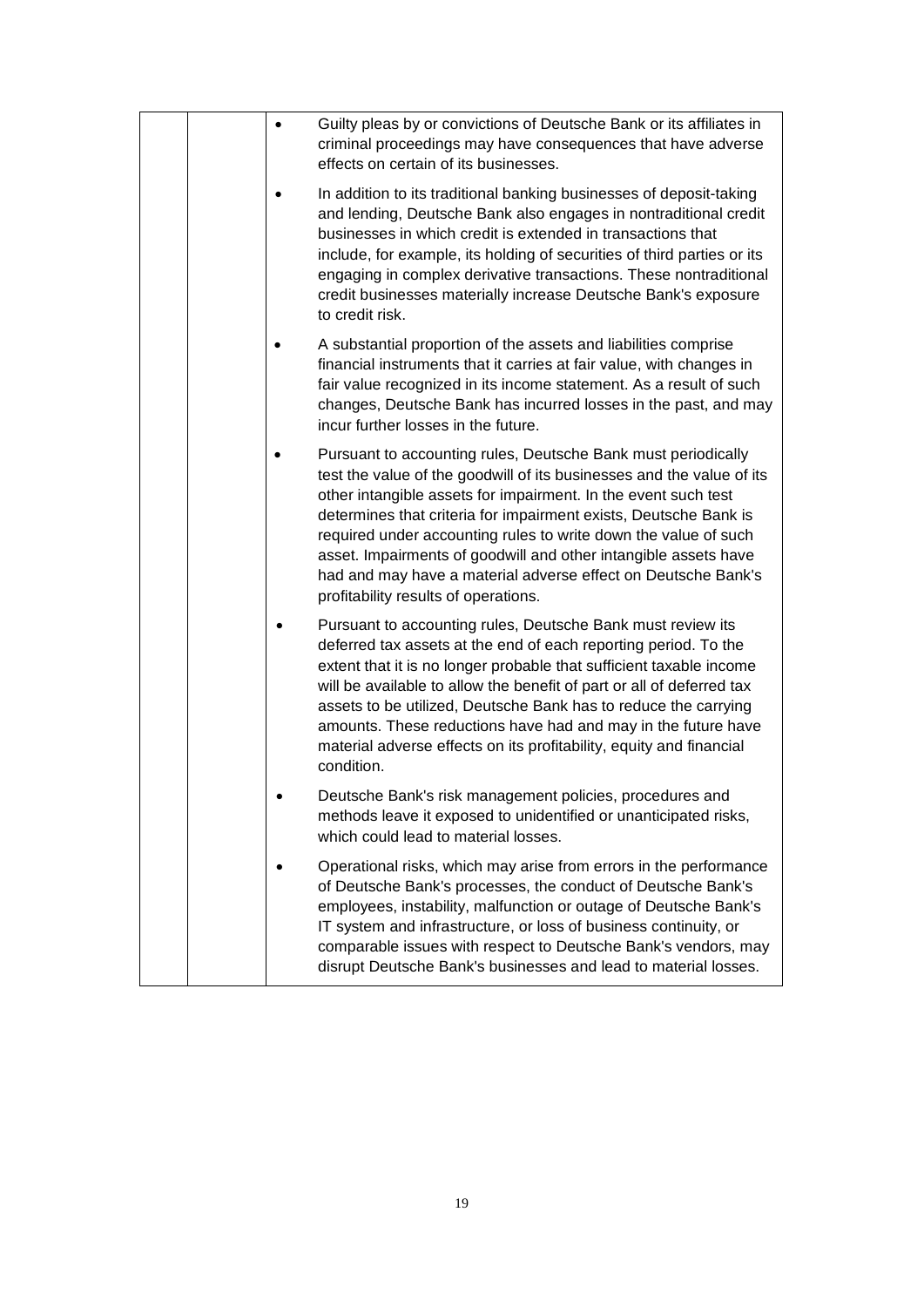|     |                                               | Deutsche Bank utilizes a variety of vendors in support of its<br>$\bullet$<br>business and operations. Services provided by vendors pose risks<br>to Deutsche Bank comparable to those Deutsche Bank bears<br>when it performs the services itself, and Deutsche Bank remains<br>ultimately responsible for the services its vendors provide.<br>Furthermore, if a vendor does not conduct business in accordance<br>with applicable standards or Deutsche Bank's expectations,<br>Deutsche Bank could be exposed to material losses or regulatory<br>action or litigation or fail to achieve the benefits it sought from the<br>relationship. |
|-----|-----------------------------------------------|------------------------------------------------------------------------------------------------------------------------------------------------------------------------------------------------------------------------------------------------------------------------------------------------------------------------------------------------------------------------------------------------------------------------------------------------------------------------------------------------------------------------------------------------------------------------------------------------------------------------------------------------|
|     |                                               | Deutsche Bank's operational systems are subject to an increasing<br>risk of cyber-attacks and other internet crime, which could result in<br>material losses of client or customer information, damage<br>Deutsche Bank's reputation and lead to regulatory penalties and<br>financial losses.                                                                                                                                                                                                                                                                                                                                                 |
|     |                                               | The size of Deutsche Bank's clearing operations exposes<br>Deutsche Bank to a heightened risk of material losses should<br>these operations fail to function properly.                                                                                                                                                                                                                                                                                                                                                                                                                                                                         |
|     |                                               | Ongoing global benchmark reform efforts initiated by the Financial<br>Stability Board, specifically the transition from interbank offered<br>rates to alternative reference rates, including so-called "risk-free-<br>rates", that are under development, introduce a number of<br>inherent risks to Deutsche Bank's business and the financial<br>industry. These risks, should they materialize, may have adverse<br>effects on Deutsche Bank's business, results of operations and<br>profitability.                                                                                                                                        |
|     |                                               | Deutsche Bank is subject to laws and other requirements relating<br>to financial and trade sanctions and embargoes. If Deutsche Bank<br>breaches such laws and requirements, it can be subject, and have<br>in the past been subject, to material regulatory enforcement<br>actions and penalties.                                                                                                                                                                                                                                                                                                                                             |
|     |                                               | Transactions with counterparties in countries designated by the<br>U.S. State Department as state sponsors of terrorism or persons<br>targeted by U.S. economic sanctions may lead potential<br>customers and investors to avoid doing business with Deutsche<br>Bank or investing in Deutsche Bank's securities, harm Deutsche<br>Bank's reputation or result in regulatory or enforcement action<br>which could materially and adversely affect Deutsche Bank's<br>business.                                                                                                                                                                 |
| D.6 | <b>Risk</b><br>warning<br>to<br>the           | Where no minimum amount(s) of cash or assets to be payable or<br>deliverable is specified, investors may experience a total or partial loss of<br>their investment in the Security.                                                                                                                                                                                                                                                                                                                                                                                                                                                            |
|     | effect<br>that                                | Securities are linked to the Underlying                                                                                                                                                                                                                                                                                                                                                                                                                                                                                                                                                                                                        |
|     | investor<br>may lose                          | Amounts payable or assets deliverable periodically or on exercise or                                                                                                                                                                                                                                                                                                                                                                                                                                                                                                                                                                           |
|     | the<br>value of<br>their<br>entire<br>investm | redemption of the Securities, as the case may be, are linked to the<br>Underlying which may comprise one or more Reference Items. The<br>purchase of, or investment in, Securities linked to the Underlying involves<br>substantial risks.                                                                                                                                                                                                                                                                                                                                                                                                     |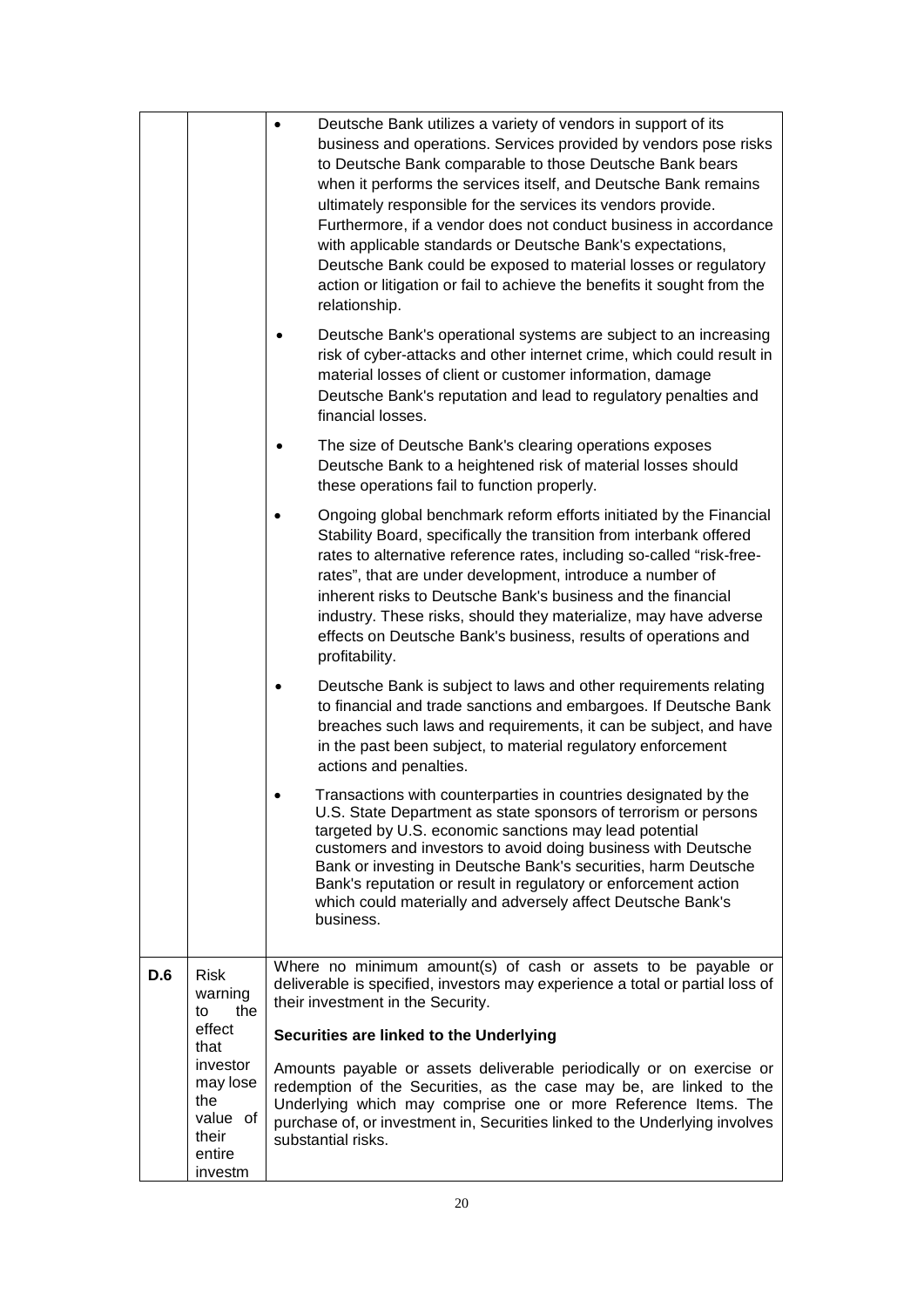| ent<br>part of it. | or   The Securities are not conventional securities and carry various unique<br>investment risks which prospective investors should understand clearly<br>before investing in the Securities. Each prospective investor in the<br>Securities should be familiar with securities having characteristics similar<br>to the Securities and should fully review all documentation for and<br>understand the terms and conditions of the Securities and the nature and<br>extent of its exposure to risk of loss.                                                                                                              |
|--------------------|---------------------------------------------------------------------------------------------------------------------------------------------------------------------------------------------------------------------------------------------------------------------------------------------------------------------------------------------------------------------------------------------------------------------------------------------------------------------------------------------------------------------------------------------------------------------------------------------------------------------------|
|                    | Potential investors should ensure that they understand the relevant<br>formula in accordance with which the amounts payable and/or assets<br>deliverable are calculated, and if necessary seek advice from their own<br>adviser(s).                                                                                                                                                                                                                                                                                                                                                                                       |
|                    | <b>Risks associated with the Underlying</b>                                                                                                                                                                                                                                                                                                                                                                                                                                                                                                                                                                               |
|                    | Because of the Underlying's influence on the entitlement from the<br>Security, as with a direct investment in the Underlying, investors are<br>exposed to risks both during the term and also at maturity, which are also<br>generally associated with the respective index.                                                                                                                                                                                                                                                                                                                                              |
|                    | The value of and return on your Securities depends on the investment<br>allocation strategy of the Underlying. Holders of Securities will be exposed<br>to the performance of the CARNEGIE Fonder Portfolio A SEK Class (the<br>"Fund"), which may be subject to unpredictable change over time.                                                                                                                                                                                                                                                                                                                          |
|                    | If the annualised realised volatility of the Fund determined over a specified<br>lookback period increases above a specified percentage, the exposure of<br>the Underlying to the Fund will be less than 100 per cent. In such<br>circumstances the remainder of the Underlying will not be allocated to any<br>other notional investment and hence will not generate returns or interest.                                                                                                                                                                                                                                |
|                    | You will not have any rights of ownership in the Underlying or the Fund<br>and our obligations under the Securities to you are not secured by any<br>assets.                                                                                                                                                                                                                                                                                                                                                                                                                                                              |
|                    | As the sponsor and administrator of the Underlying, we may take any<br>actions in respect of the Underlying without regard to your interests as<br>holders of the Securities, and any of these actions could negatively affect<br>the value of and return on the Securities.                                                                                                                                                                                                                                                                                                                                              |
|                    | <b>Risks</b><br>associated<br>with<br><b>Adjustment</b><br>an<br><b>Event</b><br>or<br>an<br><b>Adjustment/Termination Event</b>                                                                                                                                                                                                                                                                                                                                                                                                                                                                                          |
|                    | The Issuer is entitled to make adjustments to the Terms and Conditions<br>following the occurrence of an Adjustment Event. An Adjustment Event<br>may include any event which materially affects the theoretical economic<br>value of an Underlying or any event which materially disrupts the<br>economic link between the value of an Underlying and the Securities<br>subsisting immediately prior to the occurrence of such event, and other<br>specified events. However, the Calculation Agent may decide to make no<br>adjustments to the Terms and Conditions following the occurrence of an<br>Adjustment Event. |
|                    | Any such adjustment may take into account any tax, duty, withholding,<br>deduction or other charge whatsoever (including but not limited to a<br>change in tax consequences) for the Issuer as a result of the Adjustment<br>Event.                                                                                                                                                                                                                                                                                                                                                                                       |
|                    | The terms and conditions of the Securities include a provision pursuant to<br>which, at the option of the Issuer where certain conditions are satisfied,<br>the Issuer is entitled to redeem or cancel the Securities early. Upon such                                                                                                                                                                                                                                                                                                                                                                                    |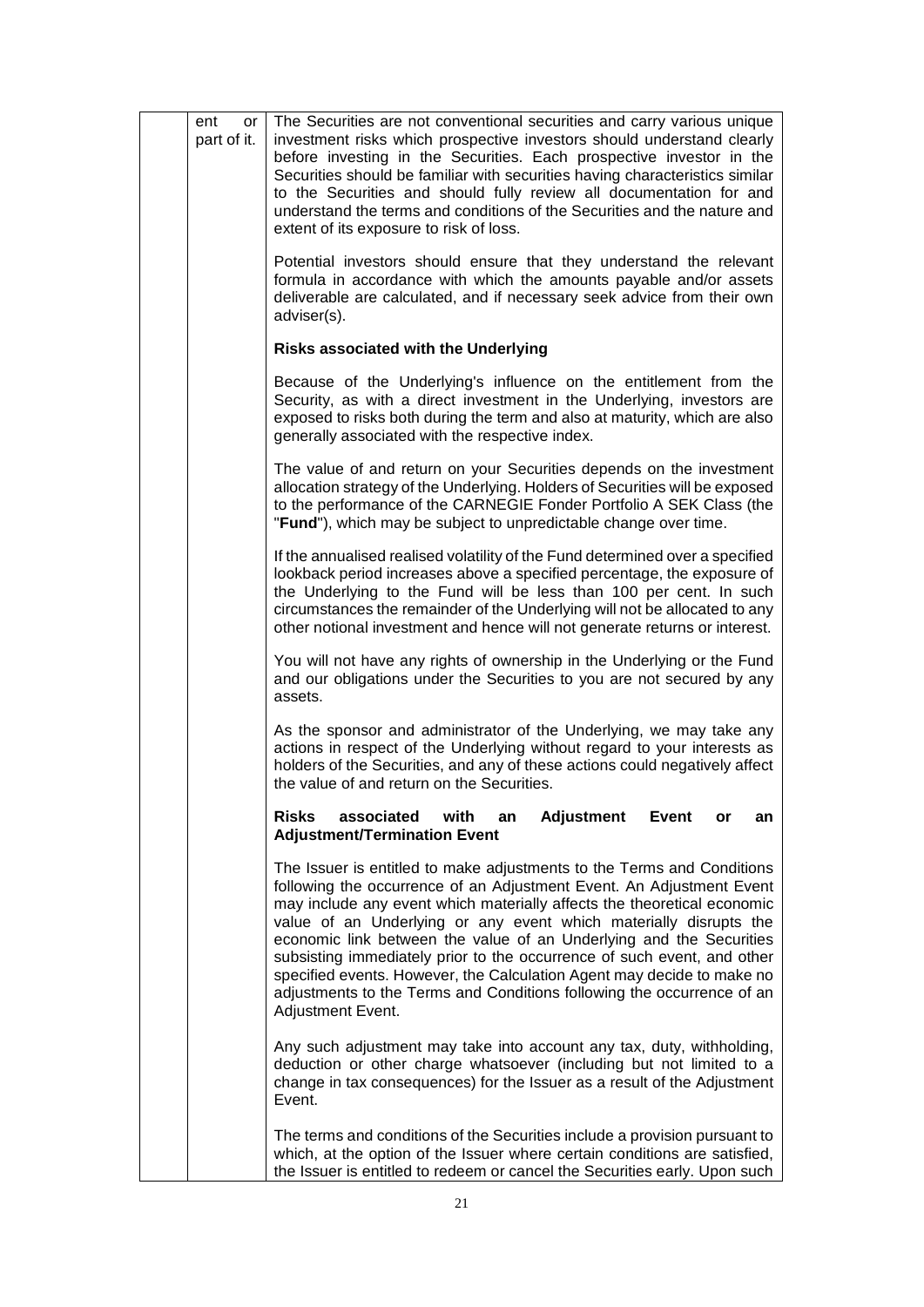| early redemption or cancellation, depending on the event which resulted<br>in such early redemption or cancellation, the Issuer will pay the market<br>value of the Securities taking into account the relevant event less the<br>direct and indirect cost to the Issuer of unwinding any underlying related<br>hedging arrangements. As a result, the Securities may have a lower<br>market value than similar securities which do not contain any such<br>Issuer's right for redemption or cancellation.<br>Regulation and reform of "benchmarks"<br>Indices which are deemed "benchmarks" are the subject of recent<br>national, international and other regulatory guidance and proposals for<br>reform. Some of these reforms are already effective whilst others are still<br>to be implemented. These reforms may cause such benchmarks to<br>perform differently than in the past and may have other consequences                 |
|-------------------------------------------------------------------------------------------------------------------------------------------------------------------------------------------------------------------------------------------------------------------------------------------------------------------------------------------------------------------------------------------------------------------------------------------------------------------------------------------------------------------------------------------------------------------------------------------------------------------------------------------------------------------------------------------------------------------------------------------------------------------------------------------------------------------------------------------------------------------------------------------------------------------------------------------|
| which cannot be predicted.<br>Regulatory bail-in and other resolution measures                                                                                                                                                                                                                                                                                                                                                                                                                                                                                                                                                                                                                                                                                                                                                                                                                                                            |
| If the competent authority determines that the Issuer is failing or likely to<br>fail and certain other conditions are met, the competent resolution<br>authority has the power to write down, including to write down to zero,<br>claims for payment of the principal and any other claims under the<br>Securities respectively, interest or any other amount in respect of the<br>Securities, to convert the Securities into ordinary shares or other<br>instruments qualifying as common equity tier 1 capital (the write-down and<br>conversion powers commonly being referred to as the bail-in tool), or to<br>apply other resolution measures including (but not limited to) a transfer of<br>the Securities to another entity, a variation of the terms and conditions of<br>the Securities or a cancellation of the Securities. Under the terms and<br>conditions of the Securities, the Securityholders agree to such measures. |
| <b>Risk at maturity</b>                                                                                                                                                                                                                                                                                                                                                                                                                                                                                                                                                                                                                                                                                                                                                                                                                                                                                                                   |
| If the Final Reference Level is equal to or below the Strike, this will result<br>in the total loss of the capital invested.                                                                                                                                                                                                                                                                                                                                                                                                                                                                                                                                                                                                                                                                                                                                                                                                              |
|                                                                                                                                                                                                                                                                                                                                                                                                                                                                                                                                                                                                                                                                                                                                                                                                                                                                                                                                           |

|      | <b>Section E - Offer</b>                                  |                                                                                              |                                                                                                                                             |  |  |
|------|-----------------------------------------------------------|----------------------------------------------------------------------------------------------|---------------------------------------------------------------------------------------------------------------------------------------------|--|--|
| E.2b | Reasons<br>for<br>the offer and<br>Ωf<br>use<br>proceeds: | Not applicable, making profit and/or hedging certain risks are the<br>reasons for the offer. |                                                                                                                                             |  |  |
| E.3  | and<br>Terms<br>οf<br>conditions<br>the offer:            | Conditions<br>to<br>which the offer is<br>subject:                                           | Offers of the Securities are conditional on their<br>issue                                                                                  |  |  |
|      |                                                           | Number<br>οf<br>Securities:                                                                  | Up to 2,000 Securities                                                                                                                      |  |  |
|      |                                                           | Offering<br><b>The</b><br>Period:                                                            | Applications to subscribe for the Securities<br>may be made through the Distributor(s) from 3<br>June 2019 to, and including, 28 June 2019. |  |  |
|      |                                                           |                                                                                              | The Issuer reserves the right for any reason to<br>change the number of Securities offered                                                  |  |  |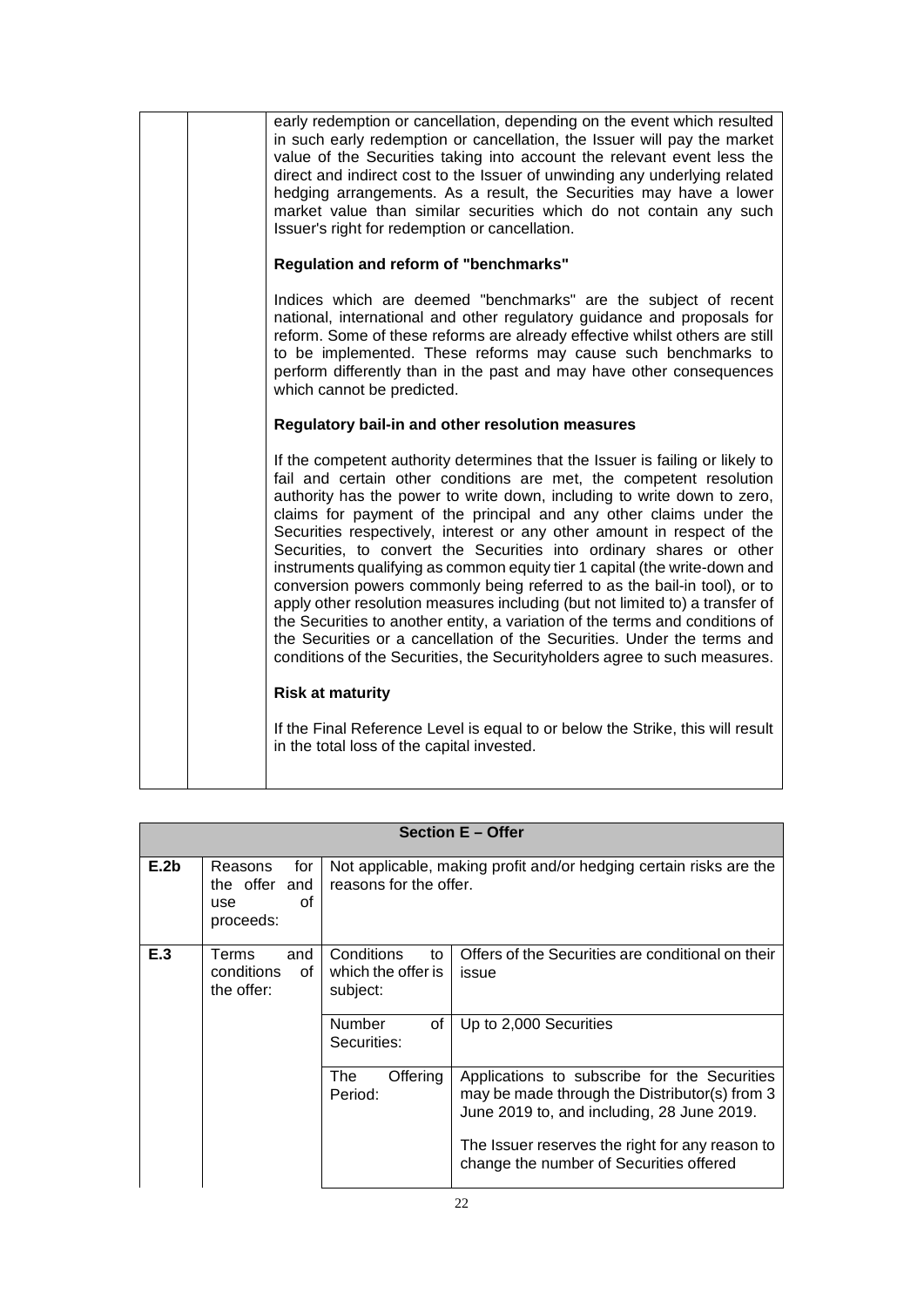| Offer Price:                                                                                                                                   | The Issue Price                                                                                                                                                                                                                                                                                                                     |
|------------------------------------------------------------------------------------------------------------------------------------------------|-------------------------------------------------------------------------------------------------------------------------------------------------------------------------------------------------------------------------------------------------------------------------------------------------------------------------------------|
| Cancellation<br>of<br>the Issuance of<br>the Securities:                                                                                       | The Issuer reserves the right for any reason to<br>cancel the issuance of the Securities                                                                                                                                                                                                                                            |
| Early Closing of<br>Offering<br>the<br>of<br>Period<br>the<br>Securities:                                                                      | The Issuer reserves the right for any reason to<br>close the Offering Period early                                                                                                                                                                                                                                                  |
| Investor<br>minimum<br>subscription<br>amount:                                                                                                 | The minimum allocation per investor will be<br>SEK 100,000.                                                                                                                                                                                                                                                                         |
| Investor<br>maximum<br>subscription<br>amount:                                                                                                 | The maximum allocation of Securities will be<br>subject only to availability at the time of<br>application                                                                                                                                                                                                                          |
| Description<br>of<br>application<br>the<br>process:                                                                                            | Applications to purchase Securities should be<br>made through Strukturinvest Fondkommission<br>AB, Stora Badhusgatan 18-20, 411<br>21<br>Göteborg, Sweden (the "Distributor" and<br>together with any other entities appointed as a<br>distributor in respect of the Securities during<br>the Offering Period, the "Distributors"). |
| Description<br>οf<br>possibility<br>to<br>reduce<br>subscriptions<br>and manner for<br>refunding<br>excess amount<br>paid<br>by<br>applicants: | Not Applicable; there is no possibility to reduce<br>subscriptions and therefore no manner for<br>refunding excess amount paid by applicants                                                                                                                                                                                        |
| method and time<br>limits for paying<br>and<br>up<br>delivering<br>the<br>Securities:                                                          | Details of the Investors will be notified by the relevant<br>Distributor of their allocations of Securities and<br>settlement arrangements in respect<br>the<br>thereof. The Securities will be issued on the<br>Issue Date against payment to the Issuer by<br>the relevant Distributor of the net subscription<br>price           |
| Manner in and<br>date on which<br>results of the<br>offer are to be<br>made public:                                                            | The Issuer will in its sole discretion determine<br>the final amount of Securities to be issued<br>(which will be dependent on the outcome of<br>the offer), up to a limit of 2,000 Securities                                                                                                                                      |
|                                                                                                                                                | The precise number of Securities to be issued<br>will be published on the website of the Nordic<br>MTF (www.ngm.se) and the website of the<br>Luxembourg<br><b>Stock</b><br>Exchange<br>(www.bourse.lu) in accordance with Article 10<br>of the Luxembourg Law on the Prospectuses<br>for Securities on or around the Issue Date.   |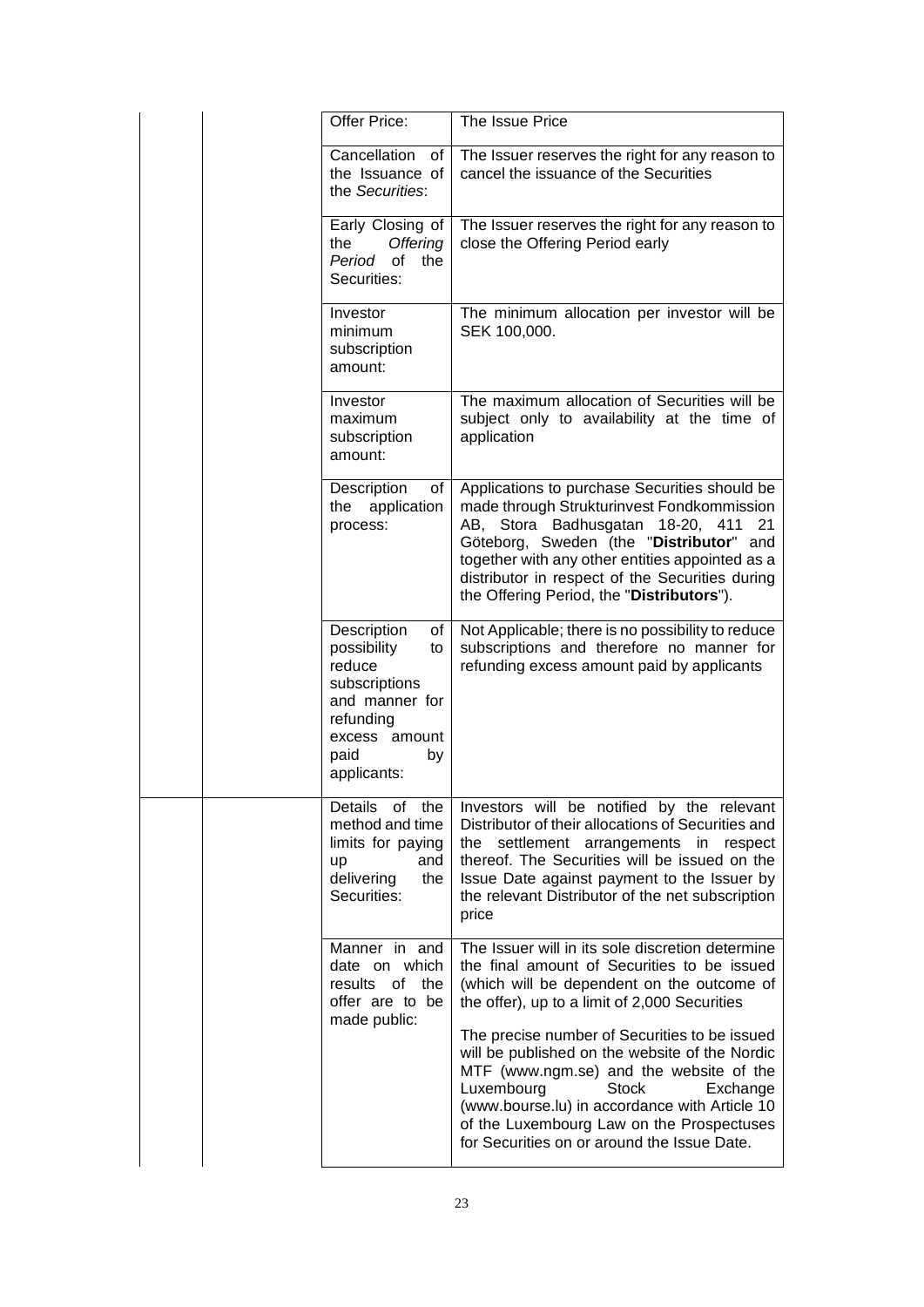|  |                                                                                                                                                                                                  | The results of the offer will be available from<br>the Distributors following the Offering Period<br>and prior to the Issue Date                                                                                                                                                                                                                                                                                   |
|--|--------------------------------------------------------------------------------------------------------------------------------------------------------------------------------------------------|--------------------------------------------------------------------------------------------------------------------------------------------------------------------------------------------------------------------------------------------------------------------------------------------------------------------------------------------------------------------------------------------------------------------|
|  | Procedure<br>for<br>exercise of any<br>right<br>οf<br>pre-<br>emption,<br>negotiability<br>οf<br>subscription<br>rights<br>and<br>treatment<br>0f<br>subscription<br>rights<br>not<br>exercised: | Not Applicable; a procedure for exercise of<br>any right of pre-emption, negotiability<br>οf<br>subscription<br>treatment<br>rights<br>and<br>of<br>subscription rights is not planned                                                                                                                                                                                                                             |
|  | of<br>Categories<br>potential<br>investors<br>to<br>which<br>the<br><b>Securities</b><br>are<br>offered<br>and<br>whether<br>tranche(s) have<br>been<br>reserved<br>for<br>certain<br>countries: | Non-qualified investors<br>Offers may be made in Sweden to any person<br>who complies with all other requirements for<br>investment as set out in this Prospectus or<br>otherwise determined by the Issuer and/or the<br>relevant financial intermediaries. In other EEA<br>countries, offers will only be made pursuant to<br>an exemption under the Prospectus Directive<br>as implemented in such jurisdictions |
|  | Process<br>for<br>notification<br>to<br>applicants of the<br>amount allotted<br>the<br>and<br>indication<br>whether dealing<br>begin<br>may<br>before<br>notification<br>İS<br>made:             | Each investor will be notified by the relevant<br>Distributor of its allocation of Securities after<br>the end of the Offering Period and before the<br><b>Issue Date</b>                                                                                                                                                                                                                                          |
|  | <b>Issue Price:</b>                                                                                                                                                                              | SEK 7,500 per Security                                                                                                                                                                                                                                                                                                                                                                                             |
|  | Amount of any<br>expenses<br>and<br>taxes<br>specifically<br>charged to the<br>subscriber<br>or<br>purchaser:                                                                                    | Save for the Issue Price (which includes the<br>commissions payable by the Issuer to the<br>Distributors of up to 1.50 per cent. of the<br>Nominal Amount), the Issuer is not aware of<br>any expenses and taxes specifically charged<br>to the subscriber or purchaser                                                                                                                                            |
|  | Name(s)<br>and<br>address(es),<br>to<br>the<br>extent<br>the<br>known<br>to<br>the<br>of<br>Issuer,<br>placers<br>in<br>the<br>various<br>countries where<br>the offer takes<br>place:           | Strukturinvest Fondkommission AB, Stora<br>18-20, 411<br>Badhusgatan<br>21<br>Göteborg,<br>Sweden                                                                                                                                                                                                                                                                                                                  |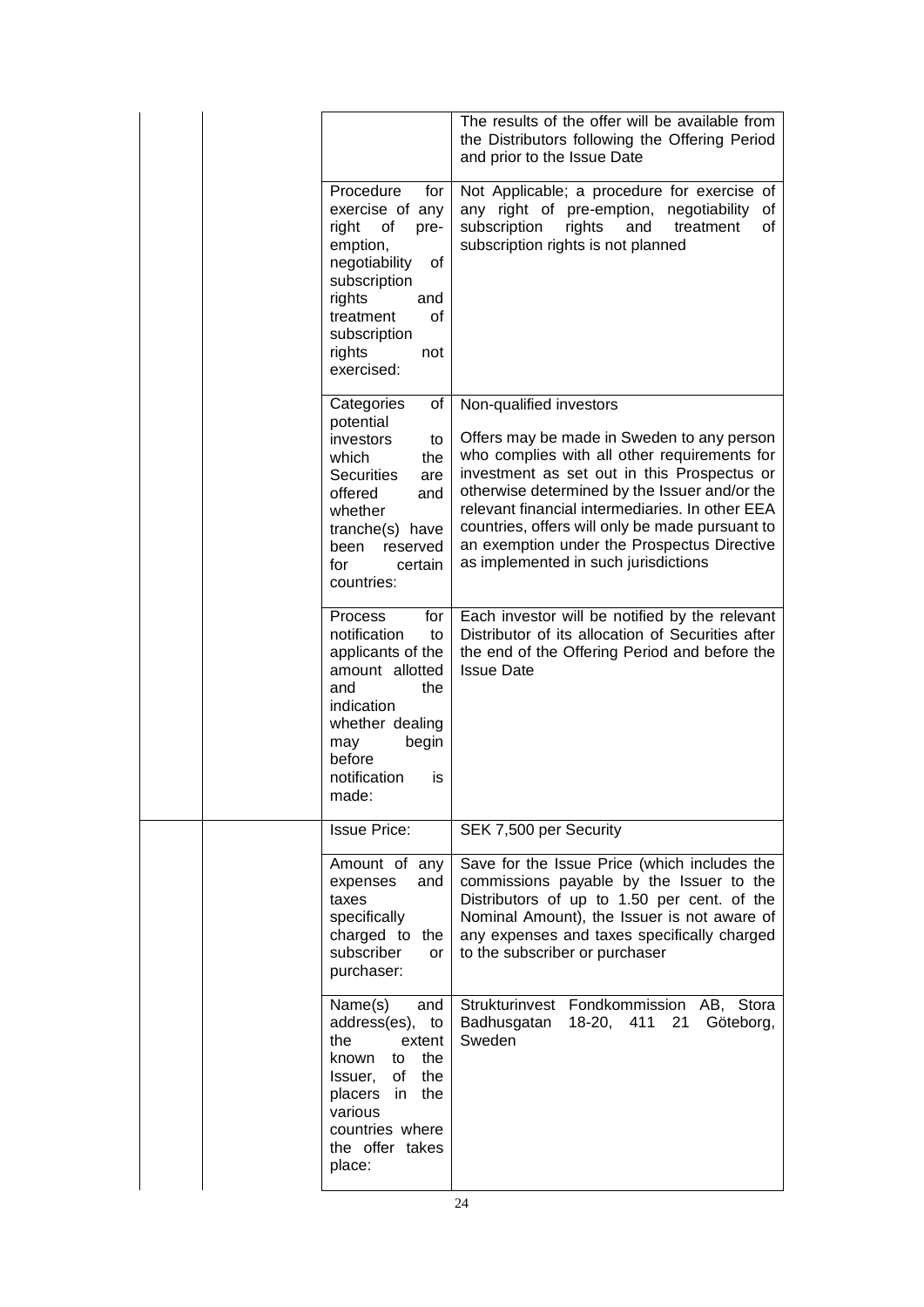|     |                                                                                              | Name<br>and<br>address of the<br>Paying Agent:         | Skandinaviska Enskilda Banken AB (publ)<br>Stjärntorget 4 SE-106 40 Stockholm, Sweden                                                                                                                                                                                                                                                 |
|-----|----------------------------------------------------------------------------------------------|--------------------------------------------------------|---------------------------------------------------------------------------------------------------------------------------------------------------------------------------------------------------------------------------------------------------------------------------------------------------------------------------------------|
|     |                                                                                              | Name<br>and<br>address of the<br>Calculation<br>Agent: | Deutsche Bank AG, acting through its London<br>branch of Winchester House, 1 Great<br>Winchester Street, London EC2N 2DB, United<br>Kingdom                                                                                                                                                                                           |
| E.4 | Interest that is<br>material to the<br>issue/offer<br>including<br>confliction<br>interests: |                                                        | Not applicable; save for the Distributors regarding the fees, as far<br>as the Issuer is aware, no person involved in the issue of the<br>Securities has an interest material to the offer                                                                                                                                            |
| E.7 | Estimated<br>expenses<br>charged to the<br>investor by the<br>issuer<br>or<br>offeror:       | purchaser                                              | Save for the Issue Price (which includes the commissions payable<br>by the Issuer to the Distributors of up to 1.50 per cent. of the<br>Nominal Amount equivalent to 0.30 per cent. per annum of the<br>Securities placed through it), the Issuer is not aware of any<br>expenses and taxes specifically charged to the subscriber or |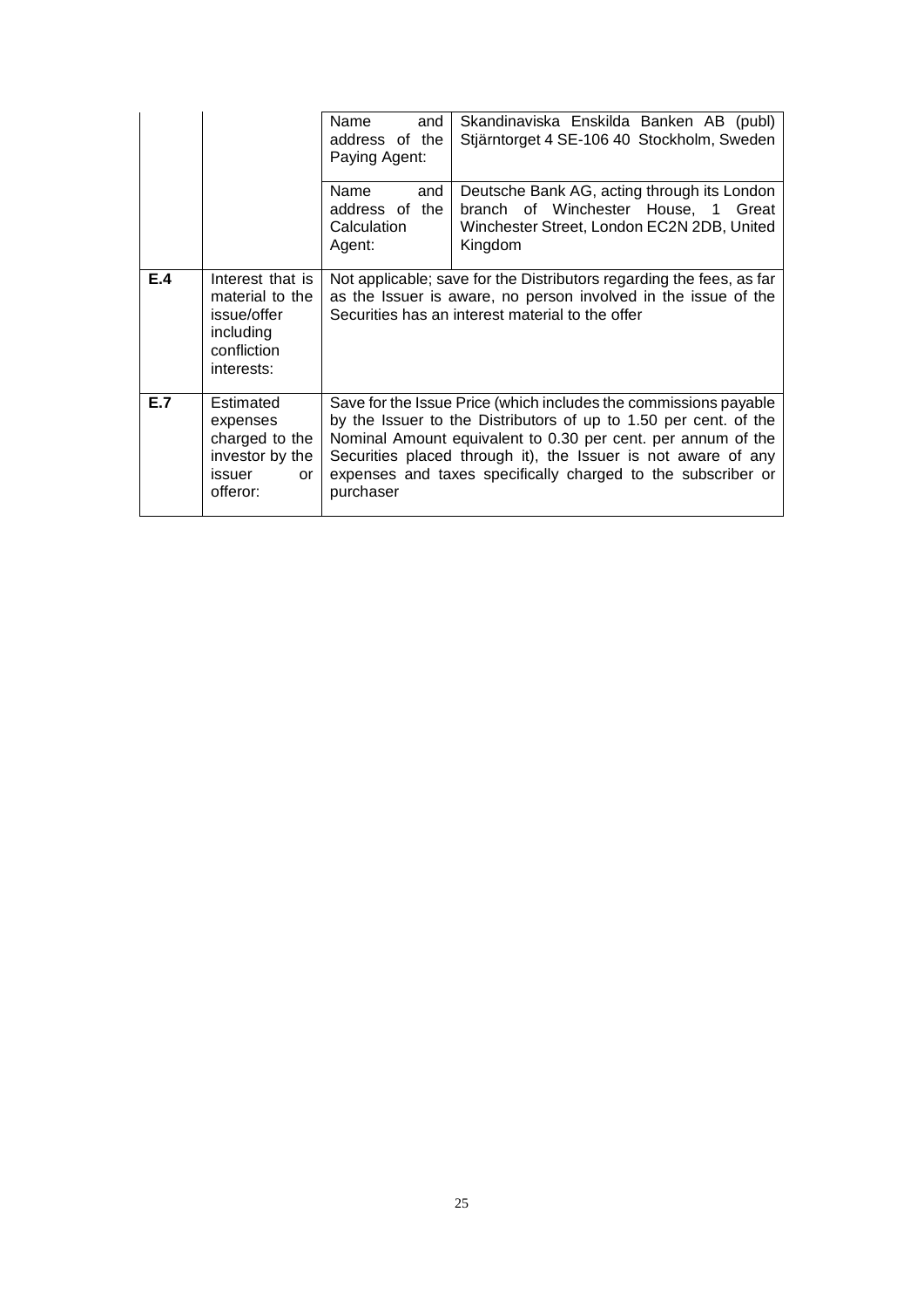## **II. RISK FACTORS**

The paragraphs A to E below describe all material risk factors as well as conflicts of interest of the Issuer associated with an investment in the Securities.

## **A. RISK FACTORS IN RESPECT OF THE ISSUER**

An investment in Securities issued by Deutsche Bank bears the risk that Deutsche Bank is not able to fulfil its obligations created by the issuance of the Securities on the relevant due date. Thus investors may lose all or part of their investment.

#### **Factors relating to Deutsche Bank's ability to meet its obligations as Issuer of the Securities**

In order to assess the risk, prospective investors should consider all information provided in the "Risk Factors" section in the 2018 EMTN Base Prospectus (pages 40-47 inclusive as supplemented from time to time) referred to in items (a)-(h) of the Cross Reference list in "Documents Incorporated by Reference" in this Prospectus. Prospective investors should consult with their own legal, tax, accounting and other advisers if they consider it necessary.

## **B. RISK FACTORS IN RESPECT OF THE SECURITIES**

#### 1. **Introduction**

The paragraphs below describe all risk factors that are material to the Warrants (collectively the "**Securities**") in order to assess the market risks associated with these Securities. No investment should be made in the Securities until after careful consideration of all those factors which are relevant in relation to the Securities. Prospective investors should also read the detailed information set out elsewhere in this Prospectus and reach their own views prior to making any investment decision.

Prospective investors should also consider carefully the assets, reference items or other reference bases (referred to as the "**Underlying**" and each such item as a "**Reference Item**") to which the Securities are linked as appropriate. These are specified where applicable in the Product Terms and, as the case may be, the section "Information relating to the Underlying" set out in the section "Additional Information" in the Product Terms and investors should consider further information which is available in relation to the Underlying.

#### **This document is not, and does not purport to be, investment advice.**

An investment in the Securities involves risks. These risks may include, among others, equity market, bond market, foreign exchange, interest rate, commodities, market volatility and economic, political and regulatory risks and any combination of these and other risks. Potential purchasers should have the necessary knowledge and experience with respect to transactions in financial instruments such as the Securities and the Underlying or Reference Item in order to be able to understand and appropriately assess the risks associated with investing in the Securities. They should only reach an investment decision after careful consideration, if applicable with their legal, tax, accounting and other advisers, of (a) the suitability of an investment in the Securities in the light of their own particular financial, tax and other circumstances, (b) the information set out in this Prospectus and (c) the Underlying. Investors should consider in particular whether the Securities are appropriate in light of their overall investment portfolio and taking into account their exposure to each relevant asset class. Accordingly investors should consider carefully their own particular circumstances to determine whether an investment in the Securities is appropriate for them.

An investment in the Securities should only be made after assessing the direction, timing and magnitude of potential future changes in the value of the Underlying, and/or in the composition or method of calculation of the Reference Items. This is because the return of any such investment will be dependent, among other things, upon such changes. More than one risk factor may have simultaneous effect with regard to the Securities such that the effect of a particular risk factor may not be predictable. In addition, more than one risk factor may have a compounding effect which may not be predictable. No assurance can be given as to the effect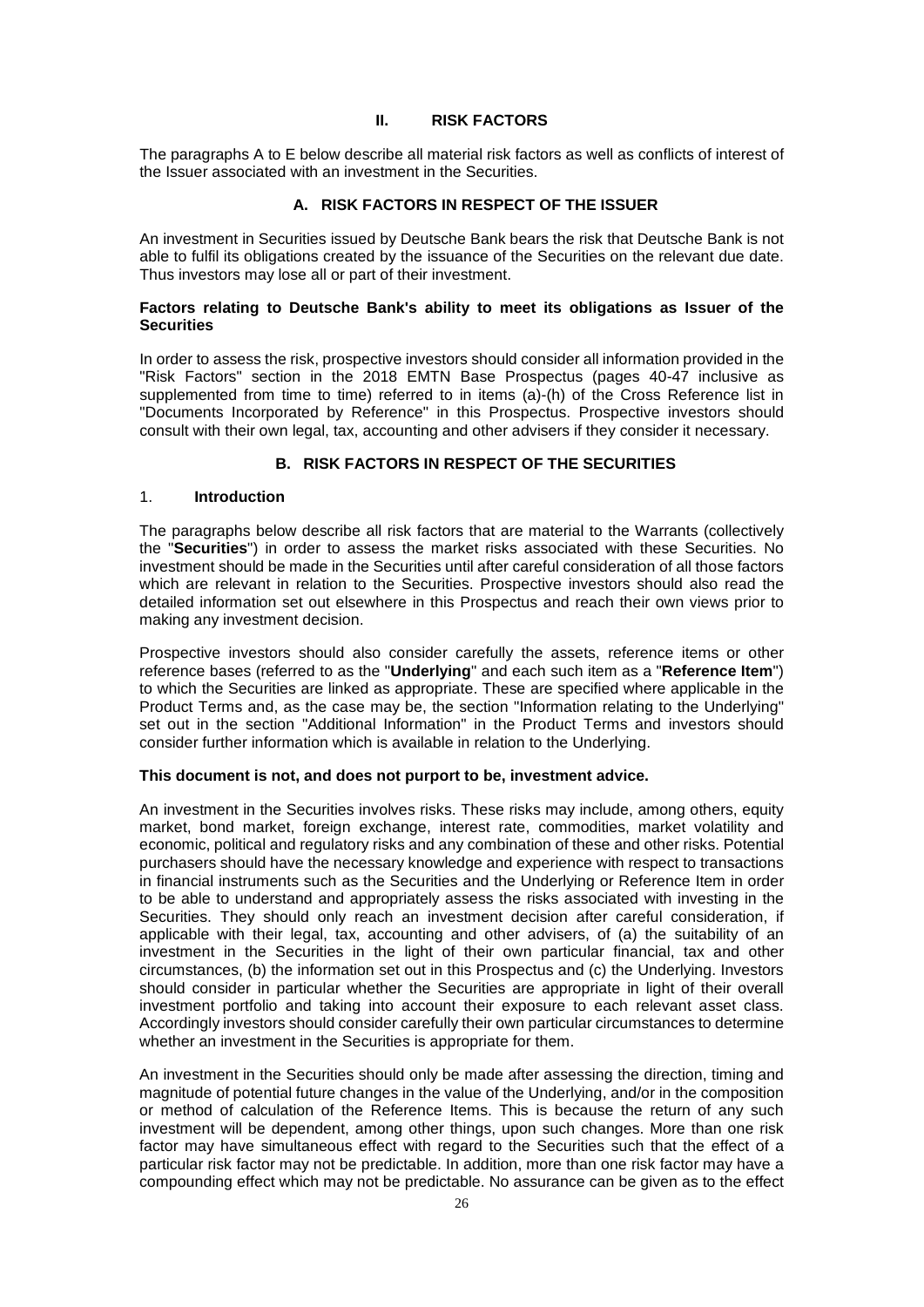that any combination of risk factors may have on the value of the Securities and no assurance is given that an investment in Securities will offer any greater return than other comparable or alternative investments which may be available at the time an investor acquires a Security.

Additional risk factors are set out under the headings "C. Risk Factors related to Securities Generally" and "D. Risk Factors relating to the Market Generally". In addition prospective investors should also review section "E. Conflicts of Interest".

## 2. **Risk factors relating to certain features of the Securities**

#### 2.1 *Securities where amounts payable are calculated by reference to a formula*

An issue of Securities may reference a formula in the Product Terms as the basis upon which the interest payable and/or the amounts payable (on redemption or settlement or periodically) is calculated. Potential investors should ensure that they understand the relevant formula and if necessary seek advice from their own adviser(s).

In addition the effects of the formula may be complex with respect to expected amounts of interest and/or amounts payable on redemption or settlement or periodically and in certain circumstances may result in increases or decreases in these amounts.

## 2.2 *Leverage*

Where the amount payable on redemption or settlement of Securities or periodically may be determined by reference to a ratio greater than one, prospectus investors should note that the effect of changes in the price or level of the amount(s) payable will be magnified. While leverage may offer the opportunity for greater investment gain, this may mean that any investment loss is greater than it would be otherwise.

#### *2.3 Risks at maturity in relation to the Warrants*

If the Final Reference Level is equal to or below the Strike, investors will suffer a total loss of the capital invested.

### 3. **Risk factors relating to the Underlying**

The Reference Item comprised in the Underlying for the Securities is an index.

The amounts payable on redemption under the Securities will be determined by reference to the level of the index as set out in the Product Terms. Accordingly, investors should review carefully the Product Terms in order to understand the effect on the Securities of such linkage to the Underlying.

**The purchase of, or investment in, Securities linked to Reference Item(s) involves substantial risks. These Securities are not conventional securities and carry various unique investment risks which prospective investors should understand clearly before investing in the Securities.** Each prospective investor in such Securities should be familiar with securities having characteristics similar to such Securities and should fully review all documentation for and understand the Terms and Conditions of the Securities, the Product Terms and the nature and extent of its exposure to risk of loss.

The amount payable is dependent upon the level or changes in the level of an index.

Prospective investors in the Securities should be aware that depending on the Terms and Conditions of such Securities (i) they may receive no payment, and (ii) payment may occur at different times than expected or in a different currency than expected.

In addition, the movements in the price of the relevant index or indices may be subject to significant fluctuations that may not correlate with changes in interest rates, currencies or other economic factors or indices and the timing of changes in the relevant price or level of the Reference Item may affect the actual yield to investors, even if the average level is consistent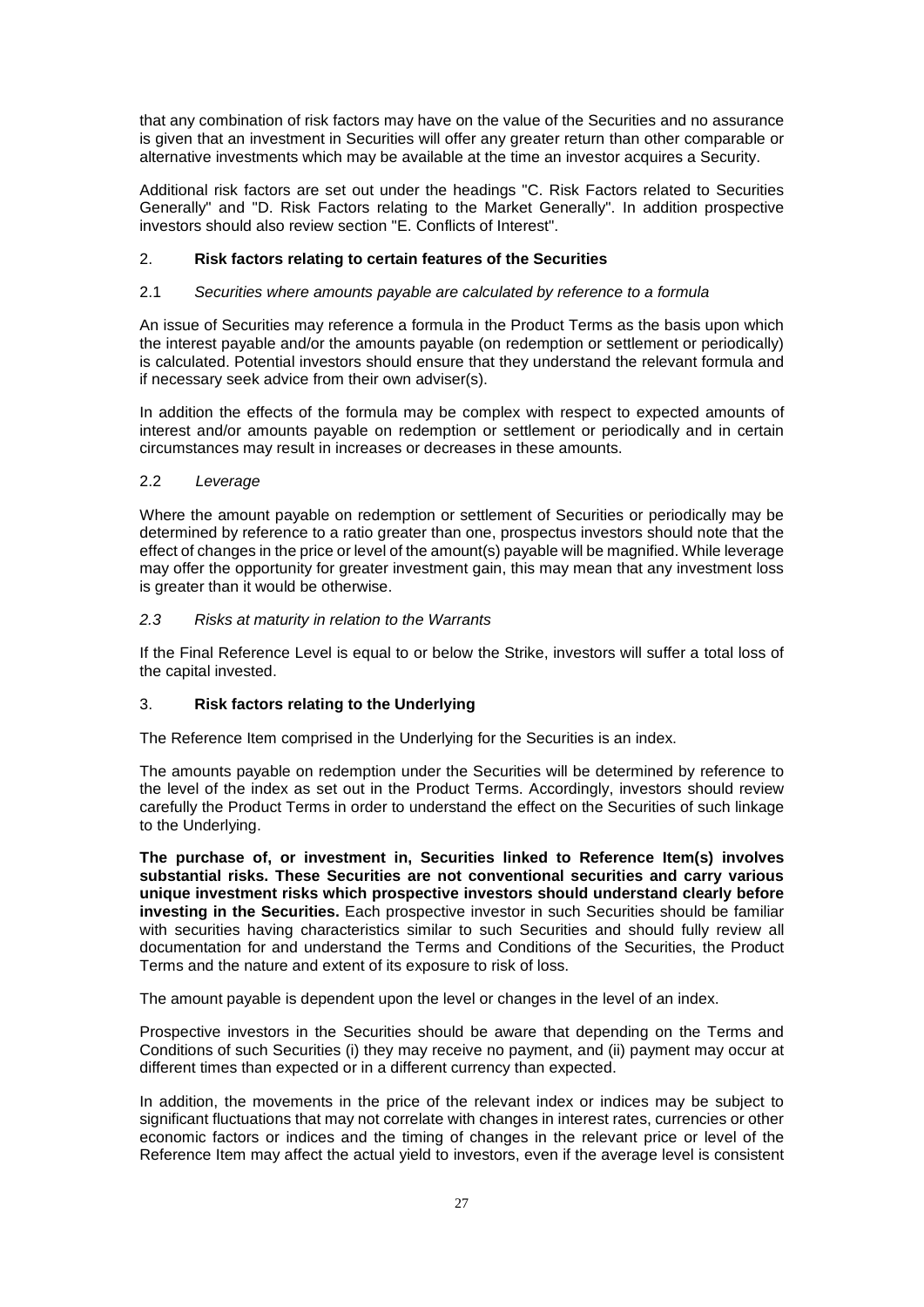with their expectations. In general, the earlier the change in the price or level of the Reference Item, the greater the effect on yield.

If the amount of interest or other amounts payable is determined by reference to a multiplier greater than one or by reference to some other leverage factor, the effect of changes in the price or level of the Underlying or Reference Item will be magnified.

The market price of Securities may be volatile and may be affected by:

- the time remaining to the Settlement Date;
- the dividend rate (if any) and the financial results and prospects of the issuer(s) of the securities comprising or relating to the Reference Item; and
- the volatility of the components of the index (if any),

as well as economic, financial and political events in one or more jurisdictions, including factors affecting the exchange(s) or quotation system(s) on which any such components of the index may be traded.

All the aforementioned factors may have an adverse impact on the value of the Reference Item(s).

#### *3.1 Risks associated with Indices as a Reference Item*

Index linked Securities may be redeemed or settled by the Issuer by payment of an amount determined by reference to the value of the index. Accordingly, an investment in index linked Securities may bear similar market risks to a direct investment in the components of the index comprising such index and prospective investors should take advice accordingly.

Index linked Securities may be subject to adjustment or early termination under §6 of the General Conditions in the event of certain relevant events in relation to an index or the index sponsor(s) or other connected parties in relation to the Index. These may include:

- (a) a failure to calculate and announce the relevant index by the index sponsor;
- (b) a material modification in the way that the relevant index is calculated from that originally intended; or
- (c) a permanent cancellation of the relevant index with no successor index.

The Calculation Agent may also determine under §5 of the General Conditions that a Market Disruption has occurred at any relevant time. Any such determination may have an effect on the timing of valuation and consequently the value of the Securities and/or may delay payment or settlement in respect of the Securities.

Accordingly investors should review §5 and §6 of the General Conditions carefully to determine the effect these provisions may have on the Securities. See further section C below.

#### *3.2 No Claim against any Reference Item*

A Security will not represent a claim against any Reference Item to which any amount payable in respect of the Securities is dependent or any component of any Reference Item and, in the event that the amount paid by the Issuer on termination of the Securities is less than the amount originally invested in the Securities, a Securityholder will not have recourse under a Security to the Issuer, any Reference Item or any component of a Reference Item.

An investment in Securities linked to any Reference Item may entail significant risks not associated with investments in conventional securities including but not limited to the risks set out above. The amount paid by the Issuer on termination of such Securities may be less than the amount originally invested in the Securities and may in certain circumstances be zero.

*3.3 Risks associated with a limited information base regarding the Reference Item and a possible information advantage of the Issuer*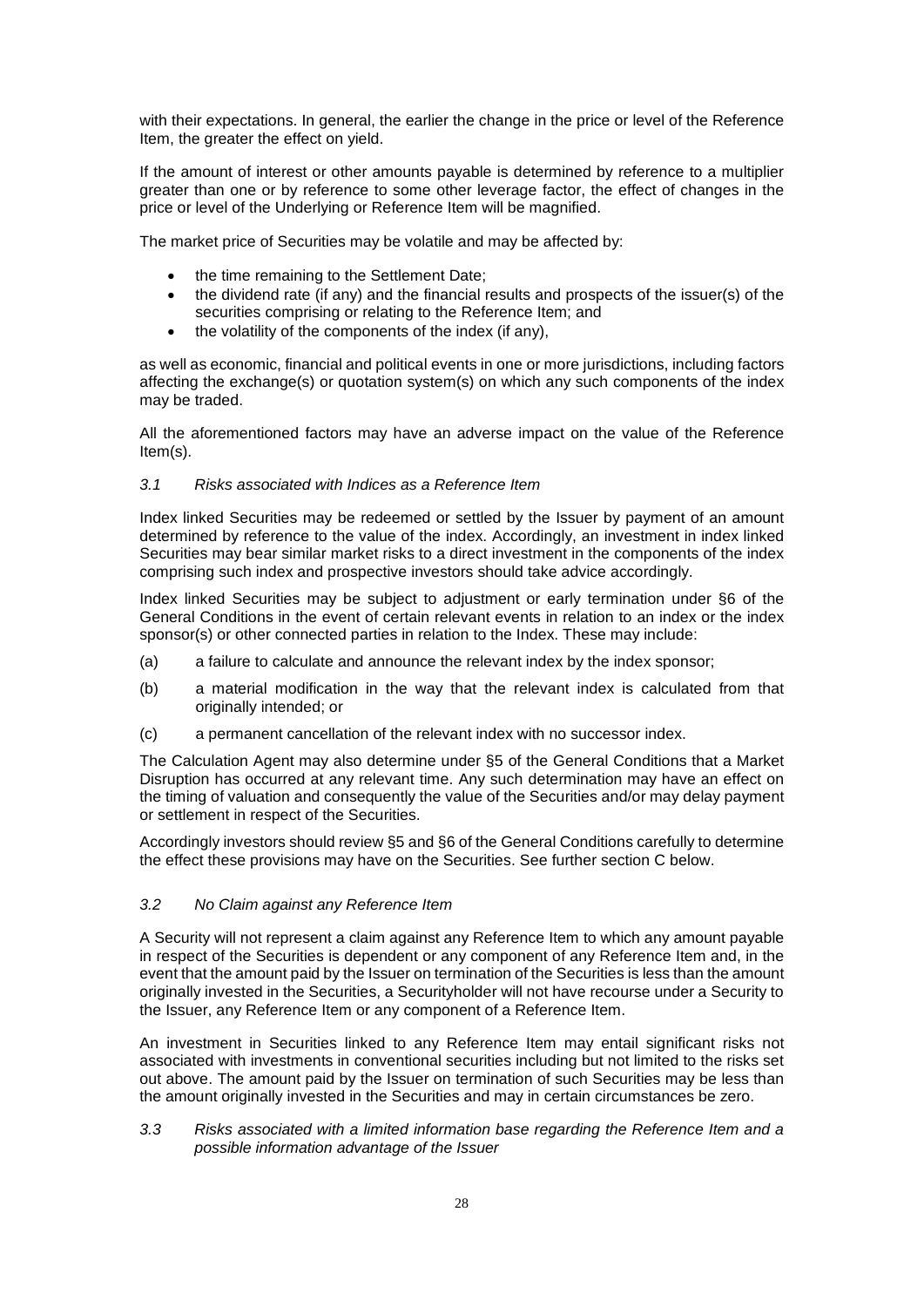Information regarding the Reference Item may not be publicly available or only available to a certain extent. Therefore, investors may have no or only limited access to detailed information regarding the relevant Reference Item, in particular on its current price or value, on its past and future performance and on its volatility.

In contrast, the Issuer may have access to information which is not publicly available and may thereby generate an information advantage.

In addition, any publicly available information may be published with delay and may not have been published or published in full at the time the investors seeks the information or at the time the amounts payable on redemption or periodically under the Securities will be determined by reference to the price or value of these Reference Items.

#### *3.4 Risks associated with the investment allocation strategy of the Underlying*

The Cash Amount payable on the Settlement Date will be determined by reference to the performance of the Underlying.

The Underlying is a trading strategy that participates in the performance of the CARNEGIE Fonder Portfolio A SEK Class (the "**Fund)** by actively changing the proportion of the hypothetical investment in the Fund in accordance with a set of rules.

There is no assurance that the investment method employed by the Underlying or the assumptions underlying such investment method will be successful in achieving the minimum return on the Securities or maximising the positive return on Underlying.

## *3.5 The performance of the Underlying and the return on the Securities depends on the performance of the Fund*

The objective of the Underlying is to give investors in the Securities a risk-adjusted exposure to the performance of the Fund. Consequently, the performance of the Fund will affect the nature and value of the investment return on the Securities. The performance of the Fund is subject to unpredictable change over time.

## *3.6 The Underlying may not allocate a notional investment to any underlying asset*

If the annualised realised volatility of the Fund determined over a specified lookback period increases above a specified percentage, the exposure of the Underlying to the Fund will be less than 100 per cent. In such circumstances the remainder of the Underlying will not be allocated to any other notional investment and hence will not generate returns or interest.

See the section entitled "General Description of the Underlying" for further information on the Underlying and the key risks of the Underlying.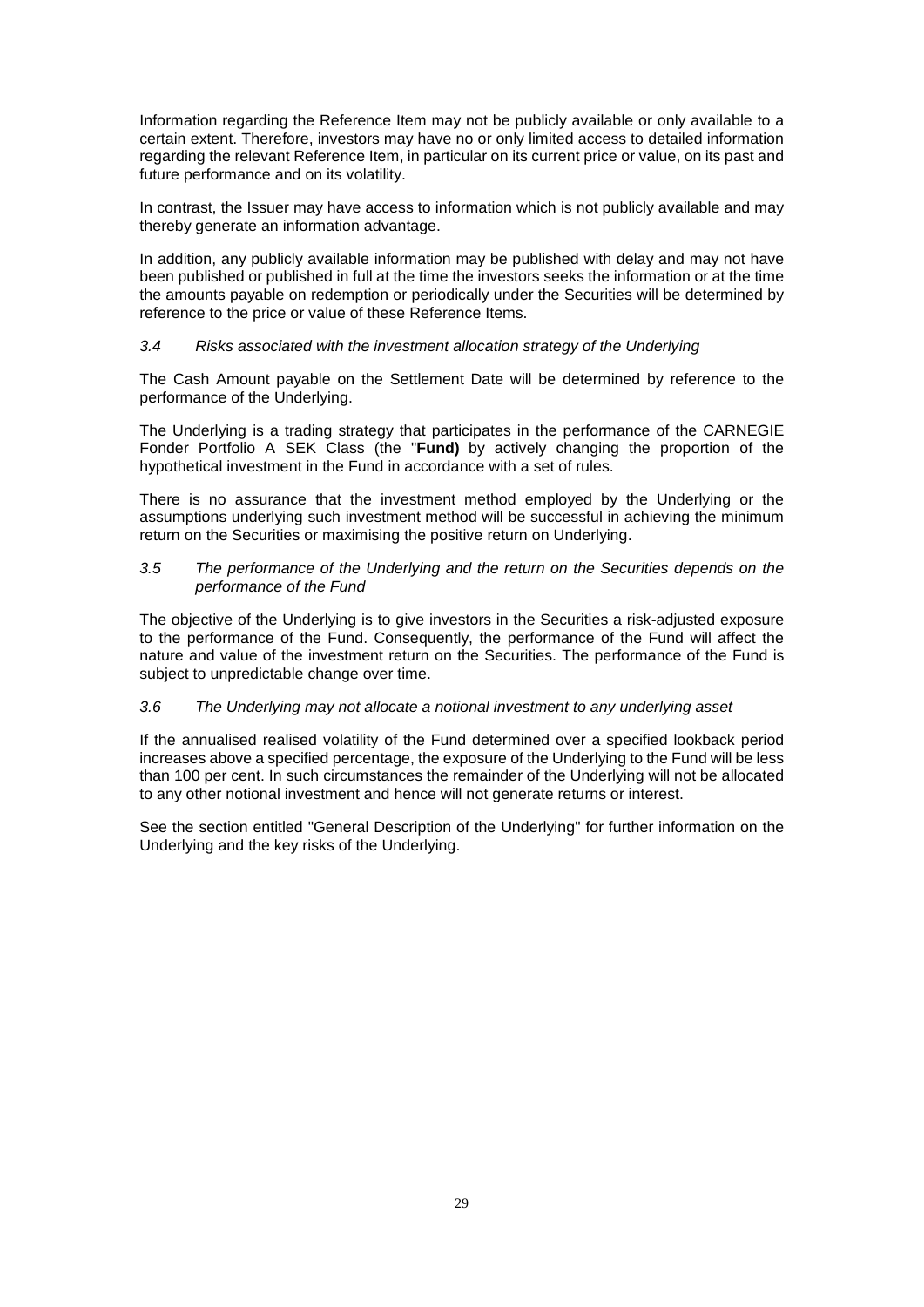## **C. RISK FACTORS RELATED TO SECURITIES GENERALLY**

## 1. **No statutory or voluntary deposit guarantee scheme**

The Issuer's obligations relating to the Securities are not protected by any statutory or voluntary deposit guarantee system or compensation scheme. In the event of insolvency of the Issuer, investors may thus experience a total loss of their investment in the Securities.

## 2. **No Payments until Settlement**

Prospective investors should note that a realisation in the secondary market of the Securities may be the only return potentially available to the investor prior to settlement of the Securities. Unless otherwise specified in the Product Terms, there may be no periodic interest payments or other distributions made during the term of the Securities.

However, investors should note the risk factors described under the headings "Market value" and "The Securities may be Illiquid" below in this regard.

## 3. **Adjustment Events and Adjustment/Termination Events**

The Issuer is entitled to make adjustments to the Terms and Conditions following the occurrence of an Adjustment Event. These may include any event which materially affects the theoretical economic value of the Reference Item or any event which materially disrupts the economic link between the value of the Reference Item and the Securities subsisting immediately prior to the occurrence of such event. However, the Calculation Agent may decide to make no adjustments to the Terms and Conditions following the occurrence of an Adjustment Event. Any such adjustment may take into account any tax, duty, withholding, deduction or other charge whatsoever (including but not limited to a change in tax consequences) for the Issuer as a result of the Adjustment Event. If the Issuer determines that it is not able to make an appropriate adjustment it may elect to treat the Adjustment Event as an Adjustment/Termination Event.

On the occurrence of an Adjustment/Termination Event, the Issuer is also entitled to adjust the Terms and Conditions, terminate and cancel the Securities, or in certain cases, substitute the relevant Reference Item affected by such Adjustment/Termination Event or elect to pay the market value in respect of each Security held by each Securityholder in discharge of its obligation to pay the Cash Amount.

If the Issuer terminates early the Securities following an Adjustment/Termination Event, the Issuer will, if and to the extent permitted by applicable law, pay the holder of each such Security an amount determined by the Calculation Agent to be its fair market value taking into account the relevant event less the direct and indirect cost to the Issuer of unwinding any underlying related hedging arrangements. Such amount may be significantly less than an investor's initial investment in Securities and in certain circumstances may be zero.

An Adjustment/Termination Event may include an event which materially affects the method by which the Calculation Agent determines the level or price of the Reference Item or the ability of the Calculation Agent to determine the level or price of the Reference Item. In addition an Adjustment/Termination Event may occur where it is illegal or no longer practical for the Issuer to maintain its hedging arrangements for the Securities or where materially increased costs or expenses would be incurred by the Issuer in maintaining those arrangements. An Adjustment/Termination Event may also occur in a situation where certain market disruptions exist or a force majeure occurs (being an event or circumstance which prevents or materially affects the performance of the Issuer's obligation).

Such hedging arrangements refer to the arrangements the Issuer makes to ensure it will have available to it the relevant cash amounts or assets to be delivered under the Securities as these fall due. This will normally involve the Issuer investing directly or indirectly in the Underlying. An indirect investment might be made by an Affiliate or agent of the Issuer or other third party making an investment in the Underlying. Alternatively an indirect investment might involve the Issuer or an Affiliate, agent or other third party entering into a derivative contract referencing the Underlying. The Issuer will select hedging arrangements which are efficient for it in the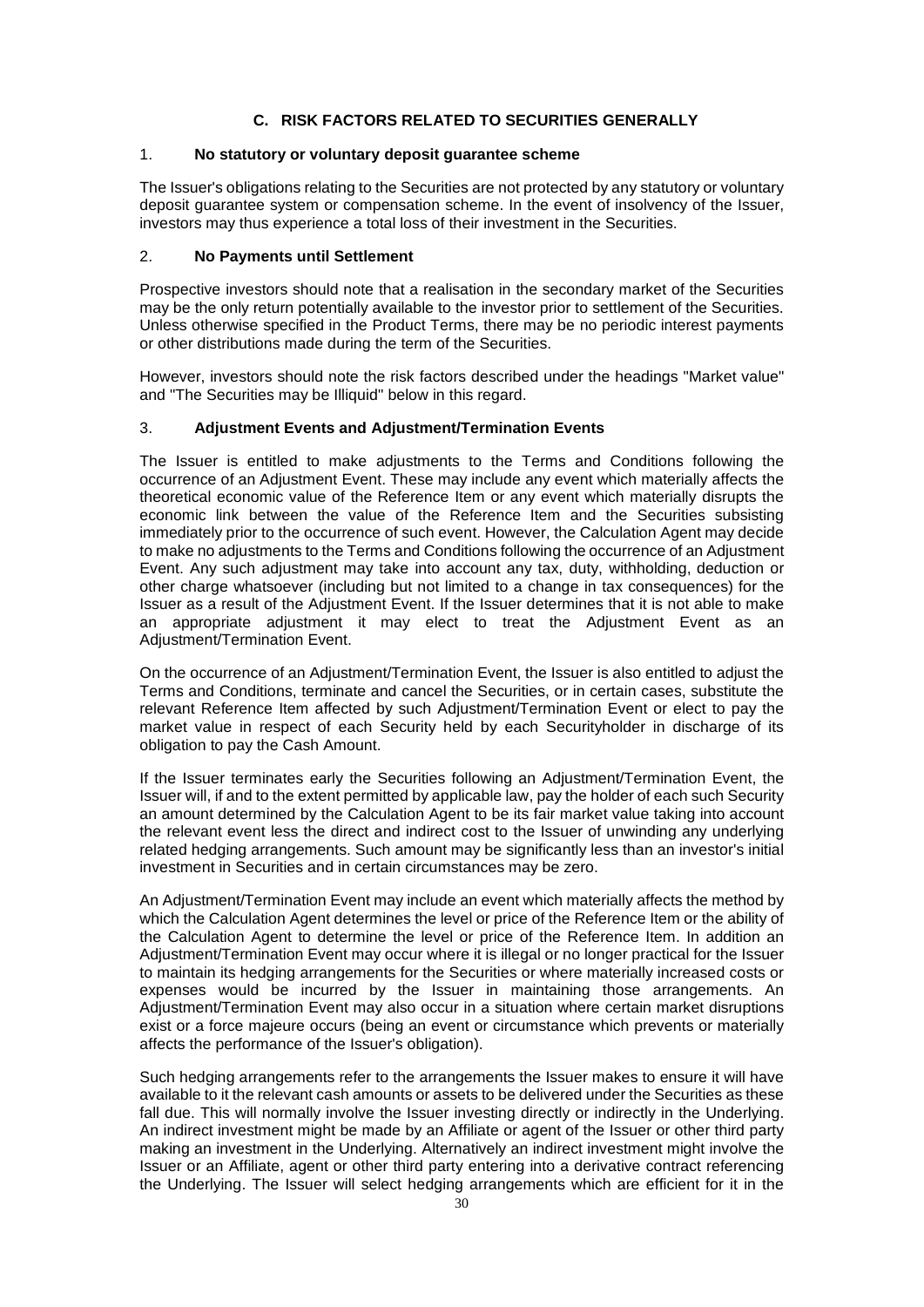context of the tax, regulatory and business environment in which it operates. The Issuer may also adjust hedging arrangements from time to time but it will not always be able to avoid adverse costs, taxes or regulatory changes which affect its hedging arrangements.

An Adjustment Event or Adjustment/Termination Event may materially affect the cost to the Issuer of maintaining the Securities or its hedging arrangements in a way which has not been factored into the issue price of the Securities. This may therefore require adjustments or a termination of the Securities in these circumstances. **This is part of the economic risk Securityholders bear when investing in the Securities and the basis on which the Securities are priced.**

Any adjustment made due to an Adjustment Event or any adjustment or termination of the Securities or replacement of the Reference Item following an Adjustment/Termination Event may have an adverse effect on the Securities and Securityholders. In particular, the value of the Securities may fall and amounts payable or assets deliverable under the Securities may be less and may be made at different times than anticipated. **This is part of the economic risk Securityholders bear when investing in the Securities and the basis on which the Securities are priced.**

Prospective purchasers should review §5 and §6 of the General Conditions to ascertain how such provisions apply to the Securities and what may constitute an Adjustment Event or an Adjustment/Termination Event.

## 4. **Taxation**

Potential purchasers and sellers of the Securities should be aware that they may be required to pay stamp taxes or other documentary charges in accordance with the laws and practices of the country where the Securities are transferred. Securityholders are subject to the provisions of §10 of the General Conditions and payment and/or delivery of any amount due in respect of the Securities will be conditional upon the payment of certain taxes, duties and/or expenses as provided in the Terms and Conditions.

Potential purchasers who are in any doubt as to their tax position should consult their own independent tax advisers. In addition, potential purchasers should be aware that tax regulations and their application by the relevant taxation authorities change from time to time. Accordingly, it is not possible to predict the precise tax treatment which will apply at any given time.

Whilst the Securities are in global form and held within the relevant Clearing Agent, in all but the most remote circumstances, it is not expected that sections 1471 to 1474 of the US Internal Revenue Code ("**FATCA**") will affect the amount of any payment received by the Clearing Agent.

However, FATCA may affect payments made to custodians or intermediaries in the subsequent payment chain leading to the ultimate investor if any such custodian or intermediary generally is unable to receive payments free of FATCA withholding. It also may affect payment to any ultimate investor that is a financial institution that is not entitled to receive payments free of withholding under FATCA, or an ultimate investor that fails to provide its broker (or other custodian or intermediary from which it receives payment) with any information, forms, other documentation or consents that may be necessary for the payments to be made free of FATCA withholding. Investors should choose the custodians or intermediaries with care (to ensure each is compliant with FATCA or other laws or agreements related to FATCA), provide each custodian or intermediary with any information, forms, other documentation or consents that may be necessary for such custodian or intermediary to make a payment free of FATCA withholding.

Investors should choose the custodians or intermediaries with care (to ensure each is compliant with FATCA or other laws or agreements related to FATCA), provide each custodian or intermediary with any information, forms, other documentation or consents that may be necessary for such custodian or intermediary to make a payment free of FATCA withholding. Investors should consult their own tax adviser to obtain a more detailed explanation of FATCA and how FATCA may affect them. The Issuer's obligations under the Securities are discharged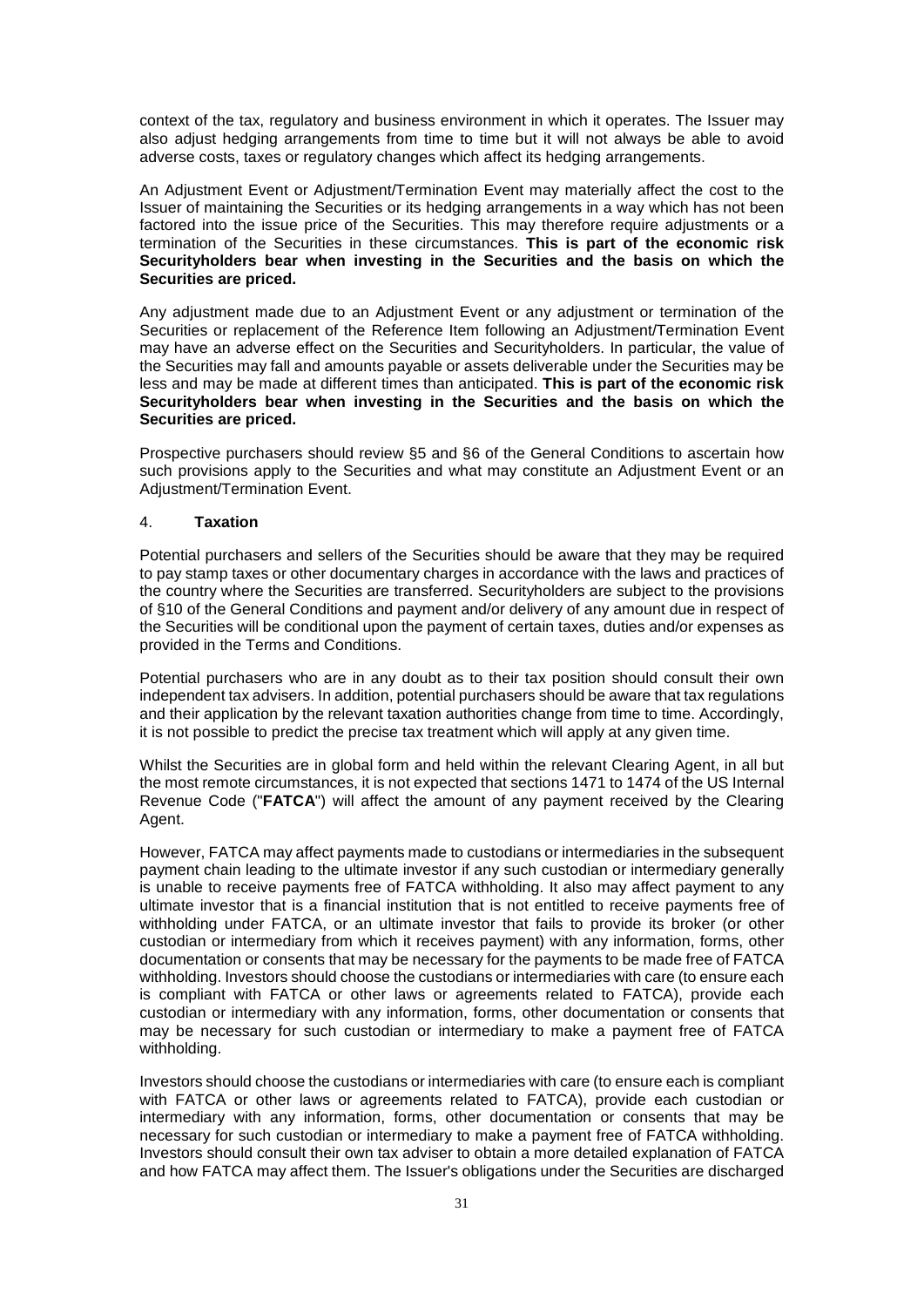once it has paid the relevant Clearing Agent and the Issuer has therefore no responsibility for any amount thereafter transmitted through hands of the relevant Clearing Agent and custodians or intermediaries.

Section 871(m) of the U.S. Internal Revenue Code and the provisions issued thereunder stipulate that for certain financial instruments (such as for securities) a withholding tax (of up to 30% depending on the application of double taxation treaties) shall be imposed if the payment (or amount deemed a payment) on the financial instruments is contingent upon, or determined by reference to, the payment of a dividend from sources within the United States. Pursuant to these U.S. legal provisions, certain payments (or amounts deemed payments) under certain equity-linked instruments that refer to the performance of U.S. equities or certain indices that contain U.S. equities, as an underlying or a basket component, shall be treated as "dividend equivalents" and shall be subject to U.S. withholding tax of 30% (or a lower double tax treaty rate).

The aforementioned tax liability shall apply even if pursuant to the terms of the Securities no actual dividend-related amount is paid or an adjustment is made and thus investors can only determine with difficulty or not at all any connection to the payments to be made in respect of the Securities.

In withholding this tax, the Issuer will regularly apply the general tax rate of 30% to the payments subject to U.S. provisions (or amounts deemed payments) and not any lower tax rate pursuant to any potentially applicable double taxation treaty. In such case, an investor's individual tax situation can therefore not be taken into account. Prospective investors should consult their tax advisors regarding the availability of refunds in respect of amounts withheld under section 871(m).

The Issuer's determination of whether the Securities are subject to this withholding tax is binding for Securityholders but not for the United States Internal Revenue Service (the "**IRS**"). The rules of section 871(m) require complex calculations in respect of the securities that refer to U.S. equities and application of these rules to a specific securities issue may be uncertain. Consequently the IRS may determine they are to be applied even if the Issuer initially assumed the rules would not apply. There is a risk in such case that Securityholders would be subject to tax under section 871(m) with retroactive effect.

There is also the risk that section 871(m) must also be applied to Securities that were not initially subject to withholding tax. This case could arise in particular if the securities' economic parameters change such that the securities are in fact subject to tax liability and the Issuer continues to issue and sell these securities.

As the Issuer is not obliged to offset any withholding tax pursuant to section 871(m) on interest, capital or other payments to Securityholders by paying an additional amount, Securityholders will receive smaller payments in such case than they would have received without withholding tax imposed.

## 5. **Changes in any applicable tax law or practice may have an adverse effect on a Securityholder**

Any relevant tax law or practice applicable as at the date of this Prospectus and/or the date of purchase or subscription of any Securities may change at any time (including during any offering period or the term of any Securities). Any such change may have an adverse effect on a Securityholder, including that Securities may be redeemed before their Settlement Date, their liquidity may decrease and/or the amounts payable or receivable by or to an affected Securityholder may be less than otherwise expected by such Securityholder.

## 6. **Time Lag after Exercise**

There may be a time lag between the time exercise occurs and the time the applicable cash amount relating to such exercise is determined. Any such delay between the time of exercise and the determination of the cash amount will be specified in the General Conditions. However, such delay could be significantly longer, particularly in the case of a delay in exercise of such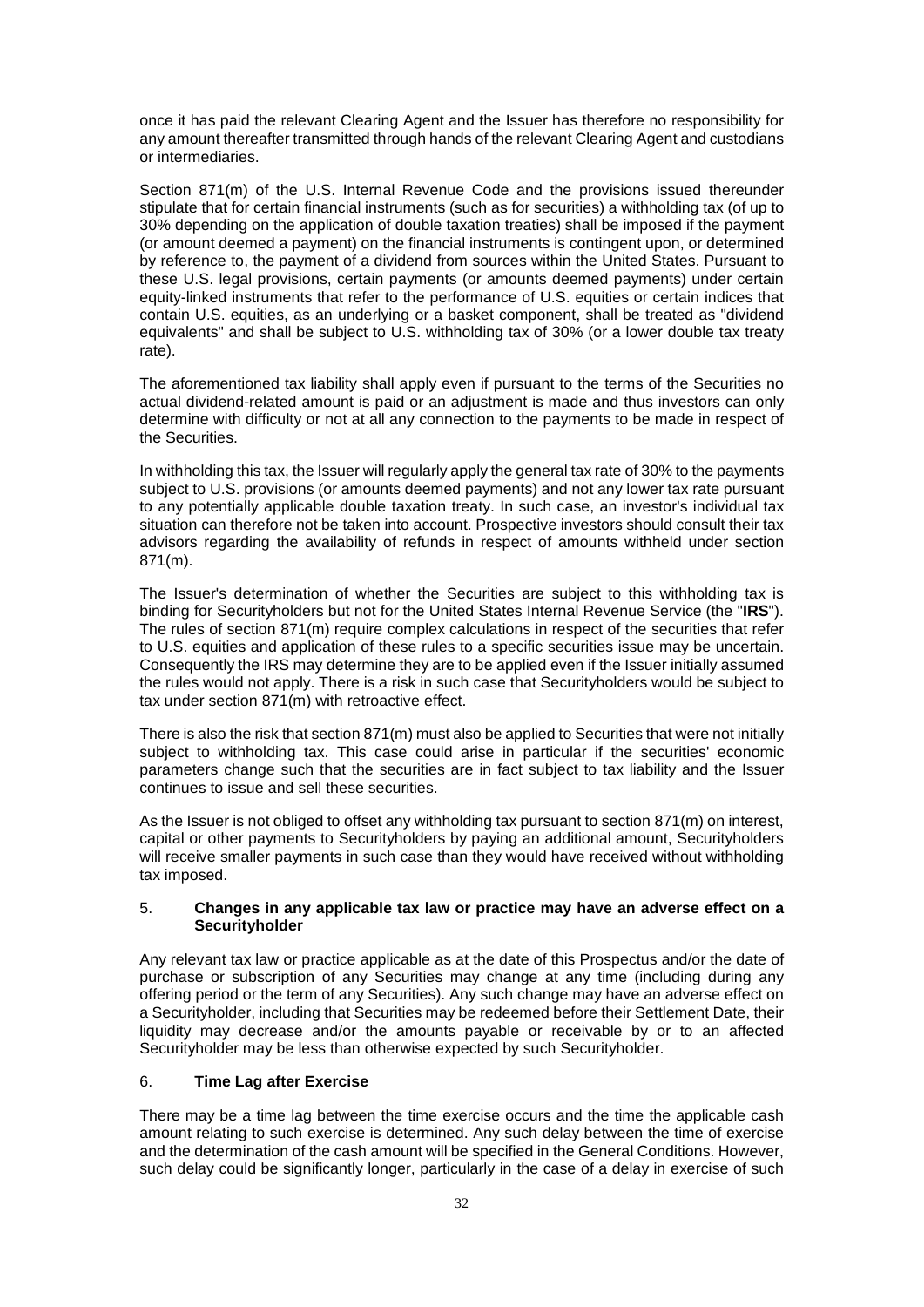Securities arising from, as described below, any daily maximum exercise limitation or, as described below, upon the determination by the Calculation Agent that an event has occurred at any relevant time.

Prospective purchasers should review the General Conditions to ascertain whether and how such provisions apply to the Securities.

## 7. **Settlement Systems**

An investor will need to be able to hold the Securities (directly or through an intermediary). Securities may only be held directly through the relevant Clearing Agent. Where Securities are held indirectly, a Securityholder will depend on the relevant intermediary(ies) through which it holds the Securities for receipt of payments, notices and for all other purposes in connection to the Securities. Investors should note the Securities are not intended to be held in a manner which would allow Eurosystem eligibility and this may limit their marketability for some investors.

## 8. **Regulatory Bail-in and other Resolution Measures**

On 15 May 2014, the European Parliament and the Council of the European Union adopted Directive 2014/59/EU establishing a framework for the recovery and resolution of credit institutions and investment firms (commonly referred to as the "Bank Recovery and Resolution Directive" or the "**BRRD**") which was transposed into German law by the Recovery and Resolution Act (*Sanierungs- und Abwicklungsgesetz*, or the "**SAG**") with effect from 1 January 2015. For banks established in the eurozone, such as the Issuer, which are supervised within the framework of the Single Supervisory Mechanism (the "**SSM**"), Regulation (EU) No 806/2014 of the European Parliament and of the Council (the "**SRM Regulation**") provides for a coherent application of the resolution rules across the SSM under responsibility of the European Single Resolution Board, with effect since 1 January 2016 (referred to as the "Single Resolution Mechanism" or the "**SRM**"). Under the SRM, the Single Resolution Board is responsible for adopting resolution decisions in close cooperation with the European Central Bank, the European Commission, and national resolution authorities in the event that a significant bank directly supervised by the European Central Bank, such as the Issuer, is failing or likely to fail and certain other conditions are met. National resolution authorities in the European Union member states concerned would implement such resolution decisions adopted by the Single Resolution Board in accordance with the powers conferred on them under national law transposing the BRRD.

If the competent authority determines that the Issuer is failing or likely to fail and certain other conditions are met (as set forth in the SRM Regulation, the SAG and other applicable rules and regulations), the competent resolution authority has the power to write down, including to write down to zero, claims for payment of the principal, interest or any other amount in respect of the Securities, to convert the Securities into ordinary shares or other instruments qualifying as common equity tier 1 capital (the write-down and conversion powers are hereinafter referred to as the "**Bail-in tool**"), or to apply any other resolution measure including (but not limited to) a transfer of the Securities to another entity, a variation of the terms and conditions of the Securities (including, but not limited to, the variation of maturity of the Securities) or a cancellation of the Securities. The Bail-in tool and each of these other resolution measures are hereinafter referred to as a "**Resolution Measure**". The competent resolution authority may apply Resolution Measures individually or in any combination.

The holders of Securities are bound by any Resolution Measure and agree to such measures under the Terms and Conditions of the Securities. They would have no claim or any other right against the Issuer arising out of any Resolution Measure. Depending on the Resolution Measure, there would be no obligation of the Issuer to make payments under the Securities. The extent to which payment obligations under the Securities may be affected by Resolution Measures would depend on a number of factors that are outside the Issuer's control, and it will be difficult to predict when, if at all, Resolution Measures will occur. The exercise of any Resolution Measure would not constitute any right to terminate the Securities. Potential investors should consider the risk that they may lose all of their investment, including the principal amount plus any accrued interest, if Resolution Measures are initiated, and should be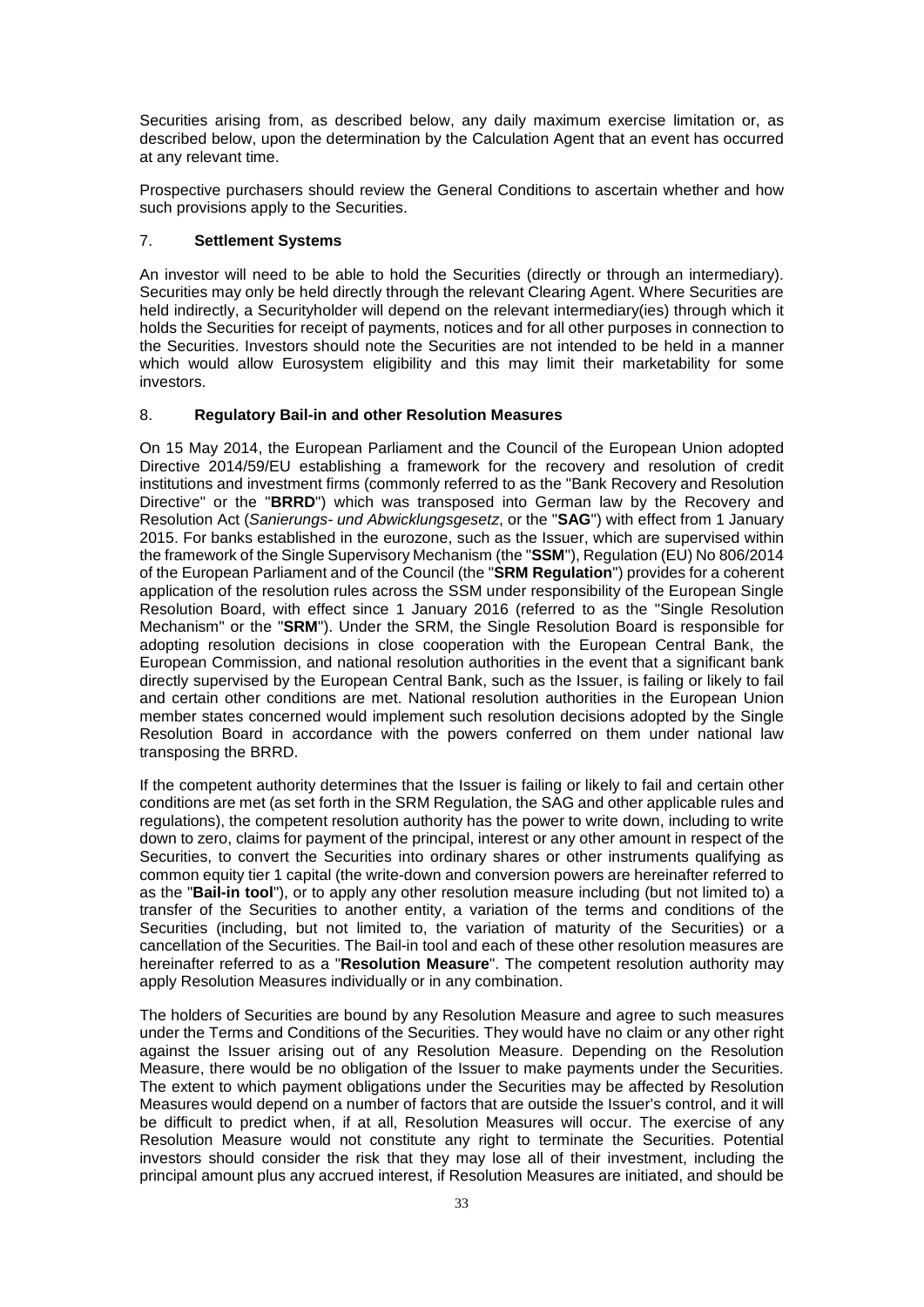aware that extraordinary public financial support for troubled banks, if any, would only potentially be used as a last resort after having assessed and exploited, to the maximum extent practicable, the Resolution Measures, including the Bail-in tool.

#### 9. **Regulation and reform of "benchmarks"**

The London Interbank Offered Rate ("**LIBOR**"), the Euro Interbank Offered Rate ("**EURIBOR**"), DB Carnegie Corporate Bond VAL Strategy Index and other interest rate, equity, commodity, foreign exchange rate and other types of rates and indices which are deemed to be "benchmarks" are the subject of ongoing national and international regulatory reform. Following any such reforms, benchmarks may perform differently than in the past or disappear entirely, or there could be other consequences which cannot be predicted. Any such consequence could have a material adverse effect on any Securities linked to such a benchmark.

Key regulatory proposals and initiatives in this area include (amongst others) IOSCO's Principles for Financial Market Benchmarks, published in July 2013 (the "**IOSCO Benchmark Principles**"), the EU Regulation on indices used as benchmarks in financial instruments and financial contracts or to measure the performance of investment funds (the "**Benchmark Regulation**"), and the transition, proposed by the UK's Financial Conduct Authority (the "**FCA**"), away from LIBOR to one or more alternative benchmarks.

The IOSCO Benchmark Principles aim to create an overarching framework of principles for benchmarks to be used in financial markets, specifically covering governance and accountability as well as the quality and transparency of benchmark design and methodologies. Subsequent implementation reviews have found that widespread efforts are being made to implement the IOSCO Benchmark Principles by the majority of administrators surveyed. However, the reviews also note that, as the "benchmarks industry" is in a state of flux, IOSCO may need to take further steps in the future - although it is not yet clear what these steps might be.

The Benchmark Regulation entered into force in June 2016 and became fully applicable in the EU on 1 January 2018 (save that certain provisions, including those related to "critical benchmarks", took effect as at 30 June 2016), subject to certain transitional provisions. The Benchmark Regulation applies to "contributors" to, "administrators" of, and "users" of benchmarks in the EU. The Benchmark Regulation, among other things, (a) requires EU benchmark administrators to be authorised or registered and to comply with requirements relating to the administration of benchmarks, (b) prohibits the use in the EU of benchmarks provided by EU administrators which are not authorised or registered in accordance with the Benchmark Regulation, and (c) prohibits the use in the EU of benchmarks provided by non-EU administrators which are not (i) authorised or registered and subject to supervision in a jurisdiction in respect of which an "equivalence" decision has been adopted in accordance with the Benchmark Regulation, or (ii) where such equivalence decision is pending, "recognised" by the competent authorities of the applicable EU Member State(s). An exception to this is that a benchmark provided by a non-EU administrator can itself be endorsed for use in the EU by an EU authorised or registered administrator or an EU-based supervised entity, following authorisation of the endorsement by the relevant competent authority.

The scope of the Benchmark Regulation is wide and, in addition to so-called "critical benchmark" indices such as EURIBOR and LIBOR, applies to many other interest rate indices, as well as equity, commodity and foreign exchange rate indices and other indices. This includes "proprietary" indices or strategies where these are used to (i) determine the amount payable under, or the value of, certain financial instruments (including securities and OTC derivatives listed on an EU regulated market, EU multilateral trading facility (MTF), EU organised trading facility (OTF) or traded via a systematic internaliser), (ii) determine the amount payable under certain financial contracts, or (iii) measure the performance of an investment fund. The requirements of the Benchmark Regulation vary depending on the category of benchmark in question. In particular, a lighter touch regime applies to benchmarks which are not interest rate or commodity benchmarks where the total average value of financial instruments, financial contracts or investment funds referencing the benchmark over a period of six months is less than €50 billion (subject to further conditions).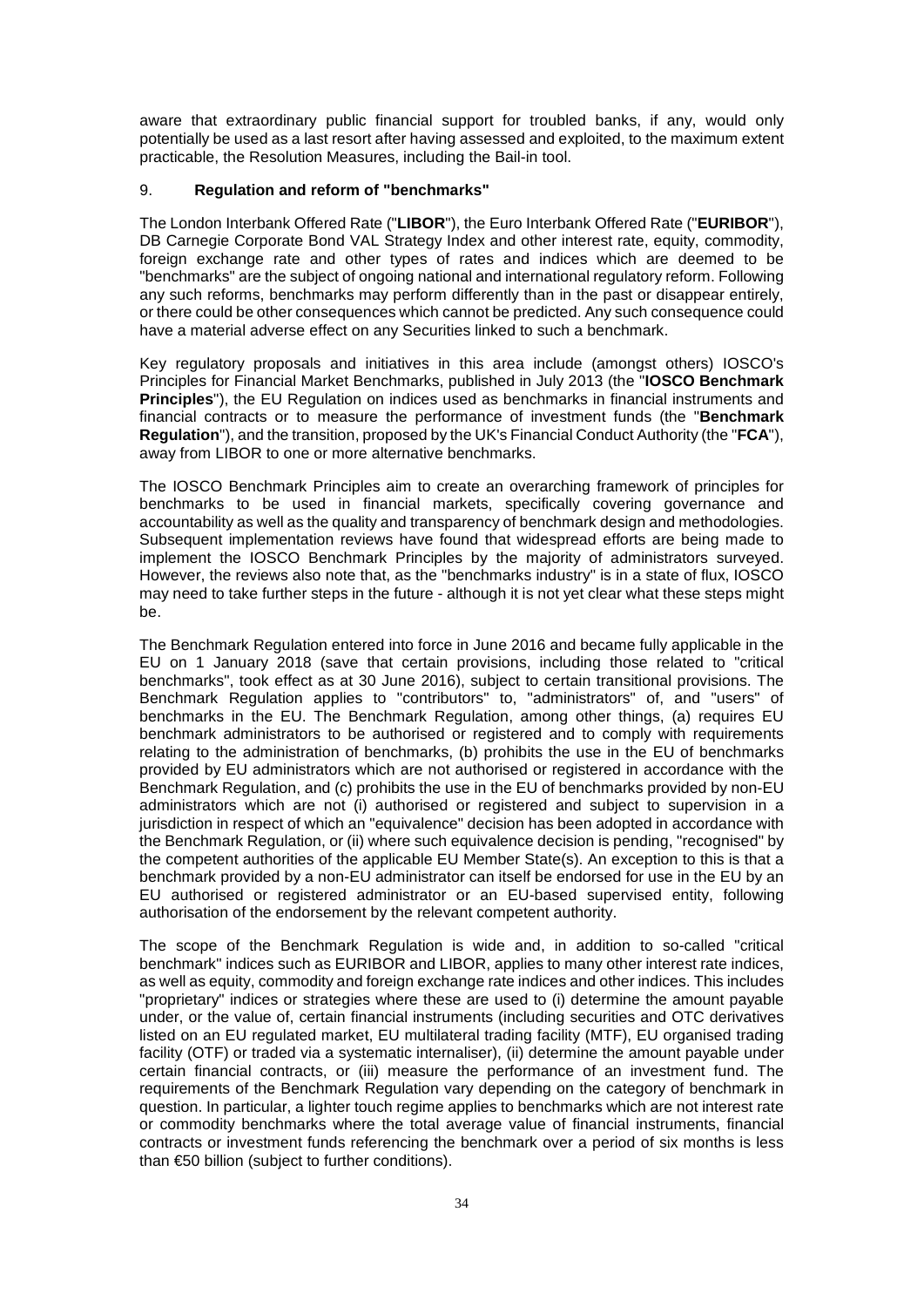The Benchmark Regulation could have a material impact on Securities linked to a benchmark rate or index. For example:

- a rate or index which is a benchmark could be prohibited from being used in the EU if (subject to applicable transitional provisions) its administrator is (i) based in the EU and does not obtain authorisation or registration, or (ii) based in a non-EU jurisdiction which does not satisfy the "equivalence" conditions and is not "recognised" pending an equivalence decision. In such event, depending on the particular benchmark and the applicable terms of the Securities, the Securities could be de-listed, adjusted, redeemed prior to maturity or otherwise impacted; and
- the methodology or other terms of the benchmark could be changed in order to comply with the terms of the Benchmark Regulation, and such changes could reduce or increase the rate or level or affect the volatility of the published rate or level, and could lead to adjustments to the terms of the Securities, including the Calculation Agent determination of the rate or level in its discretion.

In a speech in July 2017, the Chief Executive of the FCA committed the FCA to begin planning a transition away from LIBOR to alternative reference rates that are based on actual transactions, such as SONIA (the Sterling Over Night Index Average). The speech envisaged the current LIBOR arrangements continuing until at least the end of 2021.

Ongoing international and/or national reform initiatives and the increased regulatory scrutiny of benchmarks generally could increase the costs and risks of administering or otherwise participating in the setting of a benchmark and complying with any applicable regulations or requirements. Such factors may discourage market participants from continuing to administer or contribute to benchmarks, trigger changes in the rules or methodologies used in respect of benchmarks, and/or lead to the disappearance of benchmarks, including LIBOR. This could result in (i) adjustments to the terms and conditions and/or early redemption provisions and/or provisions relating to discretionary valuation by the Calculation Agent, (ii) delisting, and/or (iii) other consequences for Securities linked to any such benchmarks. Any such consequence could have a material adverse effect on the value of and return on any such Securities.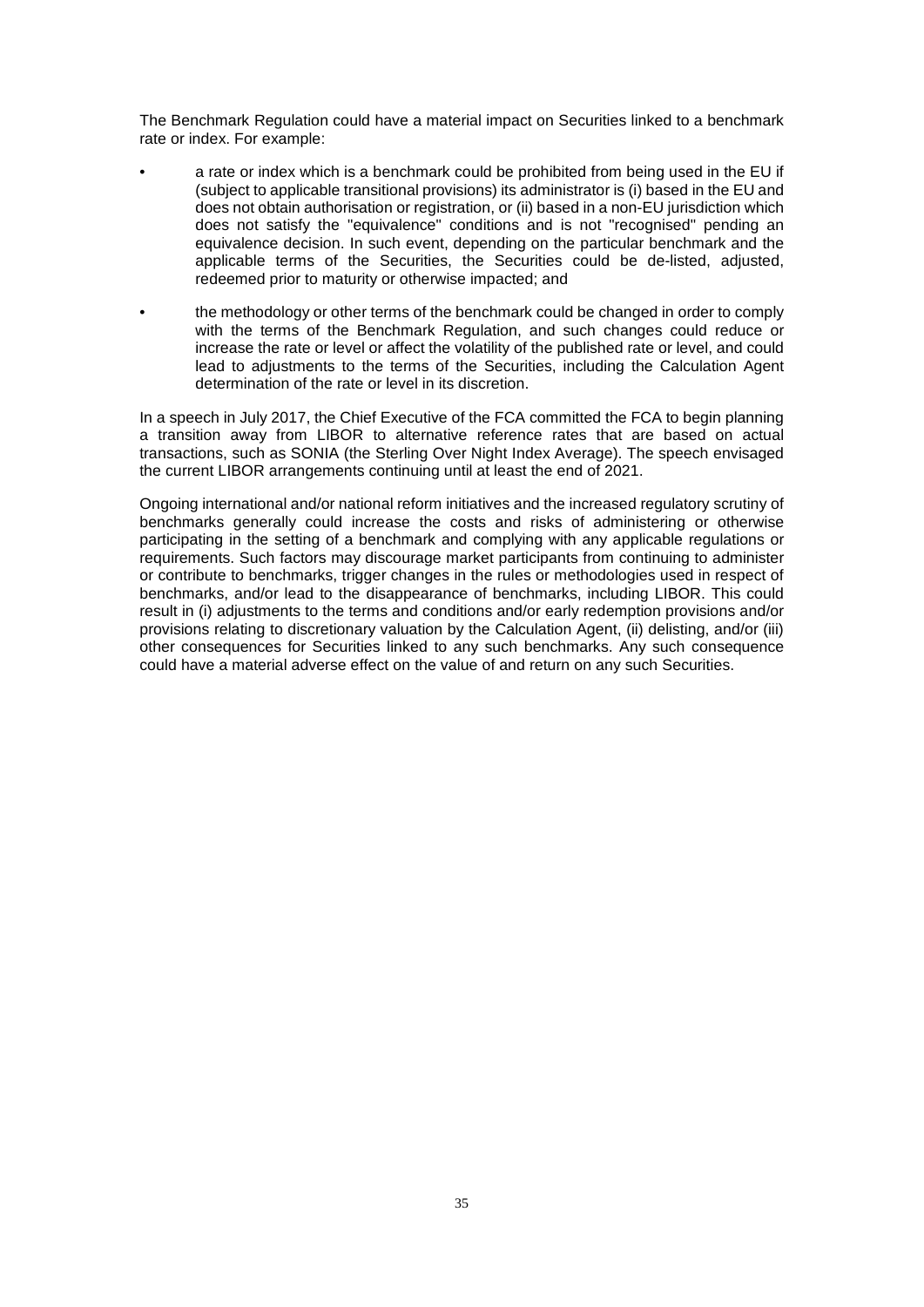## **D. RISK FACTORS RELATING TO THE MARKET GENERALLY**

### 1. **Market Factors**

#### *Valuation of the Underlying*

Where the Securities are linked to an Underlying, an investment in the Securities may be associated with risks regarding the value of the constituents comprising the Underlying. The value of the Underlying or its constituents may vary over time and may increase or decrease by reference to a variety of factors which may include corporate actions, macroeconomic factors and speculation.

The relevant price or value of a Reference Item may be observed continuously during the life of the Securities or over certain periods or on one or more valuation dates. It should be noted, however, that the relevant time for valuation may be delayed in the case of a relevant Market Disruption under §5 of the General Conditions.

Accordingly, any positive performance of a Reference Item may have no effect on the Securities if this is not a relevant valuation time. Where the Underlying comprises more than one Reference Item then the positive performance of one or more Reference Items may be outweighed by any underperformance of other Reference Item(s).

Investors should review the relevant price or value which is to be observed for each Reference Item. These may refer to published prices or values on an exchange or quotation system or other market measures. It should be noted that market data may not always be transparent or accurate and to a large extent may reflect investor sentiment at the relevant time. No assurance or representation is given that any such price or value will accurately reflect any intrinsic value of the relevant Underlying.

#### *The Historical Performance of the Underlying or its Constituents is not an Indication of Future Performance*

The historical value (if any) of the Underlying or its constituents does not indicate the future performance of the Underlying. Changes in the value of the constituents of the Underlying will affect the trading price of the Securities, but it is impossible to predict whether the value of the constituents of the Underlying will rise or fall.

## *The Basis of Calculating the Price or Value of the Underlying may Change Over Time*

The basis of calculating the level of the Underlying (if any) or its constituents may be subject to change which may affect the Market Value of the Securities at any time and therefore the amounts payable on settlement.

#### *The Value of the Constituents or Reference Items of the Underlying will Affect its Value*

The value of the Underlying (if any) on any day may reflect the value of its constituents or Reference Items on such day (depending on the Terms and Conditions of the Securities). Changes in the composition of the Underlying and factors (including those described in these Risk Factors) which either affect or may affect the value of the constituents or Reference Items will affect the value of the Securities. The historical value (if any) of the constituents or Reference Items does not indicate their future performance. Where the value of the constituents or Reference Items is determined in a different currency to the settlement currency of the Securities, investors may be exposed to exchange rate risk.

#### *Exchange Rate Risk*

Prospective investors should be aware that an investment in the Securities may involve exchange rate risks. This is the case, for instance, if the Securities are based on one or more exchange rates. For example, the settlement currency of the Securities may be different from the currency of an investor's home jurisdiction or the currency in which an investor wishes to receive funds.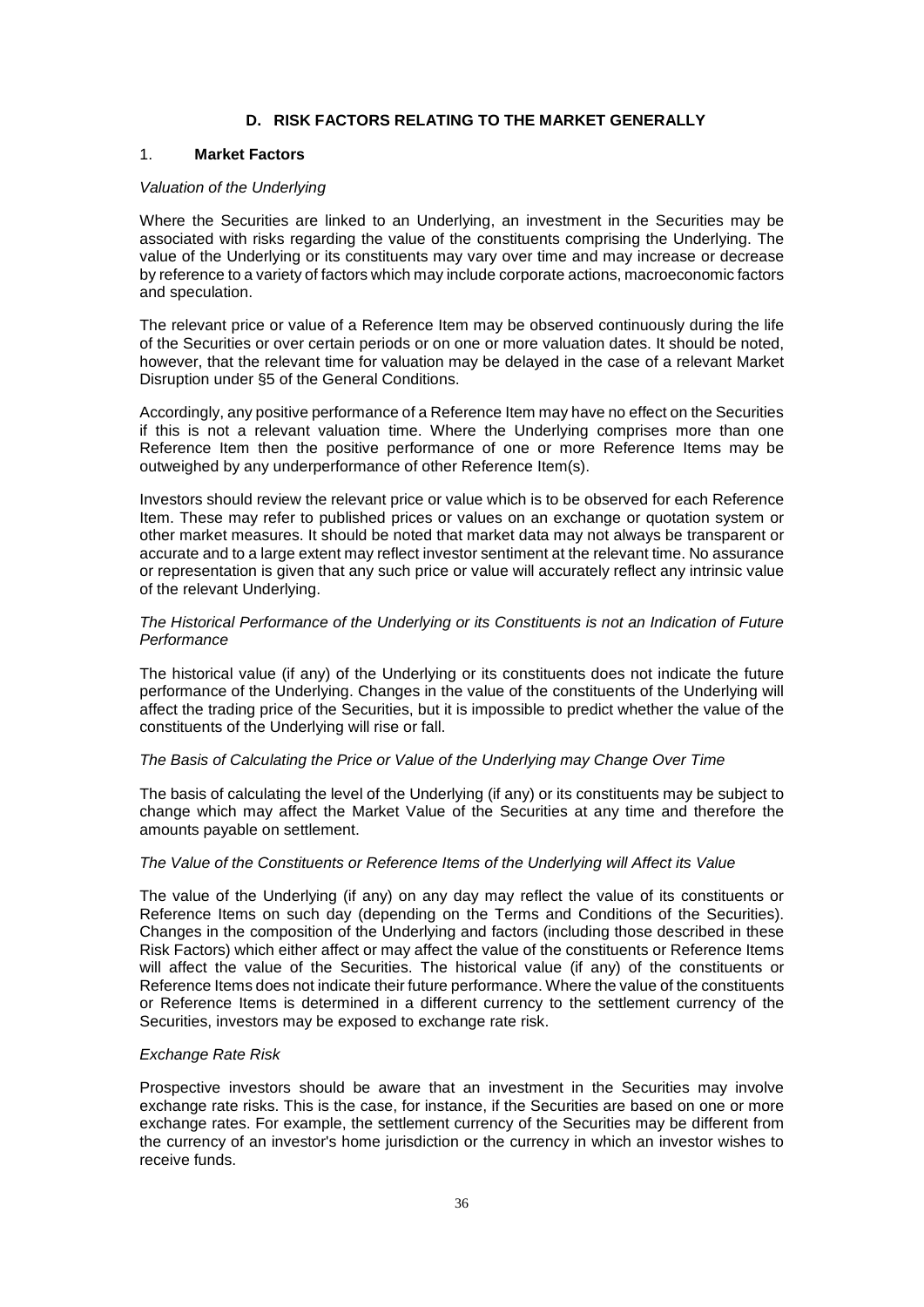An investment in the Securities may involve exchange rate risks even if the movement of the Rate of Exchange between the Reference Currency in which the Underlying is expressed or calculated and the Settlement Currency of the Securities does not have any influence during the term of the Securities on the level of the amounts to be paid with regard to the Securities (so-called quanto securities).

Exchange rates between currencies are determined by factors of supply and demand in the international currency markets which are influenced by macroeconomic factors, speculation and central bank and government intervention or other political factors (including the imposition of currency controls and restrictions). Fluctuations in exchange rates may affect the value of the Securities and any amounts payable in respect of the Securities. The above risk may be increased if the relevant currency is the currency of an emerging market jurisdiction.

#### *Interest Rate Risk*

An investment in the Securities may involve interest rate risk where there are fluctuations in the interest rates payable on deposits in the settlement currency of the Securities. This may influence the market value of the Securities.

Interest rates are determined by factors of supply and demand in the international money markets which are influenced by macroeconomic factors, speculation and central bank and government intervention or other political factors. Fluctuations in short term and/or long term interest rates may affect the value of the Securities.

### 2. **Market Value**

The Market Value of the Securities during their term depends primarily on the value and the volatility of the constituents or Reference Items of the Underlying (if any) and in some cases the level of interest rates for instruments of comparable maturities or terms.

The level of market volatility is not purely a measurement of the actual volatility, but is largely determined by the prices for instruments which offer investors protection against such market volatility. The prices of these instruments are determined by forces of supply and demand in the options and derivative markets generally. These forces are, themselves, affected by factors such as actual market volatility, expected volatility, macroeconomic factors and speculation.

Interest rate changes generally may have the same impact on the value of the Securities as for fixed rate bonds: rising interest rates will under normal conditions result in a lower, falling interest rates in a higher, value of the Securities. Investors should be aware that the rise in the price of the Securities may be limited in an environment of falling interest rates if the Issuer has the right to redeem the Securities early for a fixed amount on certain predetermined dates.

The value of the Underlying on any day may reflect the value of its constituents or the Reference Items on such day. Changes in the composition of the Underlying or the Reference Items and factors (including those described above) which either affect or may affect the value of the constituents or the Reference Items, will affect the value of the Underlying and therefore may affect the return on an investment in the Securities.

### 3. **Market price determining factors**

The Securities may trade at a market value below their purchase price during the term. In particular, factors such as the rise and fall of the Underlying, the volatility of the Underlying, the interest rate of the Settlement Currency, the difference between the interest rates of the Settlement Currency and Reference Currency, the rise and fall of dividends, a decrease in the remaining term of the Securities, an improvement of Issuer's credit rating and additional relevant factors may – all other factors being equal – result in an increase in the value of the Securities.

Conversely, these factors may result in a decrease in the value of the product. Individual market factors may each have a separate impact or have a cumulative or offsetting effect.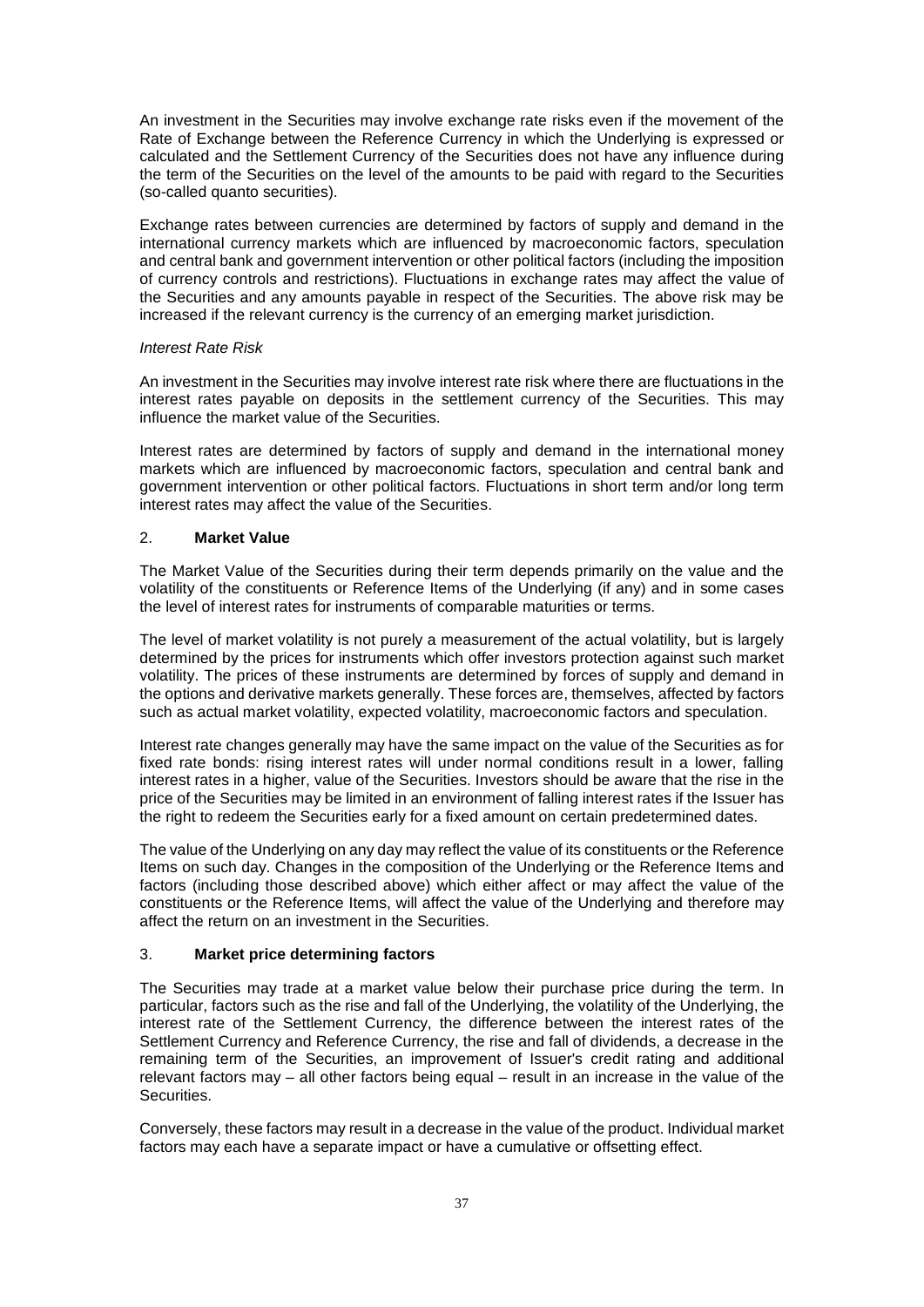The prices quoted in the secondary market are based on the Issuer's pricing models, which take account mainly of the value of the Underlying and any derivative components and in addition of the following circumstances:

- the bid-offer spread (the spread between the bid and offer prices on the secondary market), which is set depending on the supply of, and demand for, the securities taking into account revenue considerations.
- an originally levied subscription surcharge
- fees/costs: including administrative, transaction or comparable fees, which reduce the investors' entitlement at maturity of the securities
- a margin included in the initial Issue Price
- income: dividends paid or expected or other income from the Underlying or its constituents, if the Issuer is economically entitled to them based on the structure of the securities.

As far as pricing on the secondary market is concerned, certain costs are not, in many instances, deducted from prices on a consistent basis over the term of the securities (pro rata temporis), but are subtracted from the mathematical fair value in full already at an earlier point in time as determined by the Issuer at its own discretion. These include in particular any administrative fees, any margin contained in the initial Issue Price and any income contained in it (as described above). The latter is often subtracted not only when the respective Underlying, or its constituents, are traded "ex dividend", but at already an earlier point during the term based on expected dividends. The rate at which such costs are subtracted depends, inter alia, on the net flow back of securities to the Issuer. Consequently, the prices quoted in the secondary market can differ from the mathematical fair value of the securities, or the value to be expected economically on the basis of the factors mentioned, at the relevant time. In addition, the methodology used to determine and set the quoted prices may be changed at any time, e.g., the bid-offer spread may be increased or decreased.

# 4. **Certain Hedging Considerations**

Certain risks apply to purchasers that acquire the Securities for hedging purposes.

Prospective purchasers intending to purchase the Securities for the purpose of hedging their exposure to the Underlying or its constituents or the Reference Items should recognise the risks of utilising the Securities in such manner. No assurance is or can be given that the value of the Securities will correlate with movements in the value of the Underlying or any of its constituents or the Reference Items and the composition of the Underlying or any of its constituents or the Reference Items may change over time. Furthermore, it may not be possible to liquidate the Securities at a price which directly reflects the value of the Underlying or any of its constituents or the Reference Items. Therefore, there can be no assurance as to the level of any correlation between the return on an investment in the Securities and the return on a direct investment in the Underlying or its constituents or the Reference Items.

Hedging transactions in order to limit the risks associated with the Securities might not be successful.

# 5. **The Securities may be Illiquid**

It is not possible to predict if and to what extent a secondary market may develop in the Securities or at what price the Securities will trade in the secondary market or whether such market will be liquid or illiquid. Application has been made to list or quote or admit to trading the Securities on the stock exchange(s) or quotation system(s) specified. If the Securities are so listed or quoted or admitted to trading, no assurance is given that any such listing or quotation or admission to trading will be maintained. The fact that the Securities may be so listed or quoted or admitted to trading does not necessarily lead to greater liquidity than if they were not so listed or quoted or admitted to trading.

Even where an investor is able to realise its investment in the Securities this may be at a substantially reduced value to its original investment in the Securities. In addition, a transaction fee may be payable in respect of a sale of the Securities.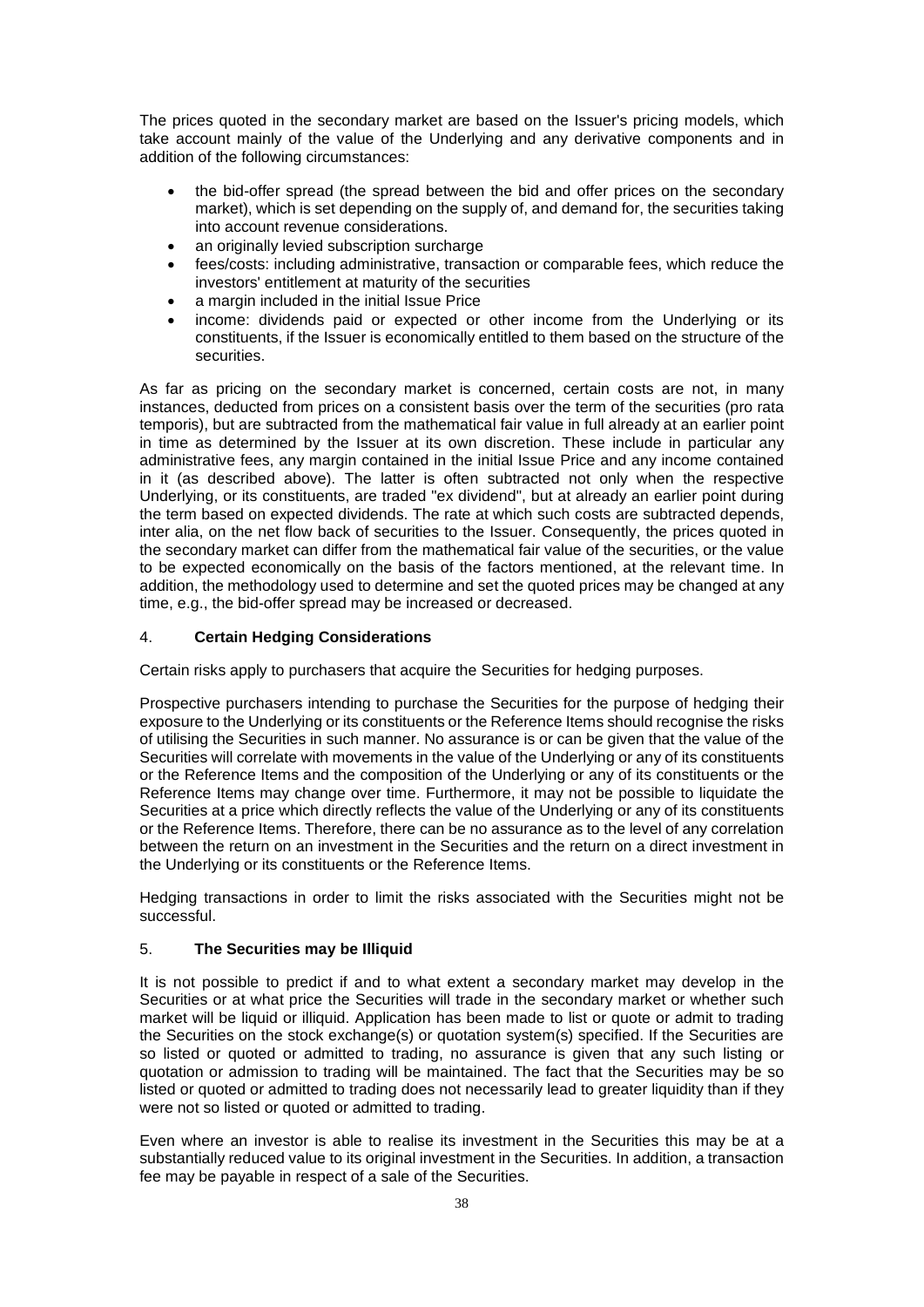The Issuer may, but is not obliged to, at any time purchase Securities at any price in the open market or by tender or private agreement. Any Securities so purchased may be held or resold or surrendered for cancellation. Since the Issuer may be the only market-maker in the Securities or there may be no market-maker, the secondary market may be limited. The more limited the secondary market is, the more difficult it may be for holders of the Securities to realise value for the Securities prior to settlement of the Securities. Therefore, whether or not a market-maker is appointed and the number and identity of the market-makers appointed may have a significant effect on the price of the Securities on the secondary market.

### 6. **Certain considerations relating to public offers of Securities**

As described in the Product Terms, Securities may be distributed by means of a public offer made during an offer period specified in the Product Terms. During such offer period, the Issuer and/or any other person specified in the Product Terms may reserve the right to cancel such offer and/or to scale back applications for such offer in the event of over-subscription. In such circumstances, an applicant investor may not be issued any Securities or may be issued a number of Securities which is less than the amount for which such applicant investor applied. Any payments made by an applicant investor for Securities that are not issued to such applicant investor for any such reason will be refunded. However, there will be a time lag in making any reimbursement, no interest will be payable in respect of any such amounts and the applicant investor may be subject to reinvestment risk.

Further, investors should note that, in certain circumstances, Securities may not be issued on the originally designated Issue Date, for example because either the Issuer and/or any other person specified in the Product Terms has reserved the right to postpone such Issue Date or, following the publication of a supplement to this Prospectus the Issuer has decided to postpone such Issue Date to allow investors who had made applications to subscribe for Securities before the date of publication of such supplement to exercise their right to withdraw their acceptances. In the event that the Issue Date is so delayed, no interest shall accrue (if applicable) until the Issue Date of the Securities and no compensation shall be payable.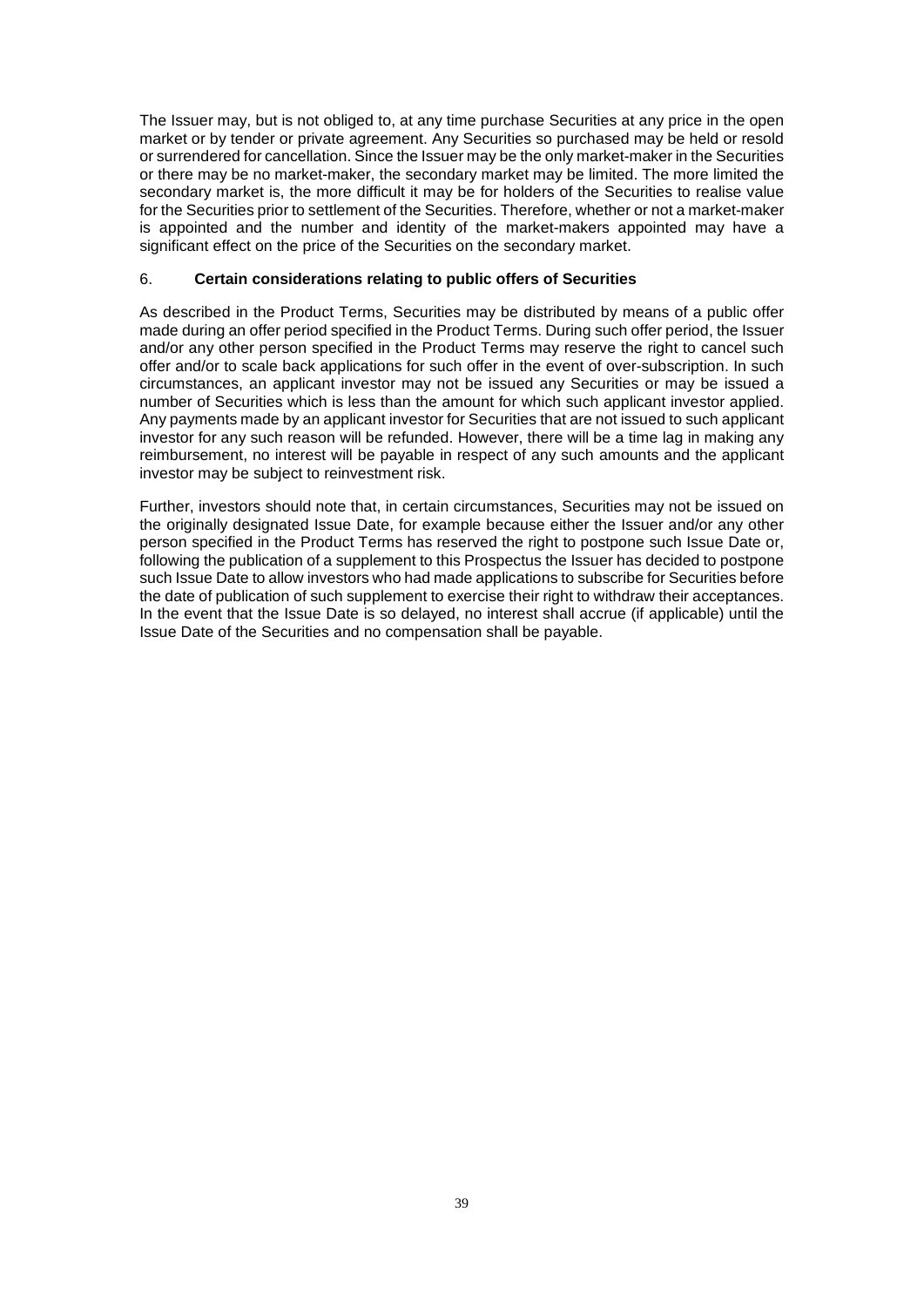# **E. CONFLICTS OF INTEREST**

# 1. **Transactions Involving the Underlying**

The Issuer and its Affiliates may from time to time engage in transactions involving the Underlying for their proprietary accounts and for accounts under their management. Such transactions may have a positive or negative effect on the value of the Underlying and consequently upon the value of the Securities. As used in this section "Conflicts of Interest", references to the Underlying shall be deemed to include any of its constituents and Reference Items, if applicable.

### 2. **Parties Acting in Other Capacities**

The Issuer and its Affiliates may from time to time act in other capacities with regard to the Securities, such as calculation agent and/or agent. Such functions can allow the Issuer to calculate the value of the Underlying, which could raise conflicts of interest where securities or other assets issued by the Issuer itself or a group company can be chosen to be part of the Underlying, or where the Issuer maintains a business relationship with the issuer or obligor of such securities or assets. Any non-fulfilment of Deutsche Bank's obligations in one of these capacities will probably have an adverse effect on the Securities. In particular, delays may arise regarding the determinations, calculations and/or payments in relation to the Securities.

### 3. **Issuing of Other Derivative Instruments in Respect of the Underlying**

The Issuer and its Affiliates may issue other derivative instruments in respect of the Underlying (if any) and the introduction of such competing products into the marketplace may affect the value of the Securities.

# 4. **Conducting of Hedging Transactions**

The Issuer may use all or some of the proceeds received from the sale of the Securities to enter into hedging transactions. The Issuer believes that such hedging activity will under normal circumstances not have a material impact on the value of the Securities. However, it cannot be assured that the Issuer's hedging activities will not affect such value. The value of the Securities might in particular be affected by the liquidation of all or a portion of the hedging positions (a) at or about the time of the maturity or expiration of the Securities or (b), if the Securities provide for a knock-out, knock-in or a similar feature, at the time when the price or value of the Underlying approaches the relevant price or level for the knock-out, knock-in or other feature.

### 5. **Issue Price**

The issue price charged for the Securities can, in addition to subscription surcharges, management or other fees charged, comprise a premium on the original mathematical ("fair") value of the Securities which is not visible to investors. Such premium is determined by the Issuer in its discretion and can differ from premiums charged by other issuers for comparable securities. The differential amount between the issue price of the Securities and their original mathematical value comprises the expected issuer margin and any distribution fee. The expected issuer margin covers, among other things, the costs of structuring, market making and settlement of the Securities and also includes the expected profit for the Issuer.

### 6. **Re-offer Price and Inducements**

The Issuer may enter into distribution agreements with various financial institutions and other intermediaries as determined by the Issuer (collectively the "**Distributors**"). The Distributors will agree, subject to the satisfaction of certain conditions, to subscribe for the Securities at a price equivalent to or below the issue price. The Distributors have agreed to bear certain costs in connection with the issue of the Securities. A periodic fee may be payable to the Distributors in respect of all outstanding Securities up to and including the Settlement Date at a rate as determined between the Issuer and the relevant Distributor. Such rate may vary from time to time. The Distributors will agree to comply with the selling restrictions set out in the document as amended and supplemented by the additional selling restrictions set out in the relevant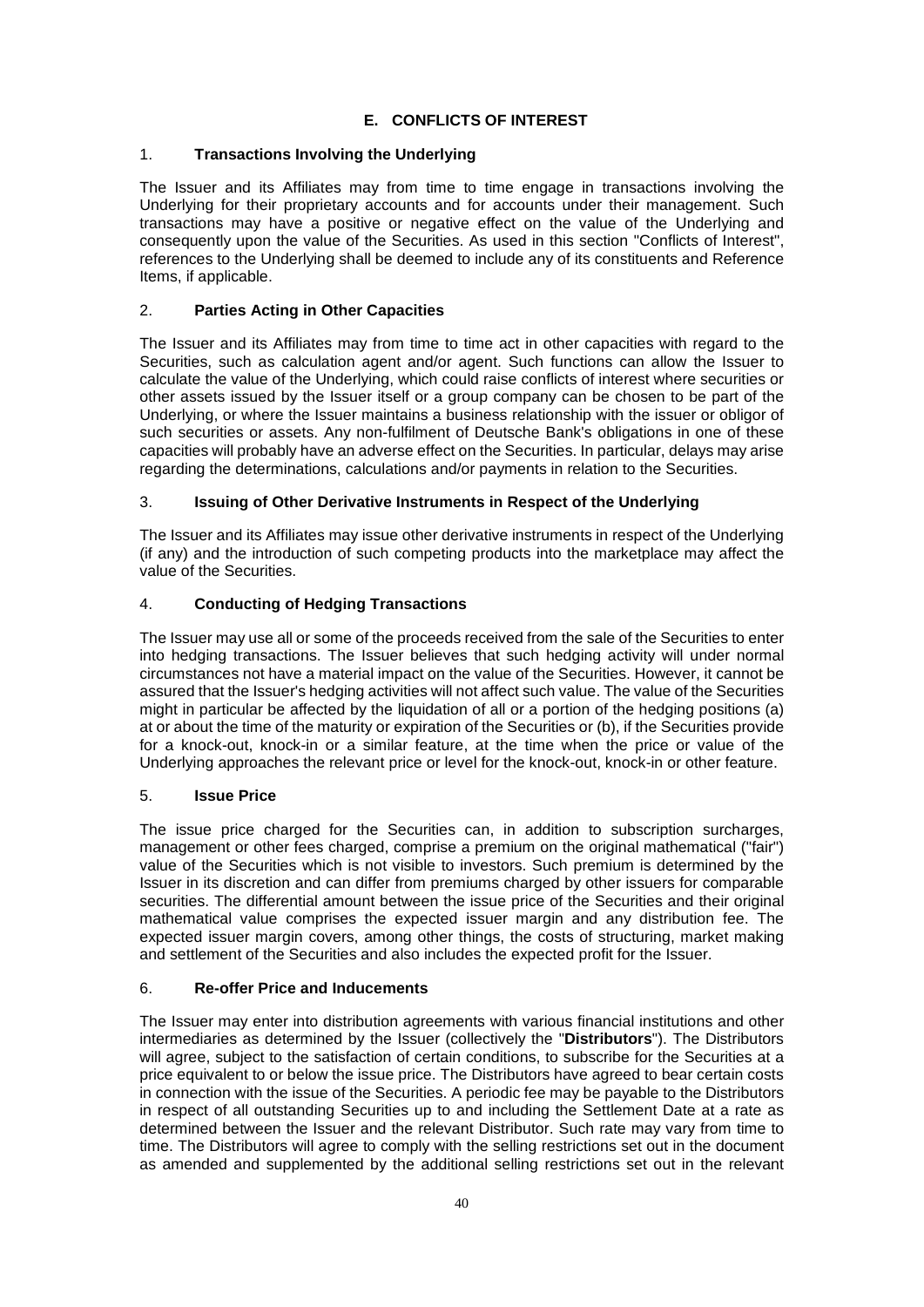distribution agreements and Product Terms of the Securities. The Distributors act independently and not as agent for the Issuer.

In particular, the Issuer may pay placement and/or trailer fees as sales-related commissions to the relevant Distributor. Placement fees are one-off payments from the proceeds of the issue; alternatively, the Issuer can grant the relevant distributor an appropriate discount on the issue price (without subscription surcharge). Payment of trailer fees is recurring and conditional upon the volume of securities issued. If Deutsche Bank AG is both the issuer and the dealer with respect to the sale of the Securities, Deutsche Bank AG's distributing division will be credited with the relevant amounts internally. Further information on re-offer price and/or inducements or fees are included in the Product Terms.

The Issuer has the right to close the offering of the Securities prior to the end of the offering period in case of adverse market conditions, as determined by the Issuer in its reasonable discretion, including but not limited to increased equity market volatility and increased currency exchange rate volatility.

In addition, potential conflicts of interest may arise where Securities are offered to the public, as the Distributors will act pursuant to a mandate granted by the Issuer.

### 7. **Market-Making for the Securities**

The Issuer, or an agent on its behalf, may but (unless otherwise stated) is not required to act as market-maker for the Securities. In such market-making, the Issuer or its agent will, to a large extent, determine the price of the Securities itself. The prices quoted by such marketmaker will usually not correspond to the prices which would have formed without such marketmaking and in a liquid market.

Circumstances taken into account by the market-maker when setting the quoted bid-offer prices in the secondary market notably include the Securities' fair value, which, among other things, depends on the value of the Underlying, as well as a certain bid-offer spread targeted by the market-maker. The market-maker will in addition regularly take into account a loading charge originally raised for the Securities and any fees or costs which at maturity or settlement of the Securities are to be subtracted from any cash amount due (including management, transaction or other fees charged on the basis of the Terms and Conditions). Furthermore, the prices quoted in the secondary market will be influenced, for example, by a premium on the Securities' original value contained in their issue price (see under 5), and by dividends paid or expected for the Underlying, or its constituents, or other proceeds which, due to the Securities' design, are economically attributable to the Issuer.

The bid-offer spread for the Securities will be set by the market-maker based on supply and demand for the Securities and certain revenue considerations.

Certain costs, like for example management fees charged on the basis of the Terms and Conditions, are in many cases not taken out of the quoted prices on a consistent basis over the term of the Securities (*pro rata temporis*), but are subtracted from the Securities' fair value completely at an earlier point in time, as determined by the market-maker in its discretion. The same applies for a premium contained in the Issue Price of the Securities and for dividends and other proceeds of the Underlying which, due to the Securities' design, are economically attributable to the Issuer. These are often subtracted not only when the Underlying, or its constituents, are traded "ex dividend", but already at an earlier point during the term based on expected dividends for the entire term or a certain time span. The rate at which such costs are subtracted depends, *inter alia*, on the net flow back of Securities to the market-maker.

Accordingly, the prices quoted by the market-maker can substantially differ from the fair value of the Securities, or the value to be expected economically on the basis of the factors mentioned above, at the relevant time. In addition, the market-maker can at any time alter the methodology used to set the quoted prices, e. g., increase or decrease the bid-offer spread.

### 8. **Market-Making for the Underlying**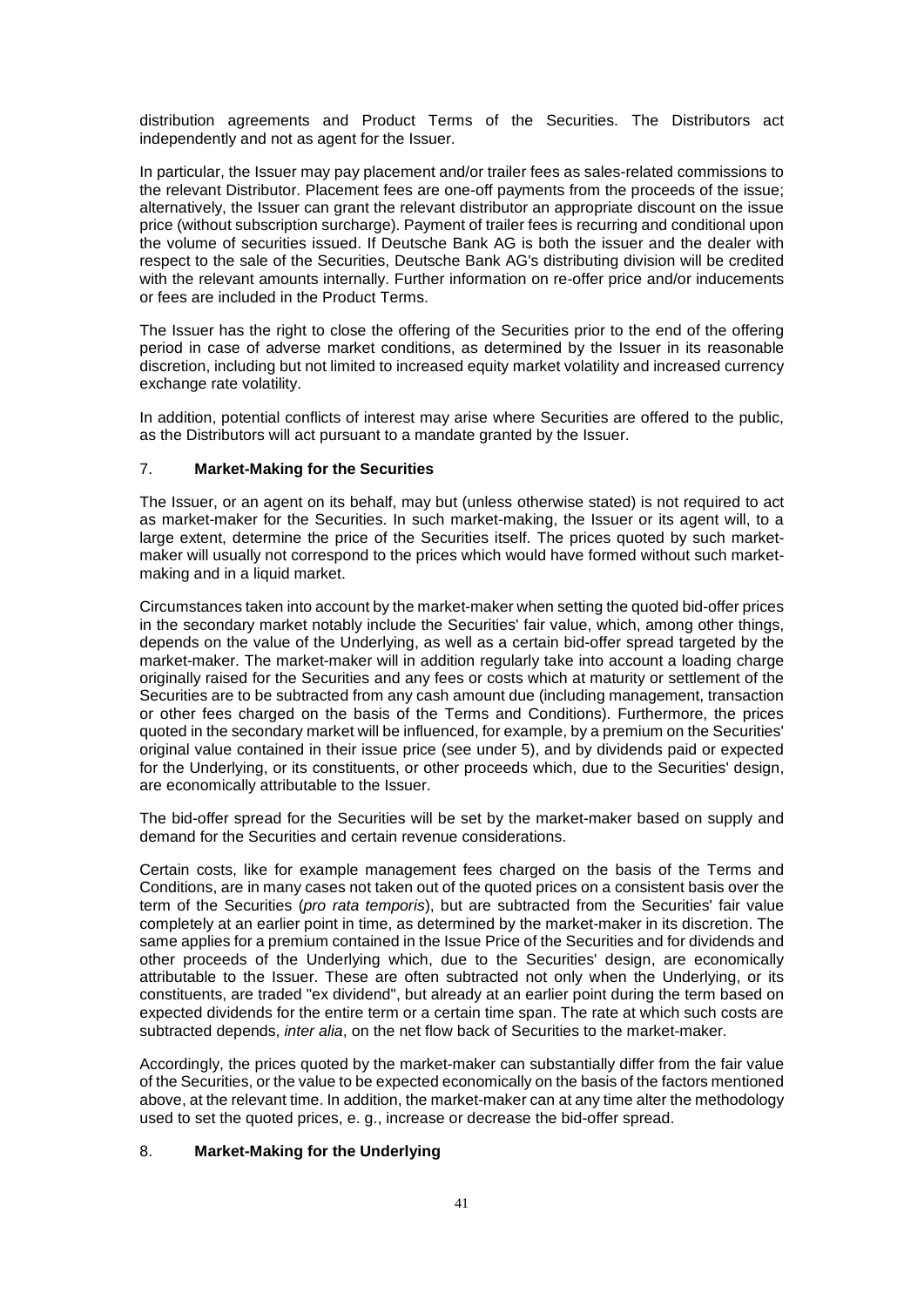The Issuer may, in certain cases, act as a market-maker for the Underlying, which might in particular be the case when the Issuer has also issued the Underlying. By such market-making, the Issuer will, to a large extent, determine the price of the Underlying, and consequently influence the value of the Securities itself. The prices quoted by the Issuer in its market-making function will not always correspond to the prices which would have prevailed without such market-making and in a liquid market.

# 9. **Acting as Underwriter or Otherwise for the issuer of Underlying**

The Issuer and its Affiliates may also act as underwriter in connection with future offerings of the Underlying or may act as financial adviser to the issuer of an Underlying or in a commercial banking capacity for the issuer of an Underlying. Such activities could present certain conflicts of interest and may affect the value of the Securities.

# 10. **Obtaining of Non-public Information**

The Issuer and/or its Affiliates may acquire non-public information with respect to the Underlying, and neither the Issuer nor any of its Affiliates undertakes to disclose any such information to any Securityholder. In addition, the Issuer or one or more of the Issuer's Affiliates may publish research reports with respect to the Underlying. Such activities could present conflicts of interest and may affect the value of the Securities.

### 11. **We act as the sponsor and administrator of the Underlying**

The Issuer is the sponsor of the Underlying and the Underlying is developed, owned and maintained by Issuer. An independent research unit within the Issuer is responsible for the calculation, composition and maintenance of the Underlying.

We may amend the rules of the Underlying from time to time, or discontinue it, in our discretion. We are under no obligation to take into account your interests as a holder of Securities linked to the Underlying. Any determinations that we make in relation to the Underlying could have a negative impact on the value of and return on your Securities.

See the section entitled "General Description of the Underlying" for further information on the Underlying and the key risks of the Underlying.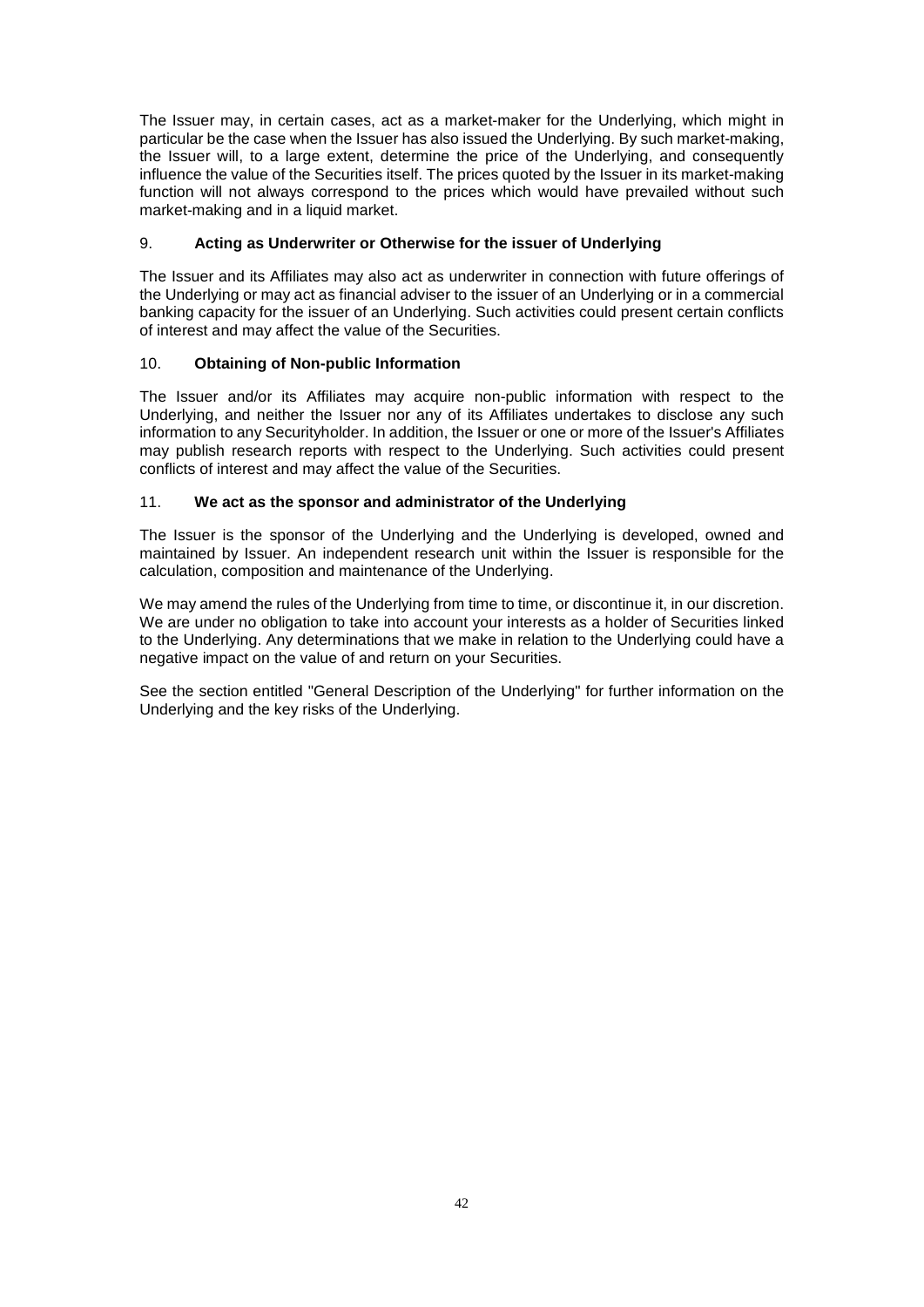# **III. GENERAL DESCRIPTION OF THE SECURITIES**

The Lock-In Warrant is linked to the performance of the Underlying. The product works as follows:

Redemption at maturity

Investors can participate disproportionately (with leverage) in the positive development of the Underlying with this Lock-In Warrant. Conversely, investors also participate with leverage in the negative development of the Underlying and additionally bear the risk of a total loss of capital invested if the Final Reference Level is equal to or less than the Strike.

On each Observation Date, the performance since the Initial Valuation Date is determined. Positive performance is taken into account to an unlimited extent and is locked-in in steps – the Locked Performance is the highest step achieved by the greatest Performance Factor observed across all the Observation Dates.

On the Settlement Date, investors receive as the Cash Amount the product of (a) the Multiplier, (b) the amount by which the Final Reference Level (taking into account the Locked Performance) exceeds the Strike and (c) the Participation Factor. Due to the lock-in feature of this Warrant, the Final Reference Level may be higher than the Reference Level of the Underlying on the Valuation Date.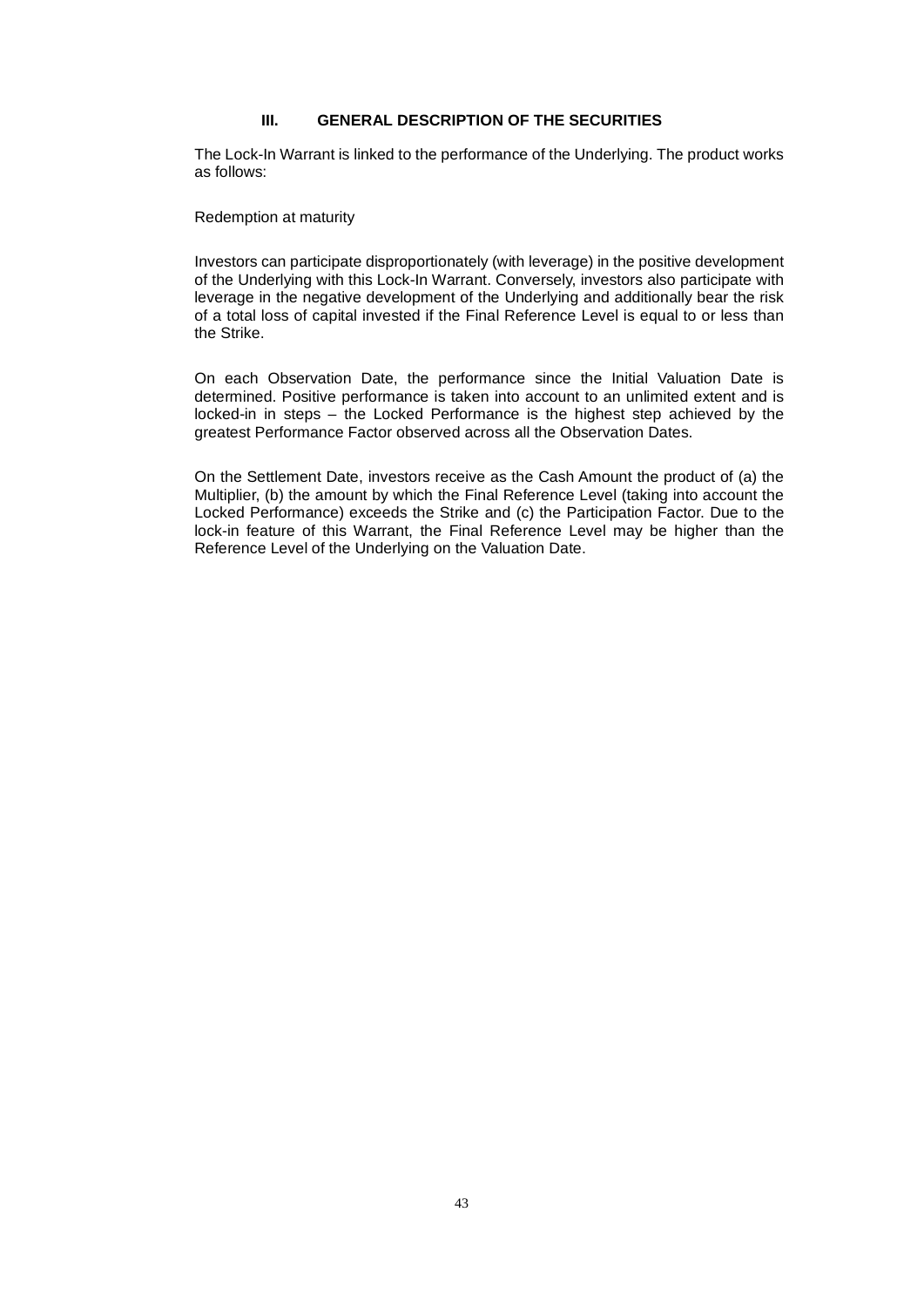### **A. GENERAL DESCRIPTION OF THE UNDERLYING**

**Important Note: Any capitalised terms used in this section "A. General Description of the Underlying" shall bear only the definitions used in this same section. Additionally, any definitions in this section shall apply only to the relevant terms used in this same section.** 

**Description of the DB Carnegie Corporate Bond VAL Strategy Index**

(the "**Index Description**")

**In the event of any inconsistency between the English language version of the text below and that which may be translated into any other language, the English language version shall prevail. Terms used herein have the meaning given to them in section 3 (***Calculation of the Closing Index Level***).**

**All determinations of the Index Administrator described herein shall be made according to the terms set out herein and, save for manifest error, shall be final and binding on all parties.**

**The Index Administrator is not obliged to enter into or promote transactions or investments that are linked to the Index.**

**Subject as provided by law, the Index Administrator is under no obligation to maintain or calculate the Index and may cancel or cease to calculate the Index at any time.**

**The Index Administrator does not assume any obligation or duty to any party and under no circumstances does the Index Administrator assume any relationship of agency or trust or of a fiduciary nature for or with any party. Any calculations or determinations in respect of the Index or any part thereof shall be made by the Index Administrator acting reasonably and in good faith and shall (save in the case of manifest error) be final, conclusive and binding. The term "manifest error" as used herein shall mean an error that is plain and obvious and can be identified from the results of the calculation or determination itself without: (i) recourse to any underlying data; or (ii) any application or re-application of any formulae.**

**The Index Administrator may delegate and/or transfer any of its obligations and/or functions to one or more third parties as it deems appropriate from time to time.**

**The Index Administrator makes no express or implied representations or warranties as to (a) the advisability of purchasing or assuming any risk in connection with any transaction which references or is otherwise linked to this Index, (b) the levels at which the Index stands at any particular time on any particular date, (c) the results to be obtained by any party from the use of the Index or any data included in it for the purposes of issuing securities or carrying out any financial transaction or (d) any other matter. Calculations may be based on information obtained from various publicly available sources. The Index Administrator has relied on these sources and has not independently verified the information extracted from these sources and accepts no responsibility or liability in respect thereof. If there is a calculation error the Index Administrator may restate the Index Closing Level.**

**Without prejudice to the Index Owner or the Index Administrator's obligations under any regulatory system, and without limiting any of the foregoing, in no event shall**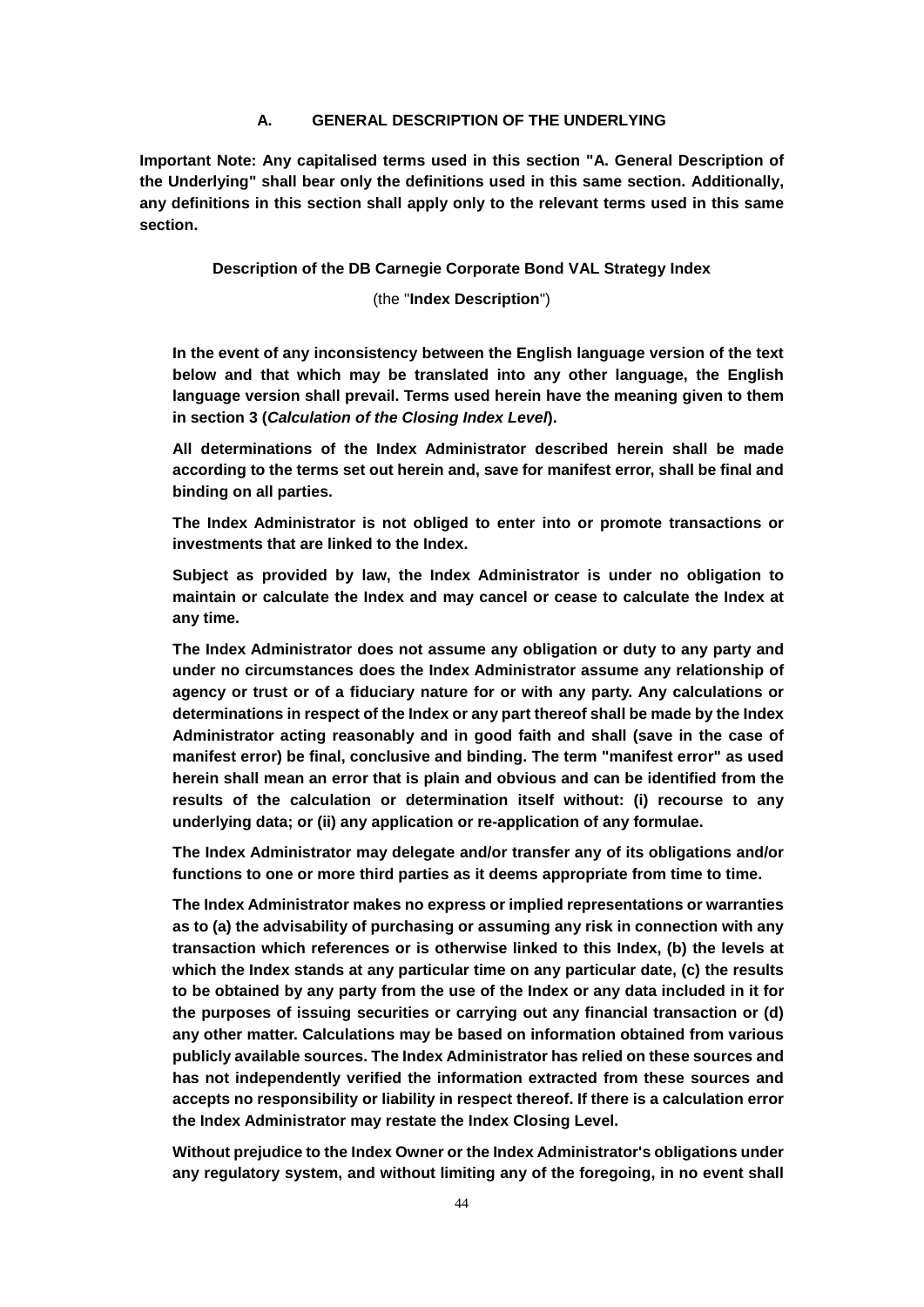**the Index Owner or the Index Administrator have any liability (whether in negligence or otherwise) to any person for any direct, indirect, special, punitive, consequential or any other damages (including lost profits) even if notified of the possibility of such damages.**

**Nothing herein shall be taken to exclude any liability for fraud on the part of the Index Administrator.**

# **Conflicts of Interest**

**Conflicts of interest may exist or arise between the Index Administrator and Deutsche Bank entities acting in other capacities, including as administrator for the Index or as counterparty to a transaction. Each relevant Deutsche Bank entity will pursue actions and take steps that it deems appropriate to protect its own interests without regard to the consequences for investors in respect of any investment or instrument linked or relating to the Index or otherwise.**

**Deutsche Bank entities shall be entitled to receive fees or other payments pursuant to investments or instruments linked or relating to the Index or otherwise and to exercise all rights, including rights of termination or resignations, which they may have, even though doing so may have a detrimental effect on investors in any investment or instrument linked or relating to the Index.**

## **Trading and other transactions by Deutsche Bank AG or its affiliates**

**Deutsche Bank AG and/or its affiliates may hedge its obligations under any relevant instruments or financial products linked to the Index by purchasing or selling securities and other assets, or listed or over-the-counter options, futures, swaps or other derivative financial instruments underlying or linked to the Index. Although they are not expected to, any of these hedging activities may adversely affect the value of such assets, and therefore the Index Closing Level or the value of any relevant instruments or financial products linked to the returns from these hedging activities while the level of the Index and/or relevant instruments or financial products linked to the Index declines.**

**Deutsche Bank AG and/or its affiliates may also engage in trading in securities and other assets, or listed or over-the-counter options, futures, swaps or other derivative financial instruments underlying or linked to the Index on a regular basis as part of their general broker-dealer and other businesses, for proprietary accounts, for other accounts under management or to facilitate transactions for customers. Any of these activities could adversely affect the value of such assets, and therefore the Index Closing Level or the value of any relevant instruments or financial products linked to the Index. With respect to any of these activities, neither Deutsche Bank AG nor any of its affiliates has any obligation to take the level of the Index into consideration at any time.**

| Section:                                  | Page |
|-------------------------------------------|------|
| General<br>$1_{-}$                        | 43   |
| 2. Investment Risk Factors                | 45   |
| 3. Calculation of the Index Closing Level | 48   |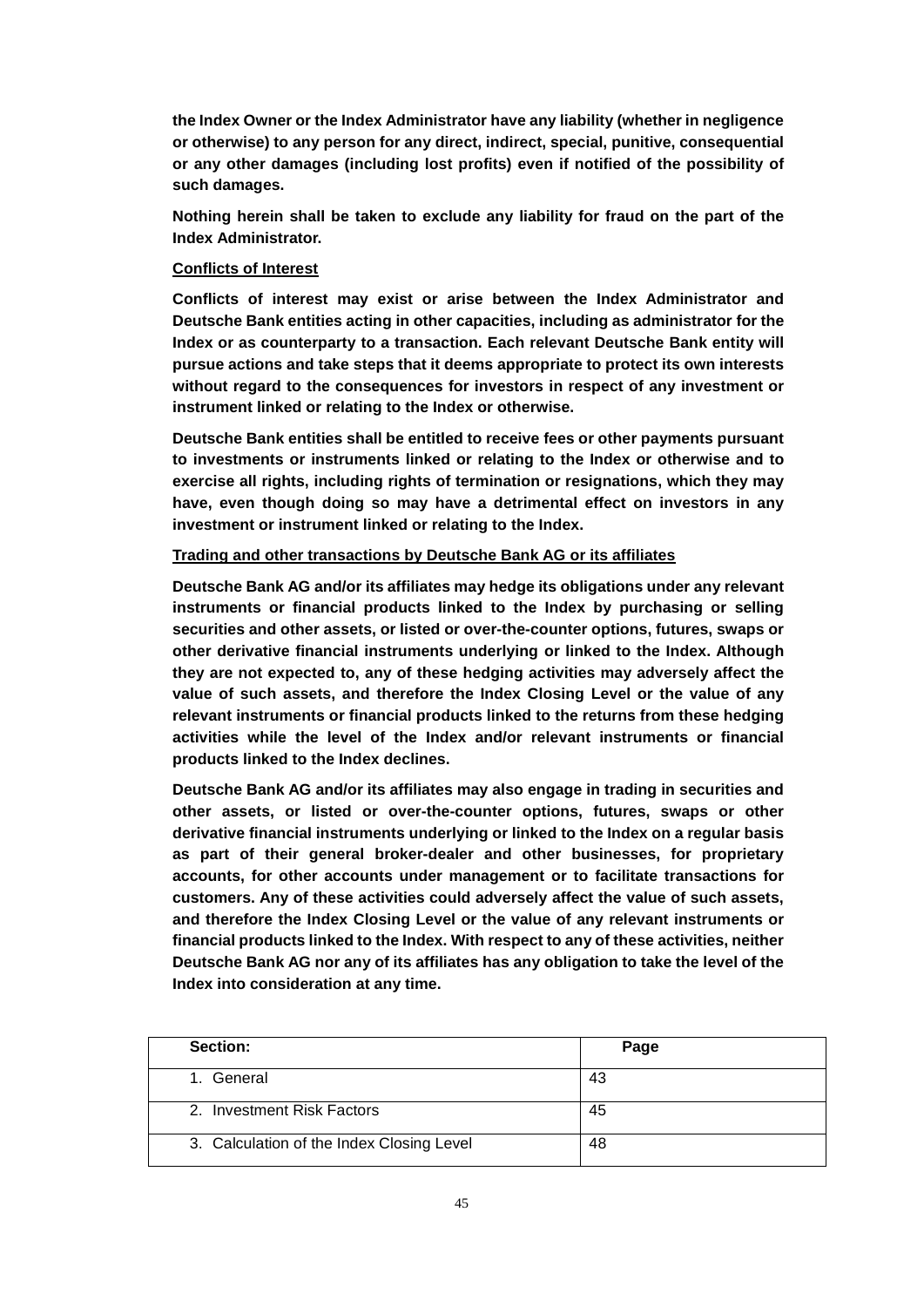| Section:                                            | Page |
|-----------------------------------------------------|------|
| 4. Index publication                                | 51   |
| 5. Index disruption and cancellation                | 52   |
| 6. Change of methodology and time of determinations | 59   |
| 7. Index Calculation Agent and Index Administrator  | 60   |

"**DB Carnegie Corporate Bond VAL Strategy Index**" (Bloomberg Ticker: *DBXECNCB Index*) (the "**Index**") is a Deutsche Bank AG proprietary excess return index. The Index is the intellectual property of Deutsche Bank AG ("**Deutsche Bank AG**" or the "**Index Owner**", which expression shall include any successor in such capacity). The Index Owner owns the copyright and all other intellectual property rights in the Index and this Index Description. Any use of these intellectual property rights must be with the prior written consent of the Index Owner.

The Index will be governed by the Index Administrator (as defined below). The initial Index Administrator shall be Deutsche Bank AG operating through Deutsche Bank Index Quant ("**DBIQ**"), an independent research unit within Deutsche Bank AG via its internal processes and the "**Index Administrator**" shall mean Deutsche Bank AG acting in such capacity or any successor thereto. The Index Administrator controls the creation and operation of the Index administrative process, including all stages and processes involved in the production and dissemination of the Index. Notwithstanding that the Index relies on information from third party sources, the Index Administrator has primary responsibility for all aspects of the Index administration and determination process.

The initial Index Administrator has implemented and maintains the DBIQ User Guidance and Administrator Handbook Overview (the "**Overview**"), which sets out a summary of the policies, procedures and controls implemented by the management of the Index Administrator to promote sound business practices for the lifecycle management of the Index Owner's proprietary benchmarks by the Index Administrator. The Overview also includes the Index Administrator's policy related to quality of benchmarks and input data management. Additional issues related to governance, controls, benchmark classification and risk controls, restatement and calculation error management, periodic reviews and conflicts of interest are also addressed. The Overview does not form part of this Index Description or of any document into which this Index Description may be incorporated.

The Overview is available on<http://index.db.com/> (the "**DBIQ Website**").

# **1 General**

# *This section should be read as an introduction to the Index Description but is no substitute for reviewing the Index Description in full. Capitalised terms not otherwise defined shall have the meanings given to them in section 3 (Calculation of the Index Closing Level).*

The Index is intended to reflect the risk-adjusted performance of CARNEGIE Corporate Bond, a sub-fund of the CARNEGIE Fonder Portfolio A SEK Class (ISIN: LU0075898915; Bloomberg Ticker: HAGSHYF LX Equity) (the "**Fund**"). In order to achieve such risk adjustment, the Index provides for a dynamic allocation strategy to be applied in relation to the Fund's published net asset value. The purpose of such component is to control the level of risk that the Index has to the Fund. The participation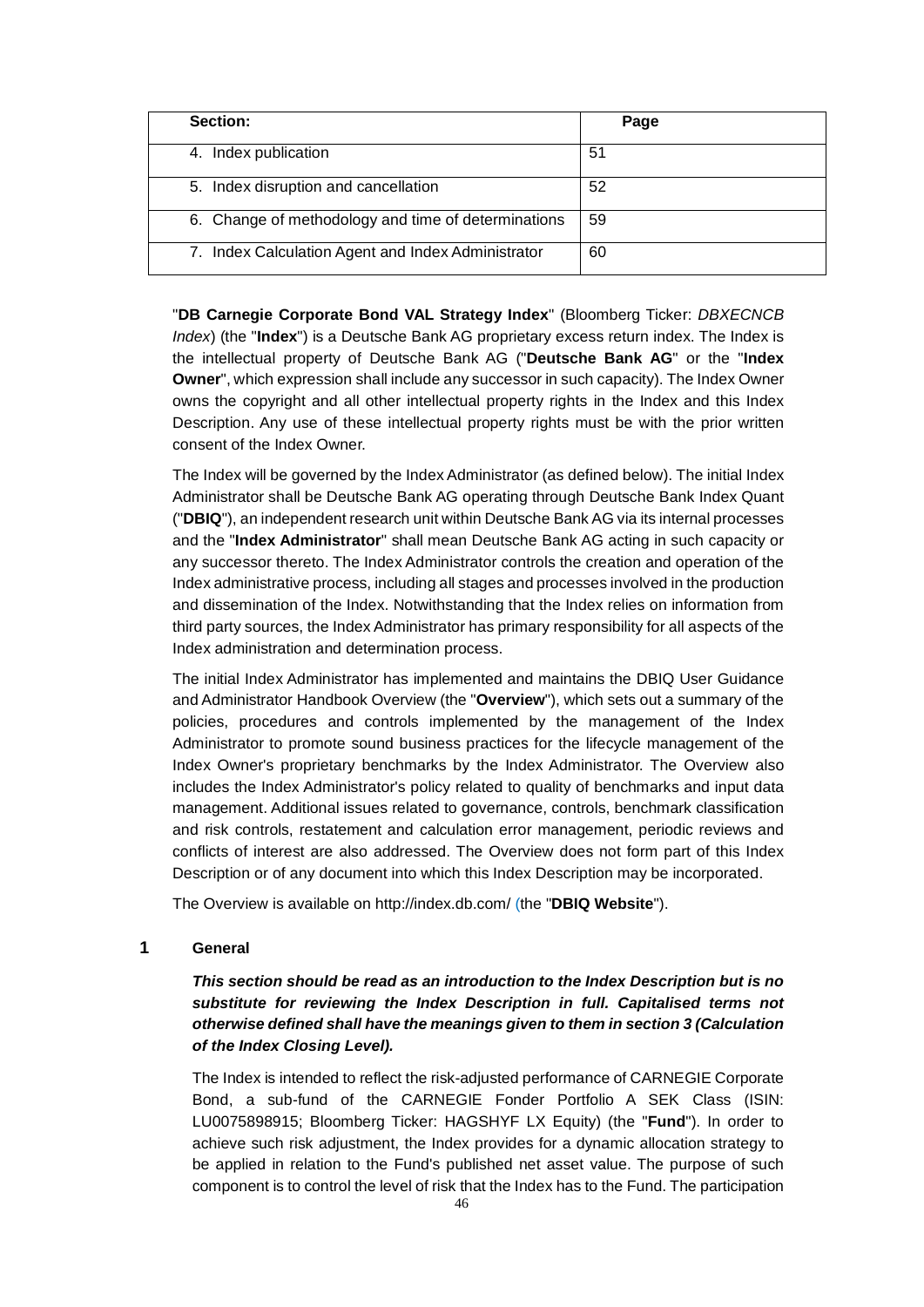of the Index in the performance of the Fund will be determined on a daily basis and is represented by the exposure. If the level of risk (realised volatility) of the Fund over a rolling 20 Business Day period determined in respect of the Business Day immediately preceding the relevant day is above 2.0 per cent., the exposure of the Index to the Fund will be less than 100 per cent. For the avoidance of doubt, in such circumstances, the remainder of the Index, other than the exposure to the Fund, will not be allocated to any other instruments nor cash, hence will not accrue any returns nor interest. If the level of risk (realised volatility) of the Fund over a rolling 20 Business Day period determined in respect of the Business Day immediately preceding the relevant day is below 2.0 per cent., the exposure of the Index to the Fund will be higher than 100 per cent but no more than 200 per cent. The exposure may change on each Index Business Day.

The sponsor of the Index is Deutsche Bank AG, or any successor duly appointed by Deutsche Bank AG in its capacity as sponsor of the Index.

The Index is calculated by the Index Administrator in respect of each Index Business Day from (and including) 30 April 2018 (the "**Initial Valuation Date**"), as more fully described in section 3 (*Calculation of the Index Closing Level*) below. The Index Closing Level in respect of each Index Business Day will be made available as soon as reasonably practicable after the Net Asset Value is published on the next following Index Business Day in accordance with section 4 (*Index Publication*) below.

The Index was established on the Initial Valuation Date and the Index Closing Level on the Initial Valuation Date was deemed to be 100.

The Index contains adjustment provisions which entitle the Index Administrator to make such modifications and/or changes to the methodology of the Index in its sole and absolute discretion deems appropriate, as described in section 3 (*Calculation of the Index Closing Level*), section 5 (*Index Disruption and Cancellation*) and section 6 (*Change of methodology and time of determinations*) below. If market, regulatory, judicial, financial, fiscal or other circumstances arise that would, in the determination of the Index Administrator, necessitate or make desirable a modification or change to this Index Description in order for the Index to continue to be calculated and determined notwithstanding the relevant circumstances, the Index Administrator may make such modifications or changes.

The Overview sets out the process for making changes to its benchmarks as a general matter and the internal oversight and approval process that DBIQ will go through. It also sets out DBIQ's procedures for consulting on and notifying changes. Any such modification or change in methodology described in this Index Description shall be made in accordance with Section 10.1 (*Change to a Benchmark*) of the Overview.

The Index Closing Level is, subject as provided below, calculated in respect of each Index Business Day by the Index Administrator and may be used in connection with one or more financial products (each a "**Financial Product**") relating to the Index. The Financial Products may be issued or entered into by Deutsche Bank AG or other financial product providers. Each investor in relation to Financial Products is referred to as a "**Financial Product Investor**".

Although the Index Administrator will obtain information for inclusion in or for use in the calculation of the Index from sources which the Index Administrator considers reliable, the Index Administrator will not independently verify such information and does not guarantee the accuracy and/or the completeness of the Index or any data included in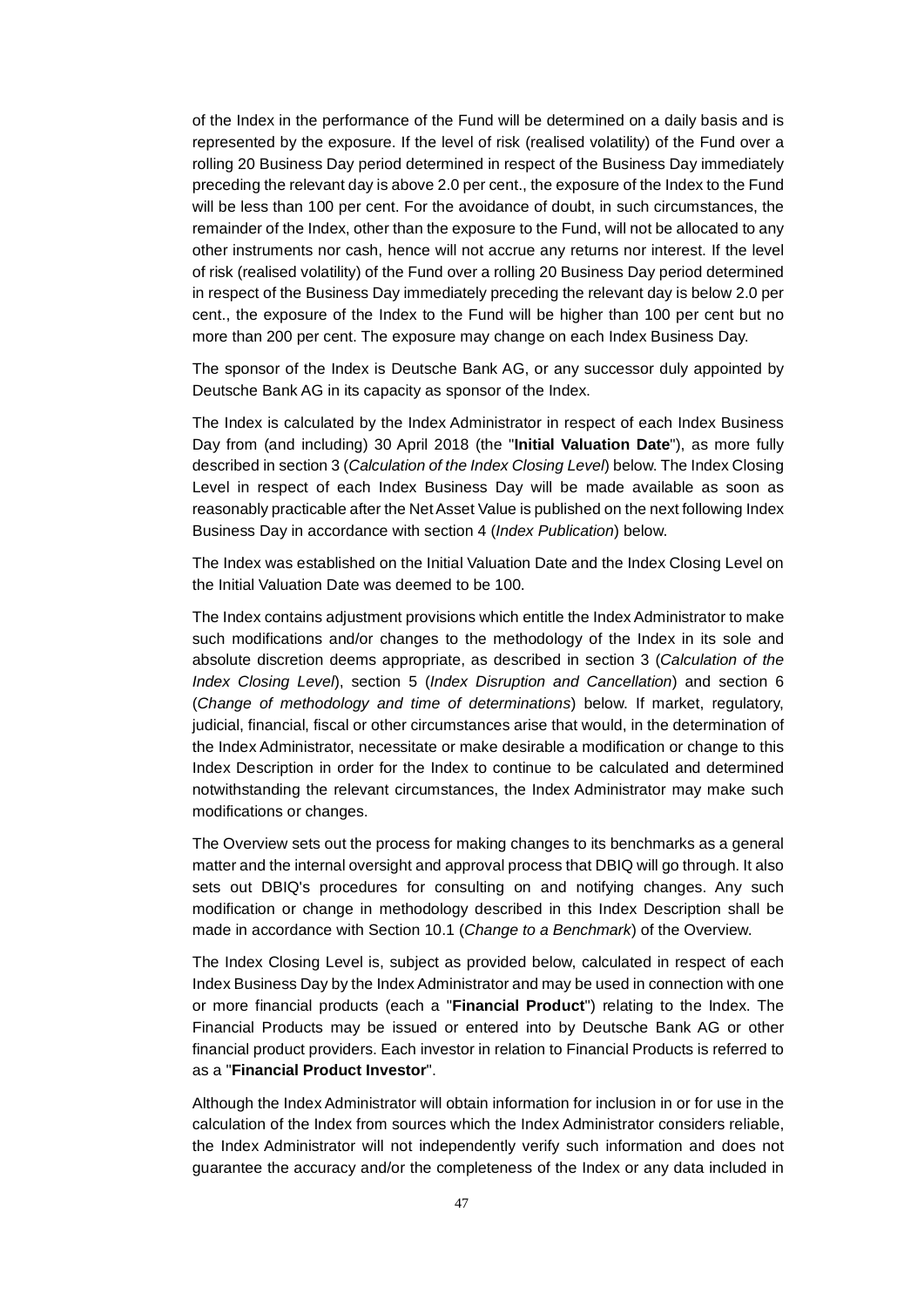the Index. The Index Administrator shall not be liable (whether in negligence or otherwise) to any person for any error in the Index and the Index Administrator is under no obligation to advise any person of any error therein.

The Index Closing Level will be published by the Index Administrator as soon as reasonably practicable following its calculation in accordance with section 4 (*Index Publication*).

All determinations referred to below will be made by the Index Administrator by reference to such factors as it deems appropriate and such determinations will, save for manifest error, be binding on all parties.

The Index contains Index Disruption Event provisions which apply when events require the Index Administrator to calculate the Index on an alternative basis were such event to occur or exist on such day, as described in section 5 (*Index* d*isruption and cancellation*) below. If an Index Disruption Event occurs, the Index Administrator may make such adjustments and/or determinations in relation to the Index as it may determine, in its sole and absolute discretion, appropriate to facilitate the calculation and publication of the Index Closing Level or, if such adjustment or calculation cannot be made, defer calculation and publication of the Index Closing Level and, in some cases, permanently cease to calculate the Index. These events may have an adverse effect on Financial Product Investors. Index Closing Levels which are calculated following any such delay may give different economic results in relation to the Financial Products than the Index Closing Levels which would have prevailed but for such delay. If the Index is cancelled or adjusted, this may lead to the calculation agent in respect of a Financial Product taking action under provisions of the Financial Product which may have an adverse effect on Financial Product Investors.

Any such adjustments and/or determinations or decisions to permanently cease to calculate and publish an Index Closing Level in respect of the Index shall be made by the Index Administrator as far as reasonably practicable in accordance with Section 10 (*Changes to and Retiring a Benchmark*) of the Overview.

This section 1 (*General*) is subject to and qualified by the remainder of this Index Description.

# **2 Investment Risk Factors**

*The risk factors set out in this section 2 are not a comprehensive list of all risks that might have an adverse effect on the value of the Index. When considering an investment in any Financial Product, prospective Financial Product Investors should review carefully the whole of the Index Description and form their own decisions as to risks associated with the Index.*

# **2.1 The Index**

The Index offers a risk-adjusted exposure to the Fund. The level of such exposure, which could either be 200 per cent. or lower, is affected by the annualised 20 Business Day rolling volatility (as described in section [3](#page-50-0) (*Calculation of the Index Closing Level*). If the annualised 20 Business Day rolling volatility (as described in section [3](#page-50-0) (*Calculation of the Index Closing Level*) is greater than 2.0 per cent., the exposure of the Index to the Fund will be less than 100 per cent. For the avoidance of doubt, in such circumstances, the remainder of the Index, other than the exposure to the Fund, will not be allocated to any other instruments nor cash, hence will not accrue any returns nor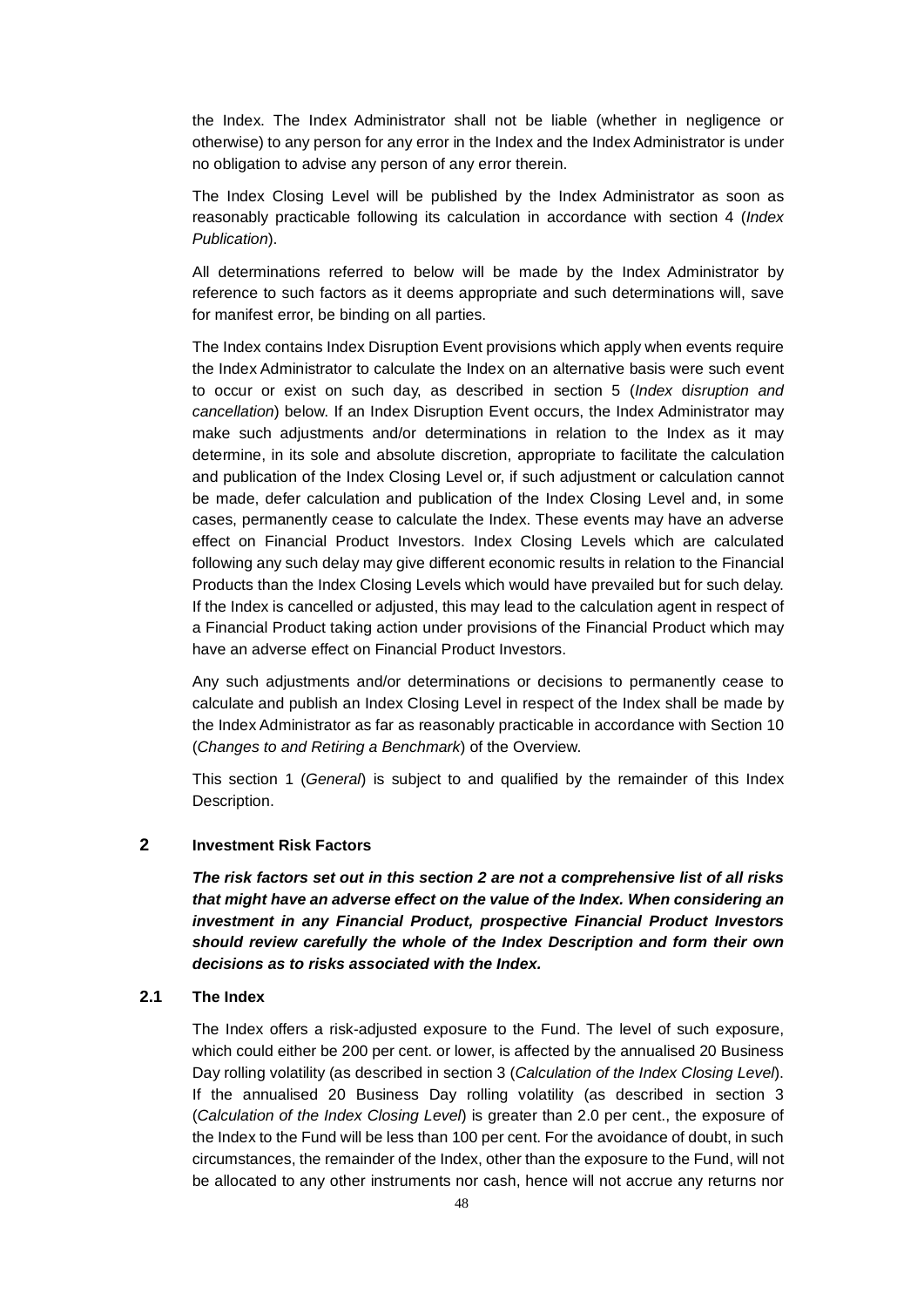interest. If the annualised 20 Business Day rolling volatility (as described in section [3](#page-50-0) (*Calculation of the Index Closing Level*) is less than 2.0 per cent., the exposure of the Index to the Fund will be higher than 100 per cent but no more than 200 per cent.

As a result the value of any Financial Product may be affected by movements in the Fund.

# **2.2 Exposure to the Fund and volatility**

It should be noted that the exposure of the Index to the Fund will be reset on each Index Business Day for the Index by reference to the volatility control of 2.0 per cent. Whilst such volatility control is intended to manage the volatility, and consequently limit potential losses of the Index, such resetting may also limit exposure to the potential performance of the Index in a way that would not have happened if no such resetting had been employed.

# **2.3 Index Administrator's powers**

The Index Administrator has a number of discretions in relation to the Index which must always be exercised in good faith and in a commercially reasonable manner. Nevertheless the exercise of these discretions may have a significant effect on a Financial Product. Such discretions include (without limitation) the following:

- (a) If a force majeure event (as described in section 5 (*Index disruption and cancellation*)) occurs, the Index Administrator may adjust the calculation of the Index or postpone or cancel and permanently cease to calculate the Index, in accordance with section 5 hereof. A force majeure event (as described in section 5 (*Index disruption and cancellation*)) may occur where events beyond the control of the Index Administrator, such as natural or man-made disasters or acts of terrorism or systems failures, prevent the Index Administrator from carrying out procedures in relation to the Index.
- (b) If an Index Disruption Event (as described in section 5 (*Index disruption and cancellation*)) occurs, the Index Administrator may cancel and permanently cease to calculate the Index, in accordance with section 5 hereof. An Index Disruption Event with respect to this Index (as described in section 5 (*Index disruption and cancellation*)) may occur if a disruption event occurs with respect to the Fund (as described in section 5 (*Index disruption and cancellation*)).
- (c) If fiscal, market, regulatory, juridical, financial circumstances or any other circumstances arise that would necessitate or make desirable a modification or change to an Index methodology, to account for the changed circumstances, the Index Administrator may make such modifications or changes.

## **2.4 Conflicts of interest for Deutsche Bank Entities**

As at the Initial Valuation Date, Deutsche Bank Index Quant (DBIQ), a research unit within Deutsche Bank AG via its internal processes, acts as Index Administrator. Conflicts of interest may exist between the Index Owner, initial Index Administrator and Deutsche Bank AG and its affiliates (each a "**Deutsche Bank Entity**").

A Deutsche Bank Entity may also act as the issuer, counterparty, or obligor in respect of any Financial Product and as a dealer, calculation agent or hedge provider in relation to a Financial Product. Various conflicts of interest might exist or arise as a result of these different roles as well as from the overall activities of Deutsche Bank Entities.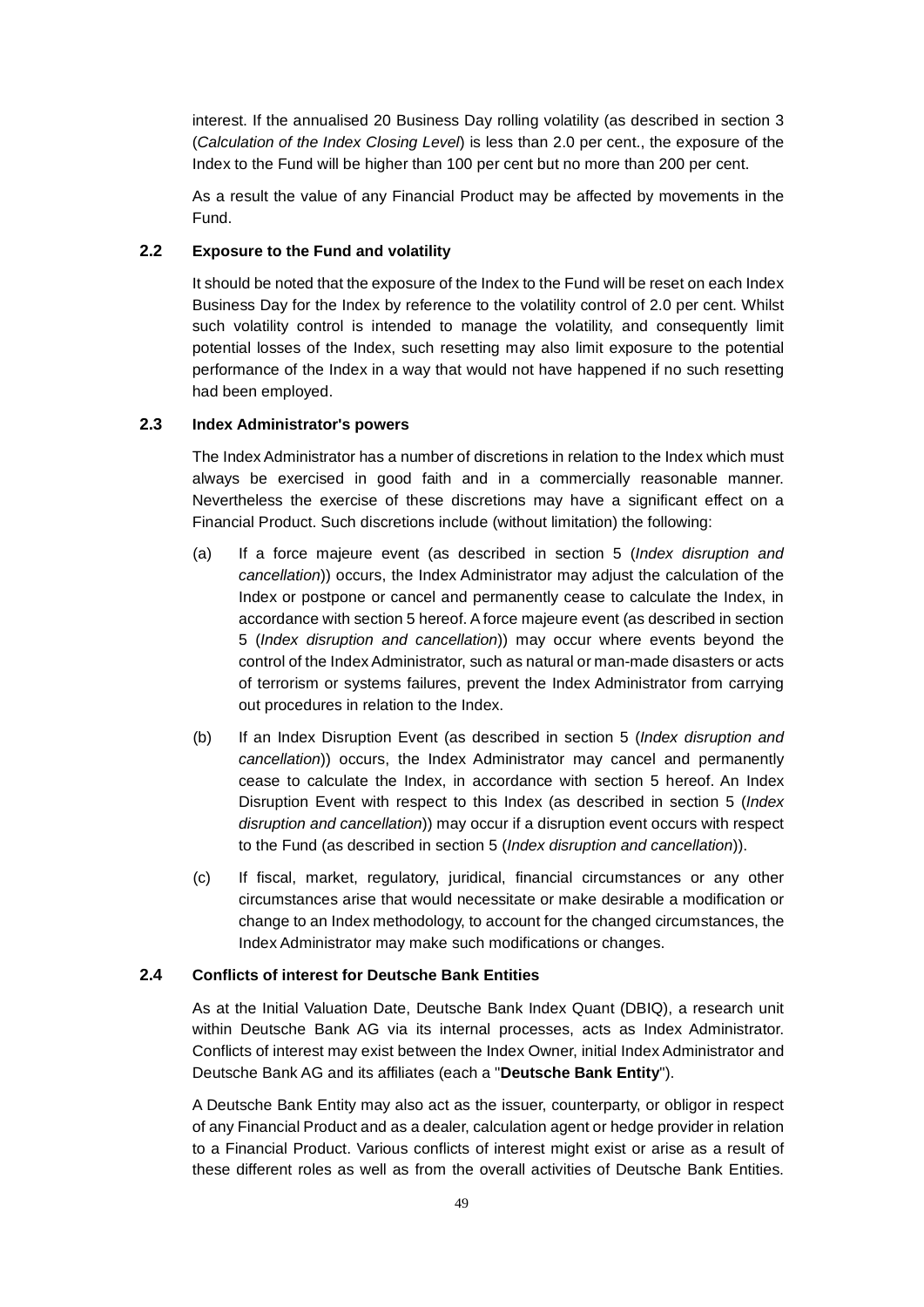Deutsche Bank AG has a regulatory obligation to take reasonable steps to manage such conflicts fairly. Such reasonable steps include information walls being maintained between the personnel of Deutsche Bank Entities involved in different roles. However, as with any set of systems and controls there is a risk that such information walls might not be effective in all cases.

Each relevant Deutsche Bank Entity will pursue actions and take steps that it deems necessary or appropriate to protect its interests.

### **2.5 Hedging arrangements**

The Index is calculated as a "notional" index. This means that there is no requirement for the Index Administrator to hold investments in the Fund or investments equal to those invested in by the Fund. Deutsche Bank Entities may, for their own account, acquire or hold assets or positions relating to the Fund or the Index in order to meet obligations in respect of a Financial Product or for any other purpose, but Deutsche Bank Entities are not required to do this. If they do, Deutsche Bank Entities will have certain rights pursuant to such assets or positions and will pursue actions and take steps that they deem appropriate to protect their own interests. Each Financial Product Investor is deemed to acknowledge and agree that an investment in a Financial Product does not give the investor any legal or beneficial interest in the Fund, in any assets invested in by the Fund or in any assets invested in by any Deutsche Bank Entity.

### **2.6 Future regulatory changes**

Legal and regulatory changes could adversely affect the value of the Index. In addition, many governmental agencies and regulatory organisations are authorised to take extraordinary actions in the event of market emergencies. The effect of any future legal or regulatory change on the Fund is not possible to predict, but could be substantial and adverse.

### **2.7 Risks relating to the service providers of the Index**

Deutsche Bank Entities provide various services to the Index.

#### (a) **Failure to perform**

The failure by a Deutsche Bank Entity to provide such services may jeopardise the performance of the Index and linked Financial Products.

### (b) **No fiduciary duties**

In performing each of the various services in relation to the Index, the Index Administrator does not act on behalf of, or accept any duty of care or any fiduciary duty to, any Financial Product Investors or any other person.

# (c) **No disclosure of information**

Deutsche Bank Entities may be in possession at any time of information in relation to the Index, Fund and/or Fund Shares which may not be available to Financial Product Investors. There is no obligation on any Deutsche Bank Entity to disclose to Financial Product Investors any such information.

#### (d) **Fees**

Deutsche Bank Entities are entitled to receive fees or other payments and exercise all rights, including rights of termination or resignation, which they may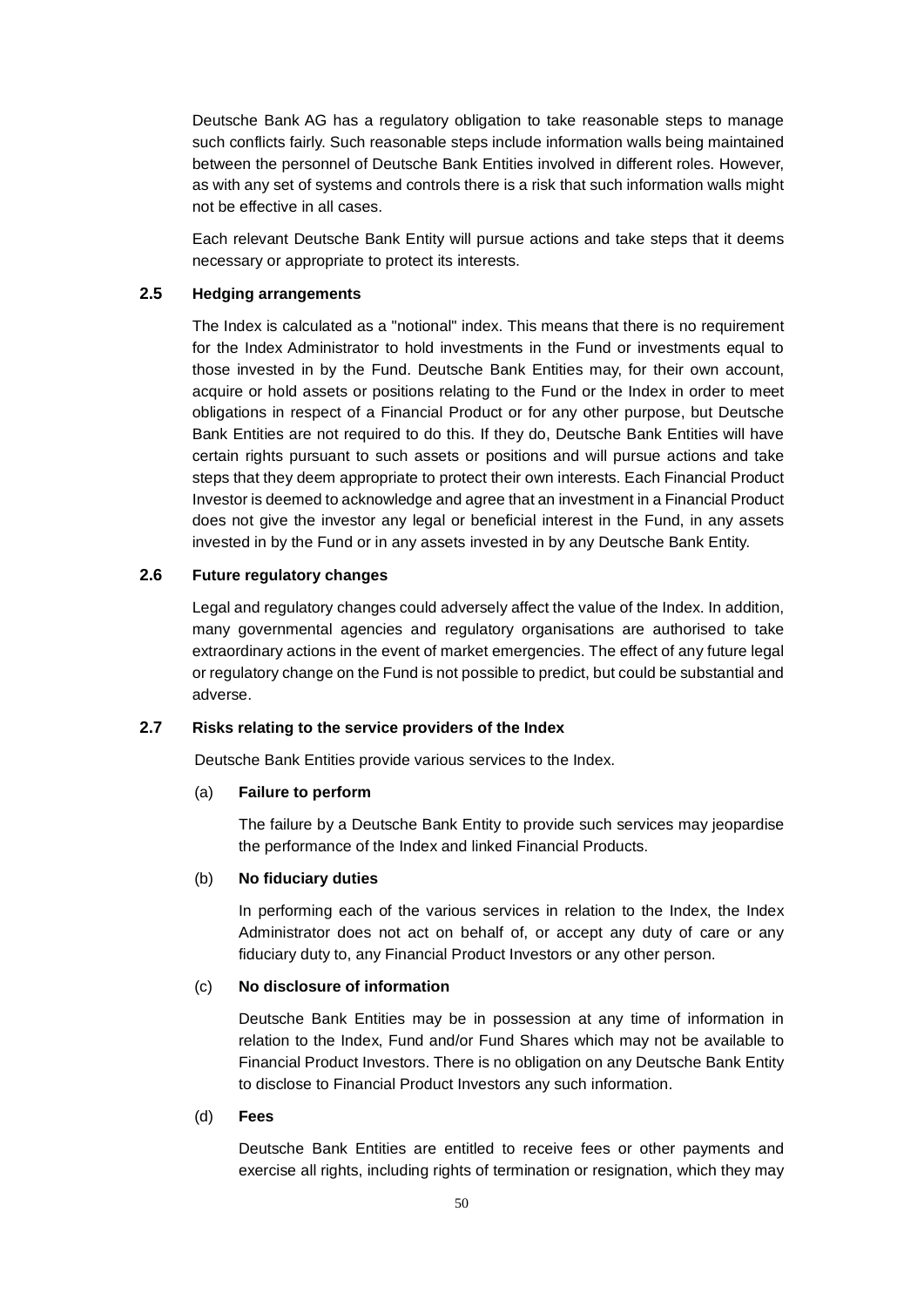have, even though this may have a detrimental effect on the Fund, the Index and Financial Products.

# <span id="page-50-0"></span>**3 Calculation of the Index Closing Level**

The closing level of the Index (the "**Index Closing Level**") is calculated by the Index Administrator in respect of each Index Business Day in accordance with the methodology set out below.

The Index Closing Level shall not be less than zero.

The Index Closing Level in respect of the Initial Valuation Date is set at 100.

#### **3.1 Calculation of the Exposure of the Index to the Fund**

The exposure indicates to what extent the Index participates in the performance of the Fund as calculated in accordance with this section 3.1 (the "**Exposure**").

The Exposure in respect of each Index Business Day t depends on the level of risk (realised volatility) of the Fund over a rolling 20 Business Day period ending on (and including) the Business Day immediately preceding the Index Business Day t. If the realised volatility is greater than the VolControl, the Exposure will be less than 100 per cent. The more the realised volatility exceeds the VolControl, the lesser the Exposure will be. In turn, if the realised volatility is less than the VolControl, the Exposure will be higher than 100 per cent but no more than 200 per cent.

The Index Calculation Agent will calculate the Exposure of the Index to the Fund for an Index Business Day t as follows:

$$
Exposure_t = \text{Min}\left(\frac{VolControl}{HistoricalVol_t}, 200\%\right)
$$

Where:

"**VolControl**" is 2.0 per cent.

"**HistoricalVolt**" is the annualised volatility of the historical daily returns of the Net Asset Value from, and including, the Business Day being 19 Business Days before t up until, and including, t and is calculated as follows:

$$
HistoricalVol_{t} = \sqrt{\frac{252}{19} \left[ \sum_{i=0}^{19} \left( \ln \left( \frac{NAV_{t-i}}{NAV_{t-i-1}} \right) \right)^{2} - \frac{1}{20} \left( \sum_{i=0}^{19} \ln \left( \frac{NAV_{t-i}}{NAV_{t-i-1}} \right) \right)^{2} \right]}
$$

Where:

"**NAVt-i**" is the Net Asset Value with respect to the Index Business Day that precedes Index Business Day t by i Index Business Days.

"**NAVt-i-1**" is the Net Asset Value with respect to the Index Business Day immediately preceding the Index Business Day that precedes Index Business Day t by i Index Business Days.

For the avoidance of doubt and in relation to the historical volatility calculation in respect of each day of the period starting from the Initial Valuation Date to, and including, the 19th Index Business Day, the Net Asset Value prior to the Initial Valuation Date shall be calculated based on the Net Asset Values prior to the Initial Valuation Date.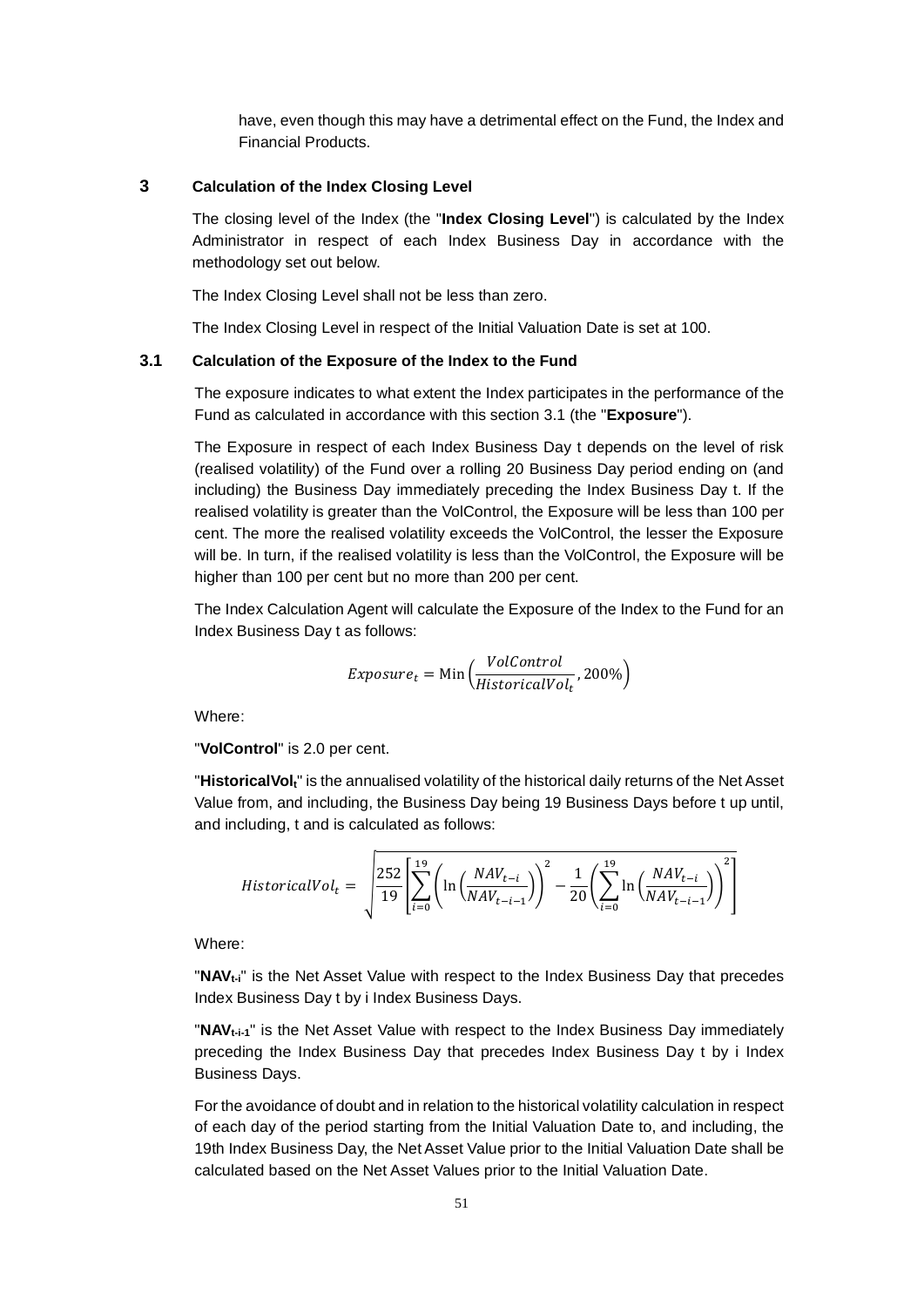# **3.2 Calculation of the Index Closing Level**

In respect of each Index Business Day t, other than the Initial Valuation Date, the Index Calculation Agent will calculate the Index Closing Level as the product of (a) and (b) where:

- (a) is the Index Closing Level on the immediately preceding Index Business Day, and
- (b) is 1 plus the product of (x) the Exposure as determined in respect of the Index Business Day immediately preceding such Index Business Day t and (y) an amount equal to (i) the Performance of the Fund in respect of such Index Business Day t minus (ii) the Cash Return.

Expressed as formula:

$$
ICL_t = ICL_{t-1} \times \left\{ 1 + Exposure_{t-1} \times \left( \frac{NAV_t}{NAV_{t-1}} - 1 - CR_t \right) \right\}
$$

Where:

"**CRt**" means in respect of each Index Business Day t, other than the Initial Valuation Date, the amount calculated by the Index Administrator to reflect the cash return as per the formula below:

$$
CR_t = Rate_{t-1} \times DCF(t-1,t)
$$

where,

"**DCF(t - 1, t)**" means, in respect of an Index Business Day *t*, the quotient of (i) the number of calendar days falling in the period commencing on, but excluding, the immediately preceding Index Business Day and ending on, and including, such Index Business Day *t*, and (ii) 360

"**Rate(t-1)**" means, in respect of an Index Business Day t-1, the rate for deposits in Swedish Kroner for a period of 3 months which appears on the Bloomberg Screen "STIB3M Index" on the Index Business Day immediately preceding such Index Business Day t, provided that, if such rate is not published on such page for such date, the Rate $(t-1)$  for such day shall be determined by the Index Administrator in good faith and in a commercially reasonable manner.

"ICL<sub>t</sub>" is the Index Closing Level on Index Business Day t;

"**ICLt-1**" is the Index Closing Level on the Business Day immediately preceding Index Business Day t;

"**Exposuret-1**" is the Exposure as determined with respect to the Index Business Day immediately preceding Index Business Day t;

"NAV<sub>t</sub>" is the Net Asset Value with respect to Index Business Day t; and

"**NAVt-1**" is the Net Asset Value with respect to the Index Business Day that immediately precedes Index Business Day t.

# **3.3 Definitions**

Capitalised terms used in this section 3 and, if applicable, in other sections but not otherwise defined in this Index Description shall have the meanings given to them below: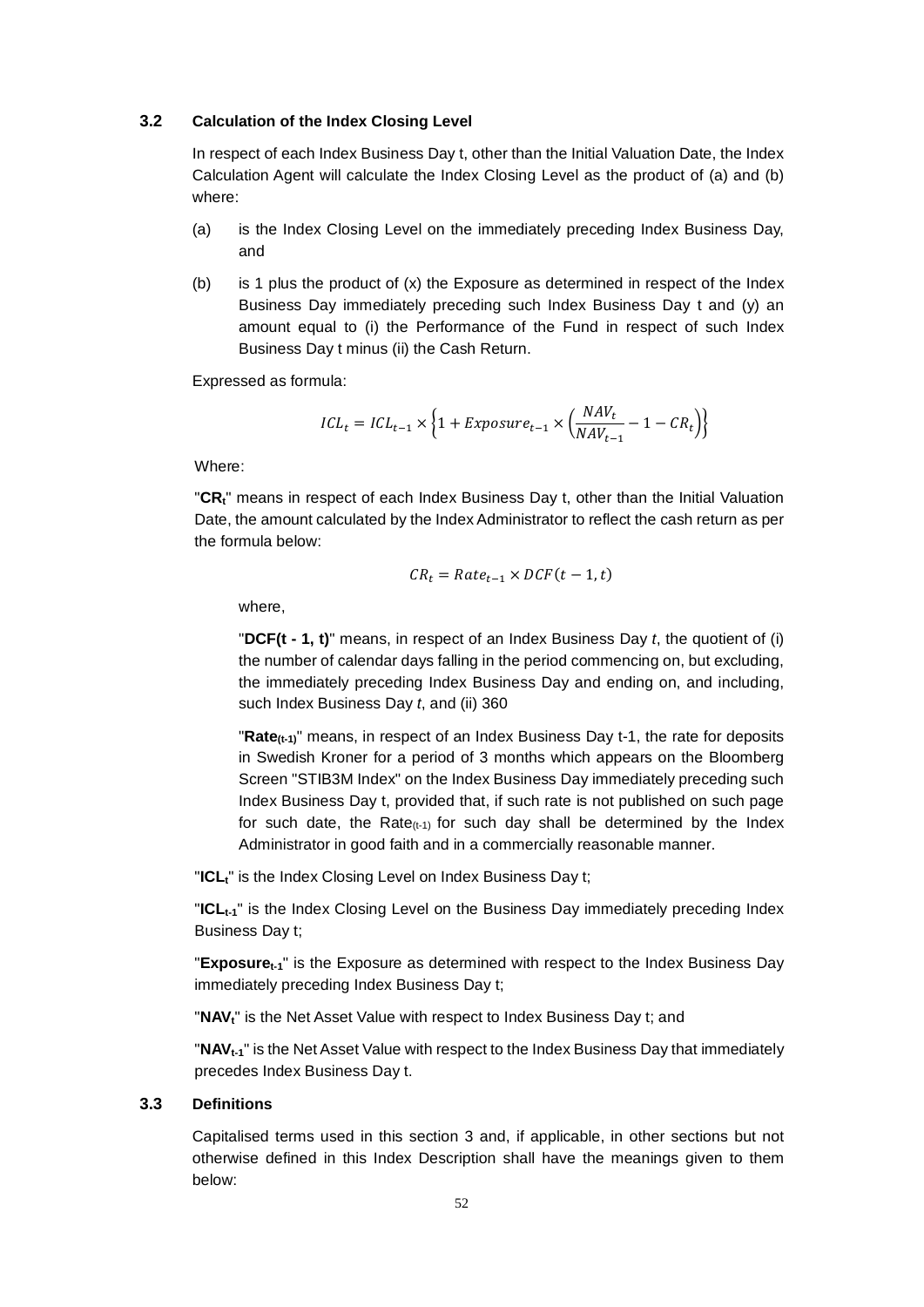"**Business Day**" means a day (a) on which commercial banks and foreign exchange markets settle payments and are open for general business (including dealings in foreign exchange and foreign currency deposits) in London, Luxembourg Copenhagen and Stockholm (excluding 24 December and 31 December of each year), (b) on which the Trans-European Automated Real-time Gross settlement Express Transfer (TARGET2) system is open.

"**Cash Return**" means an amount equal to the multiple of:

- (a) rate for deposits in Swedish Kroner for a period of 3 months which appears on Bloomberg Screen "STIB3M Index" on the Index Business Day immediately preceding such Index Business Day t, provided that, if such rate is not published on such page for such date, the rate for such day shall be determined by the Index Administrator in good faith and in a commercially reasonable manner; and
- (b) the quotient of (x) the number of calendar days falling in the period commencing on, but excluding, the immediately preceding Index Business Day and ending on, and including, such Index Business Day t (as numerator) and (ii) 360 (as denominator).

**"Currency"** means Swedish Krone (SEK).

"**Fund Share**" means an individual class A SEK share of the CARNEGIE Corporate Bond, a sub-fund of the CARNEGIE Fonder Portfolio (ISIN: LU0075898915; Bloomberg Ticker: HAGSHYF LX Equity).

"**Index Calculation Agent**" means Deutsche Bank AG, London Branch.

"**Index Business Day**" means each Business Day from (and including) the Initial Valuation Date.

"**Net Asset Value**" means, in respect of a Business Day, the official net asset value of the Fund Shares as calculated and published by the Administrator (or other relevant entity) of the Fund in respect of that Business Day, but provided that if such Business Day is not a date for which the official net asset value per Fund Share is scheduled to be calculated, the Net Asset Value for such date shall be the official net asset value per Fund Share for the last day on which such value was scheduled to be calculated.

"**Performance**" means, in respect of an Index Business Day t, an amount calculated by the Index Calculation Agent equal to (i) minus (ii), where:

- (i) equals the quotient of:
	- (a) the Net Asset Value in respect of Index Business Day t (as numerator) and
	- (b) the Net Asset Value in respect of the Index Business Day immediately preceding such Index Business Day t (as denominator); and
- (ii) equals one.

# **4 Index publication**

# **4.1 General**

Subject to section 5 (*Index disruption and cancellation*) and section 6 (*Change in methodology and time of determinations*), the Index Administrator shall make available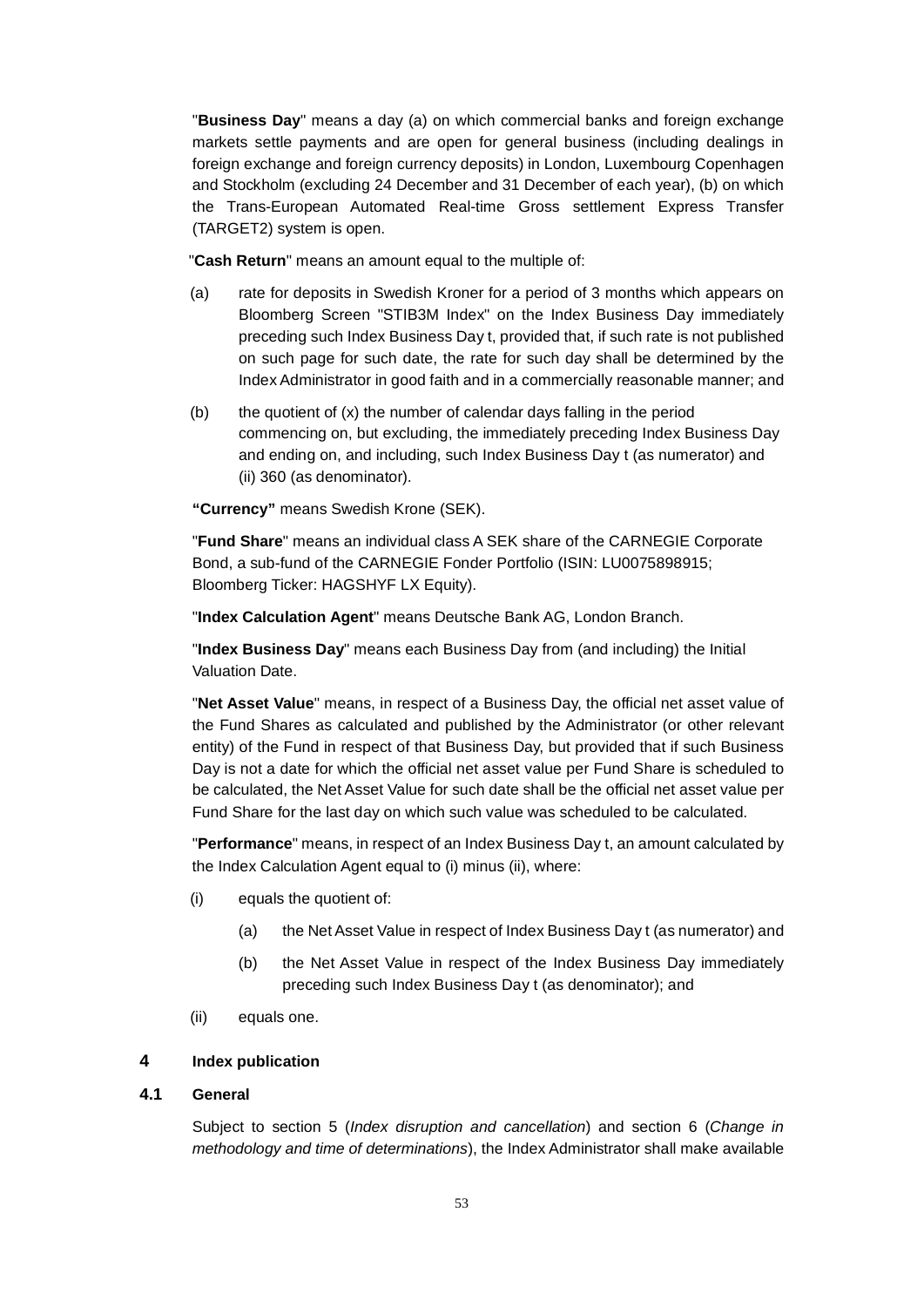the Index Closing Level in respect of the Index in respect of each Index Business Day as soon as reasonably practicable after the Net Asset Value is published.

Subject to section 5 (*Index disruption and cancellation*) and section 6 (*Change in methodology and time of determinations*), details of any adjustments made to the Index shall be made available by the Index Administrator on the DBIQ Website and on application to the Index Administrator's principal office in London at Winchester House, 1 Great Winchester Street, London EC2N 2DB (such address being, as of the date of this Index Description, the "**Principal Office**").

# **4.2 Publication of Index Closing Level**

Each Index Closing Level shall be published:

- (i) at the Principal Office of the Index Administrator;
- (ii) on the DBIQ Website or any successor page thereto;
- (iii) subject to the availability of the Bloomberg system on any calendar day, on Bloomberg under the following ticker: *DBXECNCB Index*; and
- (iv) on such other information sources as the Index Administrator may select from time to time at its sole and absolute discretion,

or on any Successor Sources that the Index Administrator shall elect from time to time.

# **4.3 Corrections and/or Recalculations**

In the event that any price or level published on any date which is utilised for any calculation or determination in respect of the Index is subsequently corrected and/or recalculated in accordance with its terms or description (as the case may be), or the Index Administrator identifies an error or omission in any of its calculations or determinations in respect of the Index, the Index Administrator may, in its sole discretion adjust or correct any relevant terms, calculations or determinations in respect of the Index to take into account such correction(s), recalculation(s), error(s) or omission(s) (as the case may be) and, if applicable, re-state that Index and the Index Closing Level for any relevant Index Business Day but is not obliged to do so.

# **4.4 Miscellaneous**

Any publication described in this section 4 (*Index Publication*) may be restricted by means determined as appropriate for such purpose by the Index Administrator in its sole and absolute discretion including, but not limited to, password protection on the DBIQ Website restricting access to a limited set of persons in accordance with arrangements agreed between the Index Administrator and such persons.

The Index Administrator may, at any time, change with respect to the Index the place of publication of the Index Closing Level.

The Index Administrator may, at any time, change the frequency of publication of the Index Closing Level.

Subject as provided by any applicable law or regulation, the Index Administrator accepts no legal liability to any person for publishing or not continuing to publish for any period of time any Index Closing Level at any particular place or any particular time.

In the event of any ambiguity in, or dispute about the meaning of, any of the provisions of this Index Description, the Index Administrator shall, in its sole and absolute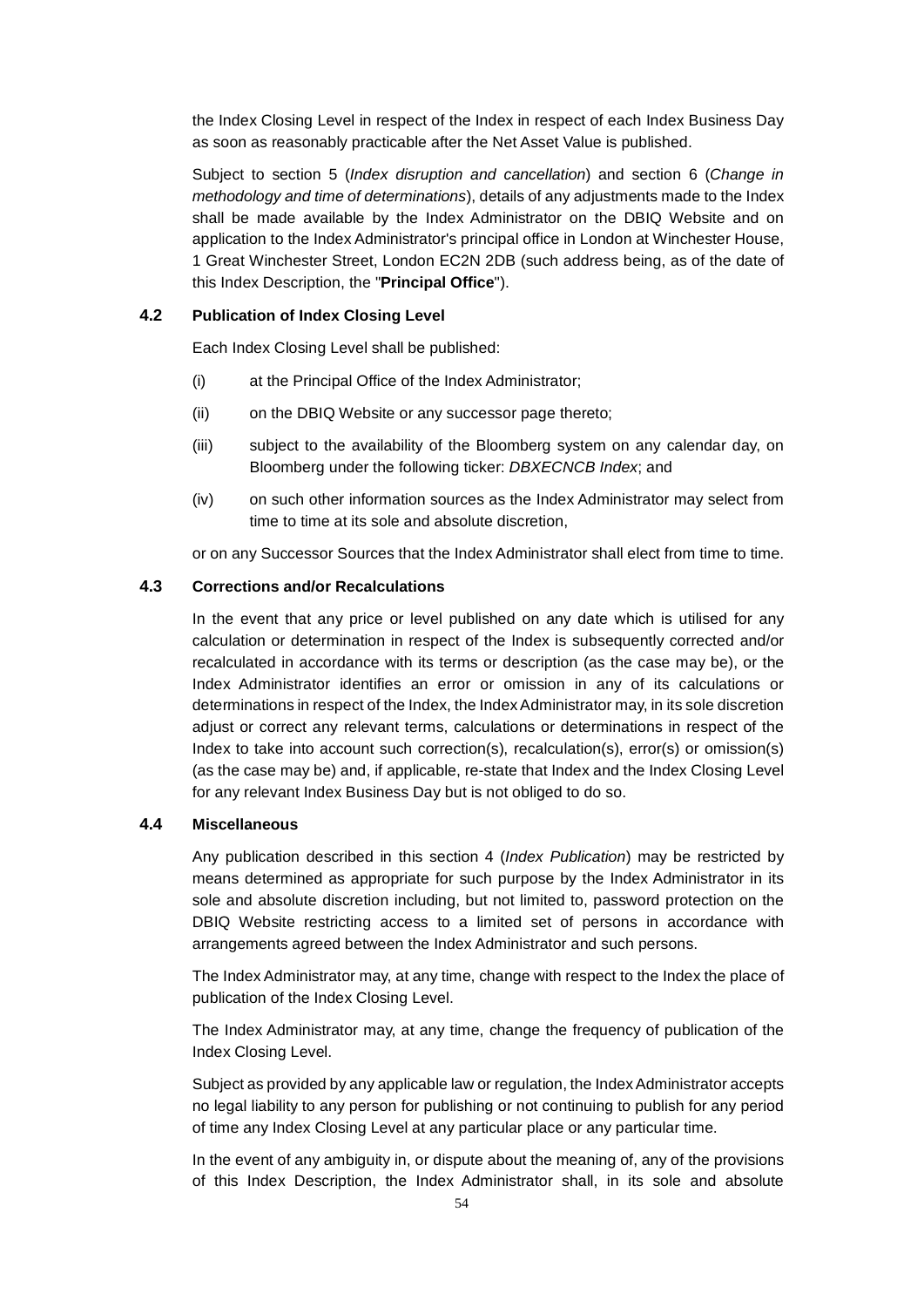discretion, construe the relevant provision(s) in order to determine the correct interpretation thereof, and the decision of the Index Administrator shall be final.

# **5 Index disruption and cancellation**

**The provisions of this section 5 (***Index disruption and cancellation***) are included to deal with situations in which it would become difficult or impossible for the Index Administrator to calculate the Index or for the issuer, counterparty or obligor in respect of any Financial Product to carry on hedging arrangements in relation to any Financial Product. Prospective Financial Product Investors should review these provisions carefully as they may have an adverse effect on the value of the Financial Product.**

# **5.1 Definitions**

Capitalised terms used in this section 4 and, if applicable, in other sections but not otherwise defined in this Index Description shall have the meanings given to them below:

"**Administrator**" means, in relation to the Fund, any entity described as such in relation to the Fund in any Fund Document or which provides administrative, book-keeping or similar services (however described) to the Fund, all as determined by the Index Administrator.

"**Force Majeure Event**" means an event or circumstance which prevents or otherwise affects the determinations of the Index Administrator in relation to the Index and which is beyond the reasonable control of the Index Administrator. These events or circumstances may include, without limitation, a systems failure, fire, building evacuation, natural or man-made disaster, act of God, armed conflict, act of terrorism, riot or labour disruption or any similar intervening circumstance.

"**Fund Documents**" means, in respect of the Fund, the offering documents, the constitutive and governing documents, subscription agreements and other agreements of the Fund specifying the terms and conditions of an investment in a Fund Share, (including any document supplementing, amending or restating the same) all as determined by the Index Administrator.

"**Hedging Activities**" means any activities or transactions undertaken in connection with the establishment, maintenance, adjustment or termination of a Hedge Position.

"**Hedge Position**" means, any purchase, sale, entry into or maintenance of one or more (i) positions or contracts in Fund Shares, securities, options, futures, derivatives or foreign exchange, (ii) securities lending transactions or (iii) other instruments or arrangements (however described) by the issuer, counterparty or obligor in respect of any Financial Product or a Hedge Provider in order to hedge such issuer, counterparty or obligor's risk of entering into and performing its obligations with respect to such Financial Product.

"**Hedge Provider**" means Deutsche Bank AG or any affiliate(s) of Deutsche Bank AG and/or any other party(ies) and/or any special purpose vehicle(s) (as determined by the Index Administrator in the context of any relevant situation) holding or entering into a Hedge Position in connection with the issuer, counterparty or obligor in respect of any Financial Product's hedging arrangements in respect of such Financial Product.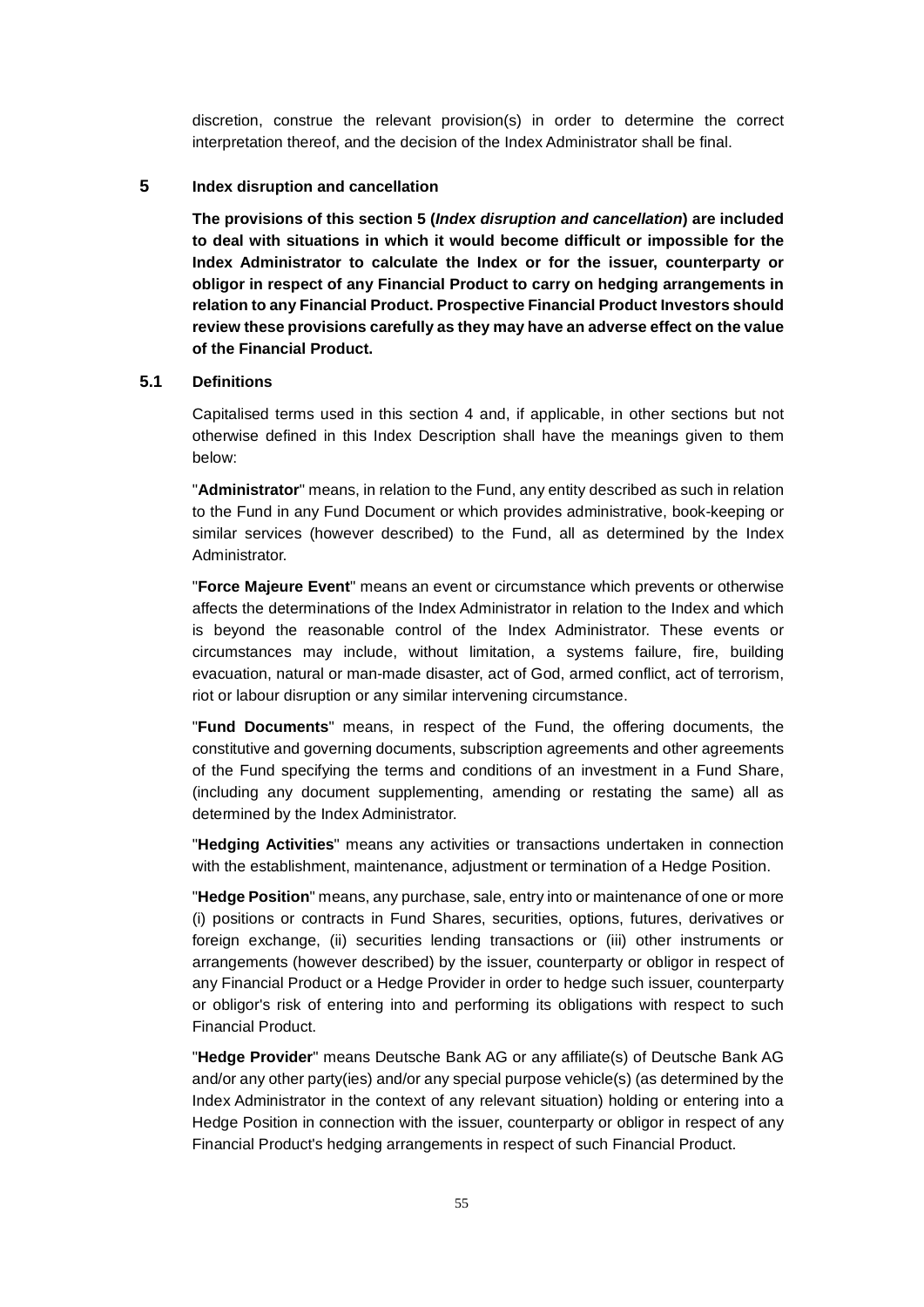"**Manager**" means, in relation to the Fund, any entity described as such in relation to the Fund in any relevant Fund Document or which provides investment, managerial, broking or arrangement or similar services (however described) to the Fund, all as determined by the Index Administrator.

"**Relevant Investor**" means a hypothetical or actual investor (as determined by the Index Administrator in the context of any relevant situation) in Fund Shares, which is deemed to have the benefits and obligations, as provided in the Fund Documents, of an investor holding Fund Shares at any relevant time. The Relevant Investor may be deemed by the Index Administrator to be resident or organised in any jurisdiction, and to be, without limitation, the Index Administrator, the Index Administrator and/or any Hedge Provider (as determined by the Index Administrator (acting reasonably) in the context of any relevant situation) and, in the determination of the Index Administrator, to have the benefit of any agreement or arrangement between the issuer, counterparty or obligor in respect of any Financial Product and/or any Hedge Provider, the Fund and/or any service provider of the Fund relating to the subscription and/or redemption of Fund Shares.

"**Specified Party**" means, in respect of any Fund, the administrator, the investment manager, the custodian, the prime broker (if any) or any other service provider of that Fund.

"**Fund Prospectus**" means the CARNEGIE Fonder Portfolio SICAV Prospectus dated October 2017, as may be supplemented and/or restated from time to time.

### **5.2 Index Disruption Events**

The following events shall constitute "**Index Disruption Events**":

### **General Events**

(a) A Fund or any Specified Party, in the determination of the Index Administrator: (i) ceases trading and/or in the case of a Specified Party, ceases administration, portfolio management, custodian, prime brokerage, or any other relevant business (as applicable), (ii) is dissolved or has a resolution passed for its dissolution, winding-up or official liquidation (other than pursuant to a Merger Event), (iii) makes a general assignment or arrangement with or for the benefit of its creditors, (iv) (A) institutes or has instituted against it, by a regulator, supervisor or any similar official with primary insolvency, rehabilitative or regulatory jurisdiction over it in the jurisdiction of its incorporation or organisation or the jurisdiction of its head office or home office, a proceeding seeking insolvency or bankruptcy or any other relief under any bankruptcy or insolvency law or other similar law affecting creditors' rights, or a petition is presented for its winding-up or liquidation by it or such regulator, supervisor or similar official, or (B) has instituted against it a proceeding seeking a judgement of insolvency or bankruptcy or any other relief under any bankruptcy or insolvency law or other similar law affecting creditors' rights, or petition is instituted or presented by a person or entity not described in paragraph (A) above, (v) seeks or becomes subject to the appointment of an administrator, provisional liquidator, conservator, receiver, trustee, custodian or other similar official for it or for all or substantially all its assets, (vi) has a secured party take possession of all or substantially all of its assets or has a distress, execution, attachment, sequestration or other legal process levied, enforced or sued on or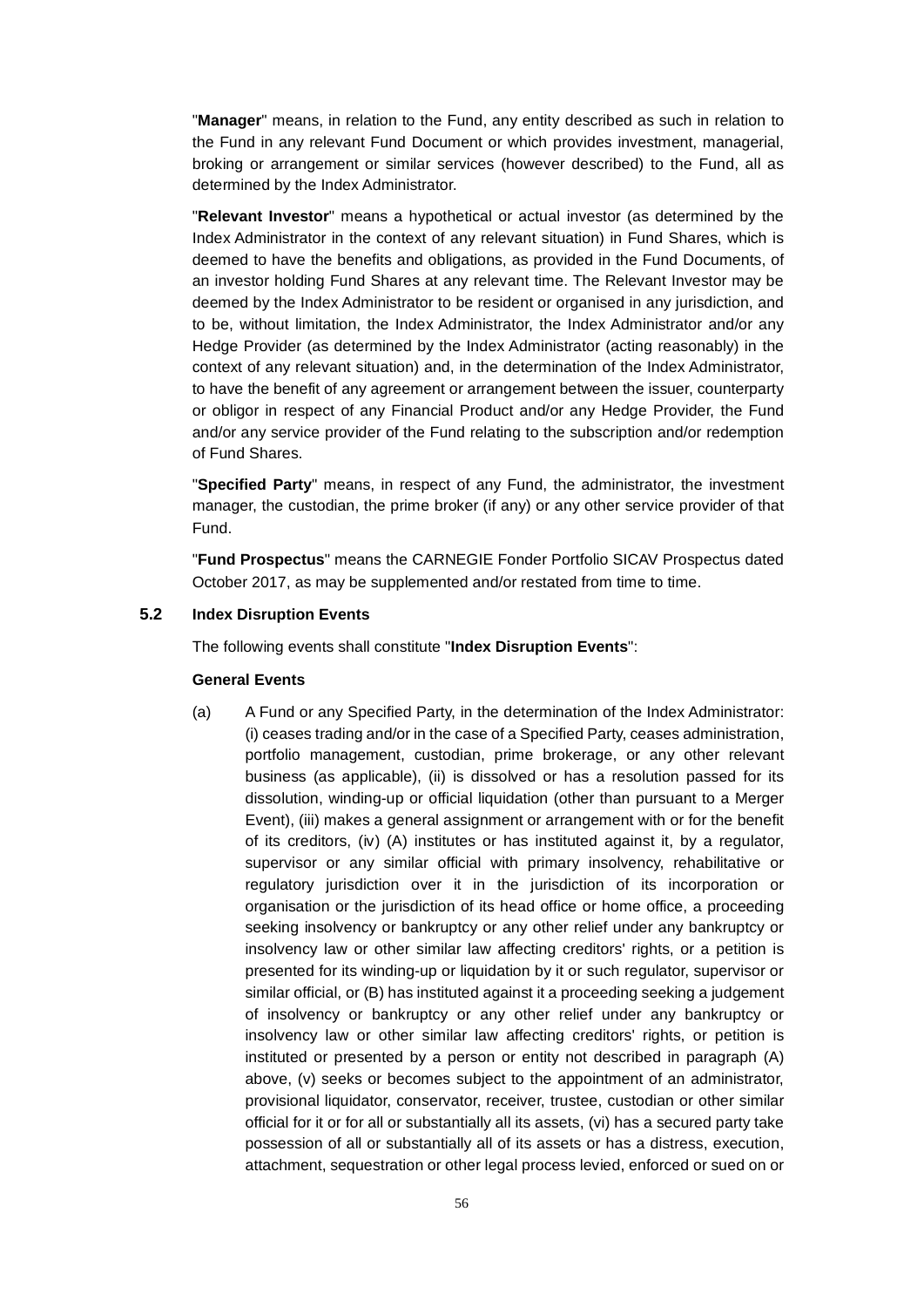against all or substantially all of its assets or (vii) causes or is subject to any event with respect to it which, under the applicable laws of any jurisdiction, has an analogous effect to any of the events specified in paragraphs (i) to (vi) above.

- (b) Any Merger Event has occurred. As used herein, "**Merger Event**" means, in respect of any Fund Shares, any (i) reclassification or change of such Fund Shares that results in a transfer of or an irrevocable commitment to transfer all of such Fund Shares outstanding to another entity or person, (ii) consolidation, amalgamation, merger or binding share exchange of a Fund with or into another entity or person (other than a consolidation, amalgamation, merger or binding share exchange in which such Fund is the continuing entity and which does not result in a reclassification or change of all of such Fund Shares outstanding), (iii) takeover offer, tender offer, exchange offer, solicitation, proposal or other event by any entity or person to purchase or otherwise obtain 100 per cent. of the outstanding Fund Shares of any Fund that results in a transfer of or an irrevocable commitment to transfer all such Fund Shares (other than such Fund Shares owned or controlled by such other entity or person), or (iv) consolidation, amalgamation, merger or binding share exchange of any Fund or its subsidiaries with or into another entity in which that Fund is the continuing entity and which does not result in a reclassification or change of all such Fund Shares outstanding but results in the outstanding Fund Shares (other than Fund Shares owned or controlled by such other entity) immediately prior to such event collectively representing less than 50 per cent. of the outstanding Fund Shares immediately following such event.
- (c) The resignation, termination or replacement of any Specified Party.
- (d) The invalidity or unenforceability of any documents relating to any Fund or the Fund Shares.
- (e) The currency of denomination of any Fund Shares is amended and/or the net asset value of the Fund Shares is no longer calculated in the currency that applied on the Initial Valuation Date.
- (f) Any representation or statement by any Fund is, or becomes, materially inaccurate, whether such statement is made in a Fund Document or otherwise.
- (g) A distribution or dividend to existing holders of relevant Fund Shares of (i) such Fund Shares, or (ii) other share capital or securities granting the right to payment of dividends, redemption amounts or other amounts and/or delivery of assets and/or the proceeds of liquidation of the Fund equally or proportionately with such payments or deliveries to holders of such Fund Shares, or (iii) share capital or other securities of another issuer acquired by the Fund as a result of a spin-off or other similar transaction, or (iv) any other type of securities, rights or warrants or other assets, in any case for payment (in cash or otherwise) at less than the prevailing market price as determined by the Index Administrator.
- (h) With respect to the Fund, an event that results in any shareholder rights pursuant to a shareholder rights agreement or other plan or arrangement of the type commonly referred to as a 'poison pill' being distributed, or becoming separated from shares of common stock or other shares of the capital stock of such Fund (provided that any adjustment effected as a result of such an event shall be readjusted upon any redemption of such rights).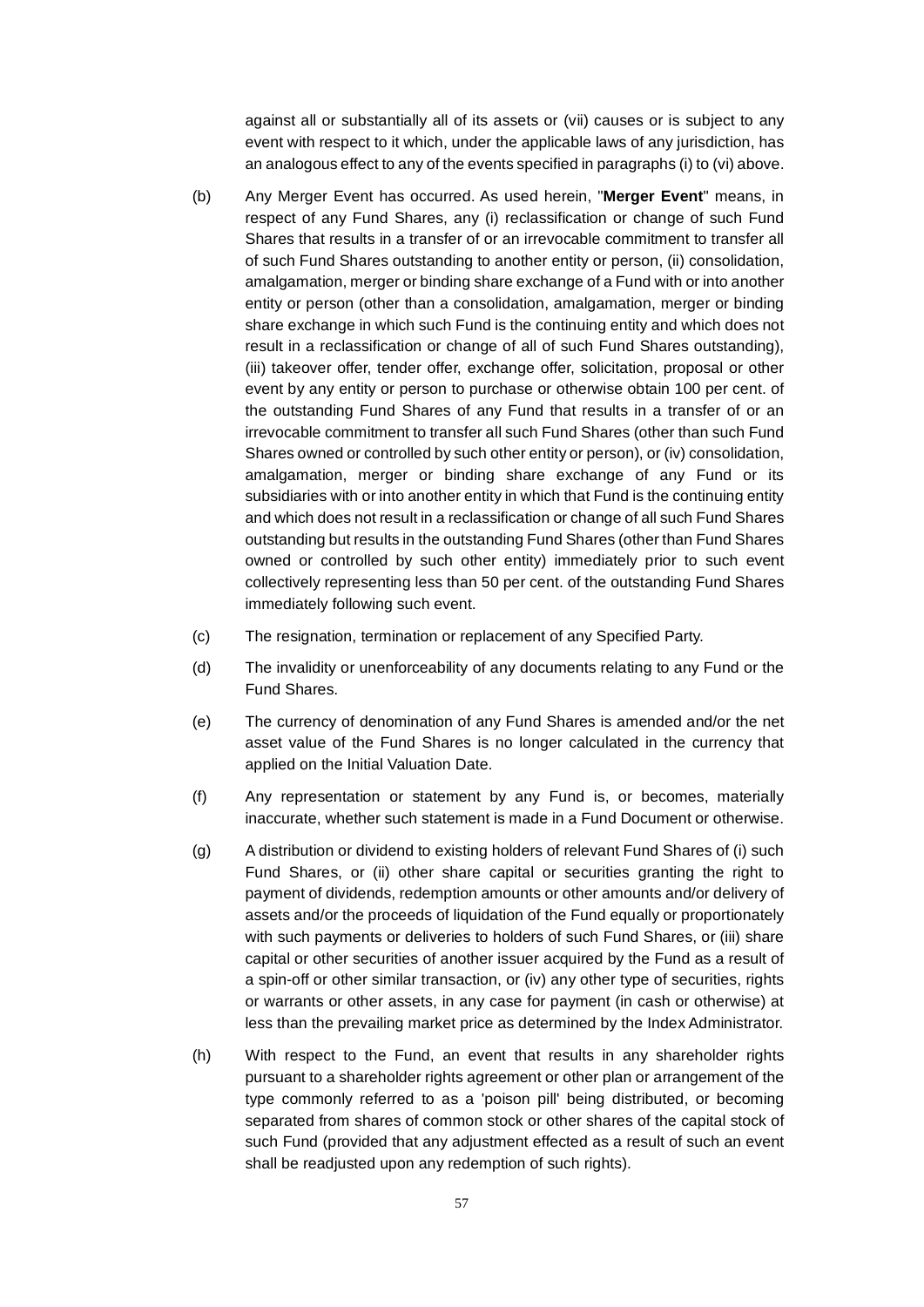(i) Any other event that may have, in the opinion of the Index Administrator, a dilutive or concentrative or other effect on the theoretical value of the Fund Shares.

# **Dealing Terms**

- (a) The Index Administrator determines that a redemption of any Fund Shares by a Relevant Investor on any day would be or is subject to the imposition of a "gate" by the relevant Fund.
- (b) Any redemption of Fund Shares occurs in whole or in part otherwise than by payment of a monetary amount.
- (c) The issuer, counterparty or obligor in respect of any Financial Product or any Hedge Provider, is at any time not permitted by any Fund to redeem or subscribe for any Fund Shares at their net asset value.
- (d) Any gate, suspension, side pocketing, run-off share class is imposed on Fund Shares by any Fund or any impairment, alteration or modification to the actual or documented liquidity terms of the Fund Shares, as determined in the sole and absolute discretion of the Index Administrator.
- (e) Any event or circumstance (whether or not in accordance with the constitutive documents and investment guidelines of any Fund) in respect of any Fund which mandatorily obliges a Relevant Investor to sell or otherwise dispose of any Fund Shares.
- (f) Any Fund (i) introduces a new redemption fee or modifies a redemption fee, (ii) introduces a new subscription fee or modifies a subscription fee, (iii) introduces a new management fee or modifies an existing management fee, (iv) introduces a new performance fee or modifies an existing performance fee or (v) introduces a bid/offer spread or other charge however described or modifies any bid/offer spread or modifies any other charge howsoever described which, in each case, a Relevant Investor has to bear in respect of any Fund Share or any other individual share or notional unit of account of ownership in respect of an investment in the Fund.
- (g) Any event or change affecting any Fund which, in the reasonable opinion of the Index Administrator, is likely to have a negative impact on the value of any Fund Shares.
- (h) There is a change in the liquidity of the Fund, including a change in the frequency or notice period under which such Fund can execute subscription and redemption orders, from that described in the Fund Documents on the Initial Valuation Date.

### **Hedging Disruption**

(a) The inability of the issuer, counterparty or obligor in respect of any Financial Product or any relevant Hedge Provider to perform any Hedging Activities on any relevant day at such price as it determines is appropriate, and in the case of any Fund Shares, a day in respect of which the applicable Fund would ordinarily be able to accept subscriptions or redemptions, as the case may be, (which constitutes a Hedging Activity), at, or at a value that equates to, the net asset value of the Fund Shares for such day, including but not limited to, if, in respect of a day and the official net asset value in respect of such day, a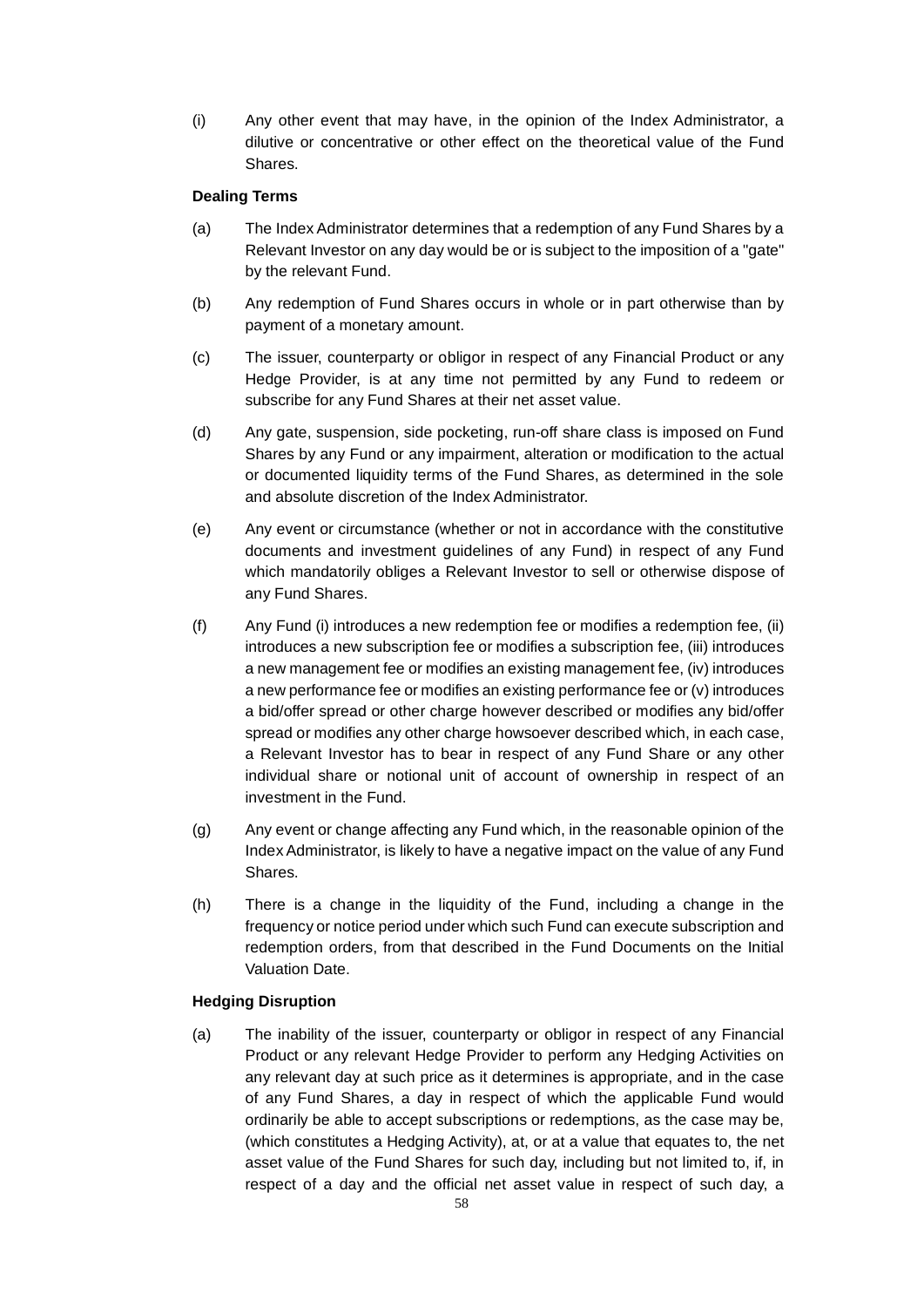Relevant Investor redeeming Fund Shares in the Fund on the basis of such day and such official net asset value would not have received the full proceeds of such redemption by the time that an investor would be scheduled, according to the Fund Documents of the Fund, to receive such sums (without giving effect to any gating, deferral, suspension or other provisions permitting the Fund to delay or refuse redemption of Fund Shares).

- (b) The invalidity or unenforceability of any arrangements entered into by issuer, counterparty or obligor in respect of any Financial Product or any relevant Hedge Provider to acquire, establish, re-establish, substitute, maintain, unwind or dispose of any Hedge Position.
- (c) The issuer, counterparty or obligor in respect in respect of any Financial Product or any relevant Hedge Provider becomes unable, or it is impractical, or it would result in a difference between the value of any Hedge Position and the value of the exposures to such issuer, counterparty or obligor (or any relevant Hedge Provider) created by such party's obligations with respect to the Financial Product, in each case, for such issuer, counterparty or obligor or any relevant Hedge Provider, after using commercially reasonable efforts, but without incurring a materially increased amount of tax, duty, costs, expenses or fees, to: (i) acquire, establish, re-establish, substitute, maintain, unwind or dispose of any Hedge Position, or (ii) realise, recover or remit the proceeds of any Hedge Position, including, without limitation, where such inability, or impracticability or mismatch in values has arisen by reason of (A) any restrictions or charges imposed by any Fund or in respect of the Fund Shares on such issuer's, counterparty's, obligor's or any Hedge Provider's ability to redeem such Fund Shares, in whole or part, or such issuer's, counterparty's, obligor's or any Hedge Provider's ability to subscribe for such Fund Shares or (B) any mandatory redemption, in whole or part, imposed by any Fund in respect of any Fund Shares.
- (d) The occurrence of any of the following events: (i) due to the adoption of or any change in any applicable law or regulation (including, without limitation, any tax law), (ii) due to the promulgation of or any change in the interpretation by any court, tribunal or regulatory authority with competent jurisdiction of any applicable law or regulation (including, without limitation, any action taken by a taxing authority), or (iii) for any other reason, the Index Administrator determines that it has become illegal or impractical for such issuer, counterparty, obligor, any Hedge Provider or a Relevant Investor to hold, acquire or dispose of any Fund Shares, or to conduct any other Hedging Activities.
- (e) A Fund or any Specified Party defaults under, materially modifies or terminates any rebate agreements in place with the Index Administrator or any Hedge Provider.
- (f) The total assets under management of the Fund reduce to an amount which, in the determination of the Index Administrator, would lead to the number and/or aggregate net asset value of shares of the Fund held, or that would be held, by Deutsche Bank AG or a relevant hedging entity with the Deutsche Bank group, being more than 10 per cent. of the number of shares of the Fund in issue and/or the total assets under management of the Fund.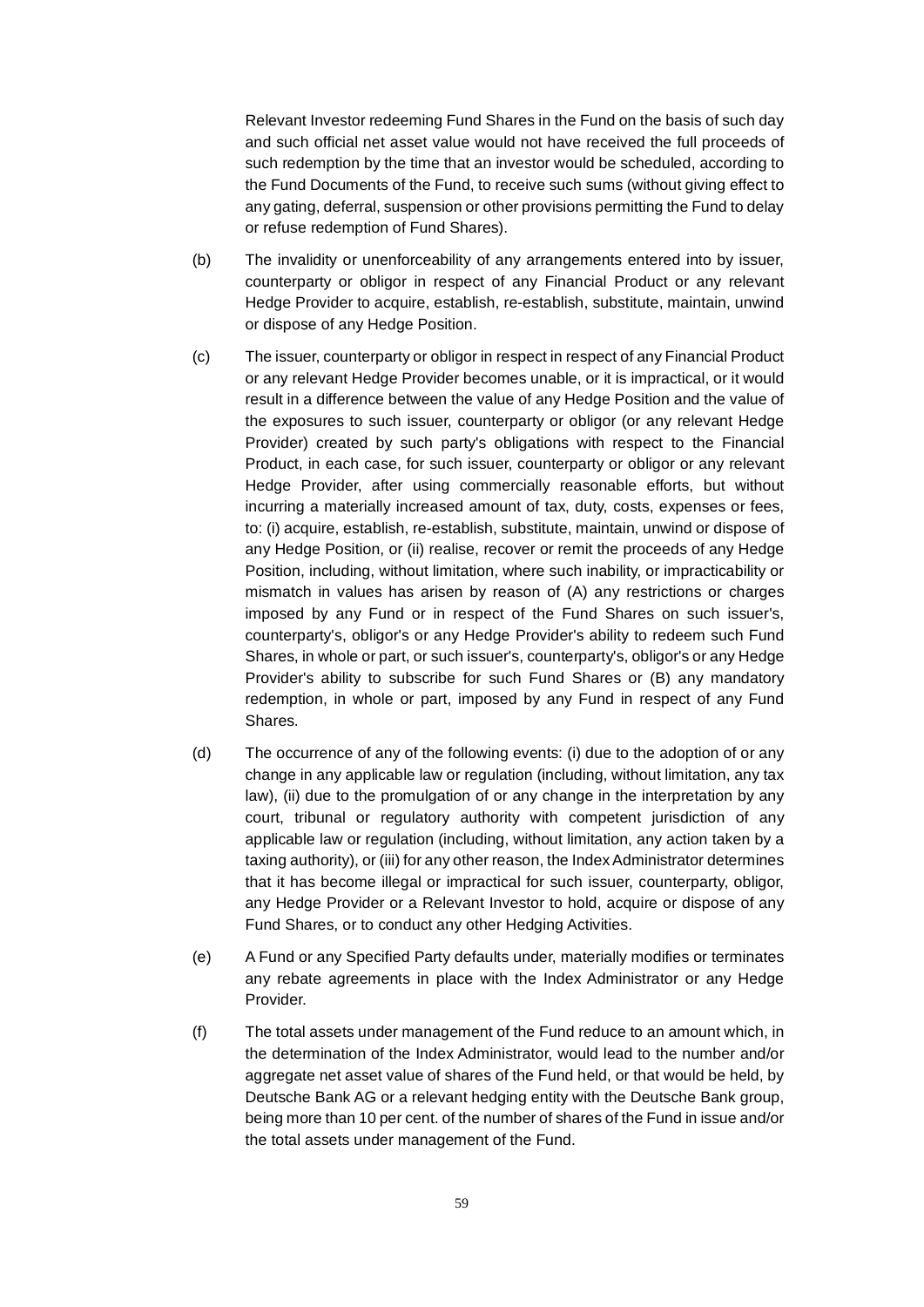### **Valuation and Reporting**

- (a) Any event occurs, which, in the determination of the Index Administrator, would make it impossible or impracticable for the Index Administrator to determine the value of any Fund and/or the Fund Shares of such Fund.
- (b) Any failure by any Fund or any Specified Party to deliver or publish or cause to be delivered or published information that such Fund or such Specified Party has agreed to deliver or publish pursuant to the Fund Documents.
- (c) Any failure by any Fund or any Specified Party required to calculate or publish the value of any Fund Share (pursuant to the Fund Documents) to so calculate or publish such net asset value.
- (d) The Index Administrator determines, at any time, that the reported net asset value of any Fund Share misrepresents the net asset value of such Fund Shares.
- (e) Any material change in the formula for or the method of calculating or any change in the periodicity of the calculation or publication of the Net Asset Value or other price or value of the Fund Shares, or in the composition or weighting of the prices or assets on the basis of which such Net Asset Value or other price or value is calculated.

### **Regulatory, Illegality and Legal Action**

- (a) The occurrence of any of the following events: (i) any regulatory approval or registration of any Fund or any Specified Party is cancelled or under review (due to wrongdoing, fraud, breach of any rule or regulation or other reason (other than any wrongdoing, fraud or breach of any rule or regulation by the Issuer)), (ii) any material litigation, arbitration, investigation, proceeding or regulatory or governmental action exists, is commenced or is threatened in relation to any Fund or any Specified Party, (iii) any allegation of criminal or fraudulent activity is made in respect of any Fund or any Specified Party or any employee of any such entity, or the Issuer reasonably determines or suspects that any such criminal or fraudulent activity has occurred, (iv) any change in the legal, tax, accounting, or regulatory treatments of any Fund or any Specified Party which would have an adverse economic impact for a Relevant Investor as a holder of a Fund Share, or (v) any Fund or any Specified Party becomes subject to any investigation, proceeding or litigation (or any investigation, proceeding or litigation is threatened) by any relevant governmental body, legal or regulatory authority involving alleged violation of applicable law for any activities relating to or resulting from the operation of such Fund.
- (b) Where declaration of an Index Disruption Event is necessary or will assist the issuer, counterparty or obligor in respect of any Financial Product or any Hedge Provider in complying with, or avoiding or mitigating any breach or potential or prospective or alleged breach of, any applicable law, regulation or statute or requirement of a regulatory authority in respect of such Financial Product or any Hedging Activities.
- (c) A Force Majeure Event.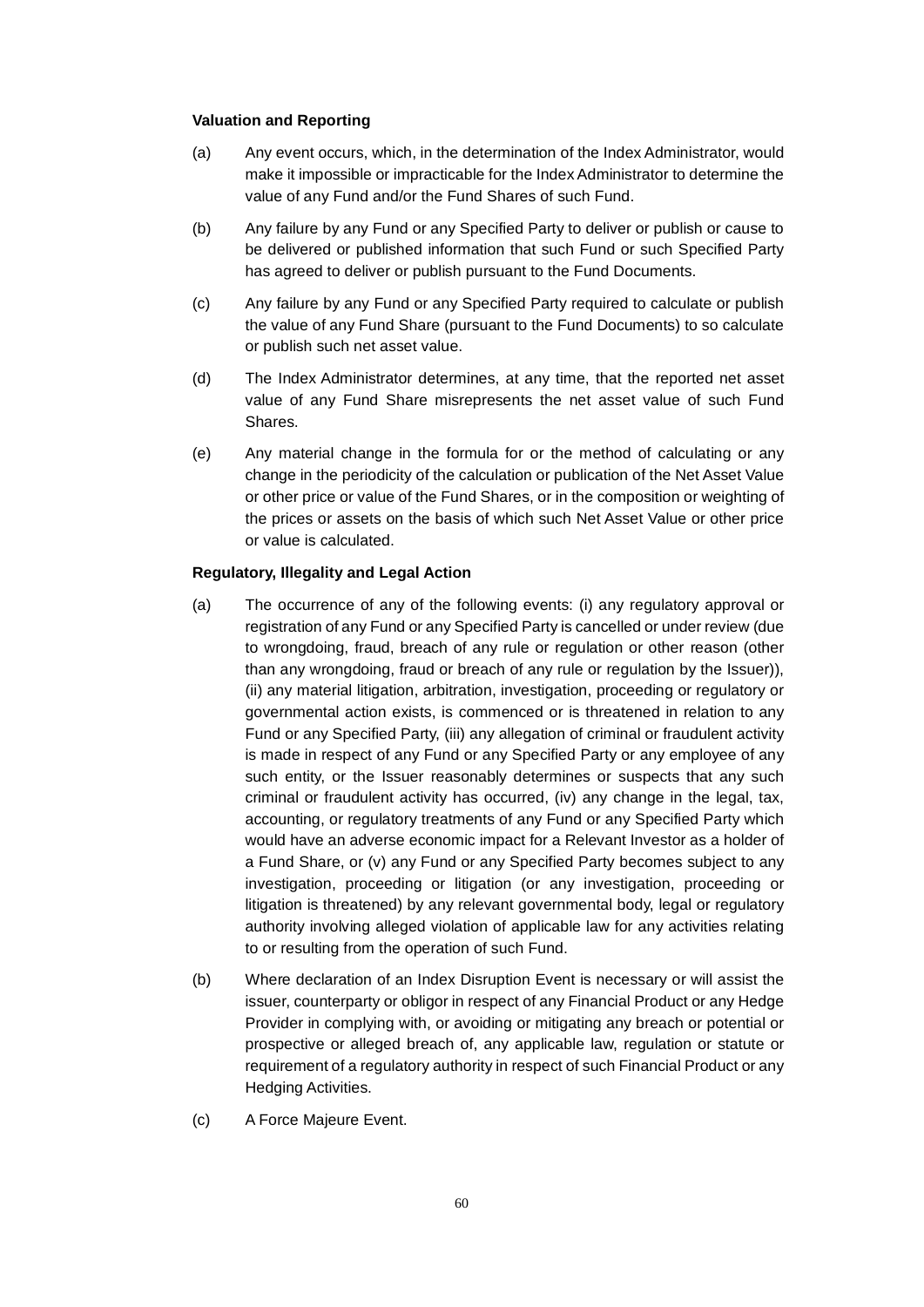# **5.3 Consequence of Index Disruption Event**

If the Index Administrator determines that an Index Disruption Event occurs or subsists on any Index Business Day in respect of the Index, the Index Administrator will determine in its sole and absolute discretion whether the occurrence or existence of such event is material in respect of the calculation of the Index.

In the event that the Index Administrator determines that the occurrence or existence of an Index Disruption Event is material, it will make such determinations and/or adjustments that in its sole and absolute discretion are required to take account of such event. In particular, and without limitation, the Index Administrator in exercising its sole and absolute discretion may:

- (a) suspend the determination of the Index Closing Level until such time as the Index Administrator determines that no Index Disruption Event exists that would impair the determination of the Index Closing Level; and/or
- (b) make such adjustments to the Index Closing Level for any Index Business Day and/or the methodology or formulae set out in this Index Description as it determines necessary in order to provide for any consequences of any Index Disruption Event.

If the suspension of the determination of the Index Closing Level referred to in subparagraph (i) above has been continuing for more than eight (8) calendar days and/or the Index Administrator determines that there are no adjustments that could be made pursuant to subparagraph (ii) that would adequately provide for the consequences of the relevant Index Disruption Event and/or the adjustments to the Index Closing Level referred to in subparagraph (ii) above have not been capable of adequately providing for the Index Disruption Event, the Index Administrator may terminate the Index.

For the avoidance of doubt, where there is more than one Index Disruption Event in occurrence at the same time, these provisions apply separately to each such occurrence. The Index Administrator is under no obligation to monitor or determine whether or not an Index Disruption Event has occurred and will not be required to, and will not be responsible for any failure to, make any determination, waiver, declaration or decision whatsoever in relation to an Index Disruption Event.

In making or omitting to make any such determination, waiver, declaration or decision, the Index Administrator shall be under no fiduciary duty to any person.

### **5.4 Adjustments and determinations to be made in accordance with Overview**

Any such adjustments and/or determinations or decisions to permanently cease to calculate and publish an Index Closing Level in respect of the Index pursuant to subsection 5.3 above shall be made by the Index Administrator as far as reasonably practicable in accordance with Section 10 (*Changes to and Retiring a Benchmark*) of the Overview.

# **6 Change of methodology and time of determinations**

In calculating and determining the value of the Index, the Index Administrator shall, subject as provided below, employ the methodology described above and its application of such methodology shall be conclusive and binding. While the Index Administrator currently employs the above described methodology to calculate the Index, no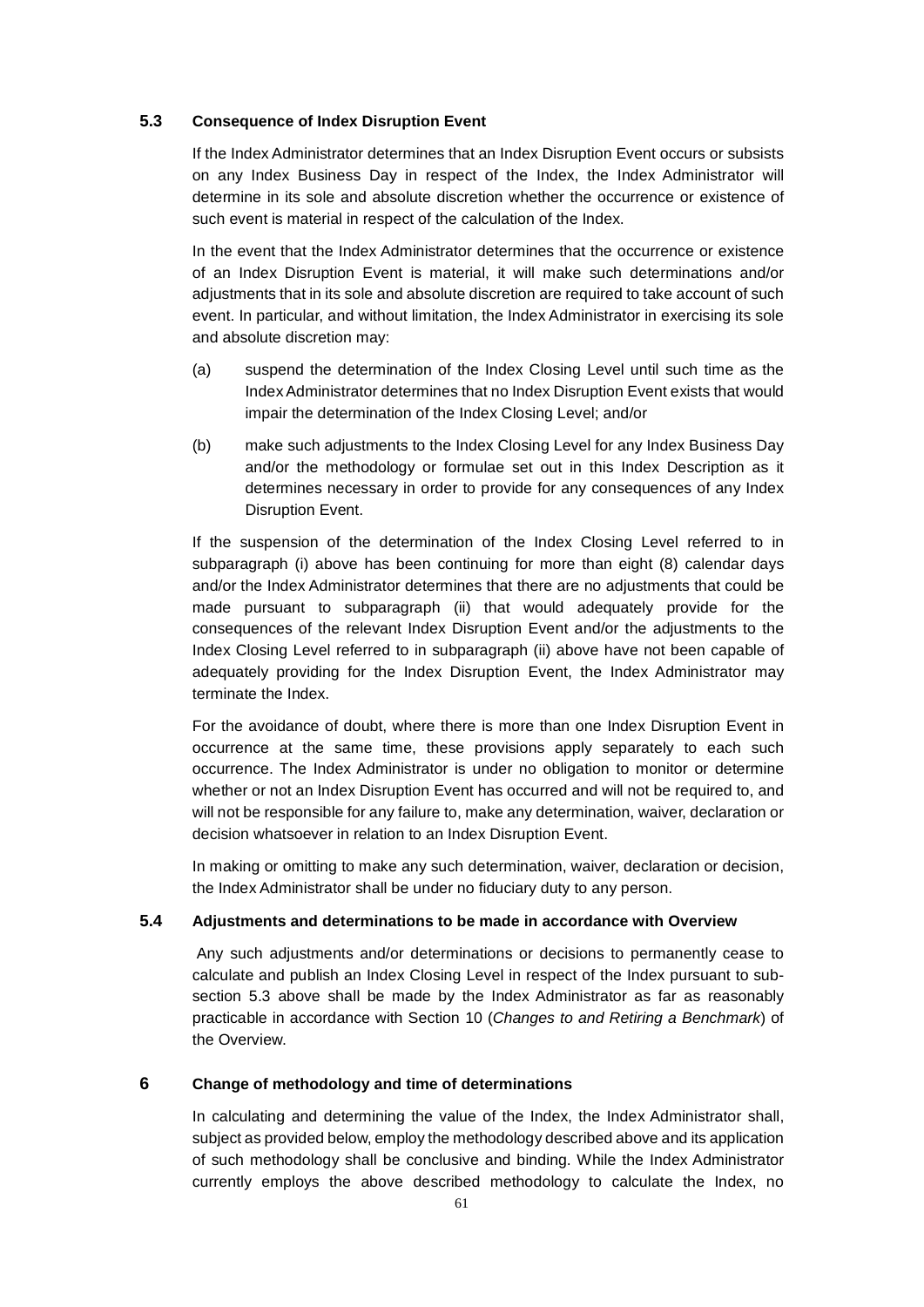assurance can be given that fiscal, market, regulatory, juridical, financial or other circumstances (including, but not limited to, any changes to or any suspension or termination of or any other events affecting transactions on the same or similar terms to any Instrument for which values will be determined in relation to the Index) will not arise that would, in the view of the Index Administrator, necessitate or make desirable a modification of or change to such methodology and the Index Administrator shall be entitled to make any such modification or change in its sole and absolute discretion.

Accordingly:

- (i) The Index Administrator shall be entitled to make such modifications and/or changes as it in its sole and absolute discretion deems appropriate, including (without limitation):
	- (a) to correct any manifest error or proven error contained in the methodology described herein; and/or
	- (b) to cure, correct or supplement any defective provision contained in this Index Description; and/or to cure, correct or supplement any defective provision contained in the methodology described herein; and/or
	- (c) if market, regulatory, juridical, financial, fiscal or other circumstances arise, and such circumstances would, in the determination of the Index Administrator, necessitate or make desirable such a modification or change of the methodology described herein (including, but without limitation, a change in the frequency of calculation of any Index Closing Level) in order for the Index to continue being calculated and determined notwithstanding the relevant circumstances. In deciding what is necessary the Index Administrator will consider and/or take into account what the Index Administrator determines to be the intended strategy of the Index;
- (ii) In addition, in determining the Index Closing Level and the components thereof the Index Administrator shall in good faith and a commercially reasonable manner have discretion to take into account such business centres, markets, market conventions, quotations and/or timings as it sees fit, and it may make such adjustments to this Index Description as it in good faith and in a commercially reasonable manner deems necessary as a result thereof and provided that it is consistent with the intention, aims and objectives of the Index;
- (iii) Further, and without limitation to the above provisions, the Index Administrator shall be entitled to make such modifications and/or changes as it in its sole and absolute discretion deems appropriate:
	- (a) to preserve the intended strategy of the Index, where such modification and/or change is of a formal, minor or technical nature; and/or
	- (b) if market, regulatory, juridical, financial, fiscal or other circumstances arise, and in the determination of the Index Administrator, such modifications and/or changes would assist in maintaining the intended strategy of the Index and/or would ensure that the Index can continue to be calculated and determined by the Index Administrator in light of such circumstances.

In making such modifications however the Index Administrator will: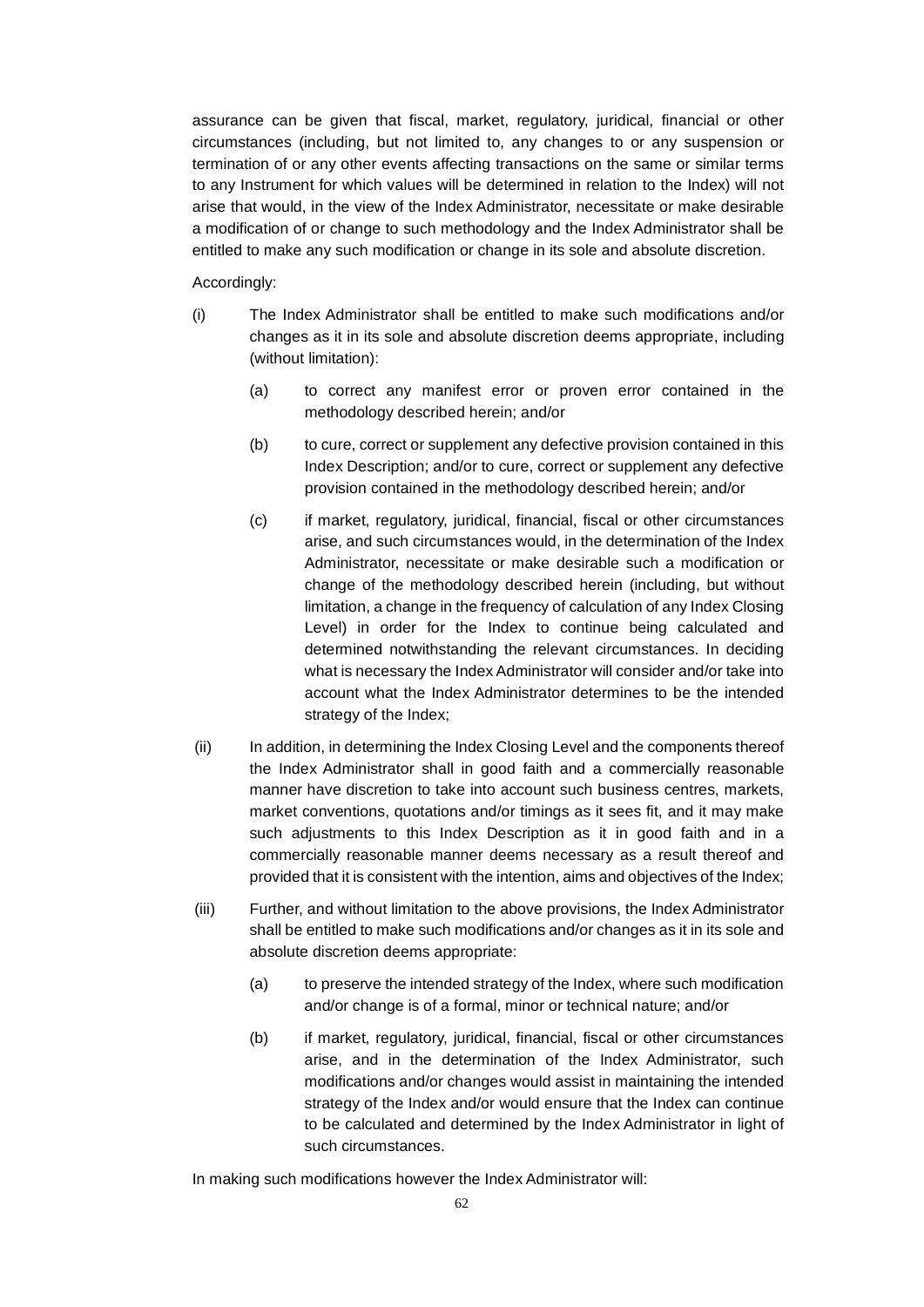- (i) ensure that such modifications or changes pursuant to (i), (ii) or (ii) above will result in a methodology that is consistent in its intended commercial purpose with the methodology described in this Index Description; and
- (ii) limit any such modification or change to the terms of the Index and/or method of calculating the Index Closing Level.

The Index Administrator may, in its discretion, at any time, terminate the calculation and publication of the Index pursuant to Section 10.2 (*Benchmark Retirement*) of the Overview.

The Overview sets out the processes for making changes to its benchmarks as a general matter and the internal oversight and approval process that DBIQ will go through. It also sets out DBIQ's procedures for consulting on and notifying changes. Any such modification or change in methodology described in this Index Description in accordance with the below shall be made in accordance with Section 10.1 (*Change to a Benchmark*) of the Overview.

# **7 Index Calculation Agent and Index Administrator**

The Index Administrator will determine the Index in respect of each Index Business Day as described in this Index Description, subject to adjustment as described in section 5 (*Index disruption and cancellation*). Unless otherwise provided and subject to section 6 (*Change of methodology and time of determinations*), all determinations made by the Index Administrator and the Index Calculation Agent will be made by it in good faith and in a commercially reasonable manner. In making any determinations, the Index Administrator or the Index Calculation Agent, as applicable, may refer to such factor(s) as it deems appropriate and, without limitation, these may include any hedging arrangements of an issuer or counterparty in respect of any Financial Product. Any determination of the Index Administrator and the Index Calculation Agent will be final, conclusive and binding on all parties unless there is a manifest error. These parties include, without limitation issuer, counterparty or obligor in respect of any Financial Product, Financial Product Investor or counterparty in respect of such Financial Product.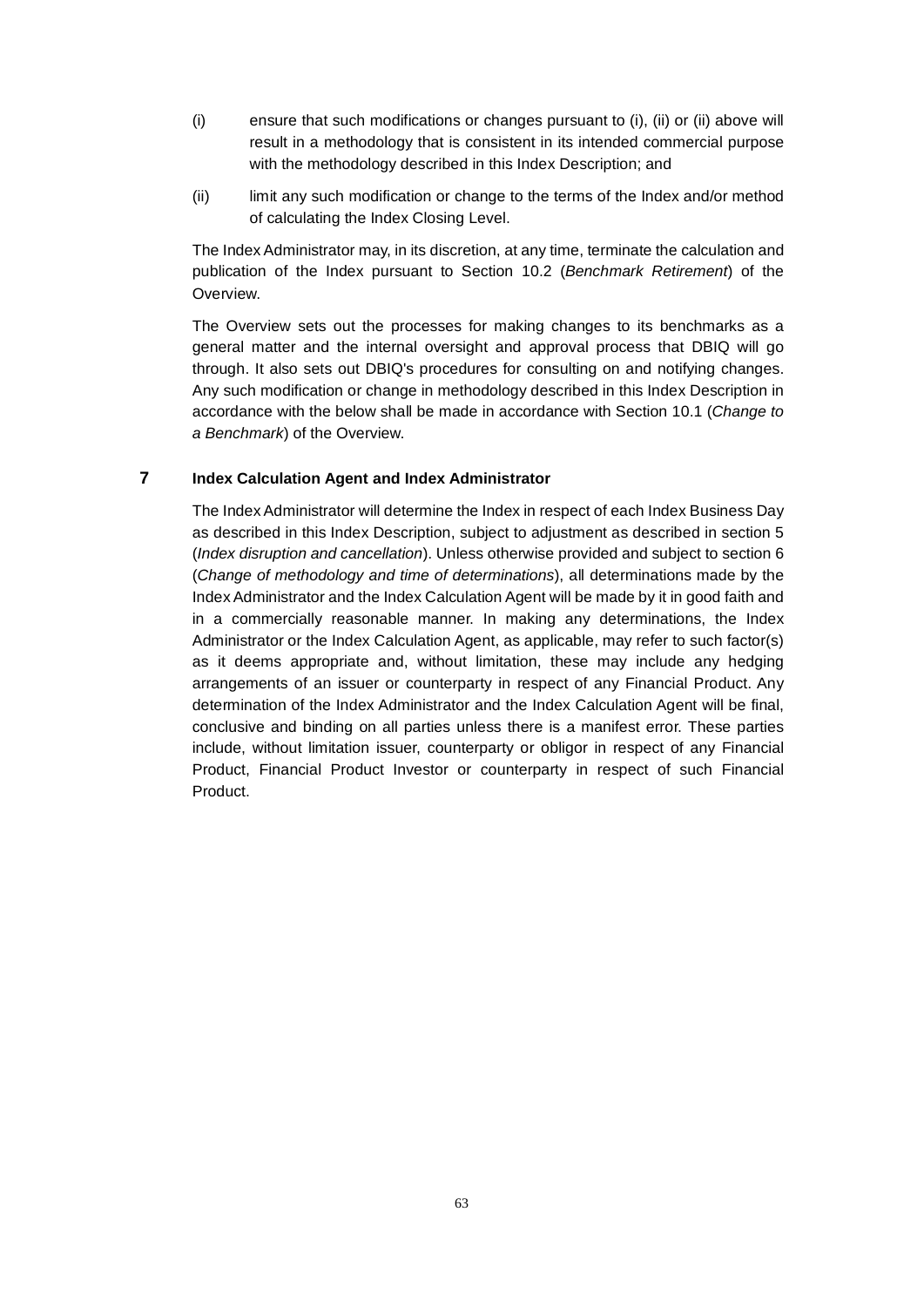# **B. GENERAL INFORMATION ABOUT THE OFFERING OF THE SECURITIES**

### 1. **Listing and Trading**

Application has been made (i) to list and admit the Securities to trading on the Nordic MTF, which is not a regulated market for the purposes of Directive 2014/65/EU, and (ii) for listing of the Securities on the Official List of the Luxembourg Stock Exchange and admission to trading of the Securities on the regulated market of the Luxembourg Stock Exchange which is a regulated market according to Directive 2014/65/EU. There can be no assurance that any such listing will be obtained, or if obtained, will be maintained.

### 2. **Offering of Securities**

The Product Terms will state the details regarding the terms and conditions of the offer of the Securities.

In particular, the following information will, if applicable, be presented in the Product Terms to the extent applicable:

- Minimum or maximum subscription amount for investors
- Description of the Offering Period and the early closing of the Offering Period
- Details of the cancellation of the issuance of the Securities
- Conditions to which the offer is subject
- Description of the application process
- Description of the possibility to reduce subscriptions and manner for refunding excess amounts paid by applicants
- Details of the method and time limits for paying up and delivering the Securities
- Manner in and date on which results of the offer are to be made public
- Procedure for exercise of any right of pre-emption, negotiability of subscription rights and treatment of subscription rights not exercised
- Process for notification to applicants of the amount allotted and indication whether dealing may begin before notification is made
- Amount of any expenses and taxes specifically charged to the subscriber or purchaser
- Name(s) and address(es), to the extent known to the Issuer, of the placers in the various countries where the offer takes place

The Product Terms will state whether the Securities will be offered to the category of qualified investors within the meaning of the Prospectus Directive or the category of non-qualified investors or both categories and whether the offering of individual tranches is restricted to certain countries.

### 3. **Fees**

The Product Terms will state, if applicable, the type and amount of fees which the Issuer will pay or charge.

### 4. **Security Ratings**

The Securities will not be rated. A security rating is not a recommendation to buy, sell, or hold warrants, and may be subject to suspension, downgrading, or withdrawal by the rating agency.

### 5. **Interests of Natural and Legal Persons involved in the Issue**

The Product Terms may contain, if relevant, further information which is material to the offering about interests of natural and legal persons involved in the issue.

### 6. **Reasons for the Offer, Estimated Net Proceeds and Total Expenses**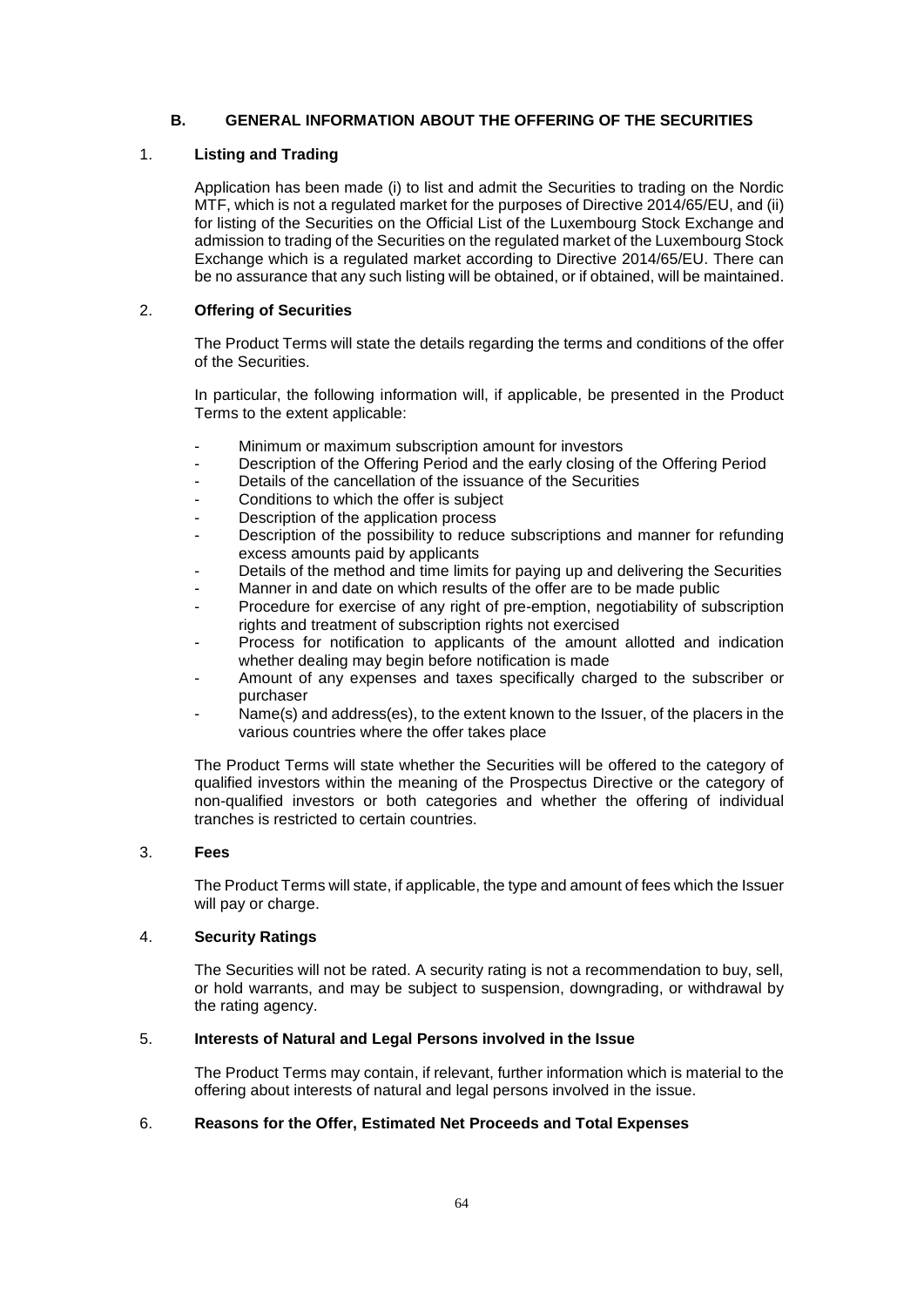The reasons for the offer are making profit and/or hedging certain risks and the net proceeds from the issue of any Securities under this Prospectus will be applied by the Issuer for its general corporate purposes.

In addition, the Product Terms will specify any estimated total costs.

### 7. **Country Specific Information**

The Product Terms will contain information about any Agents in the country or countries where the Securities are offered.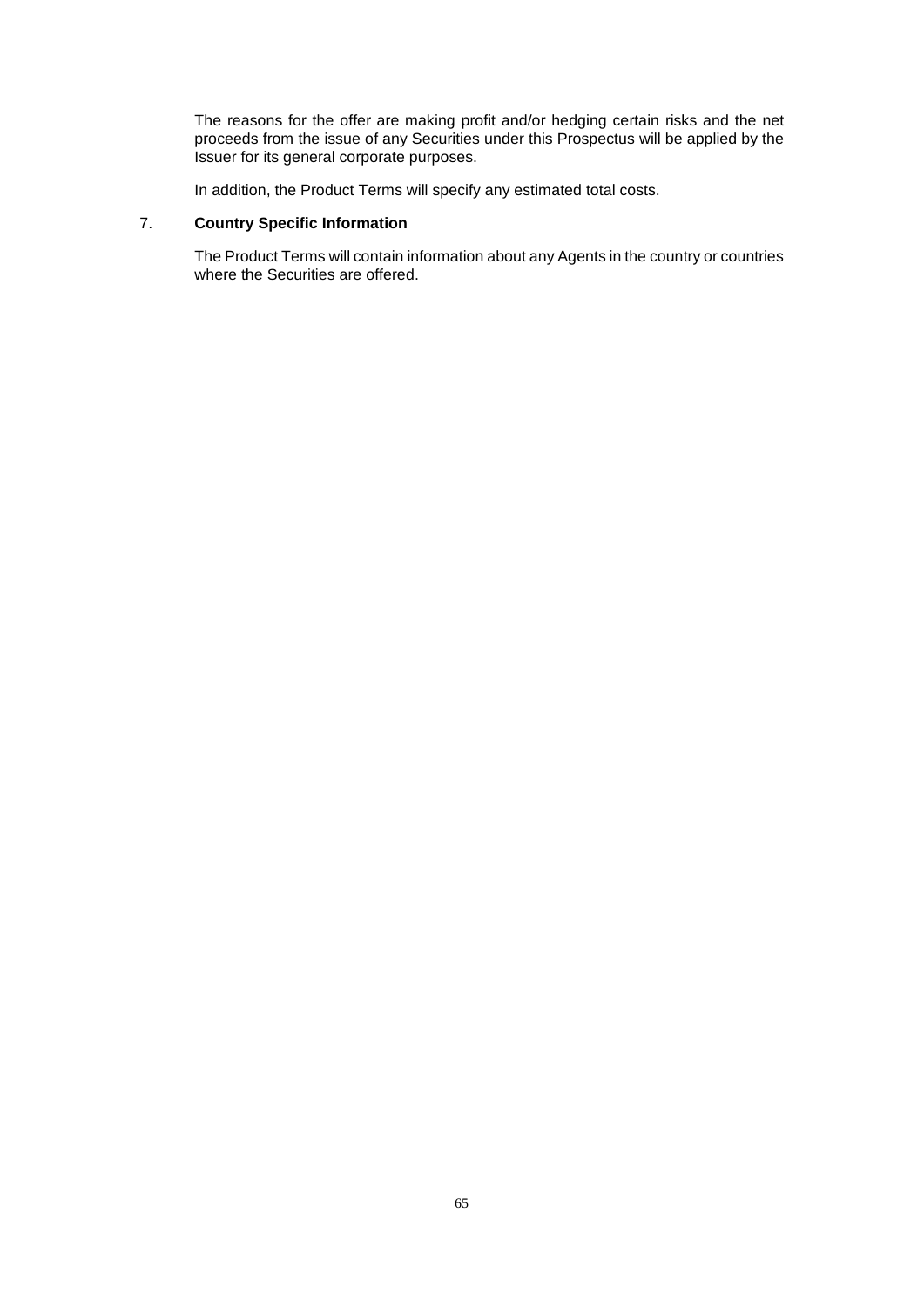# **IV. DOCUMENTS INCORPORATED BY REFERENCE**

The Prospectus should be read and construed in conjunction with the documents incorporated by reference into this Prospectus. The information contained in the following document(s) is hereby incorporated by reference into this Prospectus and deemed to form a part of this Prospectus:

- a. the Deutsche Bank Aktiengesellschaft EUR 80 billion Debt Issuance Programme Base Prospectus dated 22 June 2018 (the "**2018 EMTN Base Prospectus**");
- b. the first supplement to the 2018 EMTN Base Prospectus dated 6 July 2018 (the "**First Supplement to the 2018 EMTN Base Prospectus**");
- c. the second supplement to the 2018 EMTN Base Prospectus dated 31 July 2018 (the "**Second Supplement to the 2018 EMTN Base Prospectus**");
- d. the third supplement to the 2018 EMTN Base Prospectus dated 7 August 2018 (the "**Third Supplement to the 2018 EMTN Base Prospectus**");
- e. the fourth supplement to the 2018 EMTN Base Prospectus dated 6 November 2018 (the "**Fourth Supplement to the 2018 EMTN Base Prospectus**");
- f. the fifth supplement to the 2018 EMTN Base Prospectus dated 5 February 2019 (the "**Fifth Supplement to the 2018 EMTN Base Prospectus**");
- g. the sixth supplement to the 2018 EMTN Base Prospectus dated 29 March 2019 (the "**Sixth Supplement to the 2018 EMTN Base Prospectus**");
- h. the eighth supplement to the 2018 EMTN Base Prospectus dated 3 May 2019 (the "**Eighth Supplement to the 2018 EMTN Base Prospectus**");
- i. the earnings report as of 31 March 2019 of Deutsche Bank Aktiengesellschaft (the "**31 March 2019 Earnings Report**");
- j. the Annual Report of Deutsche Bank Aktiengesellschaft as of 31 December 2018 ("**2018 Annual Report**"); and
- k. the Annual Report of Deutsche Bank Aktiengesellschaft as of 31 December 2017 ("**2017 Annual Report**").

Following the publication of this Prospectus a supplement may be prepared by the Issuer and approved by the CSSF in accordance with Article 13 of the Luxembourg Law. Statements contained in any such supplement (or contained in any document incorporated by reference therein) shall, to the extent applicable (whether expressly, by implication or otherwise), be deemed to modify or supersede statements contained in this Prospectus or in a document which is incorporated by reference in this Prospectus. Any statement so modified or superseded shall not, except as so modified or superseded, constitute a part of this Prospectus.

The table below sets out the relevant page references for the information incorporated into this Prospectus by reference.

### **Cross Reference List**

# (a) **From the 2018 EMTN Base Prospectus Page Reference**

Risk Factors 40-47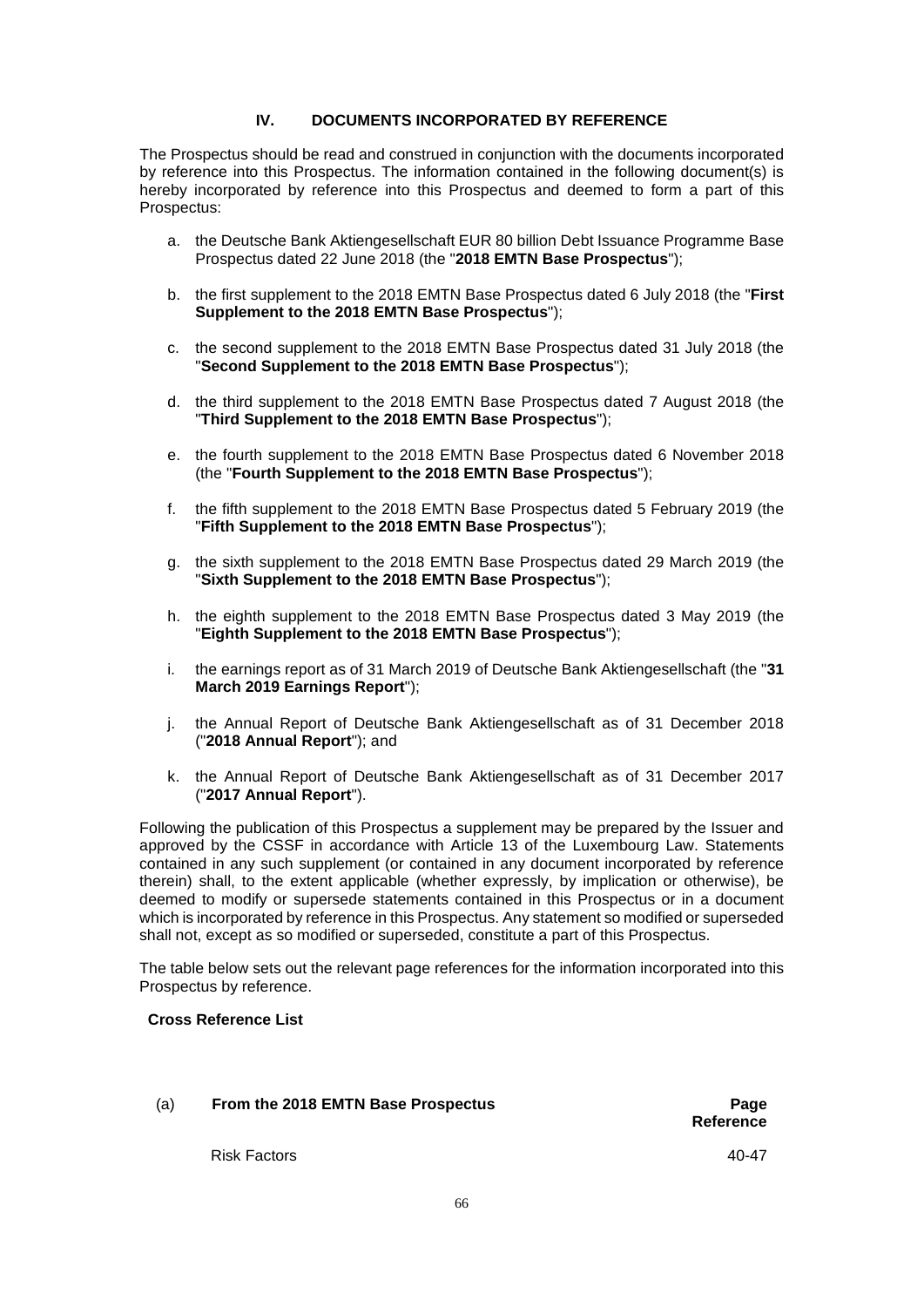| <b>Statutory Auditors</b>                                                                         | 81     |
|---------------------------------------------------------------------------------------------------|--------|
| Information about Deutsche Bank                                                                   | 81     |
| <b>Business Overview</b>                                                                          | 81-82  |
| <b>Organisational Structure</b>                                                                   | 82     |
| Trend Information (excluding the paragraph entitled "Statement of<br>No Material Adverse Change") | 83-88  |
| Administrative, Management, and Supervisory Bodies                                                | 88-90  |
| <b>Major Shareholders</b>                                                                         | 90-91  |
| Historical Financial Information / Financial Statements                                           | 91     |
| Auditing of Historical Annual Financial Information                                               | 91     |
| Legal and Arbitration Proceedings                                                                 | 91-107 |
| <b>Material Contracts</b>                                                                         | 107    |
| Third Party Information and Statement by Experts and Declaration<br>of any Interest               | 107    |
| Documents on Display                                                                              | 969    |

| (b) | From the First Supplement to the 2018 EMTN Base Prospectus | Page<br>Reference |
|-----|------------------------------------------------------------|-------------------|
|     | <b>Risk Factors</b>                                        | 4-5               |

# (c) **From the Second Supplement to the 2018 EMTN Base Prospectus Page Reference**

| Documents on Display                              | 4         |
|---------------------------------------------------|-----------|
| Risk Factors                                      | 7, 33-34  |
| <b>Business Overview</b>                          | 7-9       |
| <b>Trend Information</b>                          | $9 - 13$  |
| Administrative, Management and Supervisory Bodies | $13 - 15$ |
| Major Shareholders                                | 15        |
| Legal and Arbitration Proceedings                 | 16-31     |

| (d) | From the Third Supplement to the 2018 EMTN Base Prospectus | Page<br>Reference |
|-----|------------------------------------------------------------|-------------------|
|     | <b>Risk Factors</b>                                        |                   |
|     | Administrative, Management, and Supervisory Bodies         | $5 - 7$           |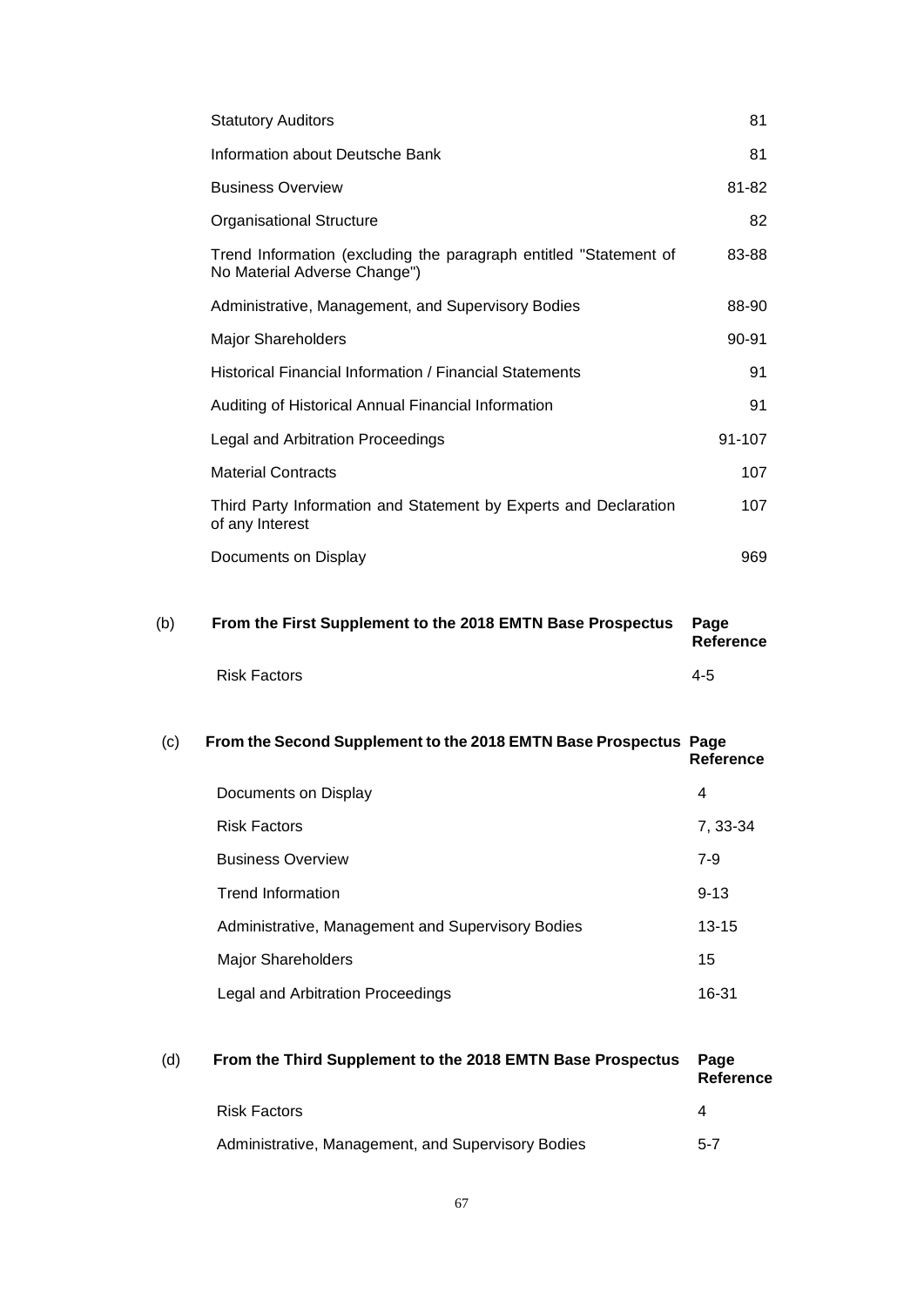| (e) | From the Fourth Supplement to the 2018 EMTN Base Prospectus | Page<br>Reference |
|-----|-------------------------------------------------------------|-------------------|
|     | Trend Information                                           | $6 - 10$          |
|     | Administrative, Management and Supervisory Bodies           | $10-13$           |
|     | <b>Major Shareholders</b>                                   | 13                |
|     | Legal and Arbitration Proceedings                           | 13-28             |

| (f) | From the Fifth Supplement to the 2018 EMTN Base Prospectus | Page<br>Reference |
|-----|------------------------------------------------------------|-------------------|
|     | Trend Information                                          | $3-10$            |
|     | Administrative, Management and Supervisory Bodies          | $11 - 13$         |

| (g) | From the Sixth Supplement to the 2018 EMTN Base Prospectus | Page<br><b>Reference</b> |
|-----|------------------------------------------------------------|--------------------------|
|     | Historical Financial Information / Financial Statements    | 4                        |
|     | Auditing of Historical Annual Financial Information        | 4                        |
|     | Documents on Display                                       | 5                        |
|     | <b>Risk Factors</b>                                        | $13 - 17$                |
|     | <b>Business Overview</b>                                   | $17 - 19$                |
|     | <b>Trend Information</b>                                   | 19-24                    |
|     | Administrative, Management and Supervisory Bodies          | 24-26                    |
|     | Legal and Arbitration Proceedings                          | $27 - 44$                |

| (h) | From the Eighth Supplement to the 2018 EMTN Base Prospectus | Page<br><b>Reference</b> |
|-----|-------------------------------------------------------------|--------------------------|
|     | Documents on Display                                        | 4                        |
|     | <b>Risk Factors</b>                                         | $5-6$                    |
|     | <b>Trend Information</b>                                    | $6 - 10$                 |
|     | Legal and Arbitration Proceedings                           | 10-27                    |
|     |                                                             |                          |
|     |                                                             |                          |

| (i) | From the 31 March 2019 Earnings Report | Page<br>Reference |
|-----|----------------------------------------|-------------------|
|     | <b>Consolidated Balance Sheet</b>      | $12 - 13$         |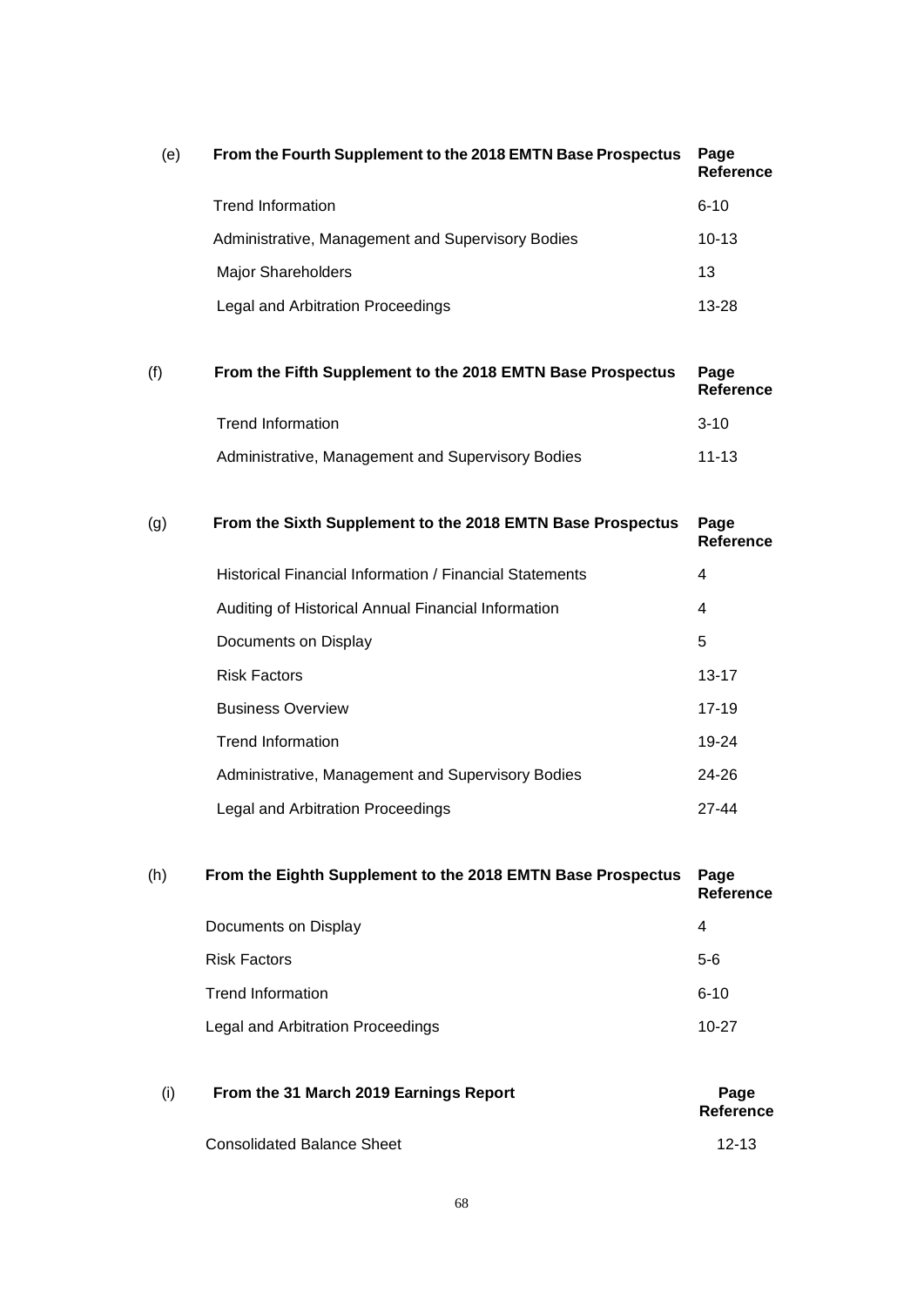| Consolidated Statement of Comprehensive Income (unaudited) | -23   |
|------------------------------------------------------------|-------|
| Non-GAAP Financial* Measures                               | 24-27 |
| *Alternative Performance Measures                          |       |

| (j) | From the 2018 Annual Report                                             | Page<br>Reference |
|-----|-------------------------------------------------------------------------|-------------------|
|     | Consolidated Statement of Income                                        | 212               |
|     | <b>Consolidated Statement of Comprehensive Income</b>                   | 213               |
|     | <b>Consolidated Balance Sheet</b>                                       | 214               |
|     | <b>Consolidated Statement of Changes in Equity</b>                      | 215-220           |
|     | <b>Consolidated Statement of Cash Flows</b>                             | 221-222           |
|     | Notes to the Consolidated Financial Statements                          | 223-264           |
|     | Notes to the Consolidated Income Statement                              | 265-270           |
|     | Notes to the Consolidated Balance Sheet                                 | 271-325           |
|     | <b>Additional Notes</b>                                                 | 326-382           |
|     | Independent Auditor's Report                                            | 383-390           |
|     | Supplementary Information (unaudited) - Non-GAAP Financial<br>Measures* | 416-419           |
|     | Risk and Capital Performance - Capital, Leverage Ratio and MREL*        | 90-103            |
|     | *Alternative Performance Measures                                       |                   |

# $(k)$  **From the 2017 Annual Report**

| From the 2017 Annual Report                                | Page<br>Reference |
|------------------------------------------------------------|-------------------|
| Risk and Capital Performance – Capital and Leverage Ratio* | 82-95             |
| Consolidated Statement of Income                           | 195               |
| Consolidated Statement of Comprehensive Income             | 196               |
| <b>Consolidated Balance Sheet</b>                          | 197               |
| Consolidated Statement of Changes in Equity                | 198-199           |
| <b>Consolidated Statement of Cash Flows</b>                | 200-201           |
| Notes to the Consolidated Financial Statements             | 202-228           |
| Notes to the Consolidated Income Statement                 | 229-232           |
| Notes to the Consolidated Balance Sheet                    | 234-290           |
| <b>Additional Notes</b>                                    | 291-343           |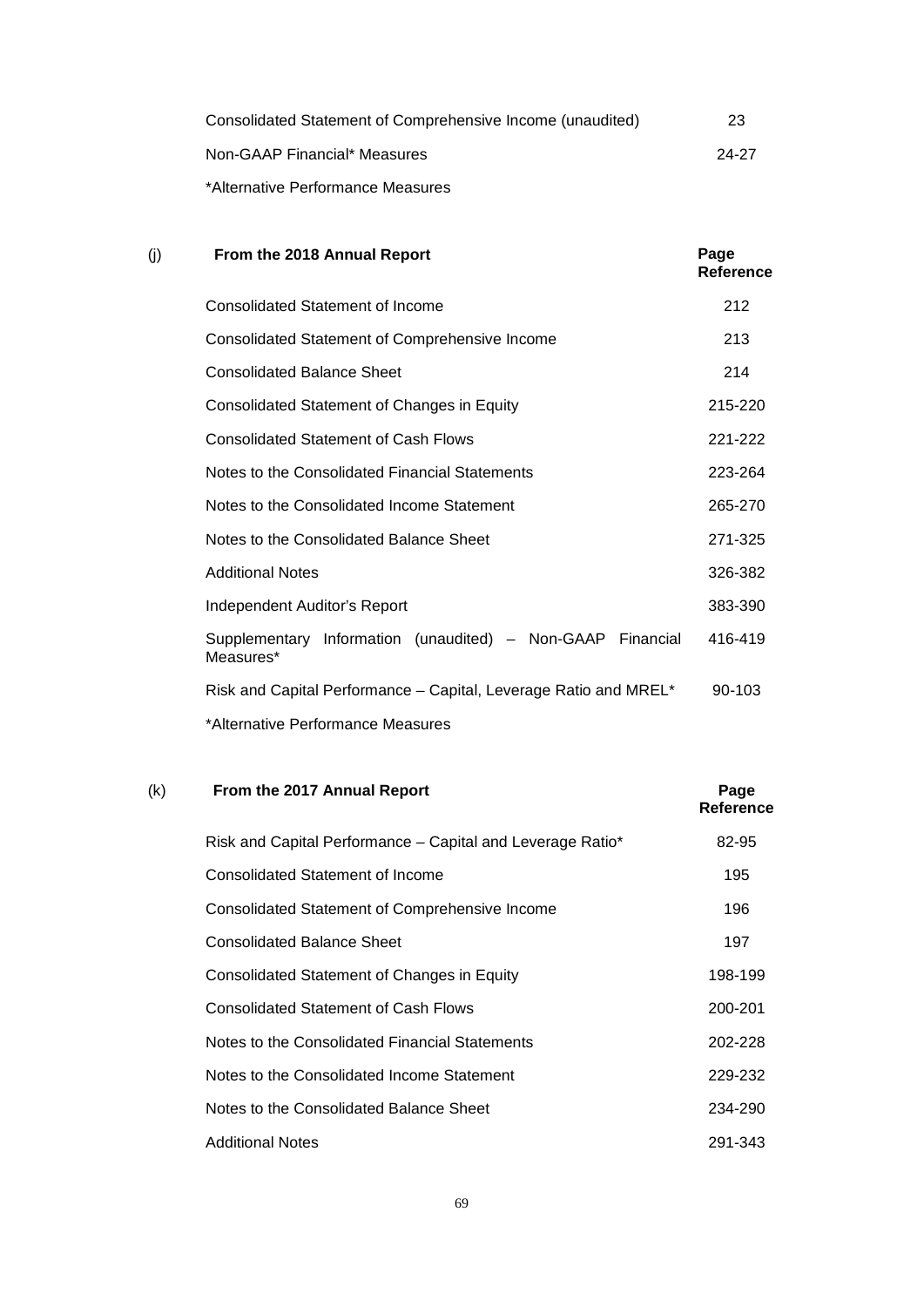Independent Auditor's Report 344-351

Supplementary Information (unaudited) – Non-GAAP Financial Measures\* 378-382

\* Alternative Performance Measures

The information incorporated by reference which is not included in the cross-reference list, is considered as additional information and is not required by the relevant schedules of the Regulation 809/2004 of the European Commission, as amended. Any documents incorporated by reference in the 2018 EMTN Base Prospectus or any supplement to the 2018 EMTN Base Prospectus shall not thereby be deemed incorporated by reference in this Prospectus and are either deemed not relevant for an investor or are otherwise covered elsewhere in this Prospectus.

The documents specified above and incorporated by reference shall be available in physical form at the registered office of the Issuer.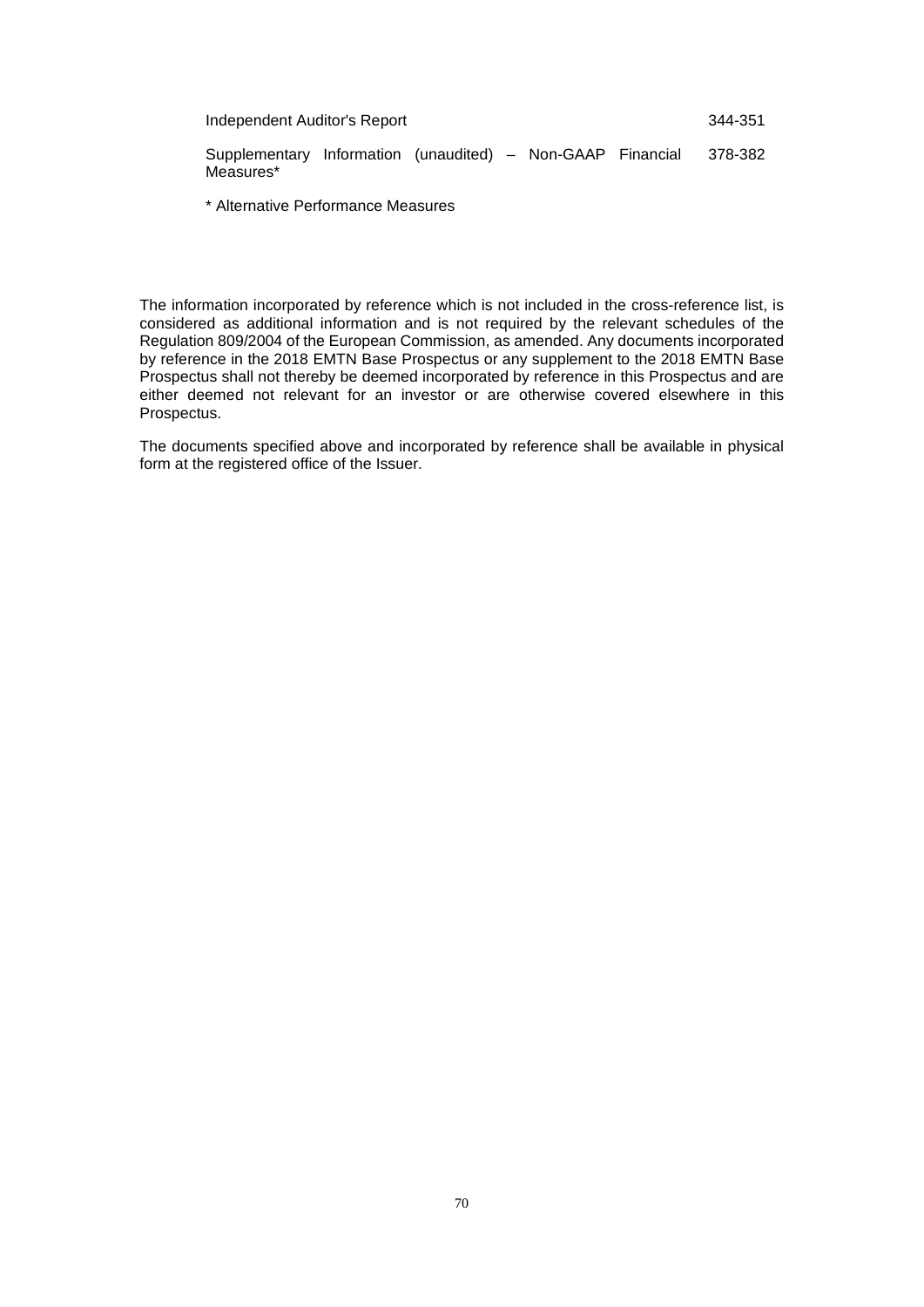## **V. GENERAL INFORMATION**

### 1. **Authorisation**

The establishment of the Programme and the issue of Securities thereunder have been duly authorised by the competent representatives of Deutsche Bank.

The establishment of the Programme is considered to be in the ordinary course of Deutsche Bank's business and therefore was not authorised by board resolutions.

Deutsche Bank has obtained or will obtain from time to time all necessary consents, approvals and authorisations in connection with the issue and performance of its obligations under the Securities.

#### 2. **Material Adverse Change in the Prospects of Deutsche Bank and Significant Change in Deutsche Bank's Financial or Trading Position**

There has been no material adverse change in the prospects of Deutsche Bank since 31 December 2018. There has been no significant change in the financial position or the trading position of Deutsche Bank Group since 31 March 2019.

### 3. **Legal and Arbitration Proceedings**

Save as disclosed in the 2018 EMTN Base Prospectus (as supplemented from time to time) on the pages identified in items  $(a) - (h)$  of the Cross Reference List in section "III. Documents Incorporated by Reference" above as relating to "Legal and Arbitration Proceedings", there have been no governmental, legal or arbitration proceedings (including any such proceedings which are pending or threatened of which the issuer is aware) during the last twelve months which may have, or have had in the recent past, significant events on the Issuer's financial position or profitability.

### 4. **Post Issuance Information**

The Issuer does not intend to provide any post-issuance information in relation to the assets underlying the Securities, except if required by any applicable law or regulation.

### 5. **Use of Proceeds**

The net proceeds from the issue of any Securities under this Prospectus will be applied by the Issuer for its general corporate purposes. A substantial portion of the proceeds from the issue of certain Securities may be used to hedge market risk with respect to such Securities.

# 6. **Availability of Documents**

Copies of the following documents will be available from the registered office of the Issuer and from the specified office of the Paying Agent:

- the articles of association (with an English translation where applicable) of the Issuer;
- each document incorporated by reference into this Prospectus; and
- this Prospectus.

### 7. **Ratings of the Issuer**

Deutsche Bank is rated by Moody's Investors Service, Inc. ("**Moody's**"), Standard & Poor's Credit Market Services Europe Limited ("**S&P**"), Fitch Ratings Limited ("**Fitch**"), and DBRS, Inc. ("**DBRS**", together with Fitch, S&P and Moody's, the "Rating Agencies").

S&P and Fitch are established in the European Union and have been registered in accordance with Regulation (EC) No 1060/2009 of the European Parliament and of the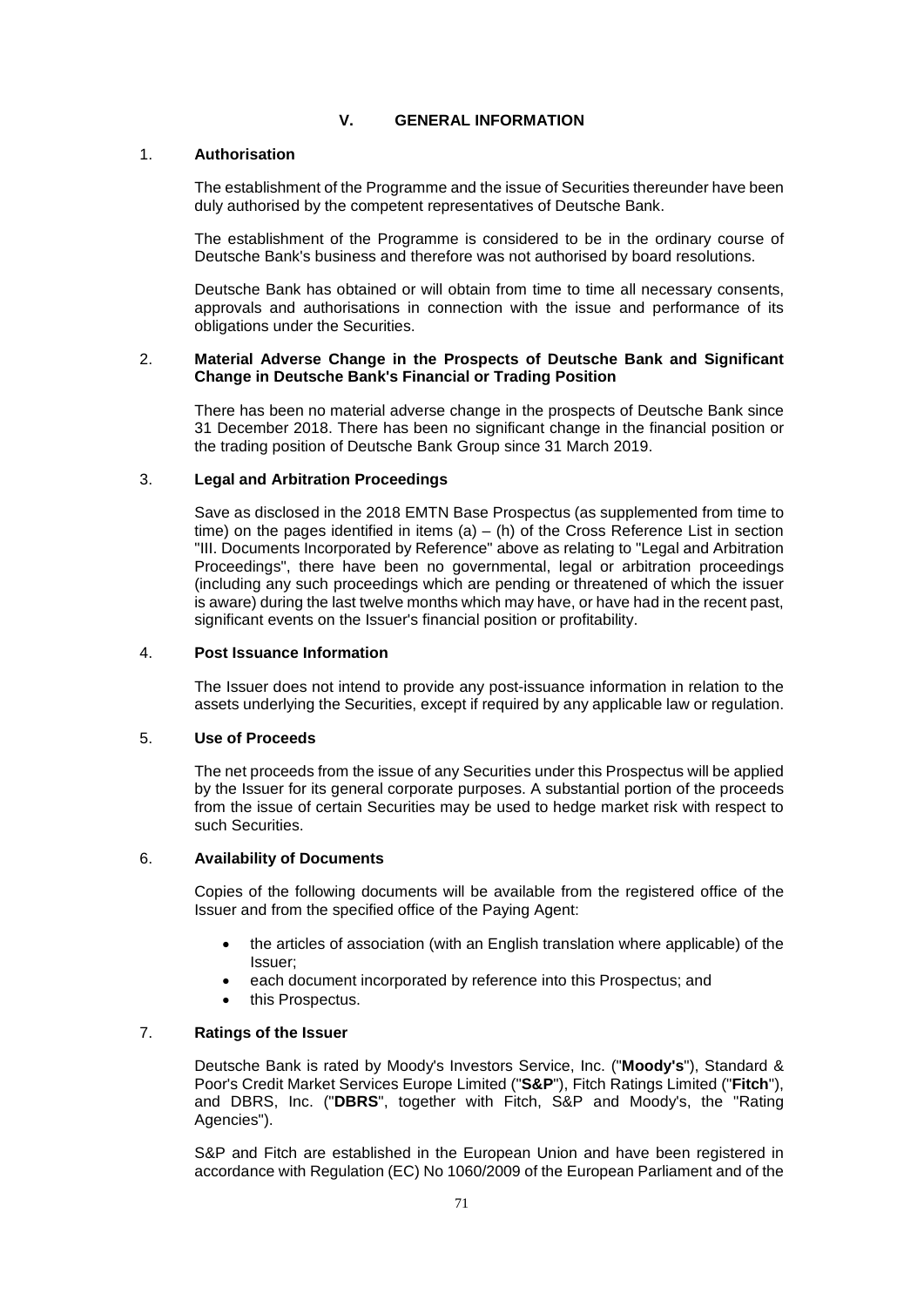Council of 16 September 2009, as amended, on credit rating agencies ("**CRA Regulation**"). With respect to Moody's, the credit ratings are endorsed by Moody's office in the UK, Moody's Investors Service Ltd., in accordance with Article 4(3) of the CRA Regulation. With respect to DBRS, the credit ratings are endorsed by DBRS Ratings Ltd in the UK in accordance with Article 4(3) of the CRA Regulation. Moody's Investors Service Ltd. and DBRS Ratings Ltd are established in the European Union and have been registered in accordance with the CRA Regulation.

As of 3 June 2019, the following ratings were assigned to Deutsche Bank for its longterm non-preferred senior debt and its short-term senior debt. For information on the distinction between preferred and non-preferred senior debt and the ratings assigned to Deutsche Bank for its long-term preferred senior debt, see "Ranking of the Securities" below:

#### **Moody's**

Long-term non-preferred senior debt: Baa3

Short-term senior debt: P-2

Moody's defines:

Baa3: Obligations rated "Baa" are judged to be mediumgrade and subject to moderate credit risk and as such may possess certain speculative characteristics.

> Moody's long-term obligation ratings are divided into several categories ranging from "Aaa", reflecting the highest quality, subject to the lowest level of credit risk, over categories "Aa", "A", "Baa", "Ba", "B", "Caa", "Ca" to category "C", reflecting the lowest rated obligations which are typically in default, with little prospect for recovery of principal or interest. Moody's appends numerical modifiers 1, 2 and 3 to each generic rating classification from "Aa" through "Caa". The modifier 1 indicates that the obligation ranks in the higher end of its generic rating category; the modifier 2 indicates a mid-range ranking; and the modifier 3 indicates a ranking in the lower end of that generic rating category.

P-2: Issuers (or supporting institutions) rated Prime-2 have a strong ability to repay short-term debt obligations.

> Moody's short-term obligation ratings are divided into several categories ranging from "P-1", reflecting a superior ability of an issuer to repay short-term debt obligations, over categories "P-2" and "P-3" to category "NP", reflecting that an issuer does not fall within any of the Prime rating categories.

Rating Outlook/Review: A rating outlook is an opinion regarding the likely rating direction over the medium term. Rating outlooks fall into four categories: Positive (POS), Negative (NEG), Stable (STA), and Developing (DEV). A designation of RUR (Rating(s) Under Review) indicates that an issuer has one or more ratings under review, which overrides the outlook designation. A stable outlook indicates a low likelihood of a rating change over the medium term. A negative, positive or developing outlook indicates a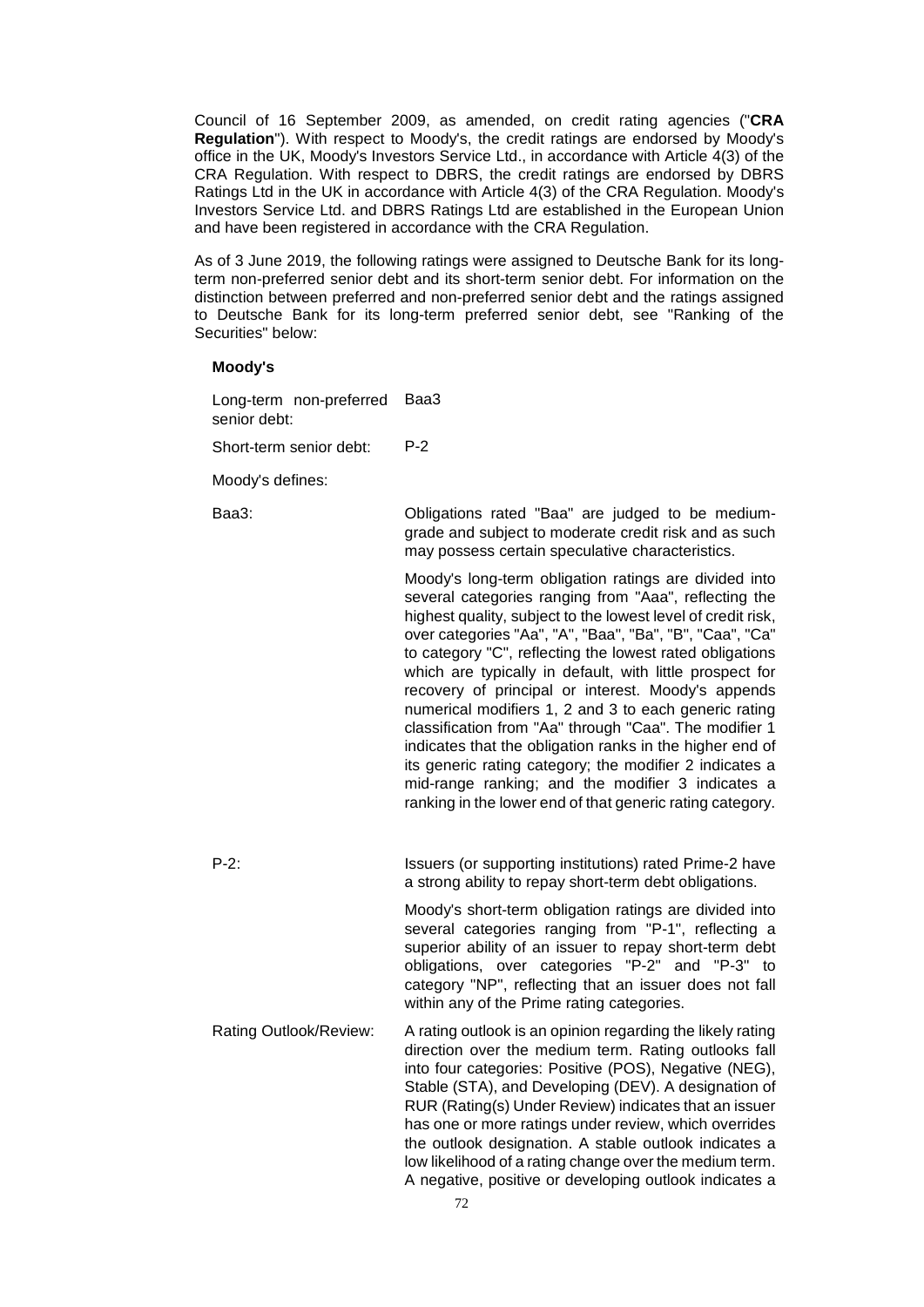higher likelihood of a rating change over the medium term.

A review indicates that a rating is under consideration for a change in the near term. A rating can be placed on review for upgrade (UPG), downgrade (DNG), or more rarely with direction uncertain (UNC). A review may end with a rating being upgraded, downgraded, or confirmed without a change to the rating. Ratings on review are said to be on Moody's "Watchlist" or "On Watch". Ratings are placed on review when a rating action may be warranted in the near term but further information or analysis is needed to reach a decision on the need for a rating change or the magnitude of the potential change.

#### **S&P**

Long-term non-preferred BBBsenior debt:

Short-term senior debt: A-2

S&P defines:

BBB-: An obligation rated "BBB" exhibits adequate protection parameters. However, adverse economic conditions or changing circumstances are more likely to lead to a weakened capacity of the obligor to meets its financial commitment on the obligation.

> Long-term issue credit ratings by S&P are divided into several categories ranging from "AAA", reflecting an extremely strong capacity of the obligor to meet its financial commitment on the obligation, over categories "AA", "A", "BBB", "BB", "B", "CCC", "CC", "C" to category "D", reflecting that an obligation is in default or in breach of an imputed promise. The ratings from "AA" to "CCC" may be modified by the addition of a plus ("+") or minus ("–") sign to show relative standing within the major rating categories.

A-2: An obligation rated "A-2" is somewhat more susceptible to the adverse effects of changes in circumstances and economic conditions than obligations in higher rating categories. However, the obligor's capacity to meet its financial commitment on the obligation is satisfactory.

> Short-term issue credit ratings by S&P are divided into several categories ranging from "A-1", reflecting a strong capacity of the obligor to meet its financial commitment on the obligation, over categories "A-2", "A-3", "B", "C" to category "D", reflecting that an obligation is in default or in breach of an imputed promise.

Outlook / CreditWatch: An S&P rating outlook assesses the potential direction of a long-term credit rating over the intermediate term (typically six months to two years). In determining a rating outlook, consideration is given to any changes in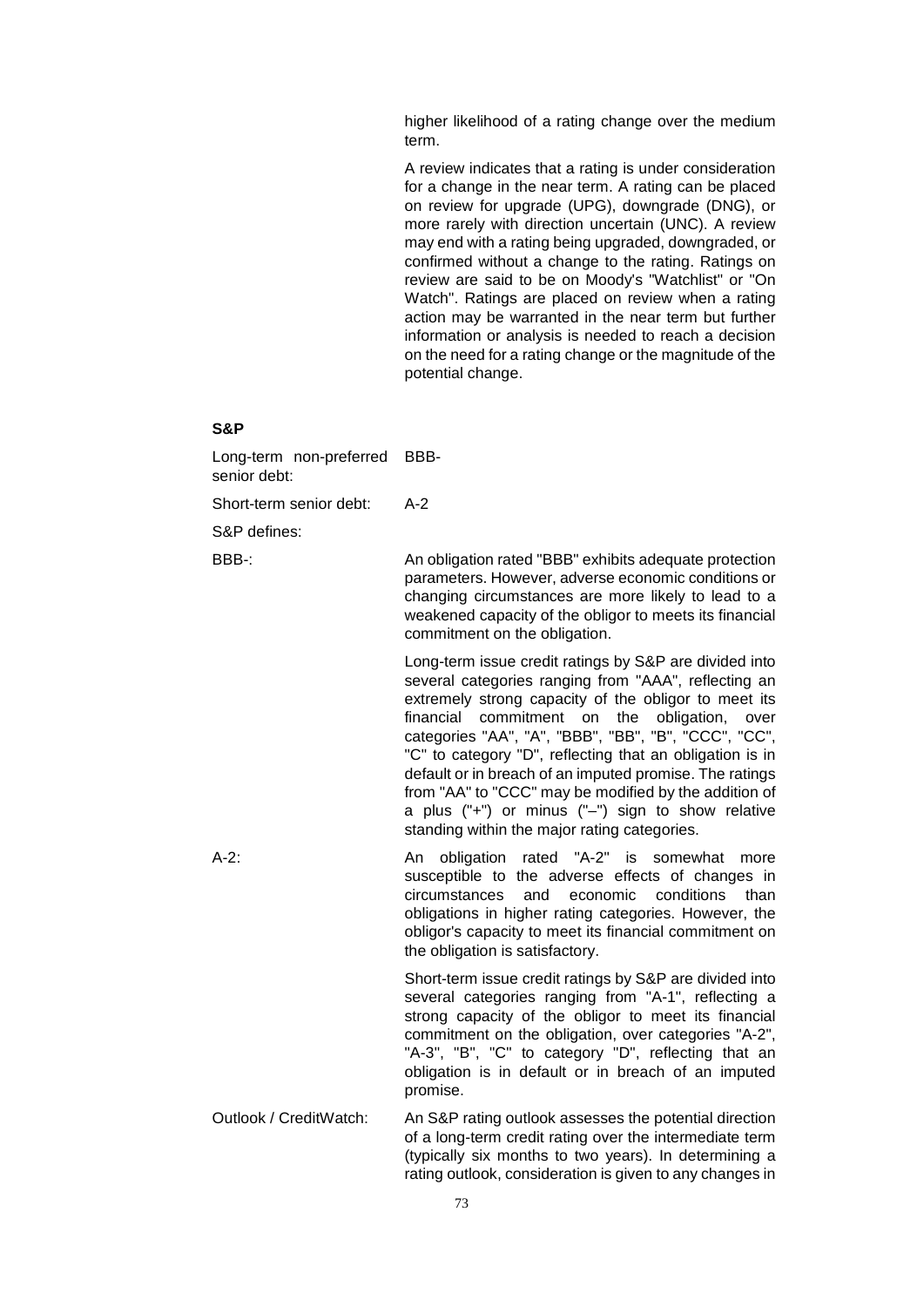the economic and/or fundamental business conditions. An outlook is not necessarily a precursor of a rating change or future CreditWatch action. Rating outlooks fall into five categories: positive, negative, stable, developing and n.m. (not meaningful).

CreditWatch highlights S&P's opinion regarding the potential direction of a short-term or long-term rating. It focuses on identifiable events and short-term trends that cause ratings to be placed under special surveillance by S&P's analytical staff. A CreditWatch listing, however, does not mean a rating change is inevitable, and when appropriate, a range of potential alternative ratings will be shown. CreditWatch is not intended to include all ratings under review, and rating changes may occur without the ratings having first appeared on CreditWatch. The "positive" designation means that a rating may be raised; "negative" means a rating may be lowered; and "developing" means that a rating may be raised, lowered, or affirmed.

#### **Fitch**

Long-term non-preferred BBB+ senior debt:

Short-term senior debt: F2

Fitch defines:

BBB+: A rating of "BBB" denotes expectations of low credit risk. The capacity for payment of financial commitments is considered adequate. This capacity may, nevertheless, be more likely to be impaired by adverse business or economic conditions than is the case for higher ratings.

> Fitch's long-term ratings are divided into several major categories ranging from "AAA", reflecting the lowest expectation of credit risk, over categories "AA", "A", "BBB", "BB", "B", "CCC", "CC" to category "C", reflecting exceptionally high levels of credit risk. Defaulted obligations typically are not assigned "RD" or "D" ratings, but are instead rated in the "B" to "C" rating categories, depending upon their recovery prospects and other relevant characteristics. The modifiers "+" or "–" may be appended to a rating to denote relative status within major rating categories. Such suffixes are not added to the "AAA" obligation rating category or to obligation ratings below "CCC".

> The subscript "emr" is appended to a rating to denote embedded market risk which is beyond the scope of the rating. The designation is intended to make clear that the rating solely addresses the counterparty risk of the issuing bank. It is not meant to indicate any limitation in the analysis of the counterparty risk, which in all other respects follows published Fitch criteria for analysing the issuing financial institution.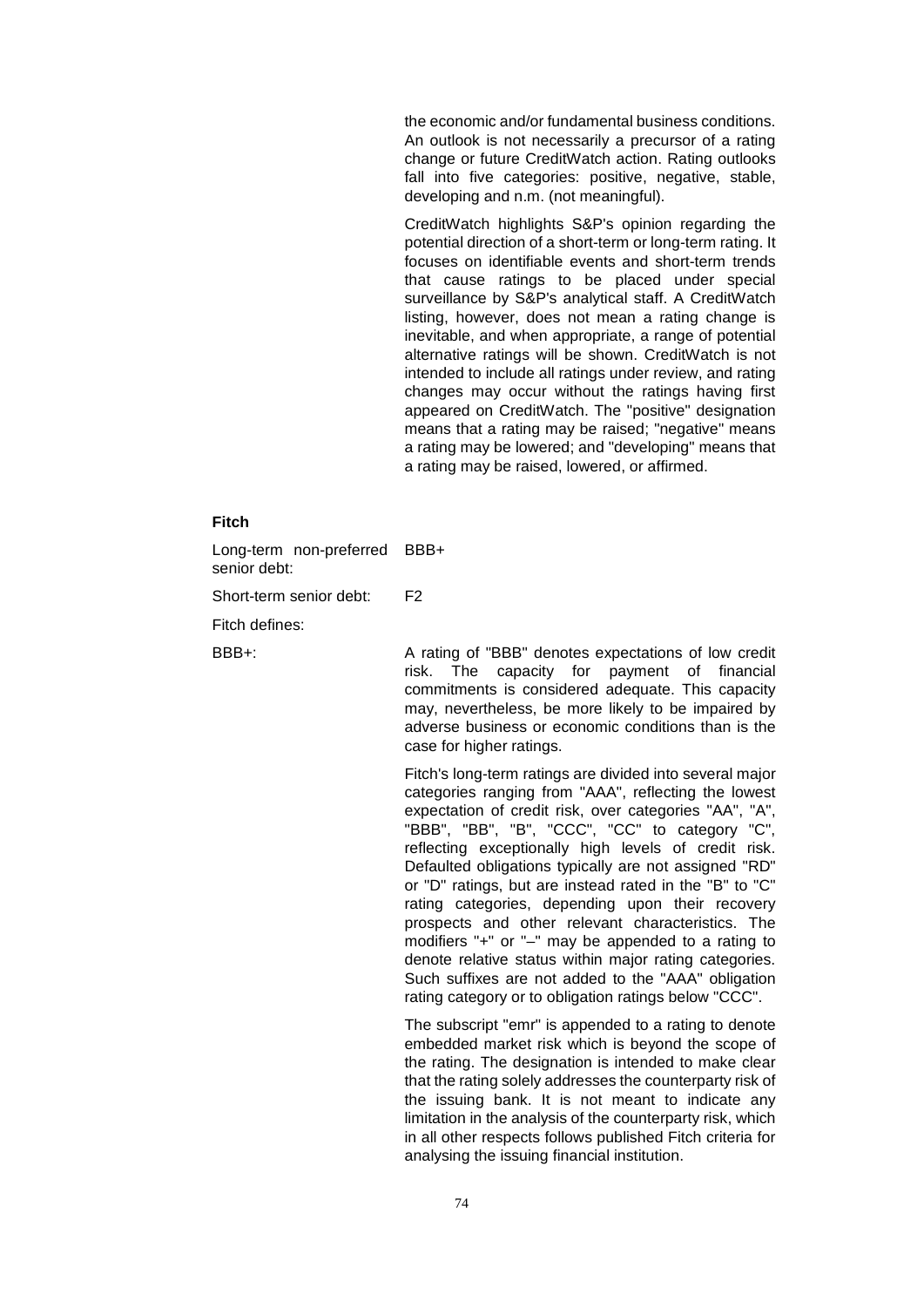F2: A rating of "F2" indicates the good intrinsic capacity for timely payment of financial commitments. It may have an added "+" to denote any exceptionally strong credit feature.

> Fitch's short-term ratings are divided into several categories ranging from "F1", reflecting the strongest intrinsic capacity for timely payment of financial commitments, over categories "F2", "F3", "B", "C", "RD" to category "D" which indicates a broad-based default event for an entity, or the default of a short-term obligation.

Outlook / Rating Watch: Rating Outlooks indicate the direction a rating is likely to move over a one- to two-year period. They reflect financial or other trends that have not yet reached the level that would trigger a rating action, but which may do so if such trends continue. Positive or Negative rating Outlooks do not imply that a rating change is inevitable and, similarly, ratings with Stable Outlooks can be raised or lowered without a prior revision to the Outlook, if circumstances warrant such an action. Occasionally, where the fundamental trend has strong, conflicting elements of both positive and negative, the Rating Outlook may be described as Evolving.

> Rating Watches indicate that there is a heightened probability of a rating change and the likely direction of such a change. These are designated as "Positive", indicating a potential upgrade, "Negative", for a potential downgrade, or "Evolving" if ratings may be raised, lowered or affirmed. However, ratings that are not on Rating Watch can be raised or lowered without being placed on Rating Watch first, if circumstances warrant such an action.

#### **DBRS**

|              |  | Long-term non-preferred BBB (high) (negative) |
|--------------|--|-----------------------------------------------|
| senior debt: |  |                                               |

Short-term senior debt: R-1 (low) (stable)

DBRS defines:

BBB (high): Adequate credit quality. The capacity for the payment of financial obligations is acceptable. May be vulnerable to future events.

> Long-term obligations ratings by DBRS are divided into several categories ranging from "AAA", reflecting the highest credit quality, over categories "AA", "A", "BBB", "BB", "B", "CCC", "CC", "C" to category "D", reflecting when the issuer has filed under any applicable bankruptcy, insolvency or winding up statute or there is a failure to satisfy an obligation after the exhaustion of grace periods. All rating categories other than "AAA" and "D" also contain subcategories "(high)" and "(low)". The absence of either a "(high)" or "(low)" designation indicates the rating is in the middle of the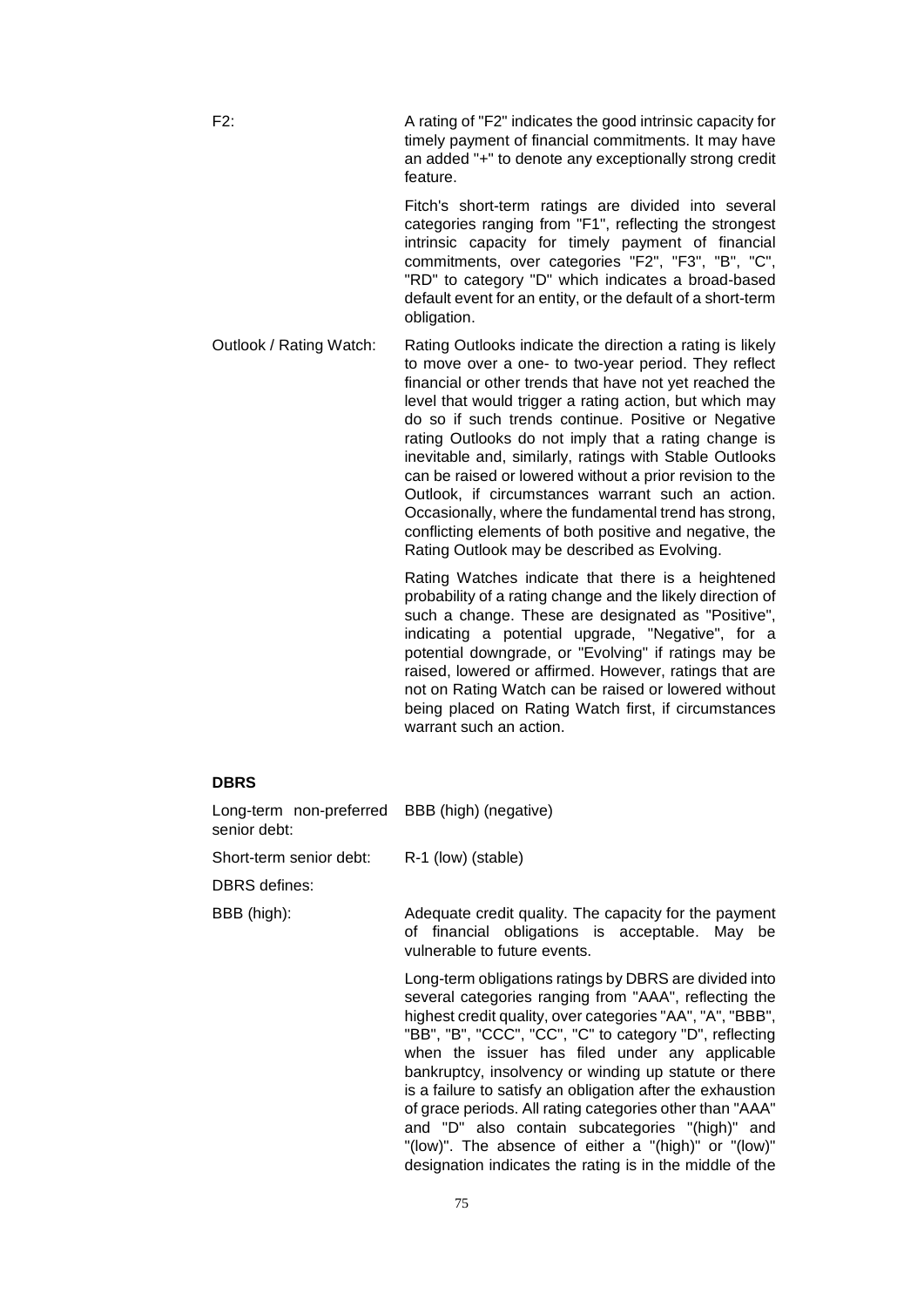|                       | category.                                                                                                                                                                                                                                                                                                                                                                                                                                                                                                                        |
|-----------------------|----------------------------------------------------------------------------------------------------------------------------------------------------------------------------------------------------------------------------------------------------------------------------------------------------------------------------------------------------------------------------------------------------------------------------------------------------------------------------------------------------------------------------------|
| R-1 (low):            | Good credit quality. The capacity for the payment of<br>short-term financial obligations as they fall due is<br>substantial. Overall strength is not as favourable as<br>higher rating categories. May be vulnerable to future<br>events, but qualifying negative factors are considered<br>manageable.                                                                                                                                                                                                                          |
|                       | DBRS's short-term debt ratings are divided into several<br>categories ranging from "R-1", reflecting the highest<br>credit quality, over categories "R-2", "R-3", "R-4", "R-<br>5" to category "D" reflecting when the issuer has filed<br>under any applicable bankruptcy, insolvency or<br>winding up statute or there is a failure to satisfy an<br>obligation after the exhaustion of grace periods. The<br>"R-1" and "R-2" rating categories are further denoted<br>by the subcategories "(high)", "(middle)", and "(low)". |
| negative /<br>stable: | Rating trends provide guidance in respect of DBRS's<br>opinion regarding the outlook for a rating. Rating trends<br>categories:<br>"positive", "stable"<br>have<br>three<br>or<br>"negative". The rating trend indicates the direction in<br>which DBRS considers the rating may move if present<br>circumstances continue, or in certain cases, unless<br>challenges are addressed by the issuer.                                                                                                                               |
|                       | It is often the rating trend that reflects the initial<br>pressures or benefits of a changing environment rather<br>than an immediate change in the rating. A positive or<br>negative trend is not an indication that a rating change<br>is imminent. Rather, a positive or negative trend<br>represents an indication that there is a greater<br>likelihood that the rating could change in the future<br>than would be the case if a stable trend was assigned<br>to the security.                                             |
|                       | Generally, the conditions that lead to the assignment<br>of a negative or positive trend are resolved within a<br>twelve month period. However, in some instances, new<br>factors emerge which may cause the positive or<br>negative trend to be maintained, even as the original                                                                                                                                                                                                                                                |

DBRS places ratings "Under Review" in situations where a significant event occurs that directly impacts the credit quality of a particular entity or group of entities and if there is uncertainty regarding the outcome of the event and DBRS therefore is unable to provide an objective, forward -looking opinion in a timely fashion. DBRS also places ratings "Under Review " in situations where, in the opinion of DBRS, the current rating on the security may no longer be appropriate due to a change in the credit status of the issuing entity for other reasons and additional time is required for further analysis. Furthermore, DBRS may also place a rating "Under Review " if DBRS has announced that one or more of its methodologies that apply to such a rating is being revised and the announcement indicates that the outcome of the rating affected by the revision is uncertain. Using "Under

factors become clarified or resolved.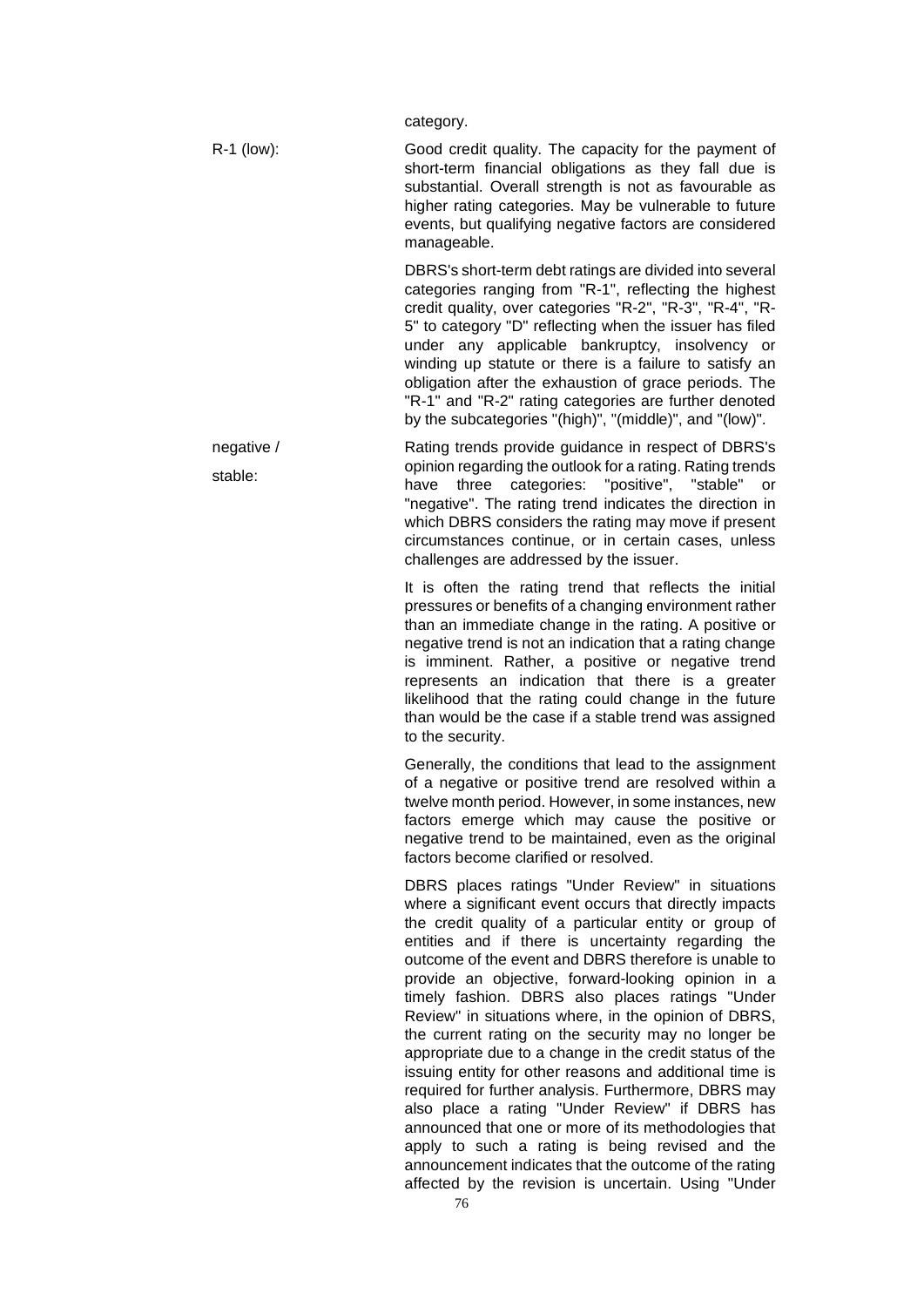Review Positive" or "Under Review Negative" is a more significant action than changing a rating trend to positive or negative as rating changes are considered more likely with the former than the latter.

## 8. **Ranking of the Securities**

The ranking of the Issuer's liabilities in insolvency or in the event of the imposition of resolution measures, such as a bail-in, is determined by German law. The Securities are unsecured unsubordinated preferred liabilities that would rank higher than the Issuer's regulatory capital, its unsubordinated liabilities and its unsecured unsubordinated non-preferred liabilities. The liabilities under the Securities rank pari passu with other unsecured unsubordinated preferred liabilities, including but not limited to derivatives, structured products and deposits not subject to protection. The liabilities under the Securities rank below liabilities protected in bankruptcy or excluded from resolution measures, such as certain protected deposits.

As of the date of this Base Prospectus, the following ratings were assigned to Deutsche Bank for its long-term preferred unsubordinated debt: A3 (Negative) by Moody's and BBB+ by S&P. For information on the definitions employed by the Rating Agencies, see the information (including any supplements) in the "Ratings of the Issuer" subsection above.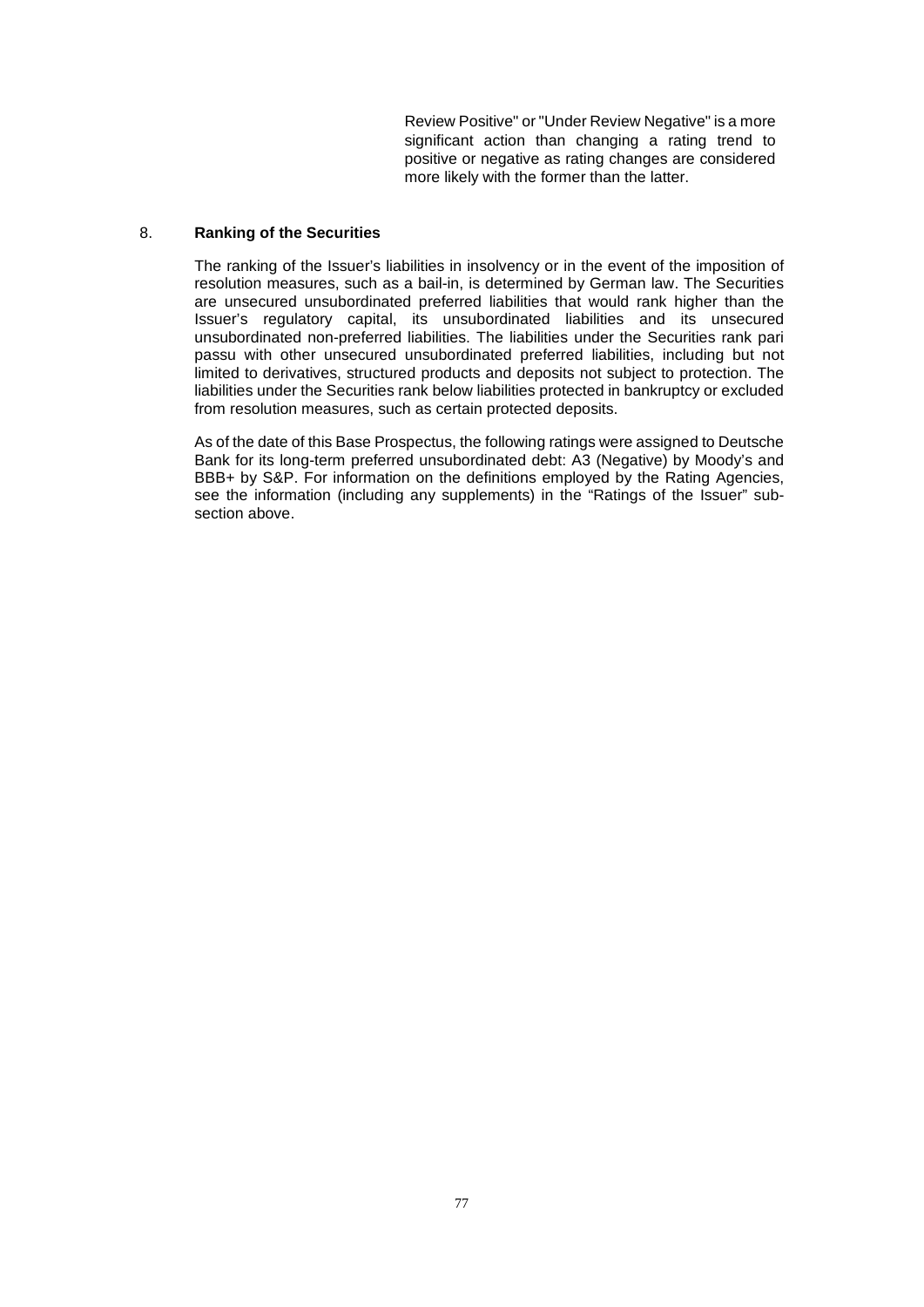# **VI. GENERAL CONDITIONS**

The following **"General Conditions"** of the Securities must be read in their entirety together with the section "Product Terms" (the **"Product Terms"**) for the relevant series of Securities that shall complete and put in concrete terms the following General Conditions for the purposes of such Securities. Product Terms and General Conditions together constitute the **"Terms and Conditions"** of the relevant Securities. Terms not otherwise defined in these General Conditions shall have the meaning given in the Product Terms. The Terms and Conditions are subject to adjustment in accordance with §6.

## **Overview of Terms and Conditions**

References in these Terms and Conditions to a numbered Condition denoted by the term "§" are to the section of these General Conditions so numbered. The Securities may be specified in the Product Terms as warrants (**"Warrants"**). References to a Security shall mean a Security of a Nominal Amount.

| § <sub>1</sub> | Principal obligation: Entitlement of a Securityholder to receive Cash<br>Settlement.                                                                                                                                                                                              |
|----------------|-----------------------------------------------------------------------------------------------------------------------------------------------------------------------------------------------------------------------------------------------------------------------------------|
| $\S2$          | Exercise and Redemption: Exercise procedure and redemption of Warrants.                                                                                                                                                                                                           |
| §3             | Settlement: Settlement of a Security.                                                                                                                                                                                                                                             |
| §4             | Coupon: Payment of Coupons.                                                                                                                                                                                                                                                       |
| §5             | Market Disruptions and non-Trading Day: What constitutes a Market<br>Disruption and the impact of a Market Disruption and non-Trading Day on the<br>Securities.                                                                                                                   |
| §6             | Adjustment Events and Adjustment/Termination Events: What constitutes<br>an Adjustment Event or an Adjustment/Termination Event and possible<br>adjustments to the Securities by the Calculation Agent or early termination of<br>the Securities on the occurrence of such event. |
| §7             | Form of Securities, Transferability, Status, Securityholders: Form of the<br>Securities, their transferability and status, and holders of Securities.                                                                                                                             |
| §8 and §9      | Agents and Calculation Agent: The appointment of Agents, the role of the<br>Calculation Agent and determinations by the Calculation Agent.                                                                                                                                        |
| §10 and<br>§11 | Taxation and Presentation Period and Limitation: Taxation, presentation<br>and the limitation period for any claim, in respect of payments under the<br>Securities.                                                                                                               |
| §12            | Events of Default: What constitutes an Event of Default, as a result of which<br>the Securities may become subject to repayment.                                                                                                                                                  |
| §13            | Substitution of Issuer and Branch: Substitution of an Issuer or a branch of<br>the Issuer.                                                                                                                                                                                        |
| §14 and<br>§15 | Purchases of Securities and Further Issuances of Securities: The right of<br>the Issuer to purchase Securities and to issue further Securities.                                                                                                                                   |
|                |                                                                                                                                                                                                                                                                                   |
| §16            | Notices: The delivery of notices to Securityholders.                                                                                                                                                                                                                              |
| §17            | Intentionally not used                                                                                                                                                                                                                                                            |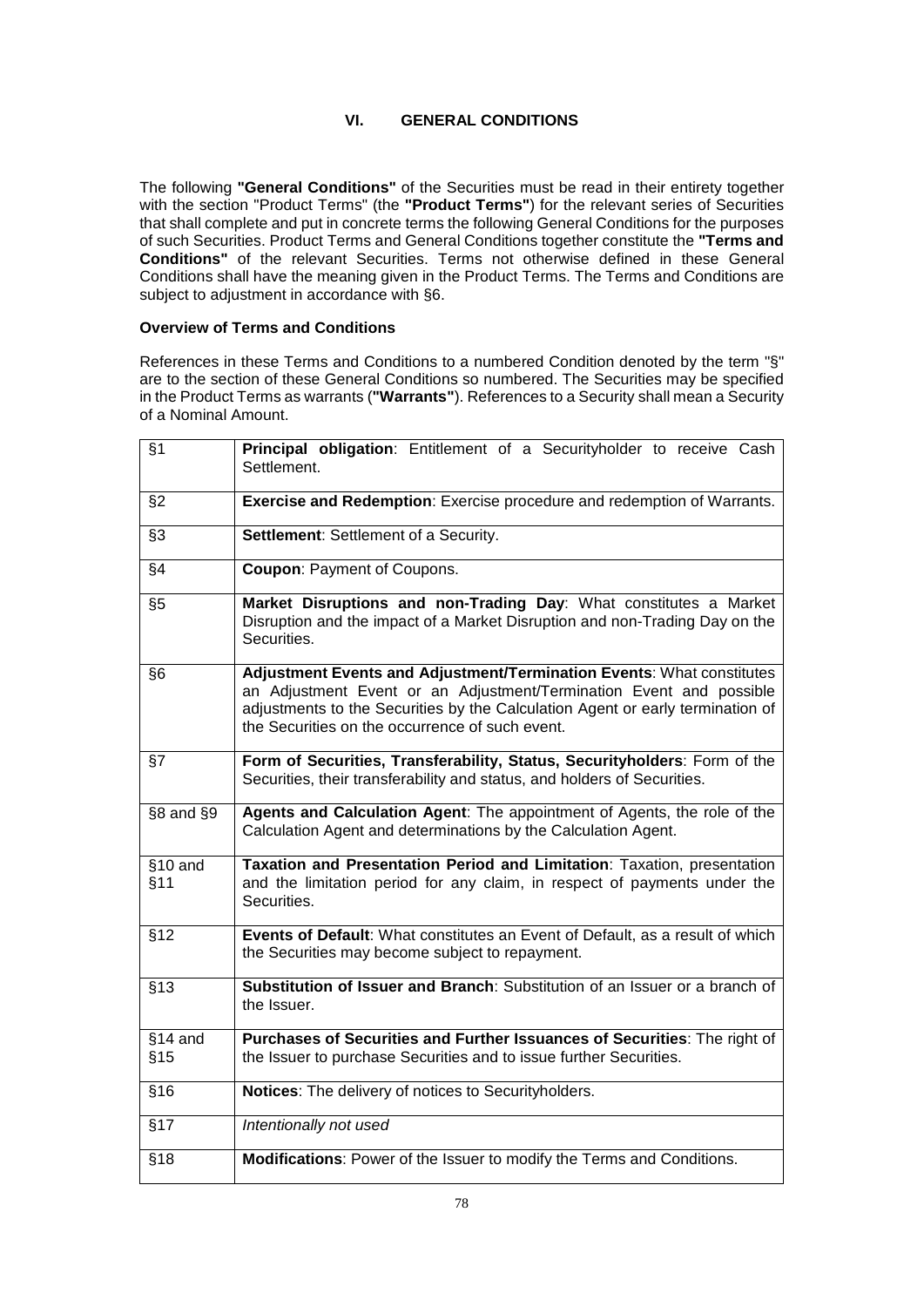| §19 and | Severability, Governing Law and Place of Jurisdiction: The way in which         |
|---------|---------------------------------------------------------------------------------|
| §20     | the Terms and Conditions should be read if any part is unenforceable or invalid |
|         | and the governing law and jurisdiction of the Securities.                       |
|         |                                                                                 |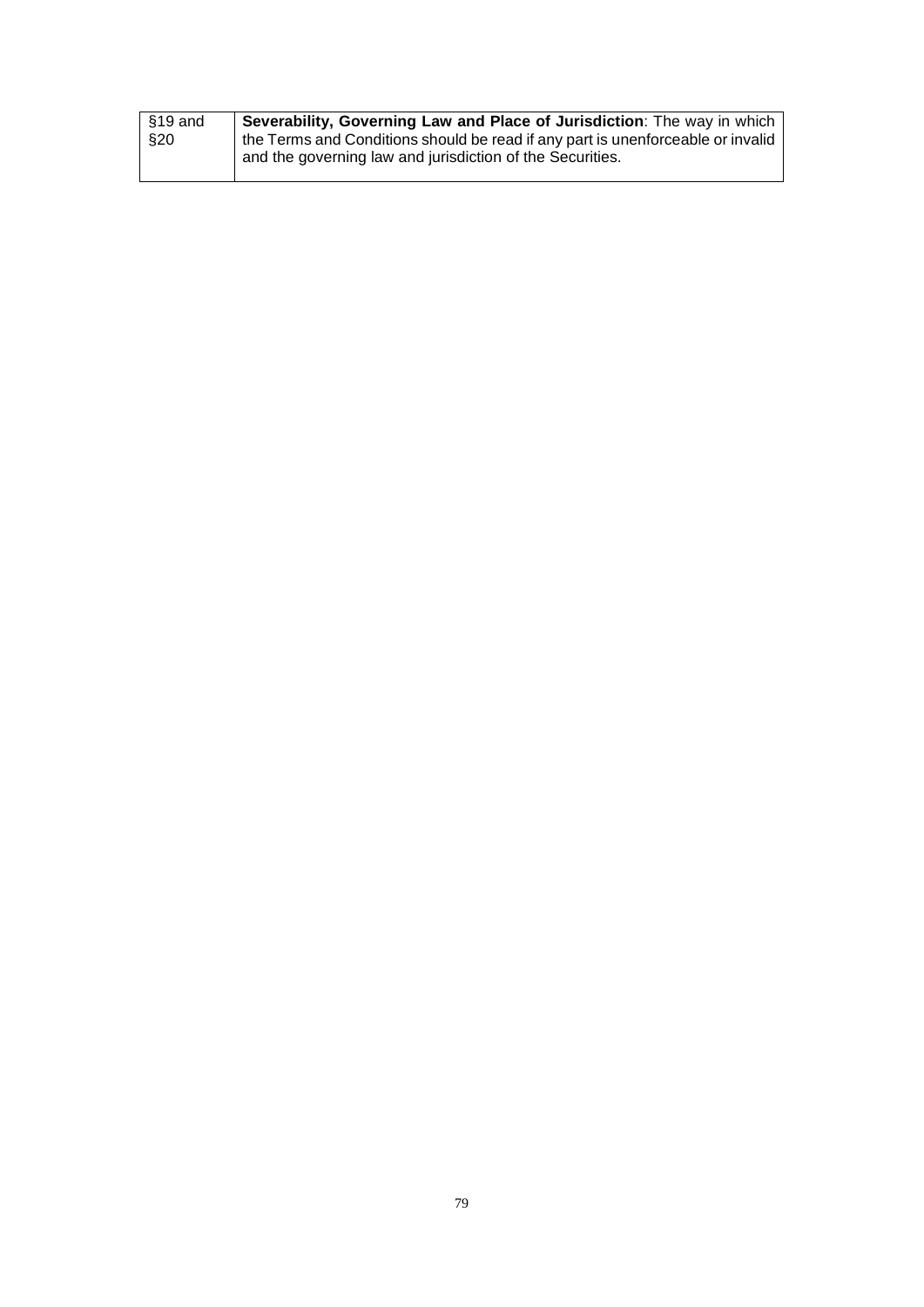## **§1 Principal obligation**

Each security (each a **"Security"**), belonging to a series (each a **"Series"**) of Securities identified by its ISIN, entitles its holder (as defined in §7 below) to receive from the Issuer in respect of each Security, as specified in the Product Terms, payment of the Cash Amount to each relevant Securityholder.

The Cash Amount will be rounded to the nearest two decimal places in the Settlement Currency, 0.005 being rounded downwards.

Definitions in respect of §1 and, if applicable, other Terms and Conditions:

### *Cash Settlement*

(a) **"Cash Amount"** means an amount calculated as provided under the heading "Cash Amount" in the Product Terms.

## *General*

- (b) "**Business Day**" means, subject to it not being specified otherwise in the Product Terms, a day (a) on which the Trans-European Automated Real-Time Gross Settlement Express Transfer (TARGET2) System (or any successor thereto) is open, (b) on which commercial banks and foreign exchange markets settle payments and are open for general business (including dealings in foreign exchange and foreign currency deposits) in the Business Day Location(s) specified in the Product Terms, and (c) on which each Clearing Agent is open for business. Saturday and Sunday are not considered Business Days.
- (c) "**Clearing Agent**" means the entity specified as such in the Product Terms.
- (d) "**Rate of Exchange**", if relevant, means in respect of any day, unless otherwise specified in the Product Terms, the rate of exchange prevailing at the Relevant Exchange Time as specified in the Product Terms (or at such time approximate thereto as the Calculation Agent determines to be practicable) on such day between (i) the Reference Currency and the Settlement Currency (expressed as the number of units of the Reference Currency, or a fraction thereof required to buy one unit of the Settlement Currency or Reference Currency, as applicable) as determined by the Calculation Agent by reference to such source(s) as the Calculation Agent may reasonably determine to be appropriate at such time.
- (e) "**Final Reference Level**" is as defined in the Product Terms.
- (f) "**Initial Valuation Date**" is as specified in the Product Terms.
- (g)

"**Issuer**" means Deutsche Bank AG ("**Deutsche Bank AG** ").

- (h) "**Multiplier**" is as specified in the Product Terms.
- (i) "**Settlement**" means Cash Settlement.
- (j) "**Settlement Currency**" is as defined in the Product Terms.
- (k) "**Trading Day**" means each Business Day from (and including) the Initial Valuation Date
- (l) "**Underlying**" is as specified under the heading "Underlying" in the Product Terms.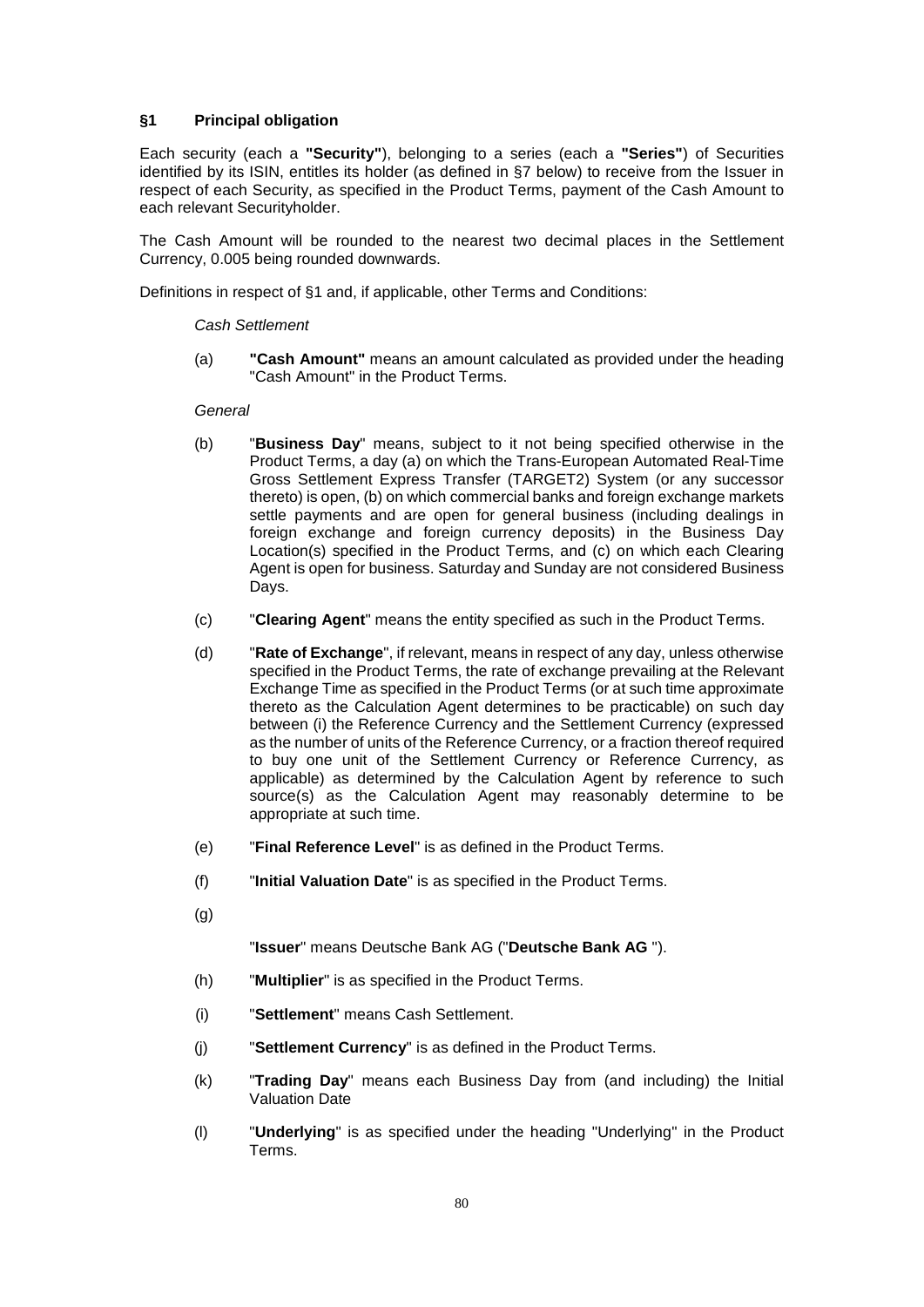(m) "**Valuation Date**" is as defined in the Product Terms subject to adjustment in accordance with §5(1).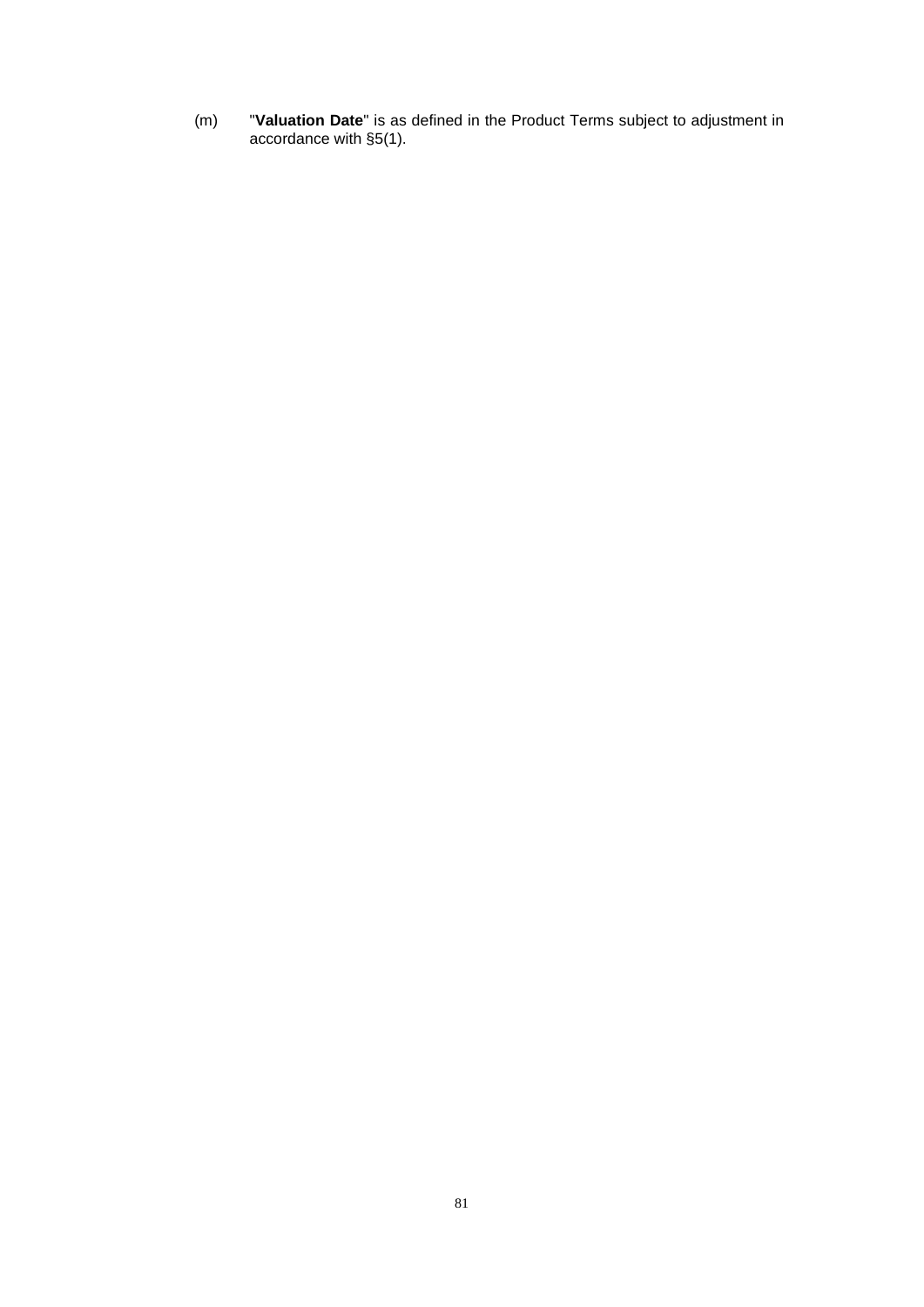## **§2 Exercise**

## (1) **General**

The obligation described in §1(1) falls due on the Settlement Date (as specified in the Product Terms) when the Security is duly exercised, subject to §5 and §6.

# (2) **Exercise of Warrants**

The Securities will be exercised automatically on the Exercise Date, and a Securityholder will not be required to complete an exercise notice. Such automatic exercise will only occur if a Cash Amount greater than zero would be payable to the Securityholder.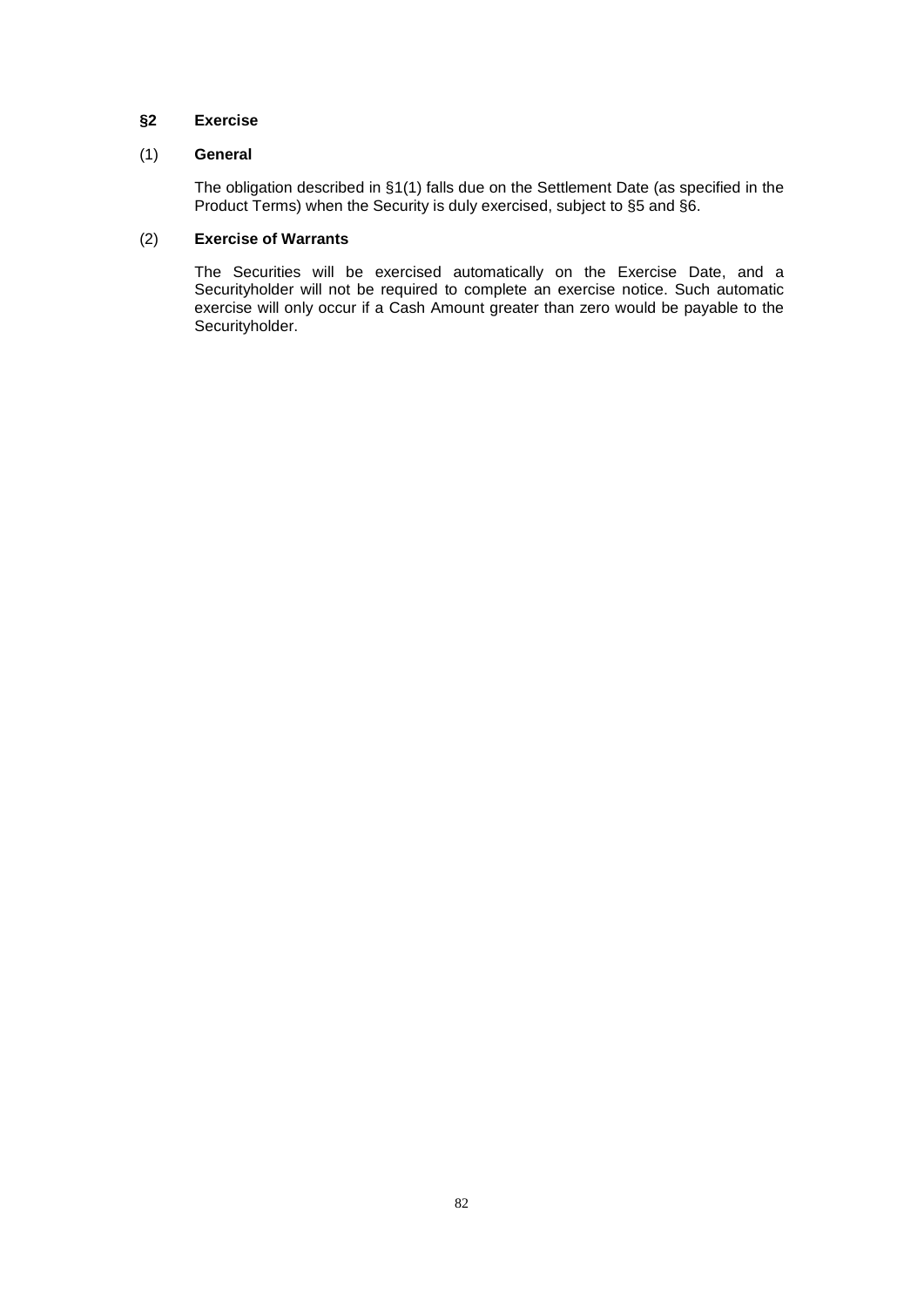## **§3 Settlement**

### (1) **Taxation, other laws and regulations**

All payments will be subject in all cases to any fiscal or other laws and regulations applicable thereto in the place of payment (including, where applicable, laws requiring the deduction or withholding for, or on account of, any tax, duty or other charge whatsoever) and any deduction or withholding required pursuant to an agreement described in Section 1471(b) of the U.S. Internal Revenue Code of 1986 (the "**Code**") or otherwise imposed pursuant to Sections 1471 through 1474 of the Code, any regulations or agreements thereunder, any official interpretations thereof, or any law implementing an intergovernmental approach thereto.

## (2) **Settlement Currency Conversion**

Unless otherwise specified in the Product Terms, any cash amount payable by the Issuer shall be paid in the Settlement Currency. If payment of any amount to a Securityholder, according to the rules of the relevant Clearing Agent, cannot be made in the Settlement Currency, such payment shall be made in the currency principally used by the relevant Clearing Agent for payments to holders holding accounts with such Clearing Agent, following a conversion of the relevant amount from the Settlement Currency, using a rate of exchange determined by the Calculation Agent by reference to such sources as the Calculation Agent may reasonably determine to be appropriate for such conversion.

## (3) **Settlement / Payment details**

Any cash payments payable by the Issuer to the holders shall be made in accordance with the Swedish CSD Rules. The Issuer will be discharged of its payment obligations by payment to, or to the order of, the relevant Clearing Agent in respect of the amount so paid.

#### (4) **Holders' entitlement based on the relevant Record Date**

Any cash payments payable by the Issuer to the holders will be made on the relevant Settlement Date to each holder registered as such on the fifth business day (as defined by the then applicable Swedish CSD Rules) before the relevant Settlement Date for such payment, or such other business day falling closer to such Settlement Date as then may be stipulated in the Swedish CSD Rules (the "**Record Date**") and will be made in accordance with the Swedish CSD Rules.

## (5) **Payment Day**

- (a) If any date for payment of any amount by the Issuer in respect of any Security is not a Payment Day, the holder thereof shall not be entitled to payment until the next following Payment Day and shall not be entitled to any interest or other payment in respect of such delay.
- (b) As used herein, a **"Payment Day"** means a day which is (i) a day (other than a Saturday or Sunday) on which commercial banks and foreign exchange markets settle payments and are open for general business (including dealings in foreign exchange and foreign currency deposits) in the city where the Principal Agent is located and the Payment Day Location(s), if specified in the Product Terms; (ii) a day on which each Clearing Agent is open for business; and (iii) either (1) in relation to any sum payable in a currency other than euro, a day on which commercial banks and foreign exchange markets settle payments and are open for general business (including dealings in foreign exchange and foreign currency deposits) in the principal financial centre of the country of such currency or (2) in relation to any sum payable in euro, a day that the Trans-European Automated Real-Time Gross Settlement Express Transfer (TARGET2) System (or any successor thereto) is open.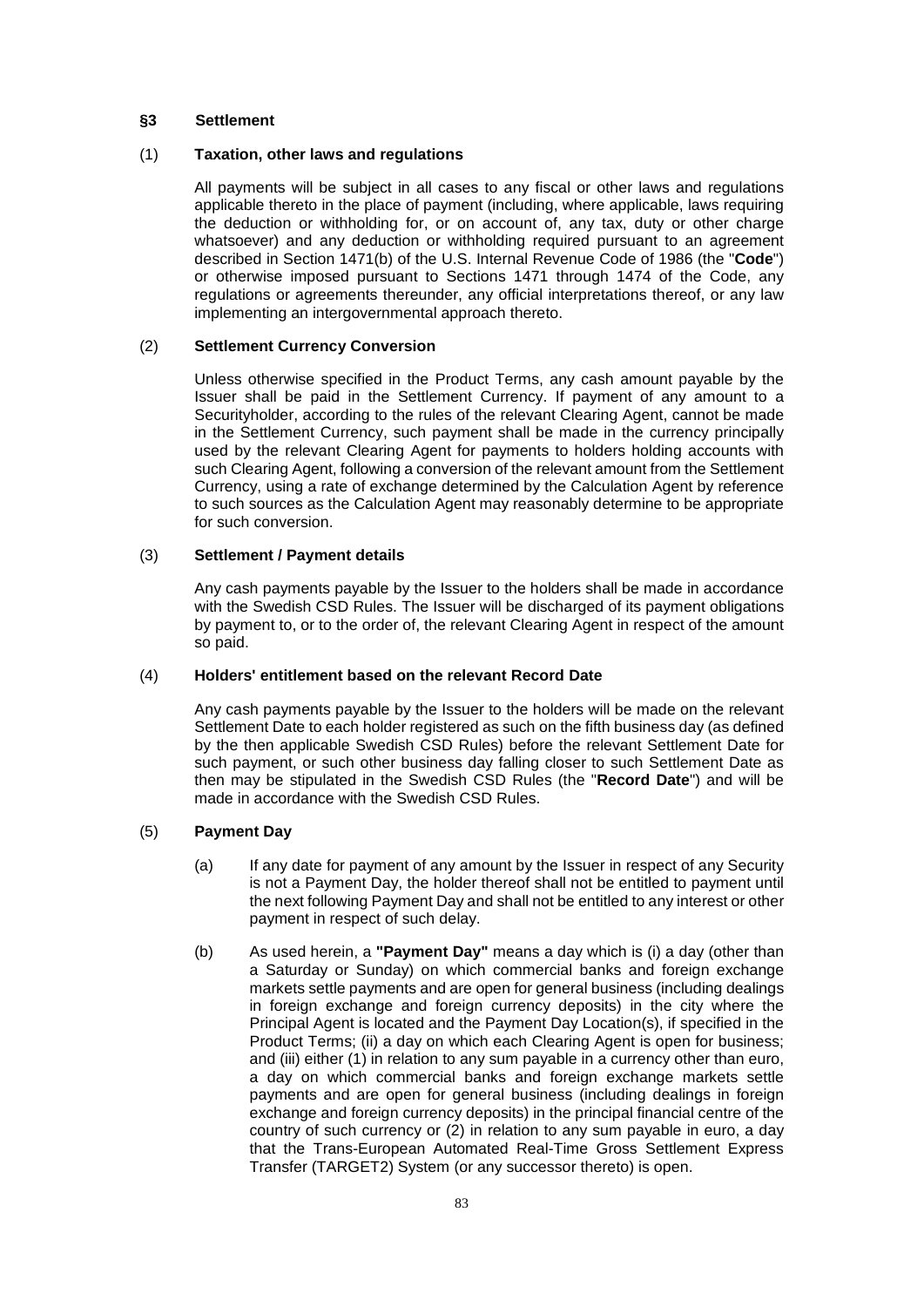## (6) **General**

Without prejudice to para. (7) below, the purchase and/or holding of the Securities does not confer on any Securityholder any rights (whether in respect of voting, distributions or otherwise) in relation to the Underlying, any asset of any kind whatsoever by reference to which any amount due under the Securities is calculated.

### (7) **Distribution**

Any dividend, coupon, interest or similar payment or distribution (each, a **"Distribution"**) in respect of any amount to be delivered will be payable to the party that would receive such Distribution according to market practice for a sale of the relevant amount executed for settlement on the Settlement Date, as specified in the Product Terms, and to be delivered in the same manner as such amount. Any such Distribution to be paid to a Securityholder shall be paid to the Clearing Agent for distribution to the Securityholders.

## (8) **Liability (Settlement Risk)**

Exercise, settlement and redemption of, and any payment in respect of, the Securities is subject to all applicable laws, regulations and practices in force at all relevant times, and neither the Issuer nor any Agent shall incur any liability whatsoever if it is unable to effect the transactions contemplated, after using all reasonable efforts, as a result of any such laws, regulations or practices. Neither the Issuer nor the Agents shall under any circumstances be liable for any acts or defaults of any Clearing Agent in relation to the performance of its duties in relation to the Securities.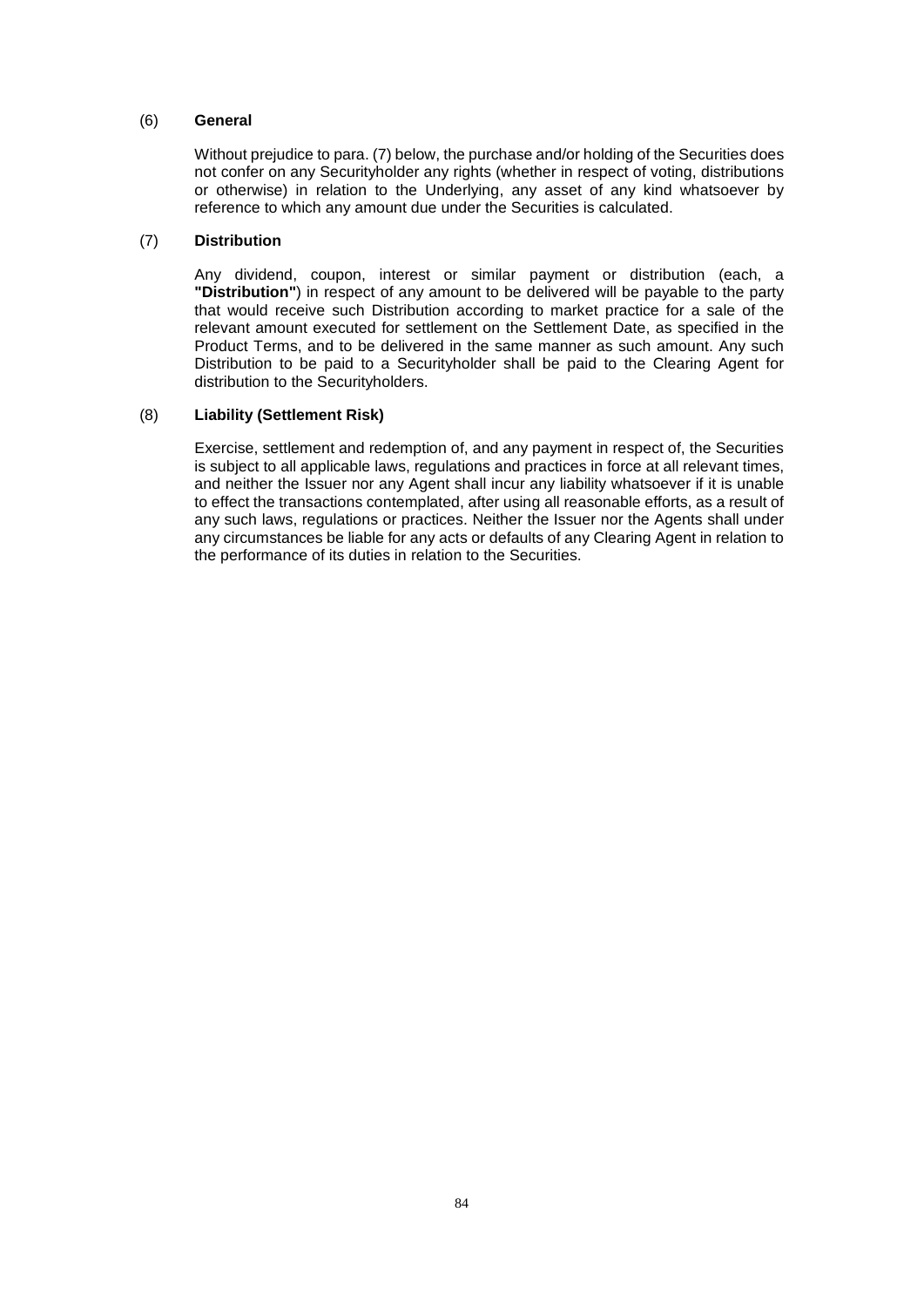## **§4 Coupon**

## (1) **Coupon Payment**

- (a) Unless Coupon Payment is specified to apply in the Product Terms, the Securities bear no coupon and pay no periodic amount.
- (b) If Coupon Payment is specified to apply in the Product Terms, the Issuer shall, on each Coupon Payment Date, pay the relevant Coupon Amount. The Coupon Amount (if any) is payable as consideration for the use of the Nominal Amount in respect of a Security and as compensation in recognition that the Coupon Amount on any or all of the Coupon Payment Dates may be equal to zero or less than a commercial rate of return on the Securities. For the avoidance of doubt, in the event that the Coupon Amount for a Coupon Payment Date is zero, no amount shall be payable by the Issuer in respect of such Coupon Payment Date.
- (c) If a Coupon is specified in the Product Terms and a Coupon Amount is required to be calculated for a period ending other than on (but excluding) a Coupon Period End Date, such Coupon Amount will be calculated on the basis of the number of days in the Coupon Period, and, if specified, the Coupon applicable to such period (or if no such Coupon is specified in the Product Terms, the interest rate which the Calculation Agent determines would apply to a deposit of the respective Nominal Amount or the total outstanding nominal amount for the relevant period with a commercial bank determined by the Calculation Agent at the relevant time) and the Day Count Fraction. If Coupon Payment is specified in the Product Terms, the Coupon Amount(s) shall be the only periodic amount(s) payable for the Security, and no interest shall accrue in respect of the Securities.

#### (2) **Accrual of Coupon**

Coupon Amounts shall cease to be payable from and including the Coupon Cessation Date. Other than the Coupon Amount no periodic amount is payable for the Securities. In addition no interest shall accrue in respect of the Securities whether by reason of late payment of a Coupon Amount or otherwise.

#### (3) **Definitions in respect of §4 and, if applicable, other Terms and Conditions:**

#### *Coupon Payment*

- (a) **"Nominal Amount"** is as defined in the Product Terms.
- (b) **"Coupon Payment Date"** means each day specified to be a Coupon Payment Date in the Product Terms.
- (c) **"Coupon Cessation Date"** is as specified in the Product Terms.
- (d) **"Coupon Amount"** means, in respect of each nominal amount or in respect of the total outstanding nominal amount, the amount specified in the Product Terms or the amount determined as specified in the Product Terms.

Each Coupon Amount will be rounded to the nearest two decimal places in the Settlement Currency, with 0.005 being rounded downwards or if the Settlement Currency is Japanese yen, rounded down to the nearest yen.

- (e) **"Coupon"** is as defined in the Product Terms.
- (f) **"Day Count Fraction"** means a fraction being any of the following as specified in the Product Terms: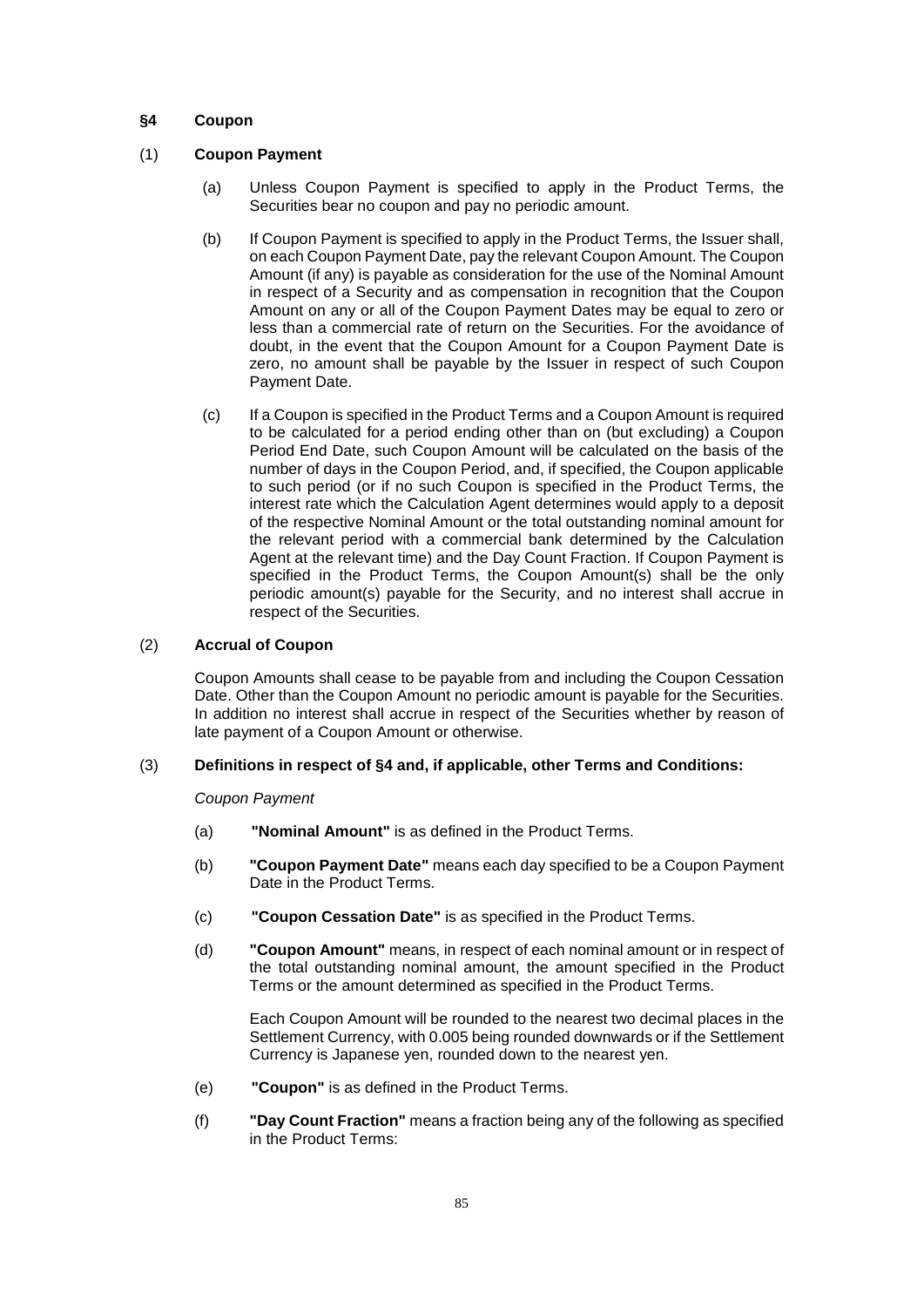- 1. the actual number of days in the Coupon Period divided by 365 (or, if any portion of the Coupon Period falls in a leap year, the sum of (A) the actual number of days in that portion of the Coupon Period falling in a leap year divided by 366; and (B) the actual number of days in that portion of the Coupon Period falling in a non-leap year divided by 365) (**Actual/Actual or Actual/Actual (ISDA)**);
- 2. (a) if the number of days in the Coupon Calculation Period does not exceed the number of days in the Coupon Period in which the Coupon Calculation Period ends, the number of days in the Coupon Calculation Period divided by the product of (1) the number of days in the Coupon Period and (2) the number of days in the Coupon Period which would occur in a calendar year; and
	- (b) if the Coupon Calculation Period is longer than the Coupon Period in which the Coupon Calculation Period ends, the sum of:
		- the number of days in the Coupon Calculation Period falling in the Coupon Period in which the Coupon Calculation Period begins divided by the product of (x) the number of days in the Coupon Period, and
		- (y) the number of days in the Coupon Period which would occur in a calendar year; and the number of days in the Coupon Calculation Period which fall in the next Coupon Period divided by the product of (x) the number of days in the Coupon Period and (y) the number of days in the Coupon Period which would occur in a calendar year. (**Actual/Actual (ICMA Rule 251)**);
- 3. the actual number of days in the Coupon Period divided by 365 (**Actual/365 (Fixed)**);
- 4. the actual number of days in the Coupon Period divided by 360 (**Actual/360**);
- 5. the number of days in the Coupon Period divided by 360, whereby the number of days is to be calculated on the basis of a year of 360 days with 12 months each comprising 30 days (unless (A) the last day of the Coupon Period is the 31st day of a month, in which case the month that includes that last day shall not be considered to be shortened to a month comprising 30 days or (B) the last day of the Coupon Period is the last day of the month of February, in which case the month of February shall not be considered to be lengthened to a month comprising 30 days)) (**30/360, 360/360 or Bond Basis**);
- 6. the number of days in the Coupon Period divided by 360 (the number of days to be calculated on the basis of a year of 360 days with 12 months each comprising 30 days, without regard to the date of the first day or last day of the Coupon Period unless, in the case of a Coupon Period ending on the Settlement Date, the Settlement Date is the last day of the month of February, in which case the month of February shall not be considered to be lengthened to a month comprising 30 days)(**30E/360 or Eurobond Basis**); or
- 7. the number of days in the Coupon Period divided by 360, calculated according to the following formula:

Coupon Rate Day Count Fraction =  $\frac{[360 \times (Y_2 - Y_1)] + [30 \times (M_2 - M_1)] + (T_2 - T_1)}{360}$ 

where: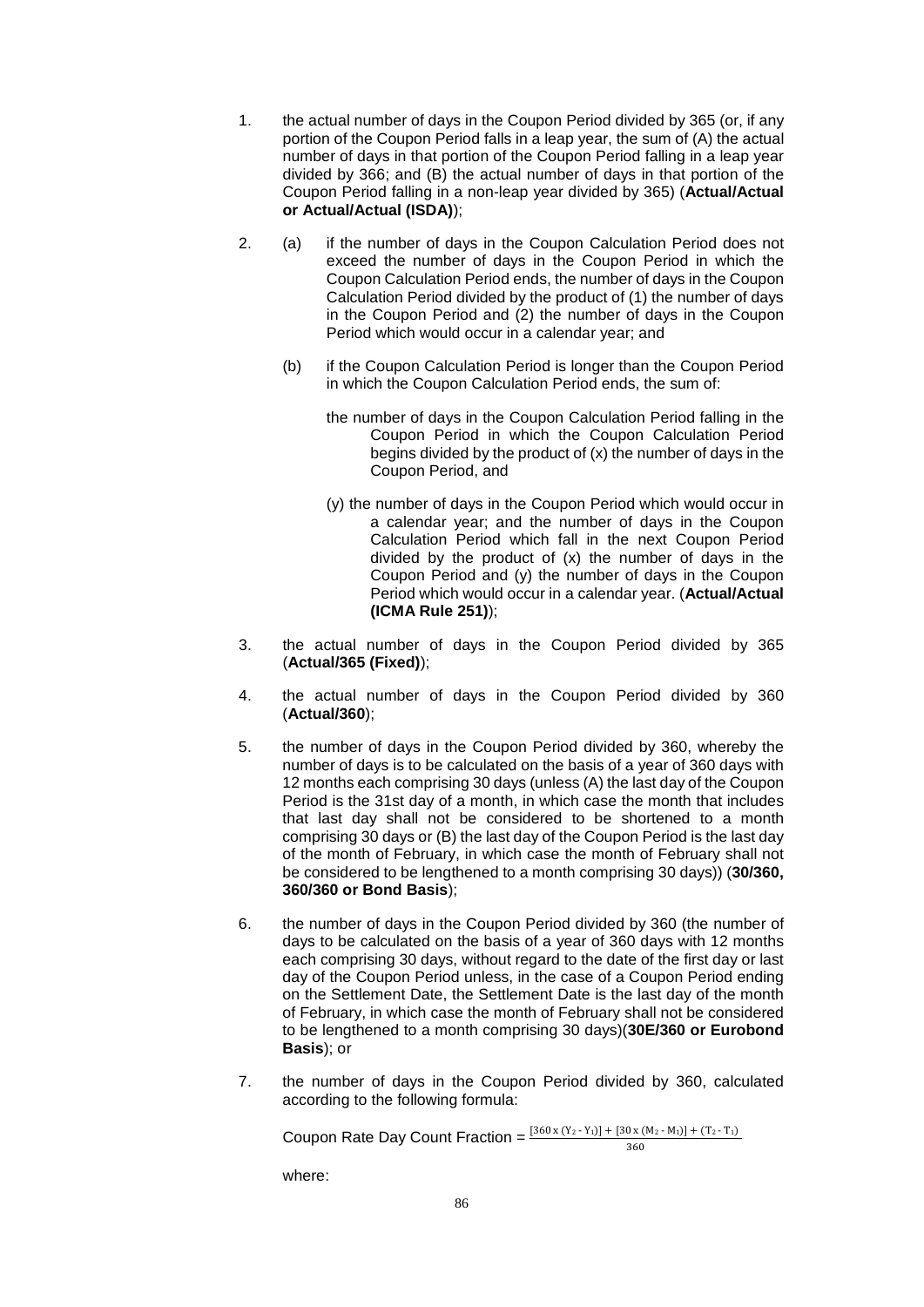**"Y1"** is the year in which the first day of the Coupon Period falls, expressed as a number,

**"Y2"** is the year in which the day immediately following the last day of the Coupon Period falls, expressed as a number,

**"M1"** is the calendar month in which the first day of the Coupon Period falls, expressed as a number,

**"M2"** is the calendar month in which the day immediately following the last day of the Coupon Period falls, expressed as a number,

**"T1"** is the first calendar day of the Coupon Period expressed as a number, where (i) if this day is the last day in February or (ii) if this number is 31, T1 is changed to 30, and

**"T2"** is the calendar day immediately following the last day of the Coupon Period expressed as number, where (i) if this day is the last day in February, but not the Settlement Date or (ii) if the number is 31, T2 is changed to 30 (**30E/360 (ISDA)**).

(g) **"Coupon Period"** means, unless otherwise specified within the Product Terms, the period commencing on (and including) (x) the Value Date or, (y) if no Value Date is specified in the Product Terms, the Issue Date, to (but excluding) the first Coupon Period End Date, and (where there is more than one Coupon Period) each period commencing on (and including) a Coupon Period End Date to (but excluding) the next following Coupon Period End Date and, if any Coupon Amount is required to be calculated for a period ending other than on (but excluding) the relevant Coupon Period End Date, the period commencing on and including the most recent Coupon Period End Date (or if none (x) the Value Date or, (y) if no Value Date is specified in the Product Terms, the Issue Date) to but excluding the relevant payment date.

If adjusted Coupon Periods are specified in the Product Terms and in the calendar month in which a Coupon Period End Date should fall there is no numerical counterpart to this day or if a Coupon Period End Date falls on a day which is not a Business Day, the Coupon Period End Date is postponed in accordance with the Business Day Convention specified in the Product Terms and the Coupon Period is adjusted accordingly.

If unadjusted Coupon Periods are specified in the Product Terms, the Coupon Period End Date is not postponed and no corresponding adjustment is made to the Coupon Period.

- (h) **"Issue Date"** is as defined in the Product Terms being the date on which the Securities are first issued.
- (i) **"Value Date"** is as defined in the Product Terms.
- (j) **"Coupon Period End Date"** means each day specified to be a Coupon Period End Date in the Product Terms.
- (k) **"Coupon Calculation Period"** is as defined in the Product Terms.
- (l) **"Business Day Convention"** is as defined in the Product Terms.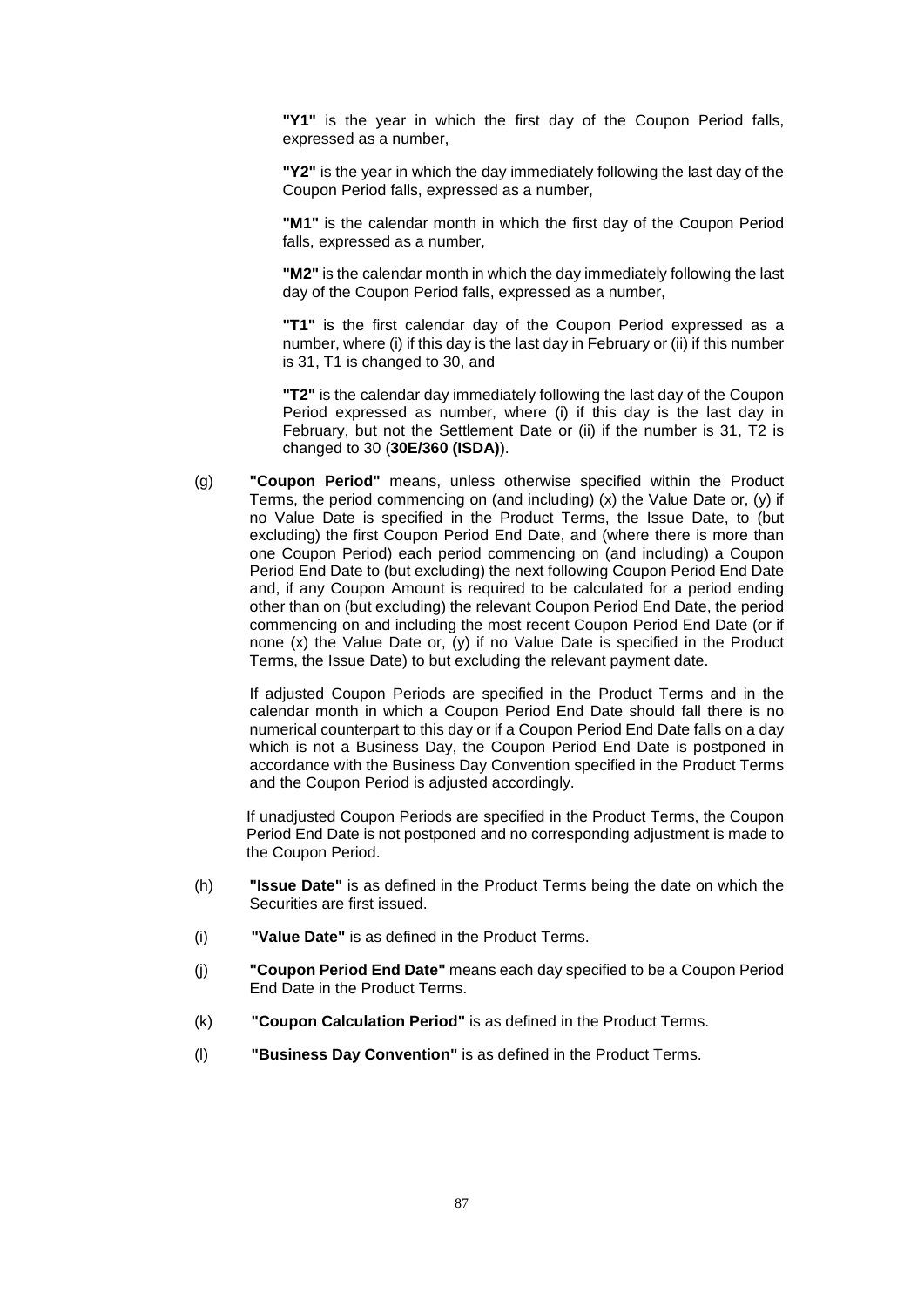#### **§5 Market Disruptions and non-Trading Day**

#### (1) **Consequences of Market Disruption and non-Trading Day**

A Market Disruption or a day not being a Trading Day may affect the valuation of a Reference Item in an unintended way. It is therefore necessary when a Market Disruption occurs or a day is not a Trading Day for the valuation of the Reference Item to be adjusted as follows:

(a) if any day in respect of which the Calculation Agent is required to determine the price or level of a Reference Item for the purposes of §1 or §4 or otherwise as set out in the Product Terms is not a Trading Day (with the meaning given above), the relevant price or level shall be determined on the first succeeding Trading Day, subject as provided below. Any such day for determination is referred to as a "**Scheduled Valuation Date**";

(b)

- (i) subject to sub-paragraph (ii) below, if, in the opinion of the Calculation Agent, on any Scheduled Valuation Date (including, if any Observation Date(s) occurring on a daily basis is specified in the Product Terms, the last occurring Observation Date but excluding any other such Observation Date(s) on which a Market Disruption exists, and for such other Observation Dates affected by a Market Disruption the relevant Observation Date determination shall not be made), a Market Disruption has occurred in relation to any Reference Item, the determination on such Scheduled Valuation Date for any affected Reference Item only shall be deferred to the first succeeding Trading Day on which there is no Market Disruption for such Reference Item, provided that if such first succeeding Trading Day has not occurred by the Ultimate Trading Day following the Scheduled Valuation Date the Calculation Agent shall in its reasonable discretion determine the price or level of each undetermined Reference Item as of the Ultimate Trading Day following the Scheduled Valuation Date which in the case of a Reference Item for which a Market Disruption then exists shall be such price or level that it determines would have prevailed but for the occurrence of a Market Disruption, having regard to the then prevailing market conditions, the last reported, published or traded level or price of the Reference Item, if applicable in accordance with the formula for and method of calculating the price or level of the Reference Item last in effect prior to the occurrence of the Market Disruption. The Calculation Agent shall give notice of any such determination as soon as reasonably practicable in accordance with §16.
- (ii) if this  $\S5(1)(b)$  is specified to apply in the Product Terms, the first succeeding Trading Day referred to in (a) or (b) above shall be the first succeeding Trading Day which is not itself a day on which the price or level of the relevant affected Reference Item is to be determined for the purpose of calculating an average price or level and on which a Market Disruption does not occur but in each case subject to the provisions applicable on the Ultimate Trading Day following the Scheduled Valuation Date in the manner set out in sub-paragraph (b)(i). If this §5(1)(b) is specified not to apply in the Product Terms, the determination for the relevant Scheduled Valuation Date shall be deferred to the relevant Averaging Disruption Date as provided in the Product Terms.

If any determination(s) of the Calculation Agent in respect of any day and any Reference Item is delayed pursuant to this §5(1) then, for the avoidance of doubt, such day will itself also be deemed to be delayed in the same manner as such determination(s) and by reference to the relevant affected Reference Item(s), until the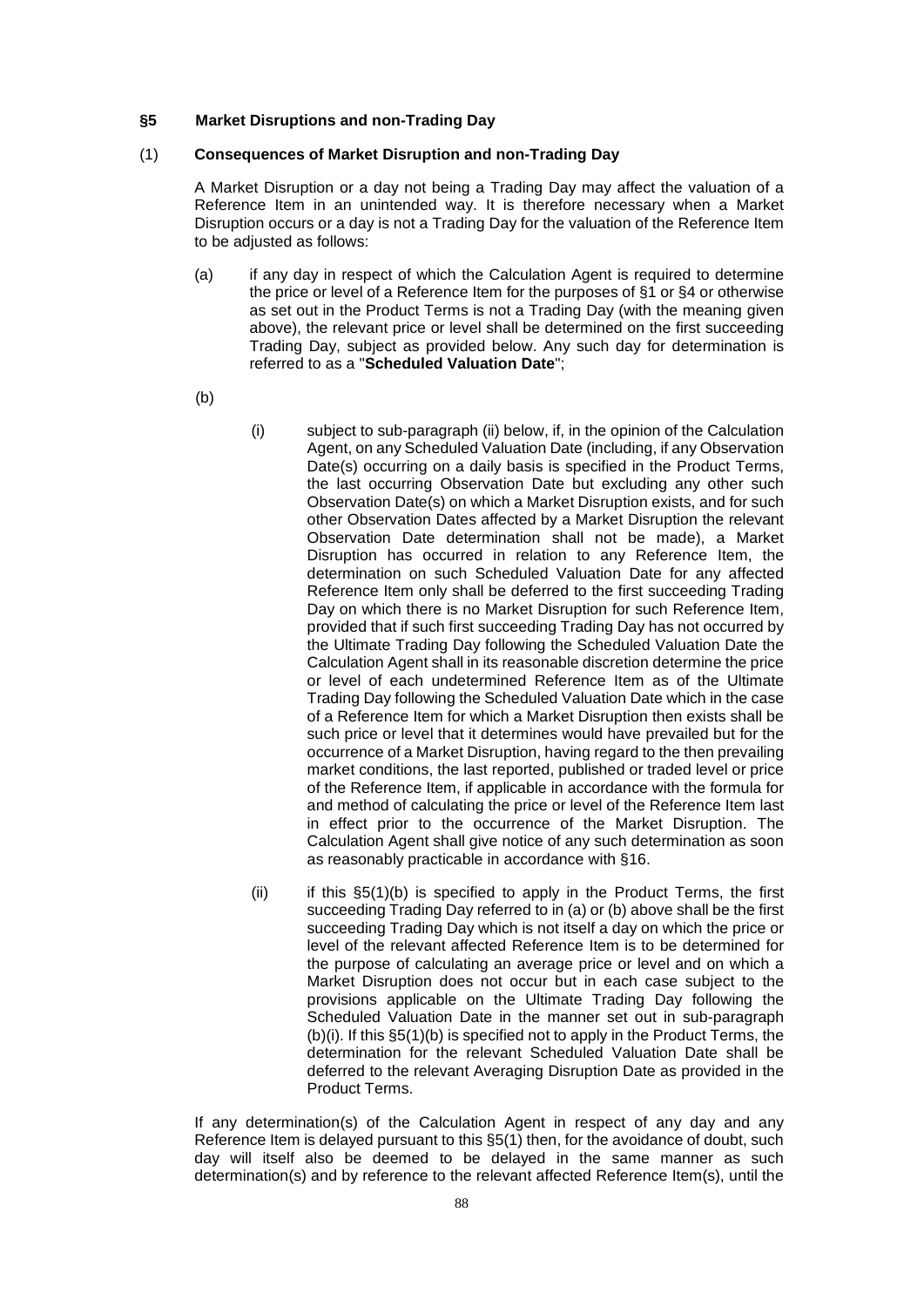day on which each relevant delayed determination for the relevant affected Reference Item(s) has been made.

As used here in:

(a) "**Observation Date(s)**" is as specified in the Product Terms.

#### **(2) Events and/or situations constituting Market Disruption**

"**Market Disruption**" means any of the following events or situations if, in the determination of the Calculation Agent, any of these is material to the valuation of a Reference Item in relation to the Securities provided that any Market Disruption in respect of a Relevant Reference Item shall be deemed to be a Market Disruption in respect of the related Reference Item:

- (a) if the Reference Source for a Reference Item or Relevant Reference Item is an exchange, a trading system or a quotation system as determined by the Calculation Agent:
	- (i) the failure of a relevant Related Exchange or Reference Source, to open for trading during its regular trading session on any Trading Day; or
	- (ii) (aa) the failure of the relevant Index Sponsor to publish the level of a Reference Item or Relevant Reference Item which is an index on any Trading Day or (bb) the failure of a relevant Related Exchange to open for trading during its regular trading session; or
	- (iii) the occurrence or existence on any Trading Day at the Relevant Time for a Reference Item or Relevant Reference Item or at any time during the one hour period that ends at the Relevant Time for such Reference Item or Relevant Reference Item, as applicable:
		- 1. of any suspension of or limitation imposed on trading by the relevant Reference Source or Related Exchange or otherwise (and whether by reason of movements in price exceeding limits permitted by the relevant Reference Source or any Related Exchange or otherwise):
			- a. of a Reference Item or Relevant Reference Item on the relevant Reference Source; or
			- b. where the Reference Item is not, under the heading of "Underlying" in the Product Terms, specified to be a Multi-Exchange Index, on any Reference Source as a whole; or
			- c. in options contracts or futures contracts on or relating to a Reference Item on any Related Exchange; or
			- d. on any other exchange or trading system or quotation system on which a Reference Item is listed or quoted; or
		- 2. of any event that disrupts or impairs (as determined by the Calculation Agent) the ability of market participants in general (i) to effect transactions in relation to or to obtain market values for, a Reference Item or Relevant Reference Item on the relevant Reference Source or (ii) to effect transactions in, or obtain market values for options contracts or futures contracts on or relating to a Reference Item or Relevant Reference Item on any relevant Related Exchange; or
	- (iv) the closure on any Exchange Business Day of a relevant Reference Source(s) or any Related Exchange(s) prior to its Scheduled Closing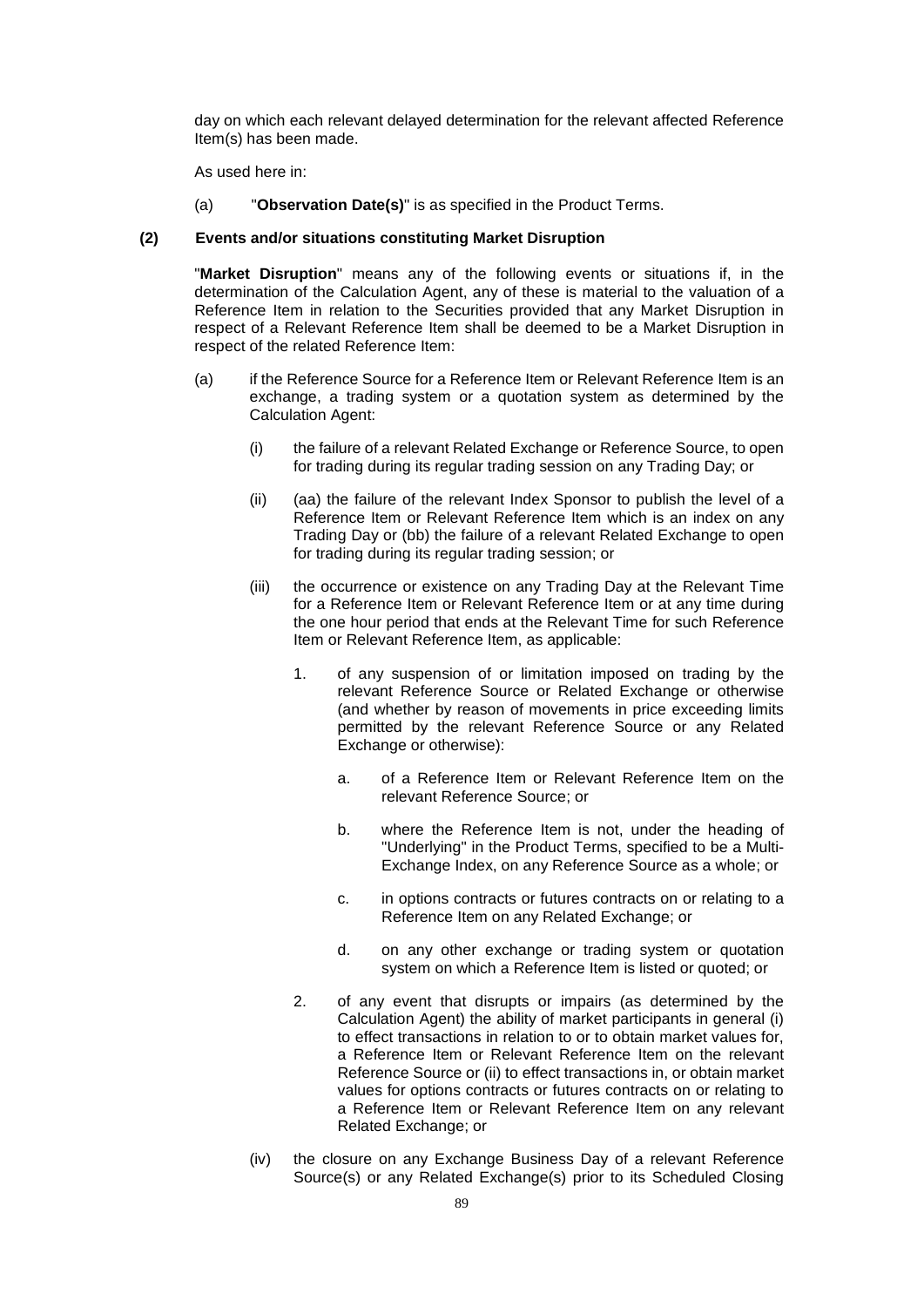Time unless such earlier closing time is announced by such Reference Source(s) or Related Exchange(s) at least one hour prior to the earlier of (aa) the actual closing time for the regular trading session on such Reference Source(s) or Related Exchange(s) on such Exchange Business Day and (bb) the submission deadline (if applicable) for orders to be entered into the Reference Source or Related Exchange system for execution at the Relevant Time on such Exchange Business Day;

(b) if the Reference Source for a Reference Item or Relevant Reference Item is not an exchange, a trading system or a quotation system as determined by the Calculation Agent:

it is not possible, for reasons beyond the reasonable control of the Calculation Agent, to determine the price or value (or an element of such price or value) of such Reference Item or Relevant Reference Item by reference to such Reference Source according to the rules or normal or accepted procedures for the determination of such price or value (whether due to non-publication of such price or value or otherwise); or

(c) a general banking moratorium is declared in respect of banking activities in any Relevant Country.

#### **(3) Definitions in respect of §5(2) and, if applicable, other Terms and Conditions:**

(a) "**Affiliate**" means any entity controlled, directly or indirectly, by the Issuer, any entity that controls, directly or indirectly, the Issuer, or any entity under common control with the Issuer. As used herein "control" means ownership of a majority of the voting power of the entity or, as the case may be, the Issuer and "controlled by" and "controls" shall be construed accordingly.

### (b) "**Exchange Business Day**" means

- (i) where the relevant Reference Item is not, under the heading "Underlying" in the Product Terms, specified to be a Multi-Exchange Index, any Trading Day on which each Reference Source and each Related Exchange are open for trading during their respective regular trading sessions, notwithstanding any such Reference Source or Related Exchange closing prior to its Scheduled Closing Time; and
- (ii) where the Reference Item is under the heading "Underlying" in the Product Terms, specified to be a Multi-Exchange Index, any Trading Day on which the relevant Index Sponsor publishes the level of such Reference Item and the Related Exchange is open for trading during its regular trading session, notwithstanding such Related Exchange closing prior to its Scheduled Closing Time.
- (c) "**Index Sponsor**" means (i) in relation to a Reference Item or Relevant Reference Item which is an index specified under the heading "Underlying" in the Product Terms, the sponsor specified therein for such index; and (ii) in relation to any other Reference Item or Relevant Reference Item which is an index, the entity determined by the Calculation Agent to be principally responsible for the determination and publication of such index provided that, in either case, references to an Index Sponsor shall include any Successor Sponsor.
- (d) "**Multi-Exchange Index**", if applicable, means each Reference Item specified under the heading "Underlying" in the Product Terms to be a Multi-Exchange Index.
- (c) "**Reference Currency**" (i) in relation to a Reference Item, if so specified under the heading "Underlying" in the Product Terms, is the Reference Currency, as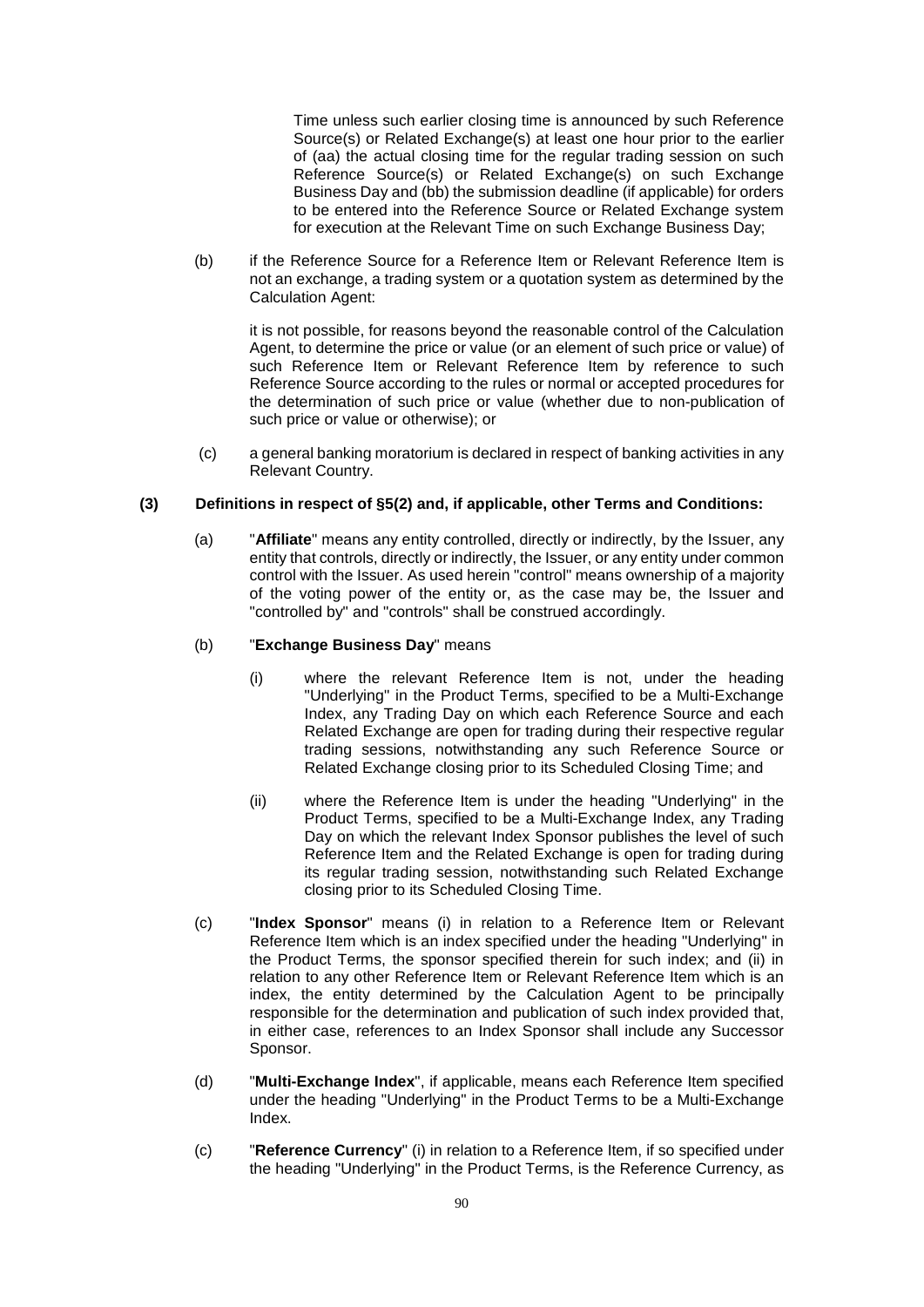specified under such heading or, if not specified there, is the Settlement Currency; and (ii) in relation to a Relevant Reference Item, is the currency in which such asset is denominated or quoted or with which it is most closely connected, as determined by the Calculation Agent.

- (d) "**Reference Item**" means each asset or reference basis specified, under the heading "Underlying" in the Product Terms, to be the Underlying.
- (e) "**Reference Source**", in relation to a Reference Item or Relevant Reference Item, as applicable, is as specified under the heading "Underlying" in the Product Terms or any successor to any such Reference Source, acceptable to and as determined by the Calculation Agent or, if not defined there, the reference source or reference sources determined by the Calculation Agent to be applicable to the valuation of the Reference Item or Relevant Reference Item, as applicable, for the purposes of determining its relevant level or value.
- (f) "**Related Exchange**" means, unless otherwise defined under the heading "Underlying" in the Product Terms, with respect to a Reference Item or Relevant Reference Item, each exchange, trading system or quotation system whose trading has an effect on the overall market for options contracts or futures contracts on the Reference Item or Relevant Reference Item, and any successor acceptable to the Calculation Agent, as determined by the Calculation Agent.
- (g) "**Relevant Country**" means, as determined by the Calculation Agent, each of:
	- (i) any country (or any political or regulatory authority thereof) in which a Reference Currency or the Settlement Currency is the legal tender or currency; and
	- (ii) any country (or any political or regulatory authority thereof) with which a Reference Item or Relevant Reference Item or, if a security, the relevant issuer has a material connection and, in determining what is material the Calculation Agent may, without limitation, refer to the country in which any such issuer is incorporated or, in relation to an index, the country or countries in which the Index or Relevant Reference Item(s) is calculated or published and/or such other factor(s) as it may deem appropriate.

"**Relevant Reference Item**" means, in respect of a Reference Item specified to be an index, any index or other constituent used for the calculation or determination of such index or any asset or reference basis constituting such Reference Item at the relevant time.

- (h) "**Relevant Time**" means, with respect to a Reference Item or Relevant Reference Item,
	- (i) where the Reference Item is not, under the heading "Underlying" in the Product Terms, specified to be a Multi-Exchange Index and in relation to each Relevant Reference Item, the relevant time by reference to which the Calculation Agent determines the level or value of such Reference Item or Relevant Reference Item; and
	- (ii) where the relevant Reference Item is an index and is under the heading "Underlying" in the Product Terms, specified to be a Multi-Exchange Index,
		- 1. for the purposes of determining whether a Market Disruption has occurred,
			- a. in respect of any Reference Item, the Scheduled Closing Time on the relevant Reference Source in respect of such Reference Item; and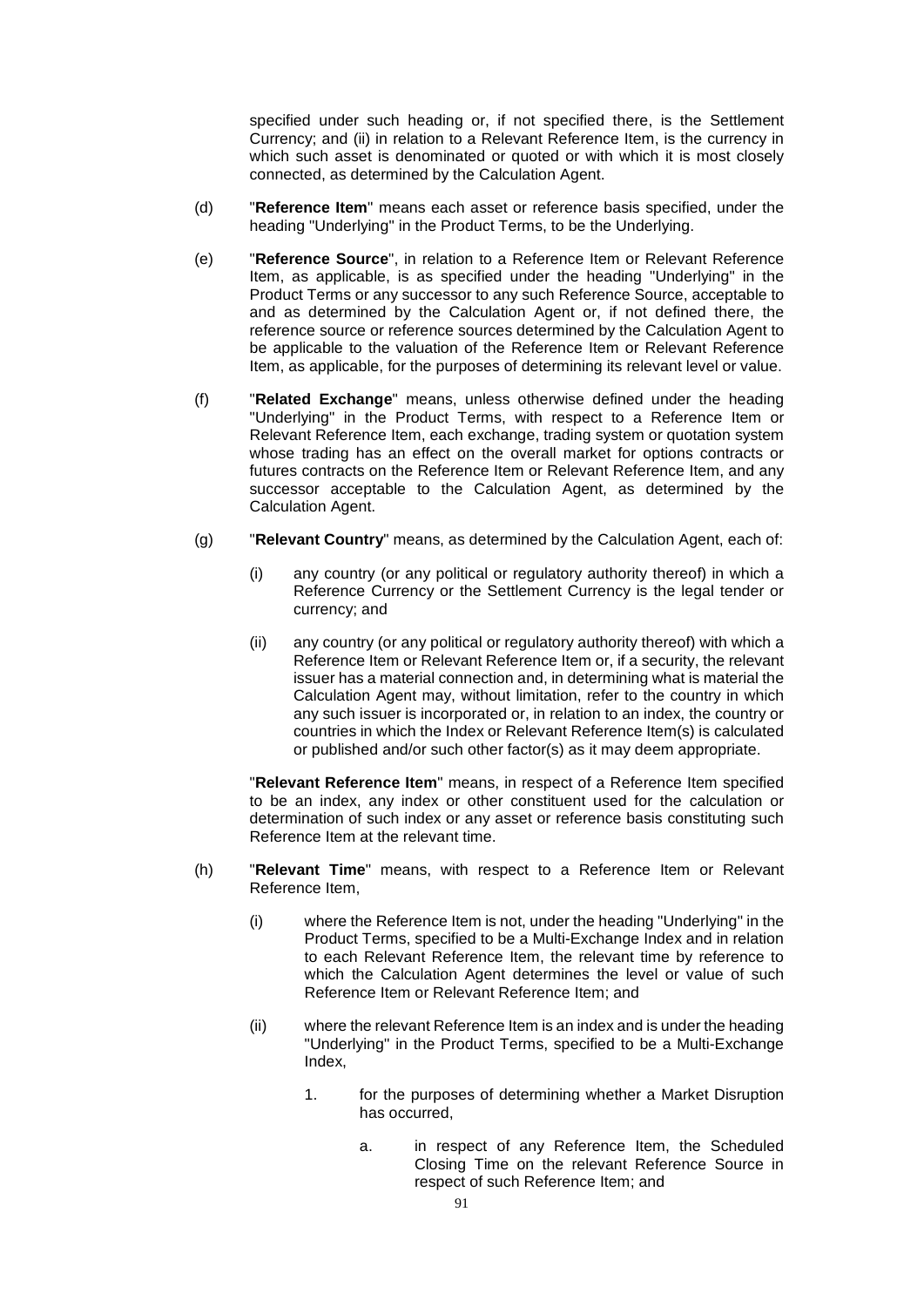- b. in respect of any options contracts or futures contracts on or relating to such Reference Item, the close of trading on the Related Exchange; and
- 2. in all other circumstances, the time at which the official closing level of such index is calculated and published by the relevant Index Sponsor.
- (i) "**Scheduled Closing Time**" means, in respect of a Reference Source or Related Exchange and a Trading Day, the scheduled weekday closing time of such Reference Source or Related Exchange on such Trading Day, without regard to after hours or any other trading outside of the regular trading session hours.
- (j) "**Settlement Currency**" is as specified in the Product Terms.
- (k) "**Ultimate Trading Day**" means the eighth Trading Day unless otherwise specified in the Product Terms.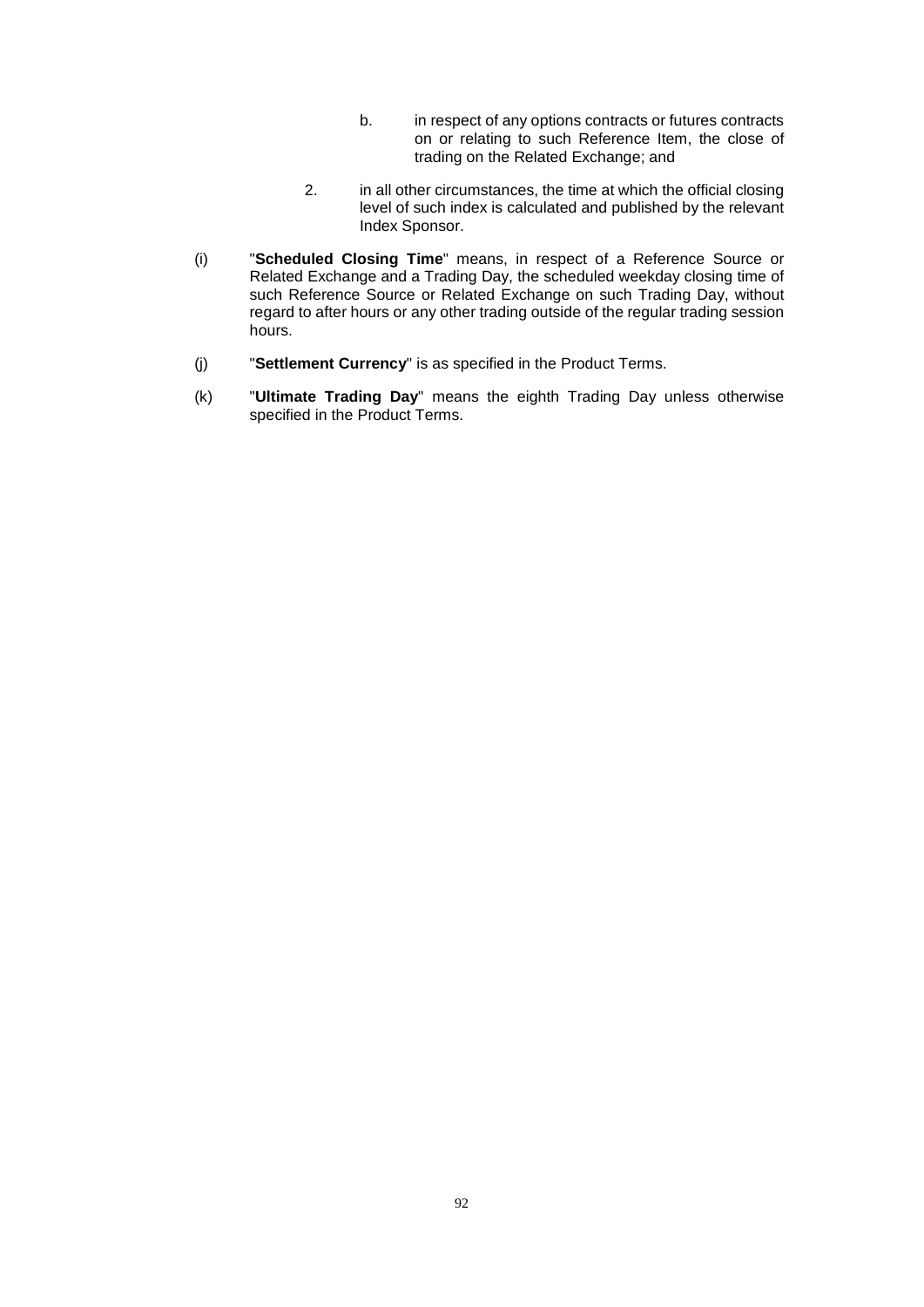#### **§6 Adjustment Events and Adjustment/Termination Events**

#### (1) **Adjustment Events**

The occurrence of any of the following events set out under "General" or "Specific" below, in each case, in respect of a Reference Item (as specified in the Product Terms under the heading "Underlying") shall constitute an **"Adjustment Event",** provided that costs relating to Hedging Arrangements for the Securities shall not be taken into account in determining whether an Adjustment Event has occurred*:*

General:

- (a) an event occurs which materially affects or may materially affect the theoretical economic value of such Reference Item or which has or may have an economic, dilutive or concentrative effect on the theoretical economic value of such Reference Item;
- (b) an event occurs that materially disrupts the economic link between the value of such Reference Item and the Securities subsisting immediately prior to the occurrence of such event;
- (c) a Reference Item, or the underlying constituent(s) or reference basis(es) for any Reference Item, is materially modified; and/or

Specific:

any of the events or circumstances specified as Adjustment Events in para. (5) below.

*The occurrence of any such Adjustment Event may significantly alter the economics of the Securities that existed on the Issue Date.*

*As a result the Issuer shall be entitled to make adjustments to the Terms and Conditions following the occurrence of any such Adjustment Event as set out in para. (2) below or if it determines that it is not able to make an appropriate adjustment pursuant to para. (2) below may elect to treat the Adjustment Event as an Adjustment/Termination Event under para. (3) below. See para. (3)(c) below. This is part of the economic risk Securityholders bear when investing in the Securities.*

For the avoidance of doubt, an event or circumstance may at the same time qualify as an Adjustment Event under more than one of the above items (a)-(c) and each of the Adjustment Events in relation to a Reference Item set out in para. (5) below shall constitute an Adjustment Event.

## (2) **Consequences of an Adjustment Event**

Following the occurrence of an Adjustment Event the Calculation Agent may make such adjustments to the Terms and Conditions as it, in its reasonable discretion, determines necessary or appropriate in order to account for the effect of such Adjustment Event and/or to preserve as nearly as practicable the economic equivalence of the Securities before and after the occurrence of such Adjustment Event and the economic link between the Underlying and the Securities and/or to enable it to maintain its Hedging Arrangements (as applicable), and will determine when these adjustments become effective. This may include, without limitation, where the Underlying, or the relevant Reference Item, is an index (in each case as specified under the heading "Underlying" in the Product Terms) determining the level of that index on that date using, in lieu of a published level for that index, the level for that index as at that date as determined by the Calculation Agent in accordance with the formula for and method of calculating that index last in effect prior to the relevant Adjustment Event but using only those Relevant Reference Items that comprised that index immediately prior to the event.

Such adjustments may take into account and pass on to Securityholders any increased direct or indirect cost to the Issuer as a result of or in connection with the relevant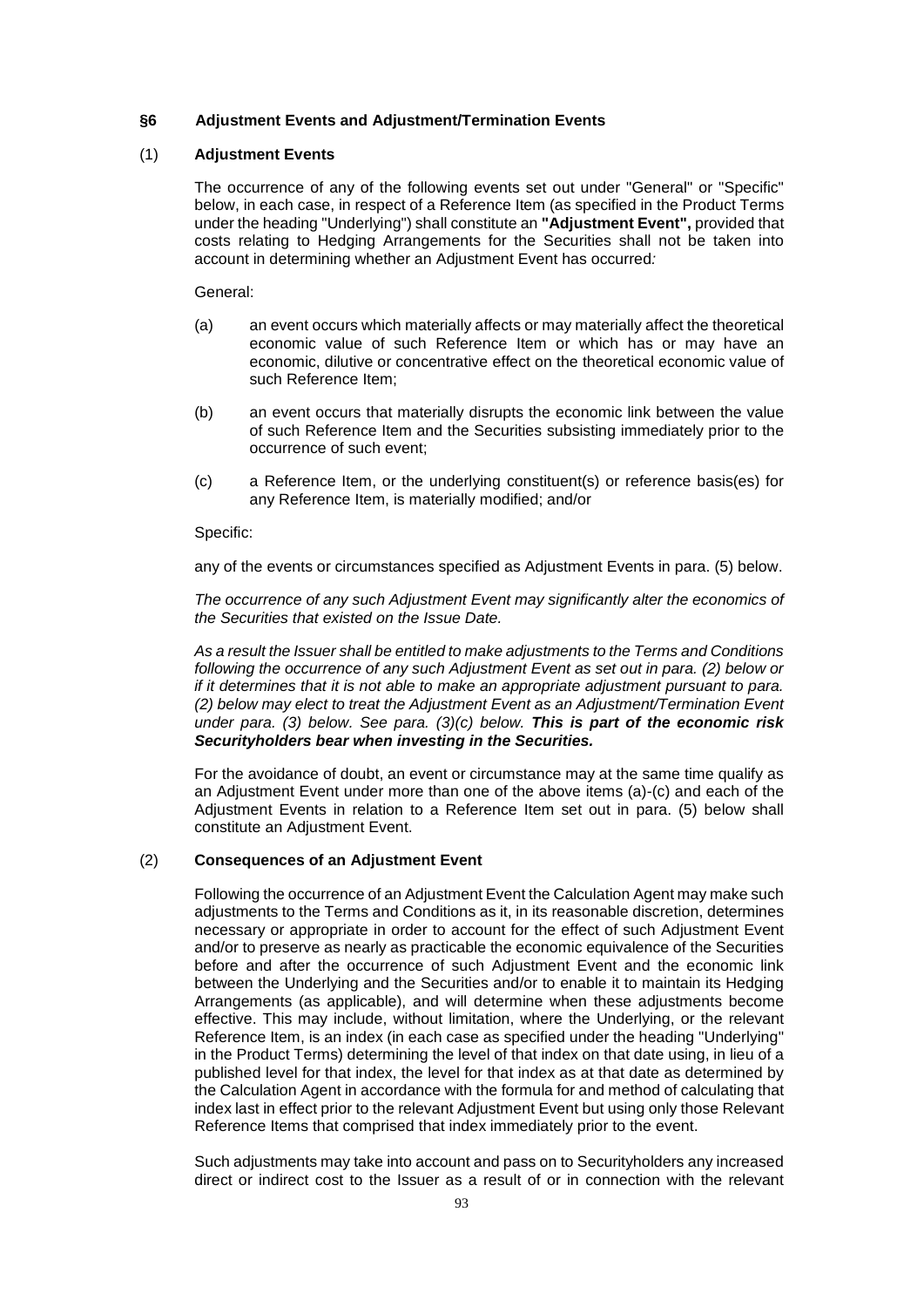Adjustment Event including, without limitation, any tax, duty, withholding, deduction or other charge whatsoever (including but not limited to a change in tax consequences) for the Issuer. Such change in tax consequences may include, but is not limited to, any changes resulting from any Hedging Arrangements of the Issuer in relation to the Securities.

The Calculation Agent may, but need not, determine the appropriate adjustment by reference to the adjustment in respect of such event made by a Related Exchange to options or futures contracts on the relevant Reference Item traded on that Related Exchange. Any such adjustment may take into account, as the Calculation Agent deems appropriate, any tax, duty, withholding, deduction or other charge whatsoever (including but not limited to a change in tax consequences) for the Issuer as a result of the Adjustment Event.

Upon making any such adjustment, the Calculation Agent shall give notice as soon as practicable to the Securityholders in accordance with §16, stating the adjustment made to the Terms and Conditions and giving brief details of the relevant Adjustment Event.

#### (3) **Adjustment/Termination Event**

The occurrence of any of the following events set out under "General" or "Specific" below, in each case, in respect of (i) the Securities, or (ii) a Reference Item (as specified in the Product Terms under the heading "Underlying") shall constitute an **"Adjustment/Termination Event"**:

General:

- (a) an event occurs which materially affects the method by which the Calculation Agent determines the level or price of any Reference Item or the ability of the Calculation Agent to determine the level or price of any Reference Item;
- (b) a Reference Item is materially modified or affected, whether as a result of a material change in the formula or method for calculating such Reference Item or any other event which the Calculation Agent determines, in its reasonable discretion, constitutes a material modification of or materially affects a Reference Item;
- (c) an Adjustment Event has occurred in respect of which the Calculation Agent determines that it is not able to make an appropriate adjustment pursuant to §6(2);
- (d) the Issuer determines that:
	- (i) the performance of its obligations under the Securities has or will become illegal or not reasonably practical in whole or in part, or such performance would incur materially increased direct or indirect costs, taxes, duties or expenses (as compared to the position on the Issue Date); or
	- (ii) it is or will become illegal or not reasonably practical for the Issuer to acquire, establish, re-establish, substitute, maintain, unwind or dispose of its Hedging Arrangements with respect to the Securities, in whole or in part, or the Issuer will incur materially increased direct or indirect costs, taxes, duties or expenses or fees in acquiring, establishing, reestablishing, substituting, maintaining, unwinding or disposing of its Hedging Arrangements (as compared to the position on the Issue Date), including, without limitation, due to any increase in tax liability, decrease in tax benefits or other adverse effect on the tax position of the Issuer,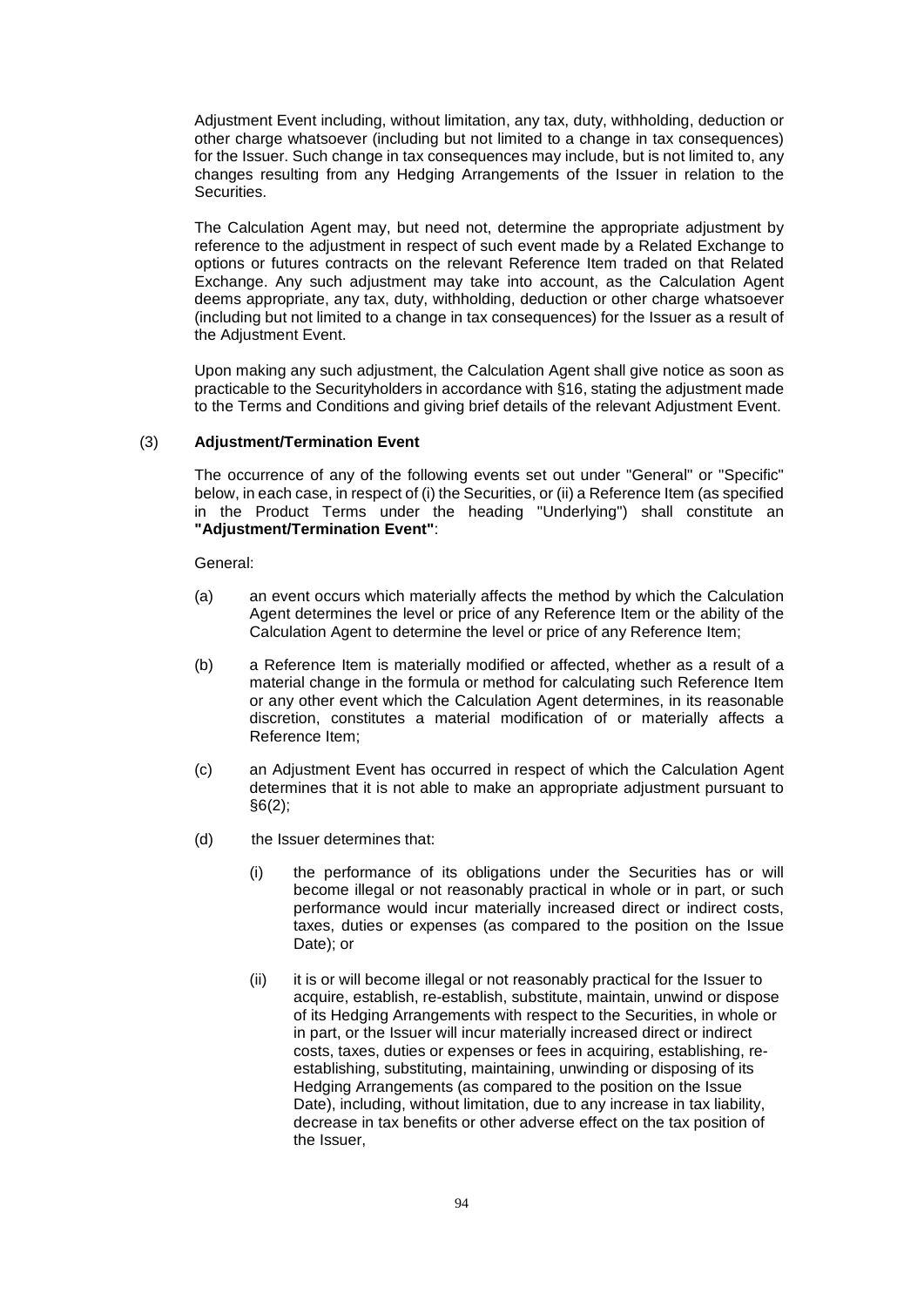(without limitation the Issuer may determine this in circumstances where there is a change in applicable law or regulation (including without limitation, any tax law) in any relevant jurisdiction or interpretation by any court, tribunal or regulatory authority of any such relevant law or regulation (including any action taken by a taxing authority), a decline in the number of appropriate third parties with whom to contract or with whom to contract on reasonable terms in relation to any Reference Item, a material lack of liquidity in the market for any shares, options, instruments or other assets typically used for offsetting risk in relation to a Reference Item);

- (e) the Issuer determines that it is unable, after using commercially reasonable efforts, to realise, recover or remit the proceeds of any Hedging Arrangement(s);
- (f) the Issuer determines, at any time, that a Market Disruption exists on any Ultimate Trading Day pursuant to §5 and that any valuation methods provided in §5 for this case would not be appropriate for the purposes of making the relevant calculation, and the Issuer then elects to treat such Market Disruption as an Adjustment/Termination Event;
- (g) a force majeure event occurs. For these purposes force majeure event means an event or circumstance which prevents or materially affects the performance of the Issuer's obligations and may include a system failure, fire, building evacuation, natural or man-made disaster, act of God, armed conflict, act of terrorism, riot or labour disruption or any similar intervening circumstances; and/or
- (h) liquidity or market conditions in relation to any Reference Item (including the trading of any Reference Item) are materially adversely affected other than where this leads to a Market Disruption; and/or
- (i) in respect of a Relevant Benchmark or its administrator or sponsor, any authorisation, registration, recognition, endorsement, equivalence decision, approval or inclusion in any official register has not been, or will not be, obtained or has been, or will be, rejected, refused, suspended or withdrawn by the relevant competent authority or other relevant official body, in each case with the effect that the Issuer, the Calculation Agent or any other relevant entity is not, or will not be, permitted under any applicable law or regulation to use the Relevant Benchmark to perform its or their respective obligations under the Securities; or
- (j) in respect of a Relevant Benchmark, a public statement or publication of information by (i) its administrator or sponsor that it will cease, or has ceased, publishing the Relevant Benchmark (provided that, at the time of such statement or publication, there is no successor administrator or sponsor that will continue to provide the Relevant Benchmark), or (ii) a competent authority or court that the Relevant Benchmark has been or will be indefinitely discontinued.

As used herein: "**Relevant Benchmark**" means the Reference Item, the Relevant Reference Item or any index, benchmark, rate, value or other price source that is an element of such Reference Item or Relevant Reference Item.

#### Specific:

any of events or circumstances specified as Adjustment/Termination Events in para. (5) below.

*The occurrence of any Adjustment/Termination Event may have the result that the Issuer is either not able to continue to perform its obligations under the Securities or to maintain its Hedging Arrangements or will incur increased costs, taxes, or expenses in*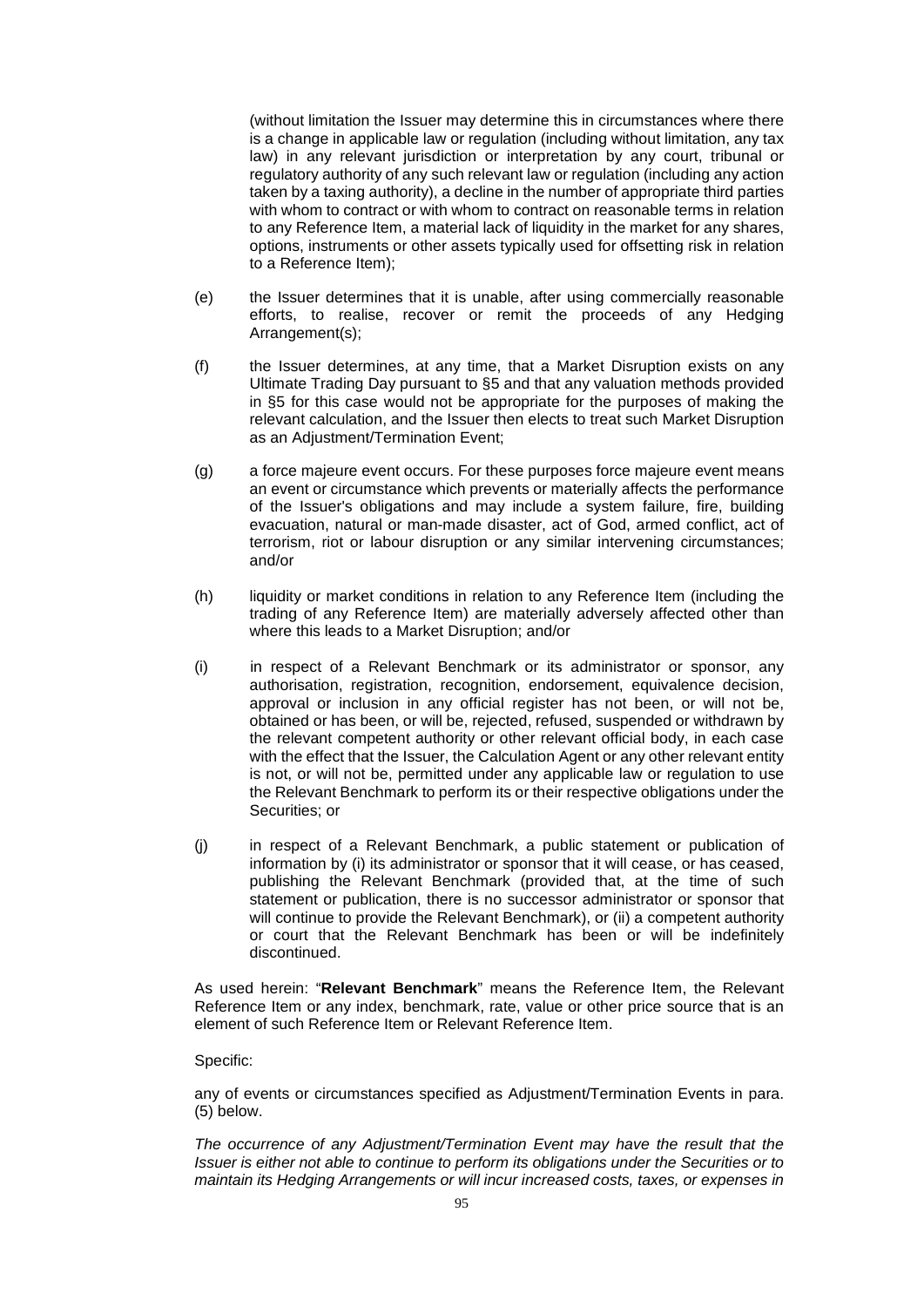*so doing, and such impracticality or increased costs, taxes, or expenses have not been reflected in the pricing of the Securities. As a result the Issuer shall be entitled to make adjustments to the Terms and Conditions or to substitute a Reference Item or to pay the Market Value in respect of each Security held by each Securityholder in discharge of its obligation to pay the Cash Amount, as applicable, or to cancel and terminate the Securities following the occurrence of any such Adjustment/Termination Event as set out in para. (4) below. This is part of the economic risk Securityholders bear when investing in the Securities and the basis on which the Securities are priced.*

For the avoidance of doubt, an event or circumstance may at the same time qualify as an Adjustment/Termination Event under more than one of the above items (a)-(j) and each of the Adjustment/Termination Events in relation to a Reference Item set out in para. (5) below shall constitute an Adjustment/Termination Event.

### (4) **Consequences of an Adjustment/Termination Event:**

Following the occurrence of an Adjustment/Termination Event, the Calculation Agent may take any of the following actions. **In particular, it should be noted that para. (c) below allows for the payment of an amount equal to the Nominal Amount in respect of each Security held by each Securityholder in discharge of the Issuer's obligation to make payments and/or deliveries in respect of the Securities and para. (d) below allows a termination and cancellation of the Securities:**

(a) other than in respect of an Adjustment/Termination Event in General Condition §6, the Calculation Agent may make such adjustments to the Terms and Conditions as it, in its reasonable discretion, determines necessary or appropriate in order to account for the effect of such Adjustment/Termination Event and/or to preserve as nearly as practicable the economic equivalence of the Securities before and after the occurrence of such Adjustment/Termination Event and the economic link between the Underlying and the Securities and/or to enable it to maintain its Hedging Arrangements (as applicable) and determine when these adjustments become effective. This may include, without limitation, where the Underlying, or the relevant Reference Item, is an index (in each case as specified under the heading "Underlying" in the Product Terms) determining the level of that index on that date using, in lieu of a published level for that index, the level for that index as at that date as determined by the Calculation Agent in accordance with the formula for and method of calculating that index last in effect prior to the relevant Adjustment/Termination Event but using only those Relevant Reference Items that comprised that index immediately prior to the event.

Such adjustments may take into account and pass on to Securityholders any increased direct or indirect cost to the Issuer as a result of or in connection with the relevant Adjustment/Termination Event including, without limitation, any tax, duty, withholding, deduction or other charge whatsoever (including but not limited to a change in tax consequences) for the Issuer. Such change in tax consequences may include, but is not limited to, any changes resulting from any Hedging Arrangements of the Issuer in relation to the Securities.

The Calculation Agent may, but need not, determine the appropriate adjustment by reference to the adjustment in respect of such event made by a Related Exchange to options or futures contracts on the relevant Reference Item traded on that Related Exchange or the adjustments that would follow from the rules and precedents set by an exchange or trading system or quotation system to account for the relevant Adjustment/Termination Event that in the determination of the Calculation Agent would have given rise to an adjustment by the exchange or trading system or quotation system if such options or futures contracts were traded thereon;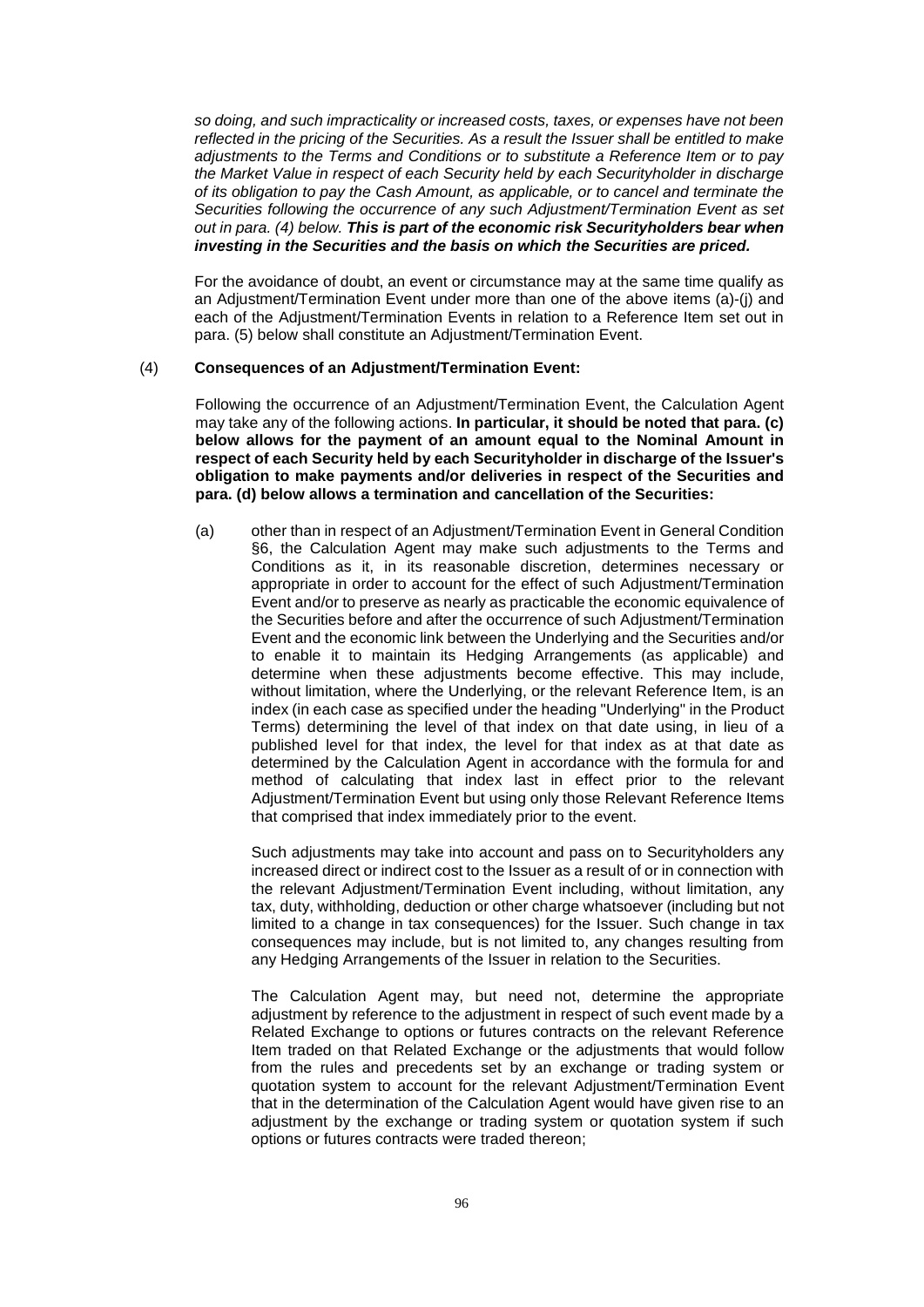- (b) if Underlying Replacement has been specified to apply in the Product Terms, the Calculation Agent shall replace the relevant Reference Item affected by the Adjustment/Termination Event with a Replacement Reference Item, determined in accordance with (d) below, on or after the effective date of such Adjustment/Termination Event.
	- (i) However, if the relevant Adjustment/Termination Event is a Merger Event and the consideration granted for the relevant Reference Item as part of the Merger Event consists of assets other than cash that are not already included in the Underlying, as specified under the heading "Underlying" in the Product Terms, then the Calculation Agent may at its option adjust the Underlying to include the relevant quantity (determined with regard to the economic terms of the Securities) of such assets to which a holder of the Reference Item would be entitled prior to the occurrence of the Merger Event.
	- (ii) The Calculation Agent shall make such adjustments to the Terms and Conditions as it in its reasonable discretion deems appropriate to account for such substitution or additional assets, in each case consistent with accepted market practice for the Replacement Reference Item.
	- (iii) If Adjustment/Termination Restriction is specified as applicable in the Product Terms and notwithstanding anything to the contrary in these Conditions, in exercising its discretion and/or in making any election, determination or adjustment, the Issuer, the Calculation Agent and any other relevant Agent shall do so in good faith and in a commercially reasonable manner, to preserve or restore the economics of the agreed terms, as far as possible. Any such election, determination or adjustment shall not create a significant imbalance between the rights and obligations of the Issuer compared to the Securityholders, to the detriment of the Securityholders.

The Calculation Agent, in its reasonable discretion, may apply an adjustment spread to the Replacement Reference Item and make other adjustments to the Terms and Conditions, with a view to maintaining the economic position of the Securityholders when the Replacement Reference Item is used. In doing so, the Calculation Agent shall take into account without limitation (i) any applicable legal or regulatory requirement or guidance, or (ii) any adjustment that is used for comparable products, giving due consideration to any evolving or then existing convention or industry-accepted replacement, as well as with any adjustment that is recommended by a relevant body;

(c) if "Par Value Redemption" has been specified to apply in the Product Terms, if the Calculation Agent is not able to determine or effect an appropriate adjustment pursuant to §6(4)(a) or §6(4)(b) (where Underlying Replacement has been specified to apply in the Product Terms), the Issuer may give notice to the Securityholders in accordance with §16 (such notice, the "**Par Value Redemption Notice**") that it shall discharge its obligation to pay the Cash Amount or to deliver the Physical Delivery Amount (or both), as applicable, in respect of the Securities by payment to each Securityholder in respect of each Security held by such Securityholder of an amount equal to the Nominal Amount (a "**Par Value Redemption Amount**") in respect of each Security on the Settlement Date, and the Securityholders will not receive any Cash Amount or any Physical Delivery Amount (or both), as applicable, on the Settlement Date. The Par Value Redemption Notice shall also contain brief details of the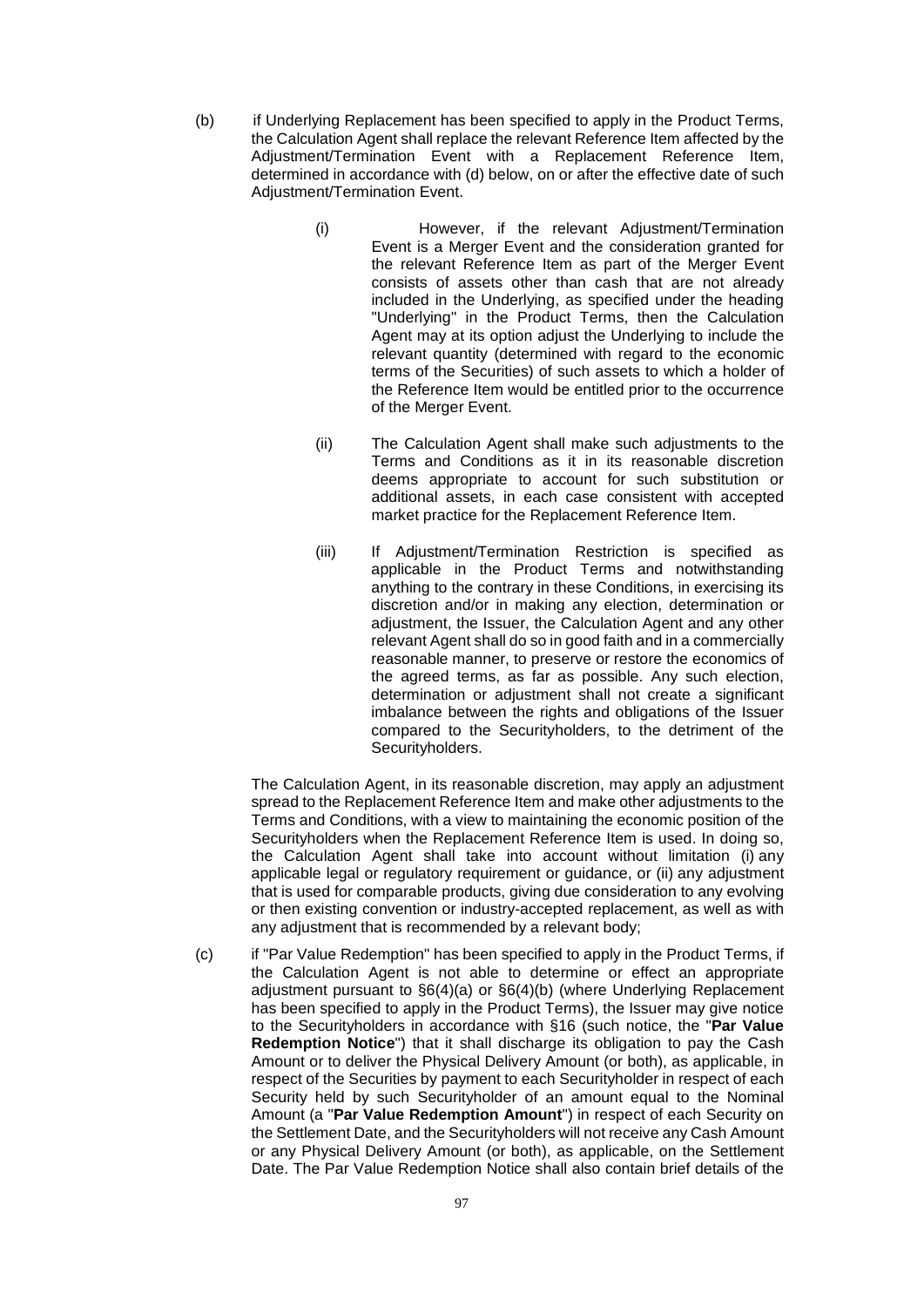Adjustment/Termination Event. If the Par Value Redemption Notice is given by the Issuer, the Calculation Agent may make such adjustment to any variable relevant to the settlement, redemption or payment terms of the Securities as it, in its reasonable discretion, determines necessary or appropriate to account for the payment of the Par Value Redemption Amount and the Calculation Agent shall notify the Securityholders of such adjustments (if any) in accordance with §16. Upon payment of the Par Value Redemption Amount on the Settlement Date, the Issuer shall have no obligation whatsoever under the Securities; or

(d) **If the Calculation Agent is not able to or elects not to determine or effect an appropriate adjustment pursuant to §6(4)(a) or §6(4)(b) (where Underlying Replacement has been specified to apply in the Product Terms) or §6(4)(c) (where Par Value Redemption has been specified to apply in the Product Terms), the Securities may be terminated and cancelled by the Issuer giving notice to Securityholders as soon as practicable in accordance with General Condition** §16**, which notice shall contain brief details of the Adjustment/Termination Event. If the Securities are so terminated and cancelled, the Issuer will, if and to the extent permitted by applicable law, pay an amount to each Securityholder in respect of each Security held by such Securityholder which amount shall be the Market Value of a Security taking into account the relevant Adjustment/Termination Event less a Security's proportionate share of the direct and indirect cost to the Issuer of unwinding any underlying related Hedging Arrangements, all as determined by the Calculation Agent in its reasonable discretion. Payment will be made in such manner as shall be notified to the Securityholders in accordance with** §16**.** 

The Calculation Agent shall, as soon as practicable after receipt of any written request from a Securityholder to do so, advise such Securityholder of any determination made by it pursuant to this General Condition §6 which occurs on or before the date of receipt of such request. The Calculation Agent shall make available for inspection by Securityholders copies of any such determinations.

As used herein, and, if applicable, other Terms and Conditions:

"Market Value", in relation to a Security, means the fair market value of such Security as determined by the Calculation Agent, by reference to such factor(s) as it determines appropriate at the relevant time and which may include the following, without limitation:

- (a) any relevant quotations or other relevant market data in the relevant market(s) which may include relevant rates, prices, yields, yield curves, volatilities, spreads, correlations and any options or other derivative pricing model;
- (b) information of the type described in (a) above from internal sources of the Issuer or any of its Affiliates if that information is of a type used by the Issuer in its regular course of business for the valuation of similar instruments as the Securities.

The Calculation Agent shall also take into account appropriate values for any other amount which would or could otherwise have been payable or deliverable under the relevant Securities. This may include the element of the return on the Securities determined by reference to the Underlying (i.e. the derivative element). The relevant value for this element of the Securities may be determined by reference to the cost at the relevant time of entering into a transaction to provide similar amounts.

Notwithstanding the foregoing, each of the above determinations will be made without taking into account the creditworthiness of the Issuer at the time of early termination. This means that no reduction shall be made in the Market Value to take account of the perceived ability of the Issuer to make any payment at the time of early termination.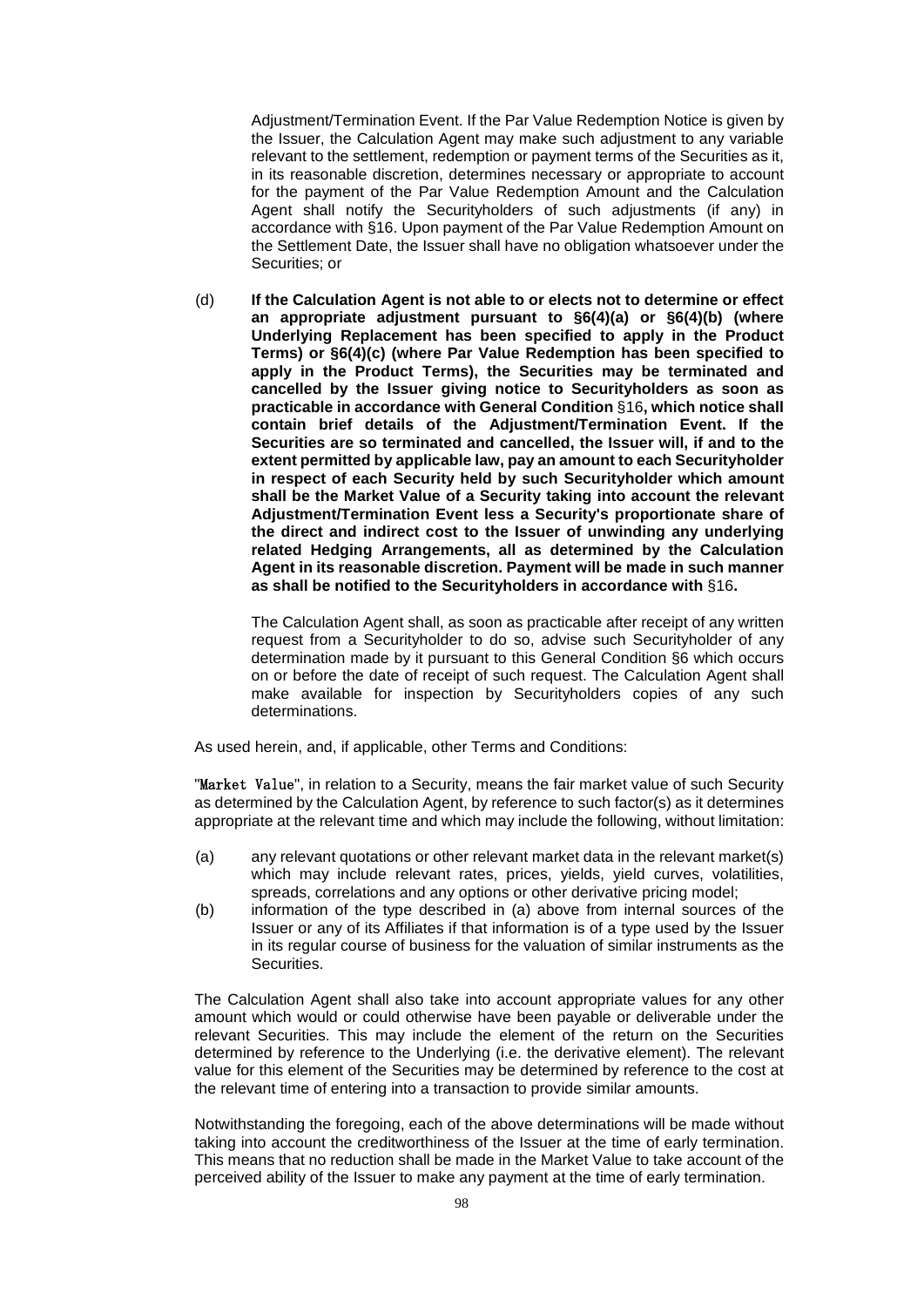(c) (i) if a Pre-Nominated Replacement Reference Item is specified in the Product Terms, the Replacement Reference Item shall, subject to paragraph (ii) below, be such Pre-Nominated Replacement Reference Item; or

- (ii) if either
	- (1.) no Pre-Nominated Replacement Reference Item is specified in the Product Terms or
	- (2.) the replacement of the relevant Reference Item by the Pre-Nominated Replacement Reference Item would not yield a commercially reasonable result,

the Replacement Reference Item shall be any index, that the Calculation Agent determines to yield a commercially reasonable result when used as Replacement Reference Item, provided it measures or represents a substantially comparable market or other reality, giving due consideration to (i) any applicable legal or regulatory requirement or guidance, or (ii) any evolving or then existing convention for similar reference items or an industry-accepted replacement for the relevant Reference Item, as well as any replacement reference items recommended by a relevant body.

As used herein, and, if applicable, other Terms and Conditions

: "**Pre-Nominated Replacement Reference Item**" means the first of the indices specified as such in the Product Terms that is not subject to an Adjustment/Termination Event."

### (5) **Specific Adjustment Events and Adjustment/Termination Events in relation to different Reference Items**

Set out below are Adjustment Events and Adjustment/Termination Events where the Reference Item (as specified under the heading "Underlying" in the Product Terms) is an Index.

#### **Index**

Where the Underlying, or a relevant Reference Item, is an Index, in each case as specified under the heading "Underlying" in the Product Terms:

- (i) In addition to  $\S6(1)(a)-(c)$  (inclusive), the following shall each be an Adjustment Event:
	- 1. Any Index is not calculated or announced by the Index Sponsor specified under the heading "Underlying" in the Product Terms but is calculated by a successor sponsor (the "**Successor Sponsor**") acceptable to the Calculation Agent.
	- 2. Any such Index is replaced by a successor index using, in the determination of the Calculation Agent, the same or a substantially similar formula for and method of calculation as used in the calculation of the Index specified under the heading "Underlying" in the Product Terms.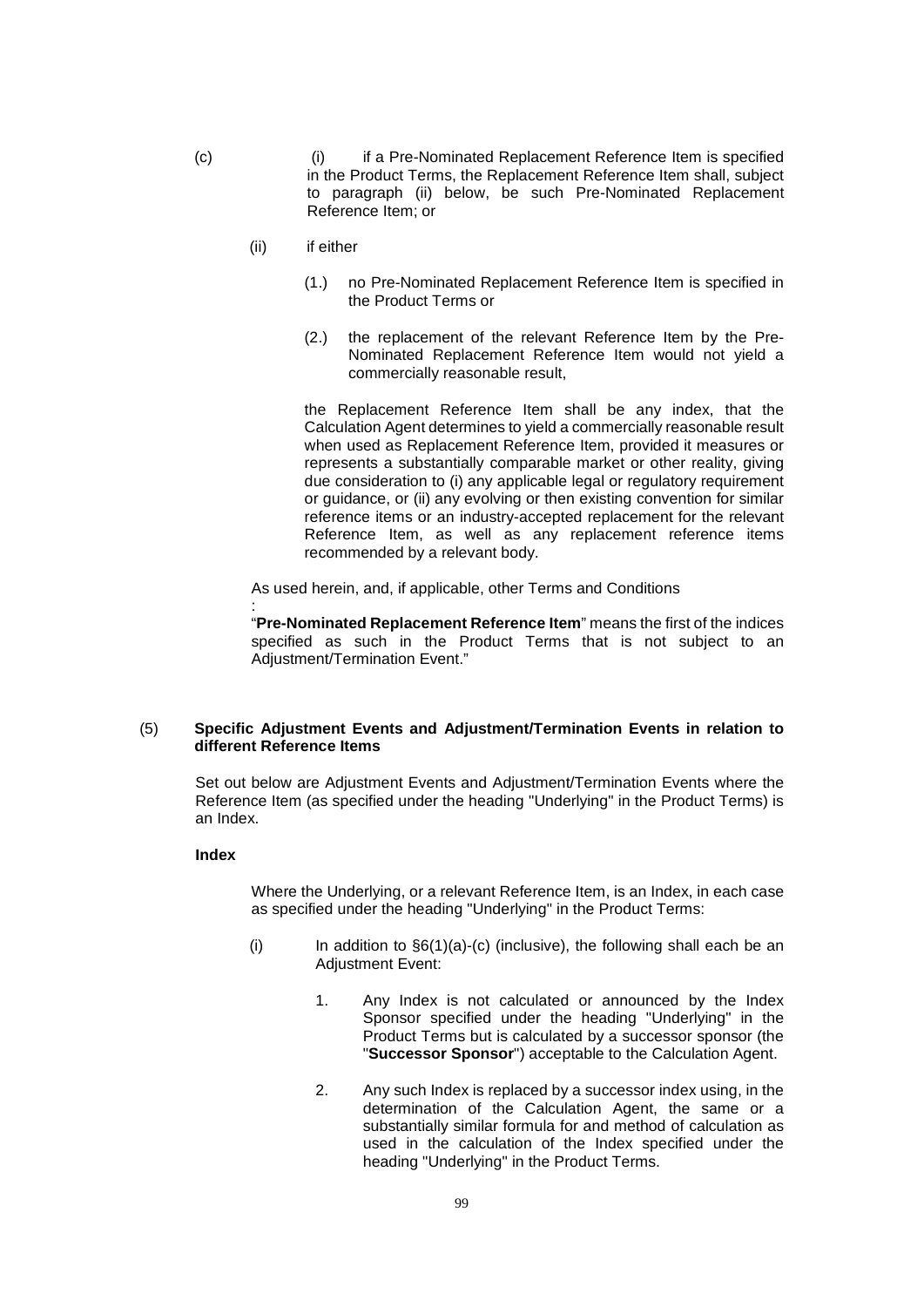The consequences of such Adjustment Event may be, in each case that the relevant Index will be the index so calculated and announced by such Successor Sponsor or that successor index, as the case may be.

(ii) In addition to  $\S6(3)(a)$ -(h) (inclusive) the following shall each be an Adjustment/Termination Event:

> On or prior to any date with respect to which the Calculation Agent is required to determine the level of an Index, the relevant Index Sponsor or, if applicable, the Successor Sponsor (1) makes or announces that it will make a material change in the formula for or the method of calculating that Index or in any other way materially modifies that Index; or (2) permanently cancels that Index; or (3) fails to calculate and announce that Index and, in each case, the provisions of §6(5)(b)(i) above do not apply.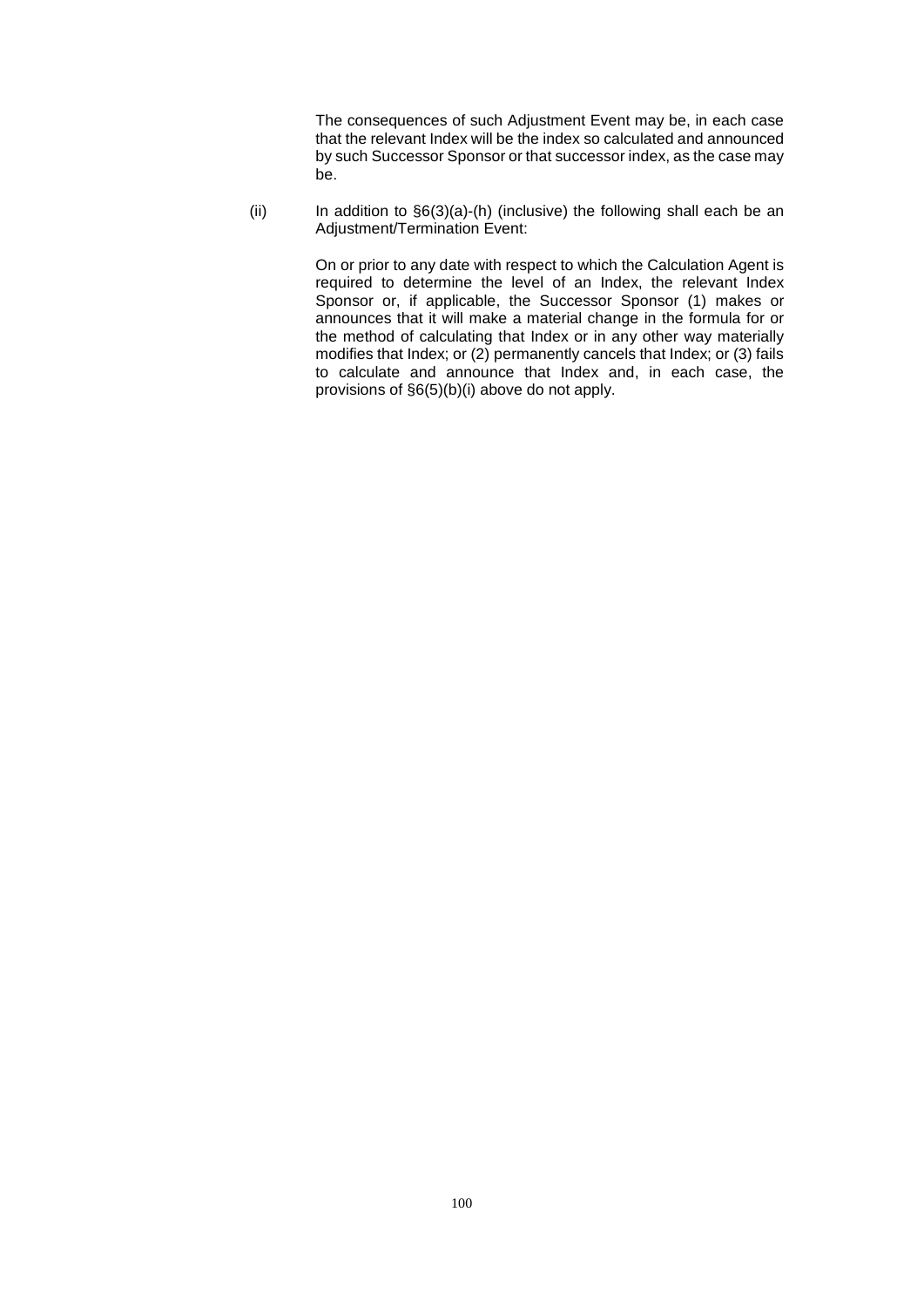## **§7 Form of Securities, Transferability, Status, Securityholders**

## (1) **Form**

### **Swedish Securities**

The Securities will be issued in uncertificated and dematerialised book-entry form and cleared through the Swedish central securities depository specified as the Clearing Agent in the Product Terms (expected to be Euroclear Sweden AB) in accordance with the Swedish Act on Central Securities Depositories and Financial Instruments Accounts (*lag (1998:1479) om värdepapperscentraler och om kontoföring av finansiella instrument*) and the rules and regulations applicable to and/or issued by such Clearing Agent (together, the "**Swedish CSD Rules**"). All Securities will be registered in the book-entry system of the Clearing Agent.

## (2) **Transferability**

Each Security is transferable and title to the Securities will pass by transfer between accountholders at Euroclear Sweden, perfected in accordance with the Swedish CSD Rules. No holder may request a transfer to be registered during a period which is a closed period pursuant to the then applicable Swedish CSD Rules.

#### (3) **Status**

(4) The Securities constitute unsecured and unsubordinated preferred liabilities of the Issuer ranking *pari passu* among themselves and *pari passu* with all other unsecured and unsubordinated preferred liabilities of the Issuer, subject, however, to statutory priorities conferred to certain unsecured and unsubordinated preferred liabilities in the event of resolution measures imposed on the Issuer or in the event of the dissolution, liquidation, insolvency, composition or other proceedings for the avoidance of insolvency of, or against, the Issuer.**Securityholders**

"**Securityholder**" and "**holder**" mean a person in whose name a Security is registered in an account in the book-entry settlement system of the Clearing Agent or any other person recognised as a holder of Securities pursuant to the Euroclear Sweden Rules and, accordingly, where Securities are held through a registered nominee (*förvaltare*), the nominee shall be deemed to be the holder of the relevant Security. The Issuer shall be entitled to obtain from the Clearing Agent information from the book-entry registers of the Clearing Agent (*skuldbok*) relating to the Securities.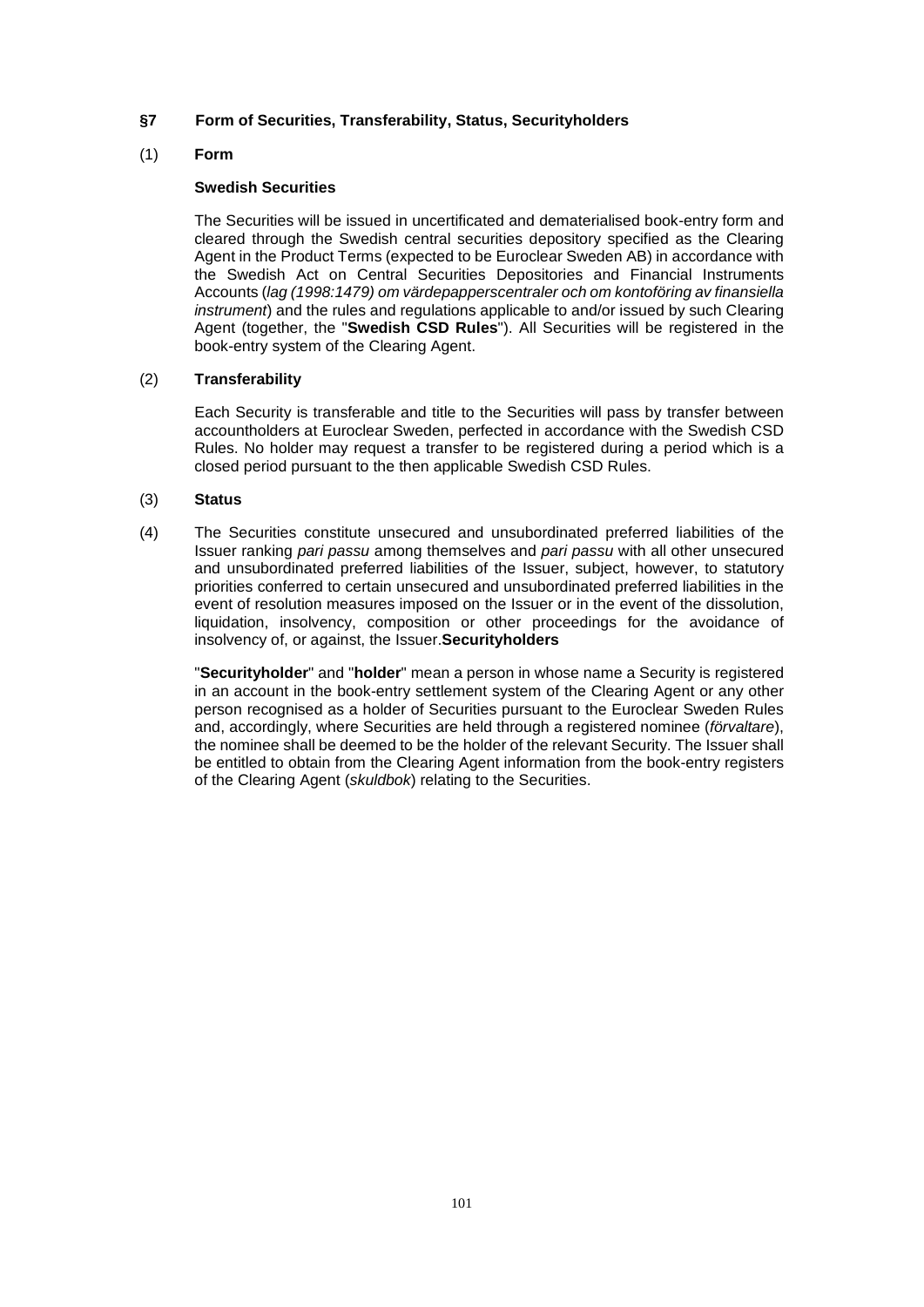## **§8 Agents**

- (1) The Issuer reserves the right at any time to vary or terminate the appointment of any Agent and to appoint additional Agents, including Agents for specific countries which as of the Issue Date for an issue of Securities shall be specified in the section "Additional Information" of the Product Terms, provided that no termination of appointment of the Principal Agent shall become effective until a replacement Principal Agent shall have been appointed and provided that, if and to the extent that the Securities are listed on any stock exchange or publicly offered in any jurisdiction, there shall be an Agent having a specified office in each country if so required by the rules and regulations of each such stock exchange and/or the securities regulators in each such jurisdiction. Notice of any appointment, or termination of appointment, or any change in the specified office, of any Agent will be given to Securityholders in accordance with §16. Each Agent acts solely as agent of the Issuer and does not assume any obligation or duty to, or any relationship of agency or trust for or with, the Securityholders. Any calculations or determinations in respect of the Securities made by an Agent shall (save in the case of manifest error) be final, conclusive and binding on the Securityholders.
- (2) Definitions in respect of §8 and, if applicable, other Terms and Conditions:
	- (a) **"Agent"** means, subject to (1), the Principal Agent and, if it is not the Principal Agent in respect of the Securities, each of Deutsche Bank AG, acting through its principal office in Frankfurt am Main, Taunusanlage 12, 60325 Frankfurt am Main, Germany, and through its branch office in London, Winchester House 1, Great Winchester Street, London EC2N 2DB, United Kingdom (Deutsche Bank AG London), and each other Agent, if any, specified in the section "Additional Information" of the Product Terms.
	- (b) **"Principal Agent"** means, subject to §8(1), the Principal Agent specified in the Product Terms or, if no Principal Agent is specified in the Product Terms, Deutsche Bank AG, acting through the office through which the Securities have been issued (as specified in the definition of "Issuer" in the Product Terms).

#### (3) **Swedish Issuance Agent and Swedish CSD**

The Issuer reserves the right at any time to vary or terminate the appointment of the Swedish Issuance Agent and the Clearing Agent specified in the Product Terms, provided that at all times the following shall be maintained:

- (a) a central securities depository (*värdepapperscentral*) authorised as such under the Swedish Act on Central Securities Depositories and Financial Instruments Accounts; and
- (b) an issuance agent (*emissionsinstitut*) authorised as such by the relevant Swedish CSD in accordance with the relevant Swedish CSD Rules.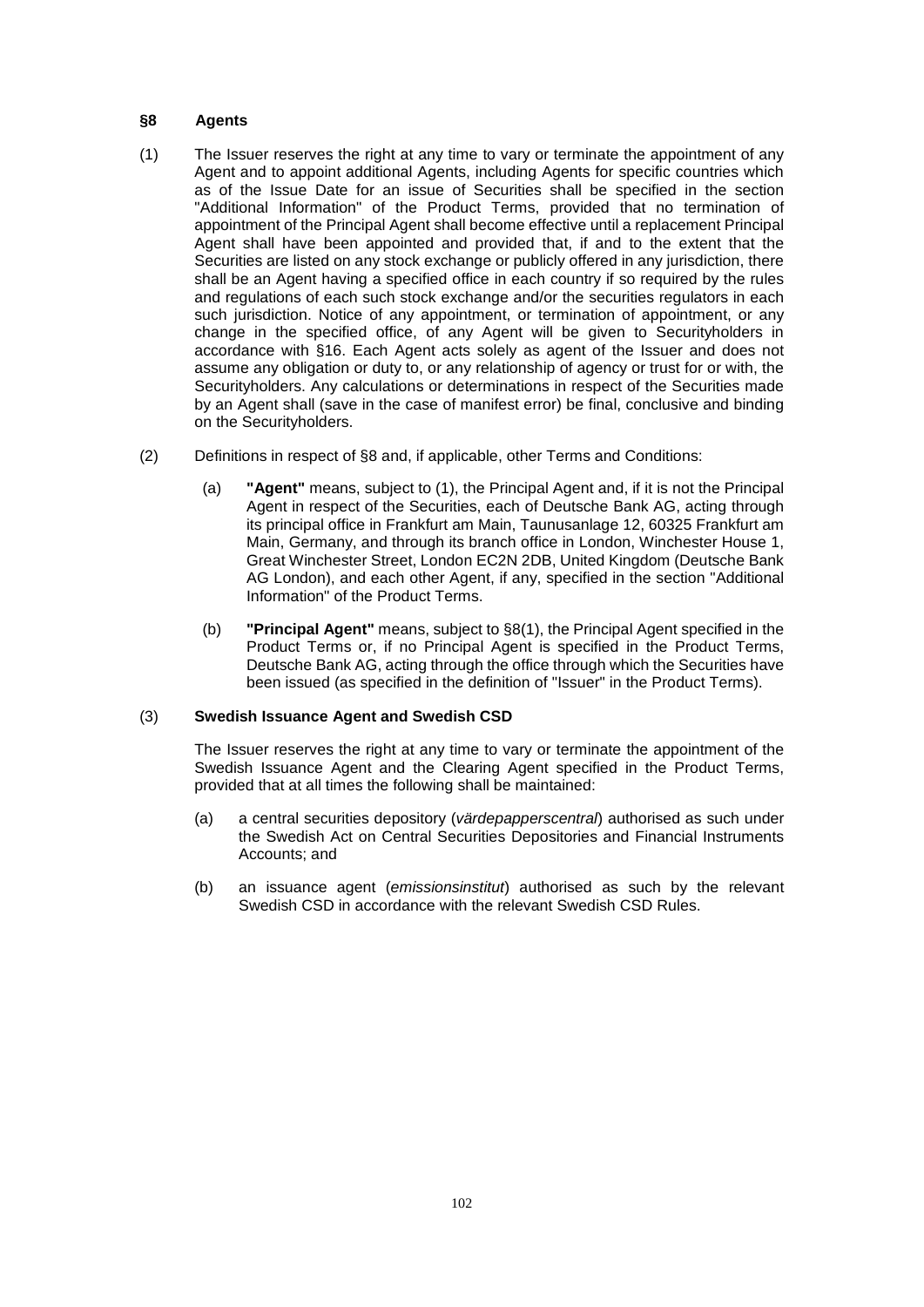### **§9 Calculation Agent**

#### (1) **Role of Calculation Agent, Issuer Determinations and Corrections**

Unless otherwise stipulated in the Terms and Conditions, all calculations and determinations required by the Terms and Conditions shall be made by the calculation agent (the **"Calculation Agent"** which expression shall include any successor calculation agent).

The Issuer shall be the Calculation Agent in respect of the Securities, unless the Issuer decides to appoint a successor Calculation Agent in accordance with the provisions below.

The Issuer reserves the right at any time to appoint another institution as the Calculation Agent, provided that no termination of appointment of the existing Calculation Agent shall become effective until a replacement Calculation Agent shall have been appointed. Notice of any such termination or appointment will be given to the Securityholders in accordance with §16.

Any calculations or determinations in respect of the Securities made by the Issuer or the Calculation Agent shall be made in good faith and in a commercially reasonable manner and shall (save in the case of manifest error) be final, conclusive and binding on the Securityholders.

Subsequent to any calculation or determination by the Calculation Agent in respect of the Securities, any subsequently published corrections in respect of any value or price of a Reference Item used by the Calculation Agent in respect of such calculation or determination shall only be taken into account by the Calculation Agent to the extent that it is published within the Correction Period specified in the Product Terms or, if earlier, on or before the second Business Day preceding the day on which a payment is to be made, the amount of which is determined in whole or in part by reference to such value or price of the Reference Item.

The Calculation Agent may, with the consent of the Issuer, delegate any of its obligations and functions to a third party as it deems appropriate, provided that, in the case of the Third Party Calculation Agent, such third party is not the Issuer.

#### (2) **Determination by the Calculation Agent**

In the absence of gross negligence or wilful misconduct on its part, none of the Issuer, the Calculation Agent and any Agent shall have any responsibility for any errors or omissions in the calculation of any amount payable hereunder or in any other determination pursuant to the provisions hereof.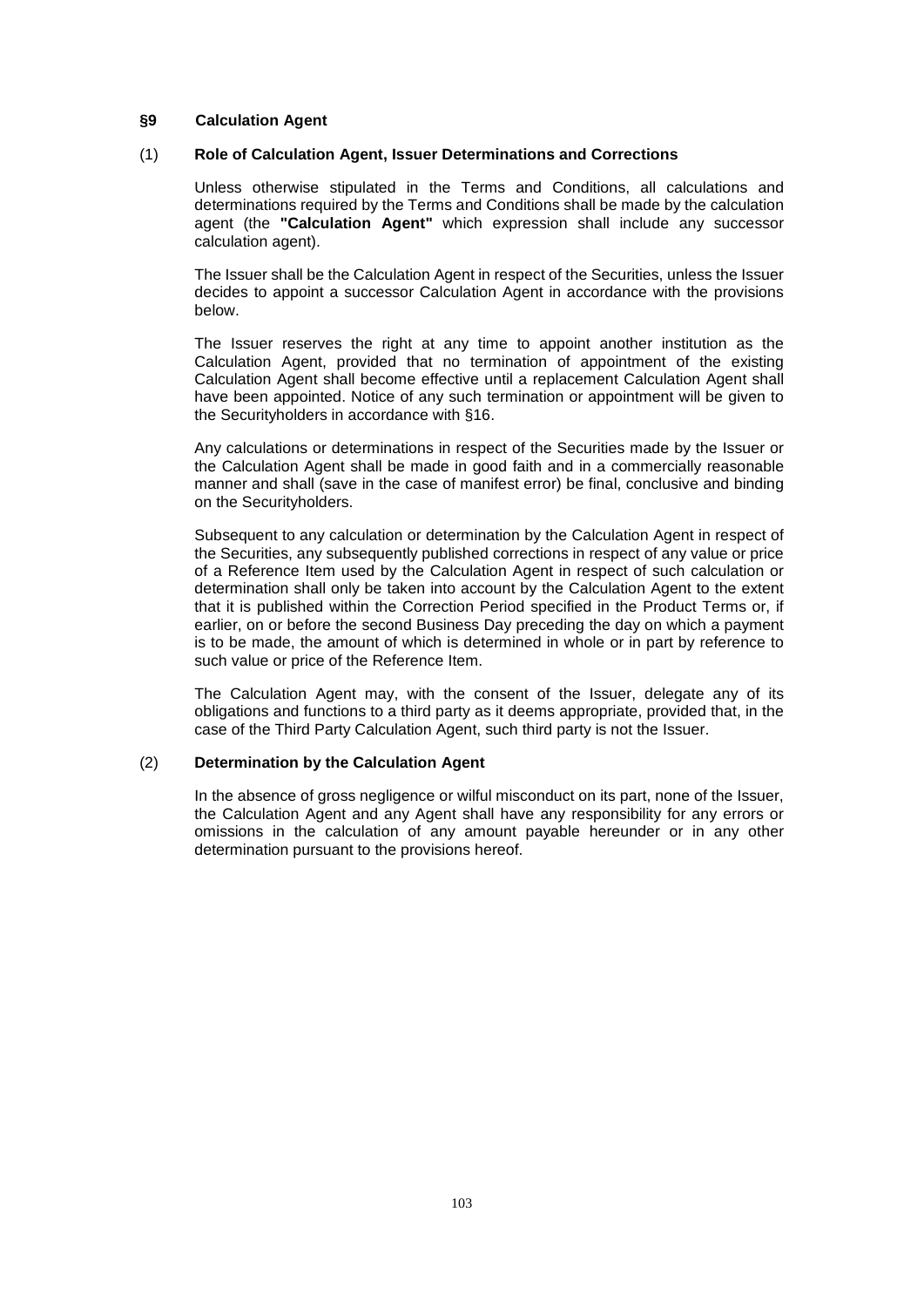# **§10 Taxation**

The Issuer shall not be liable for or otherwise obliged to pay any tax, duty, charge, withholding or other payment which may arise as a result of the ownership, transfer, presentation and surrender for payment, or enforcement of the Securities. All payments made by the Issuer shall be made subject to any tax, duty, charge, withholding or other payment which may be required to be made, paid, withheld or deducted.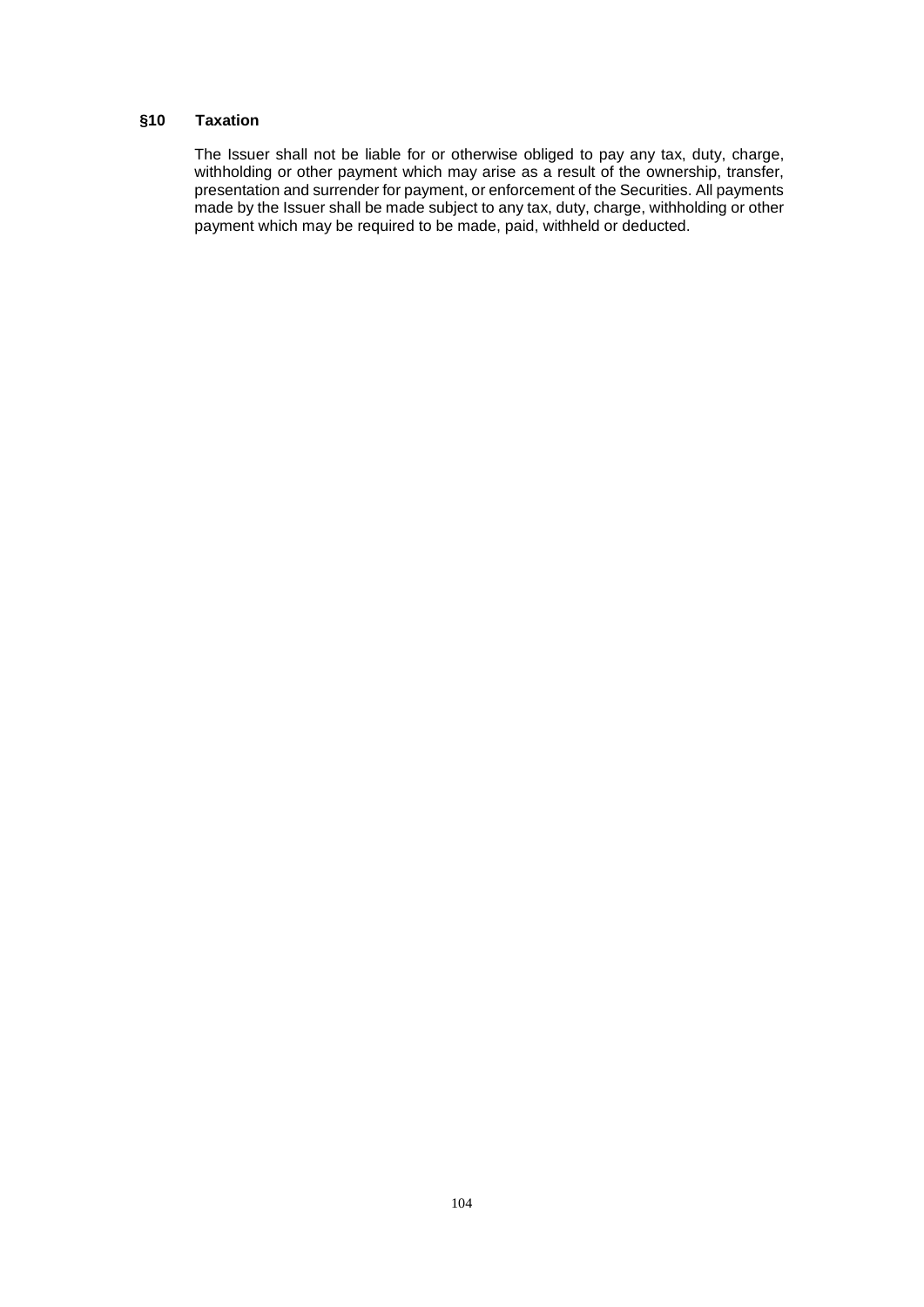# **§11 Prescription**

Claims against the Issuer for payment or delivery in respect of the Securities (including without limitation, claims for any applicable redemption amounts payable) shall be prescribed and become void unless made by the Issuer in accordance with the provisions in §3 above within five years from the date on which such payment (or delivery) first becomes due pursuant to the Terms and Conditions.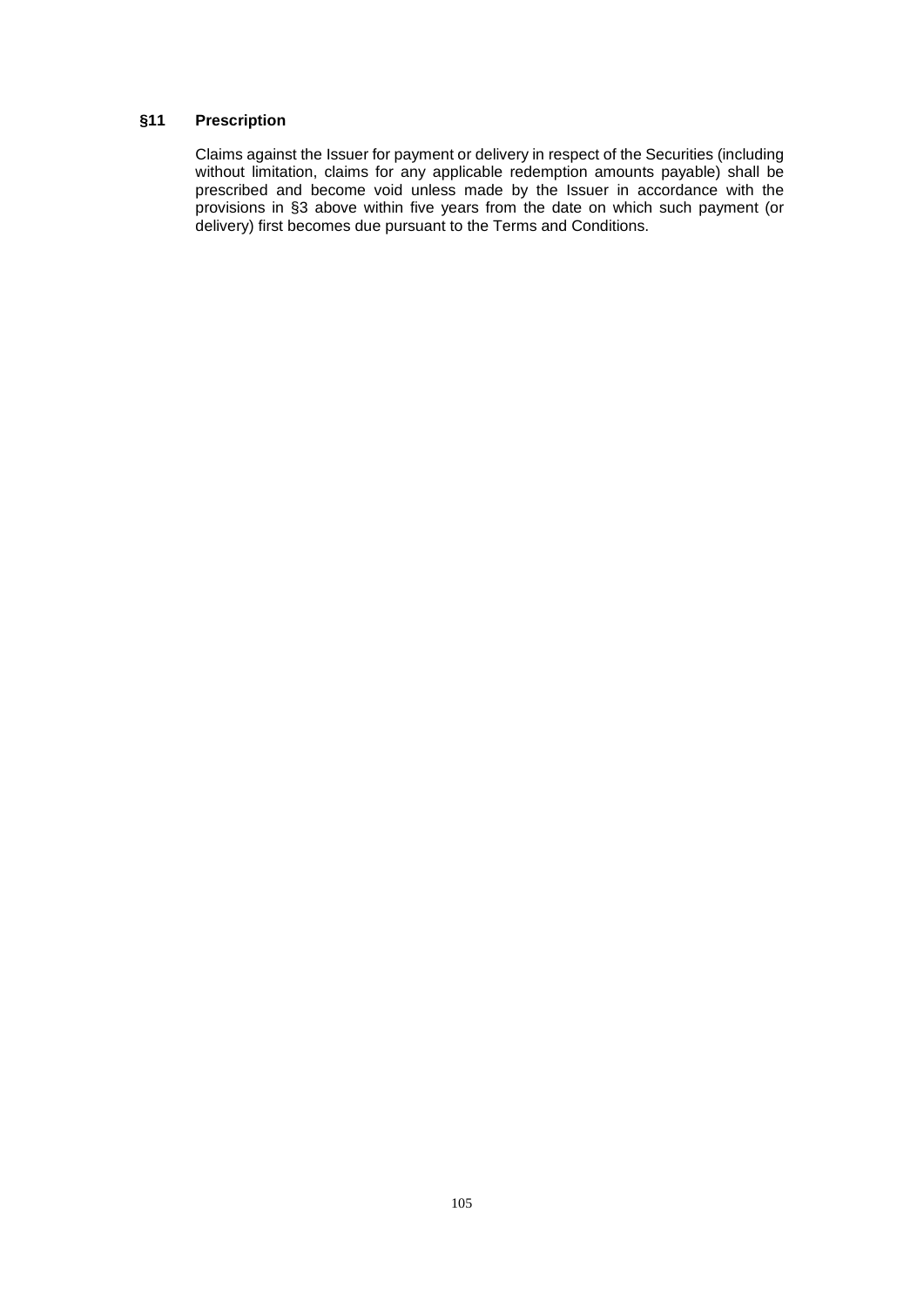## **§12 Events of Default**

## (1) **Events of Default**

If any of the events set out in  $(a) - (d)$  below occurs, each Securityholder shall be entitled to declare his Securities due:

- (a) the Issuer fails to make any payment in respect of the Securities within thirty (30) days of the relevant due date after the Principal Agent has received notice thereof from a Securityholder; or
- (b) the Issuer fails duly to perform any other obligation arising from the Securities, if such failure continues for more than sixty (60) days after the Principal Agent has received notice thereof from a Securityholder; or
- (c) the Issuer announces its inability to meet its financial obligations or ceases its payments; or
- (d) a court in Germany opens insolvency proceedings against the Issuer, or the Issuer applies for or institutes such proceedings or offers or makes an arrangement for the benefit of its creditors generally.

The right to declare Securities due shall terminate if the situation giving rise to it has been cured before the right is exercised.

If the Securities are declared due each Securityholder shall be entitled to demand immediate payment of an amount in respect of each Security held by such Securityholder equal to the Market Value of a Security less a Security's proportionate share of the direct and indirect cost to the Issuer of unwinding any underlying related Hedging Arrangements, all as determined by the Calculation Agent in its reasonable discretion.

#### (2) **Quorum**

In the events specified in para. (1)(b) above, any notice declaring Securities due shall, unless at the time such notice is received any of the events specified in para.  $(1)(a)$ ,  $(c)$ or (d) entitling Securityholders to declare their Securities due has occurred, become effective only when the Issuer has received such notices from the Securityholders accounting for at least one-tenth of the total number or nominal amount of Securities of the relevant series then outstanding provided that each Security held by such Securityholder has been transferred to the account designated by the Swedish Issuance Agent and blocked for further transfer by said Agent.

#### (3) **Form of Notice**

Any notice, including any notice declaring Securities due, in accordance with para. (1) above shall be made by means of a written declaration delivered by hand or registered mail to the Principal Agent at its principal office for the time being.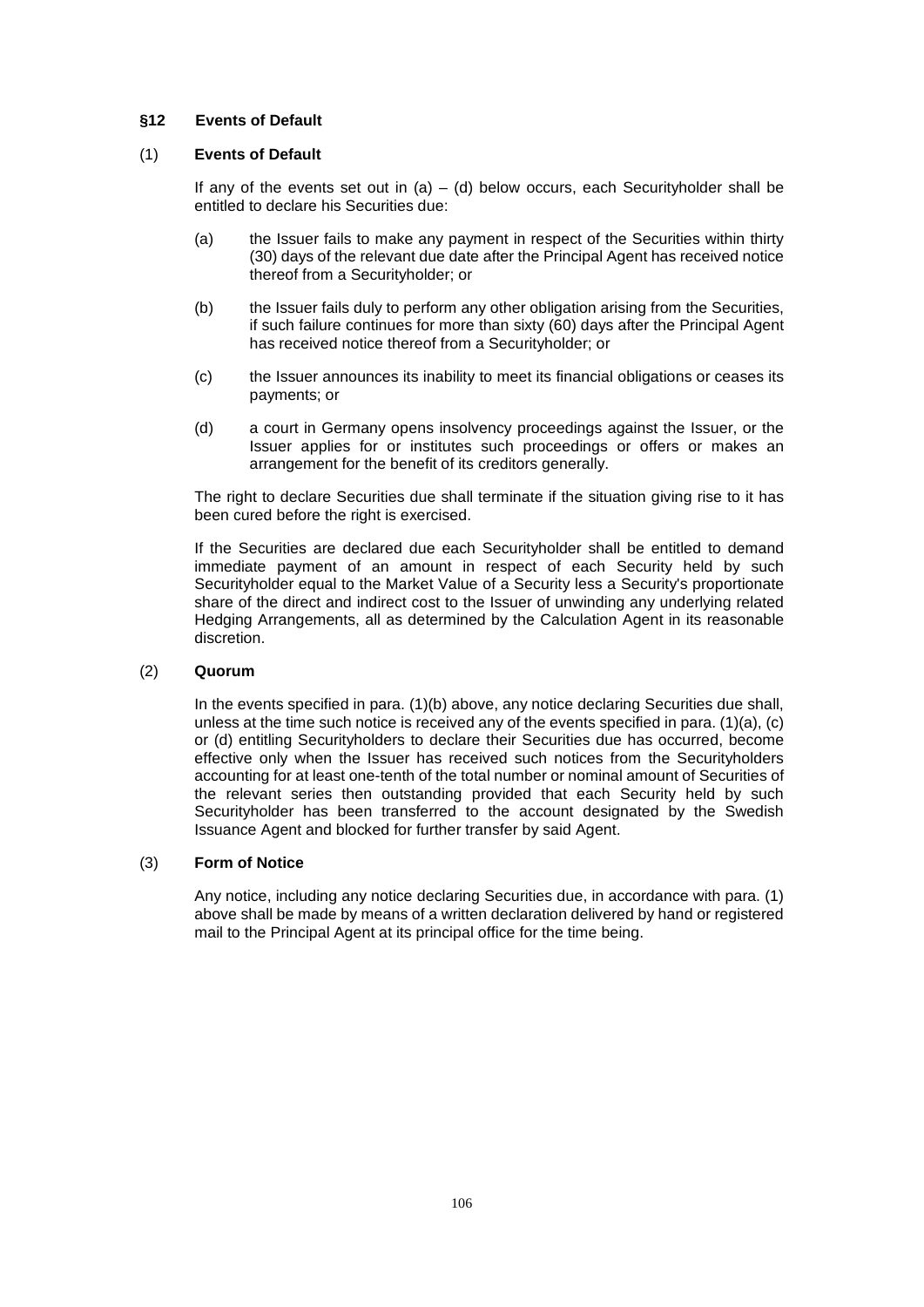## **§13 Substitution of Issuer and Branch**

## (1) **Substitution of Issuer**

The Issuer, or any previous substituted company, may at any time, without the consent of the Securityholders substitute for itself as principal obligor under the Securities any company (the **"Substitute"**), being any subsidiary or Affiliate of the Issuer, subject to:

- (a) the obligations of the Substitute under the Securities being irrevocably and unconditionally guaranteed by Deutsche Bank AG (unless it is the Substitute);
- (b) all actions, conditions and things required to be taken, fulfilled and done (including the obtaining of any necessary consents, including but not limited to, from the Clearing Agent) to ensure that the Securities represent legal, valid and binding obligations of the Substitute having been taken, fulfilled and done and being in full force and effect;
- (c) the Issuer shall have given at least 30 days' prior notice of the date of such substitution to the Securityholders in accordance with §16;

In the event of any substitution of the Issuer, any reference in the Terms and Conditions to the Issuer shall from the time of effective substitution be construed as a reference to the Substitute.

## (2) **Substitution of Branch**

The Issuer shall have the right upon notice to Securityholders in accordance with §16 to change the office through which it is acting for the purpose of the Securities, the date of such change to be specified in such notice provided that no change can take place prior to the giving of such notice.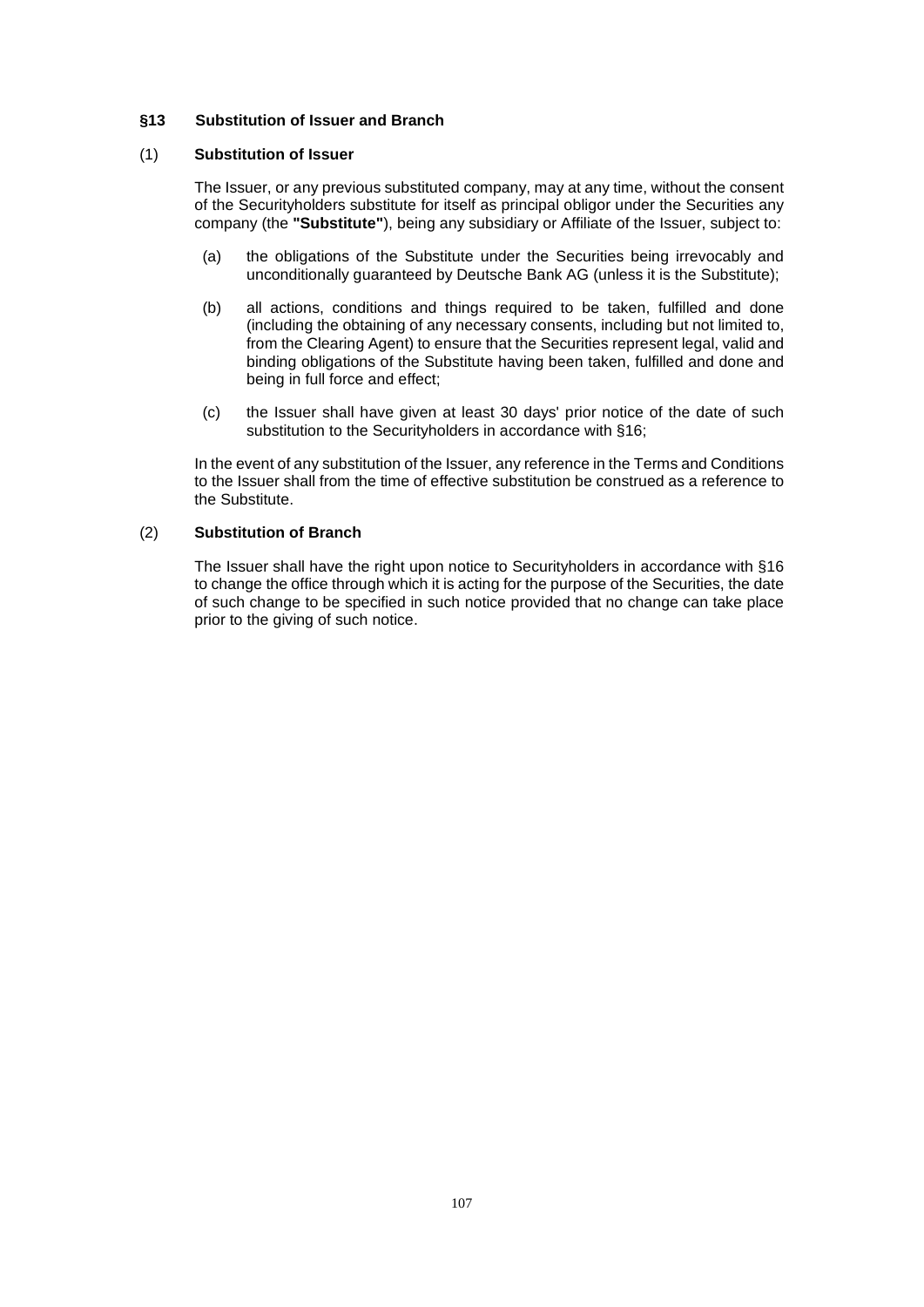# **§14 Purchases of Securities**

The Issuer may, but is not obliged to, at any time purchase Securities at any price in the open market or by tender or private agreement. Any Securities so purchased may be held or resold or surrendered for cancellation.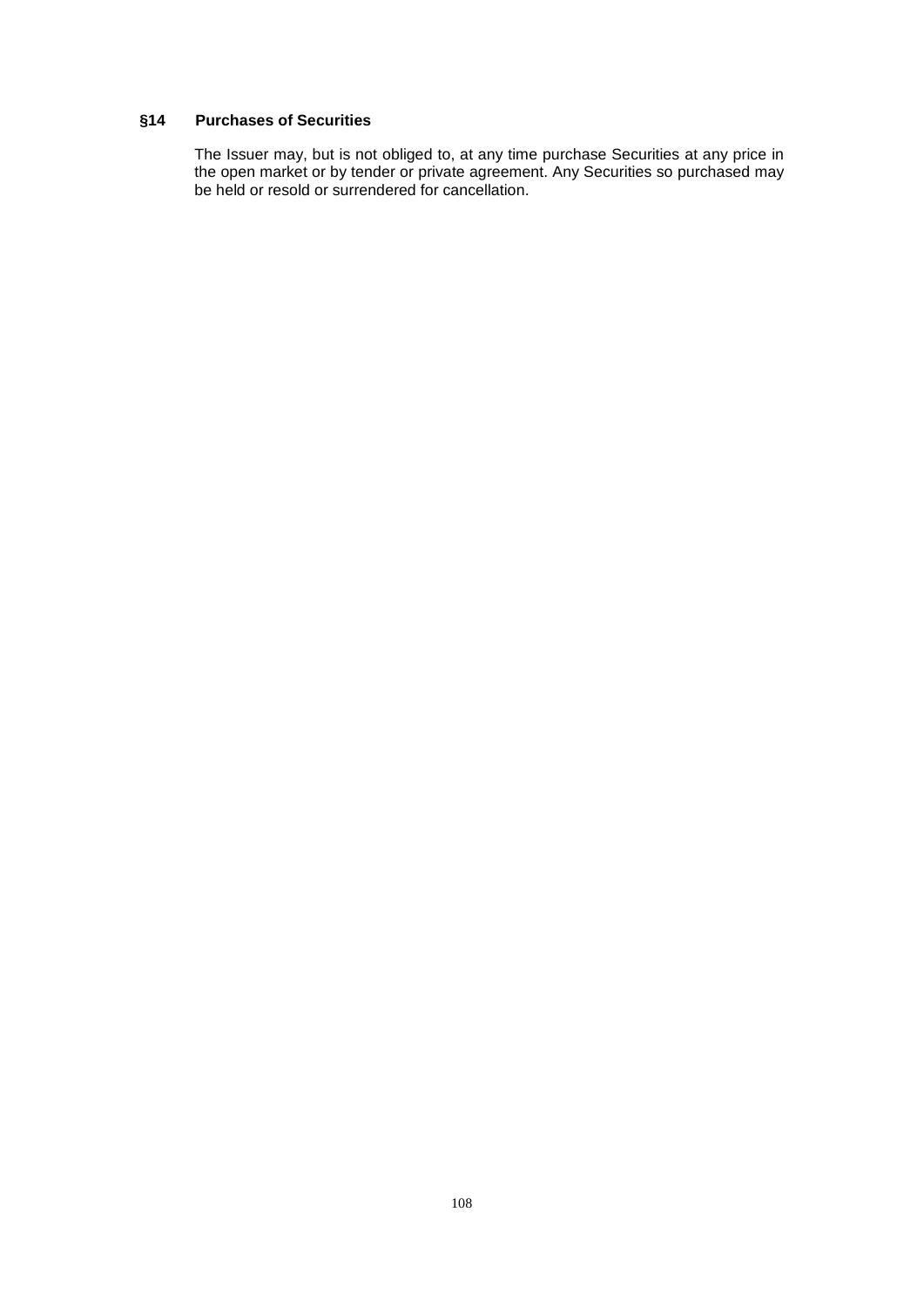## **§15 Further Issuances of Securities**

The Issuer shall be at liberty from time to time without the consent of Securityholders or any of them to create and issue further securities so as to be consolidated and form a single series with the Securities.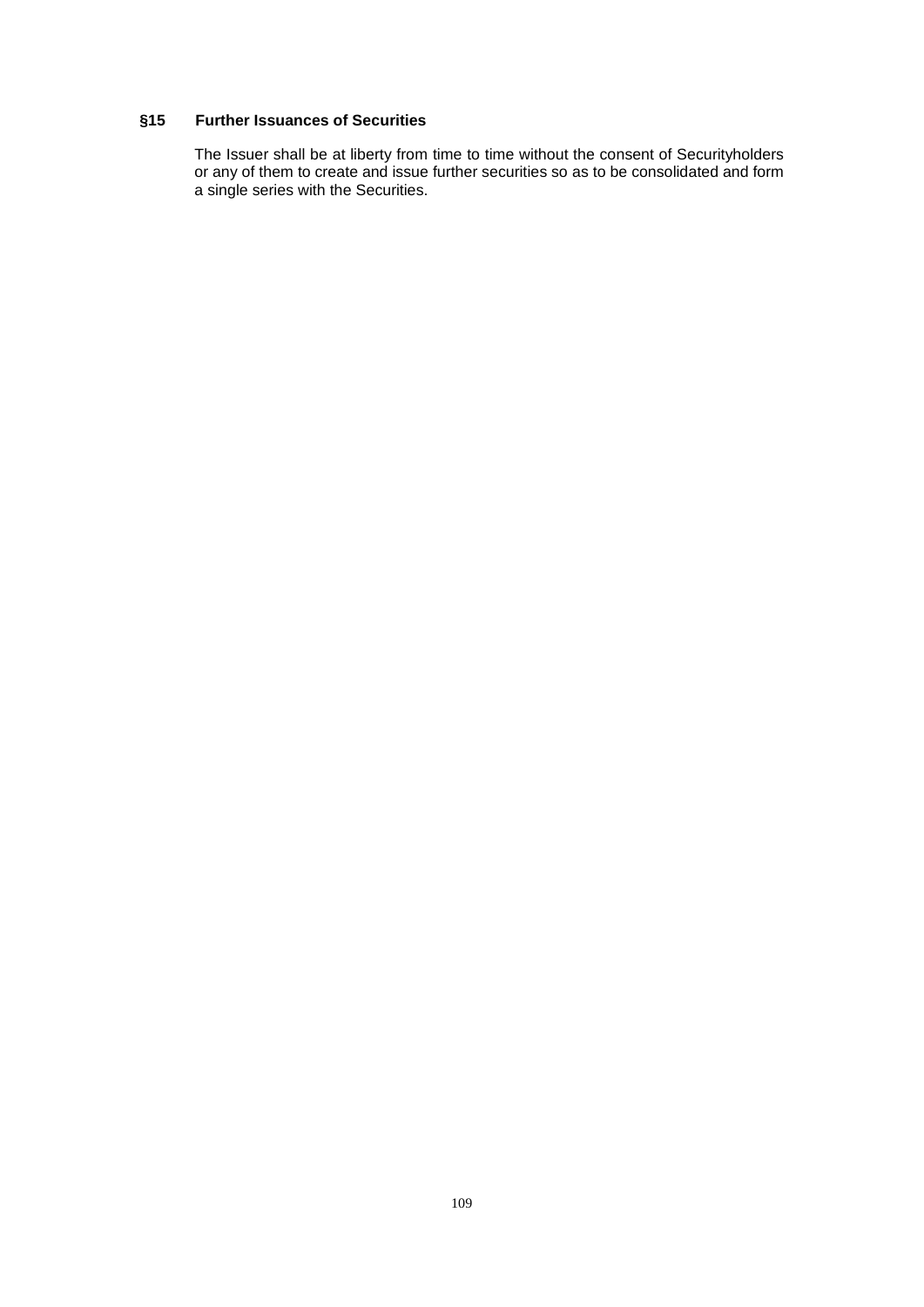## **§16 Notices**

## (1) **Delivery/Publication**

Notices to the Securityholders will be valid if:

- (a) delivered to the Clearing Agent(s) for communication by the Clearing Agent(s) to the Securityholders; and/or
- (b) subject to it not being specified otherwise in the Product Terms, published on the internet page www.x-markets.db.com, under "notices" or on any substitute page or service notified to Securityholders by publication on such internet page.

## (2) **Effective Date**

Notices above will become effective:

- (a) if delivered pursuant to para. (1)(a) above, on the Business Day after such delivery to the Clearing Agent or all the Clearing Agents (if more than one);
- (b) if published pursuant to para. (1)(b) above, on the date of such publication; or
- (c) if delivered pursuant to para. (1)(a) above and published pursuant to para. (1)(b), on the earlier of (i) the Business Day after such delivery to the Clearing Agent or all the Clearing Agents (if more than one) (as described in para. (1)(a) above, and/or, if applicable, (ii) the date of such publication as described in para. (1)(b) above.

### (3) **Luxembourg Stock Exchange publication**

If and for so long as the Securities are listed on the Official List and admitted to trading on the regulated market of the Luxembourg Stock Exchange and the rules of the exchange so require, notices to the Securityholders will be published on the Luxembourg Stock Exchange's website, www.bourse.lu.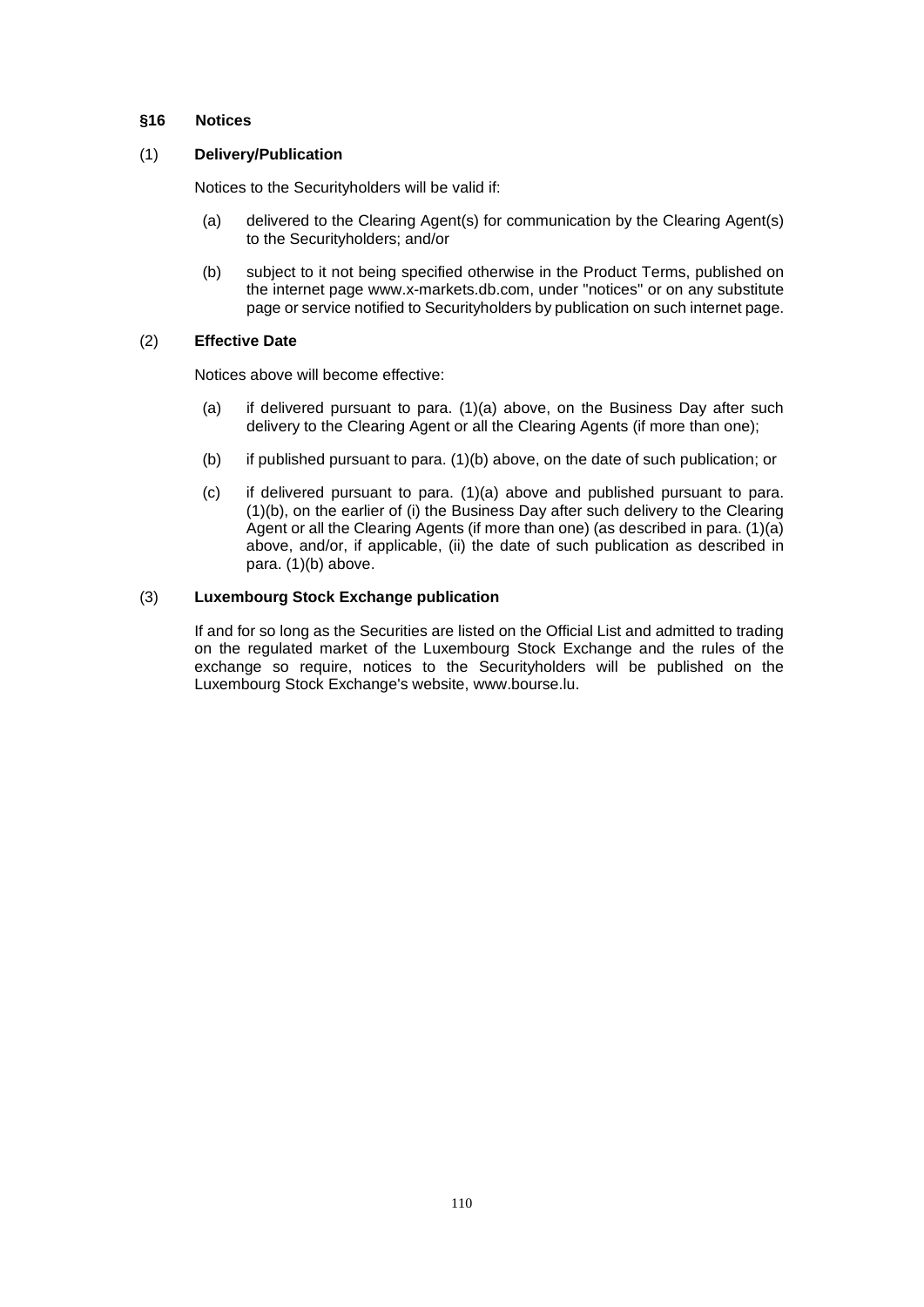# **§17** *Intentionally not used*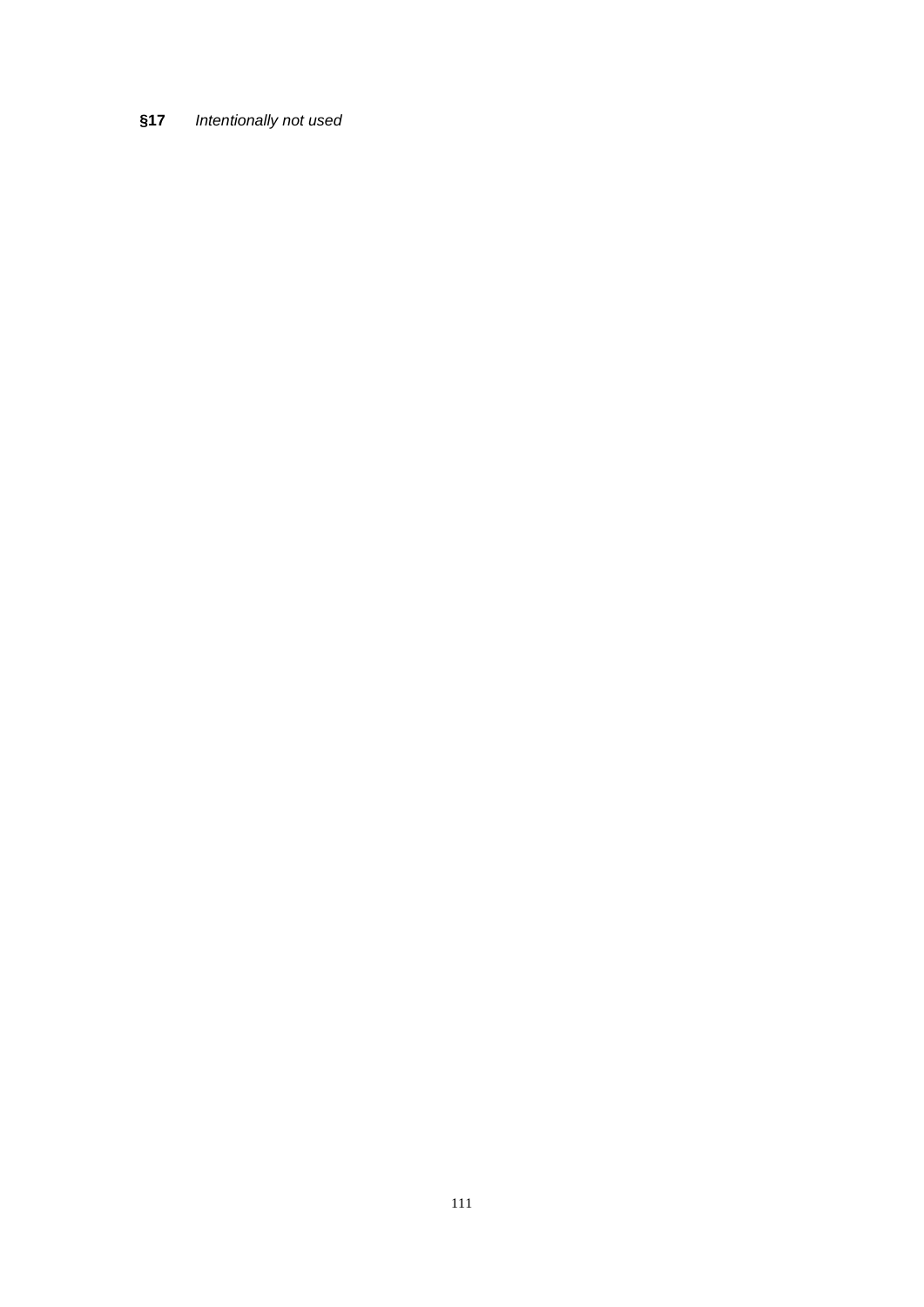## **§18 Modifications**

### **Securities not governed by German law**

The Issuer may, to the extent permitted by applicable law and subject as provided below, modify the Terms and Conditions and/or the Product Terms without the consent of the Securityholders or any of them in any manner which the Issuer may deem reasonably necessary (i) in order to maintain or preserve the intended commercial purpose of the Terms and Conditions and/or the Product Terms; or (ii) if such modification does not materially adversely affect the interests of the Securityholders or is of a formal, minor or technical nature or intended to correct a manifest or proven error or to cure, correct or supplement any defective provision contained therein. Notice of any such modification will be given to the Securityholders in accordance with §16 but failure to give, or non-receipt of, such notice will not affect the validity of any such modification.

The Issuer may exercise the above discretion for the reasons or in the circumstances described above (i.e., in order to maintain or preserve the intended commercial purpose of the Terms and Conditions and/or the Product Terms or if such modification does not materially adversely affect the interests of the Securityholders or is of a formal, minor or technical nature or is intended to correct any errors or defective provisions in the Terms and Conditions and/or the Product Terms). In each of these cases the Issuer will first satisfy itself that the exercise of the discretion is reasonably necessary and it will consider if there is any reasonable alternative which would not incur additional material costs for the Issuer and/or its Affiliates. Following any modification pursuant to this §18, the Issuer may at its discretion amend and restate the Product Terms.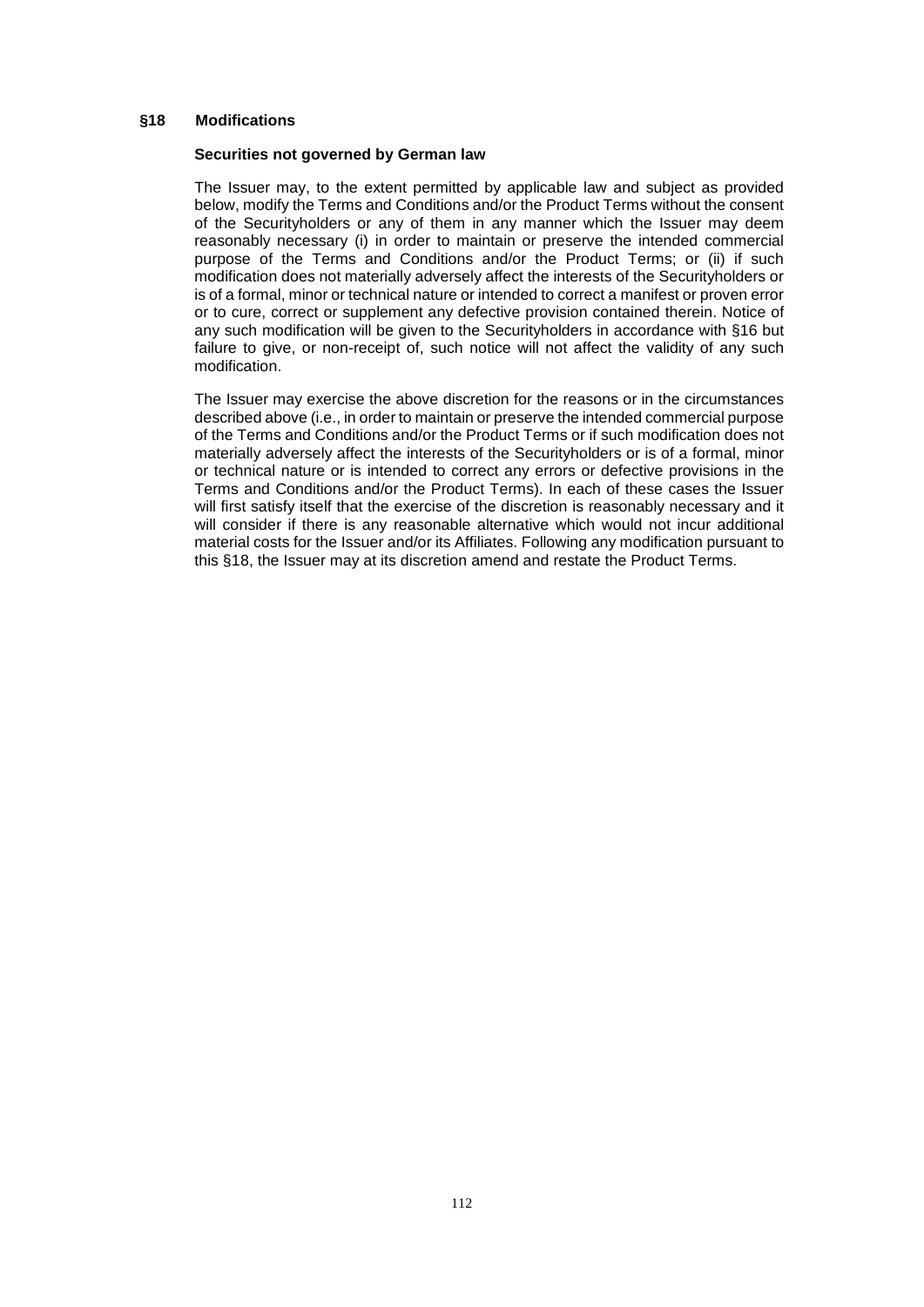## **§19 Severability**

If any of the provisions of the Terms and Conditions is or becomes invalid or unenforceable in whole or in part, the validity and enforceability of the remaining provisions shall not in any way be affected or impaired thereby. The invalid or unenforceable provision shall be replaced by a valid provision, which, to the extent legally possible, serves the economic purposes of the invalid or unenforceable provision. The same applies to any gaps in the Terms and Conditions.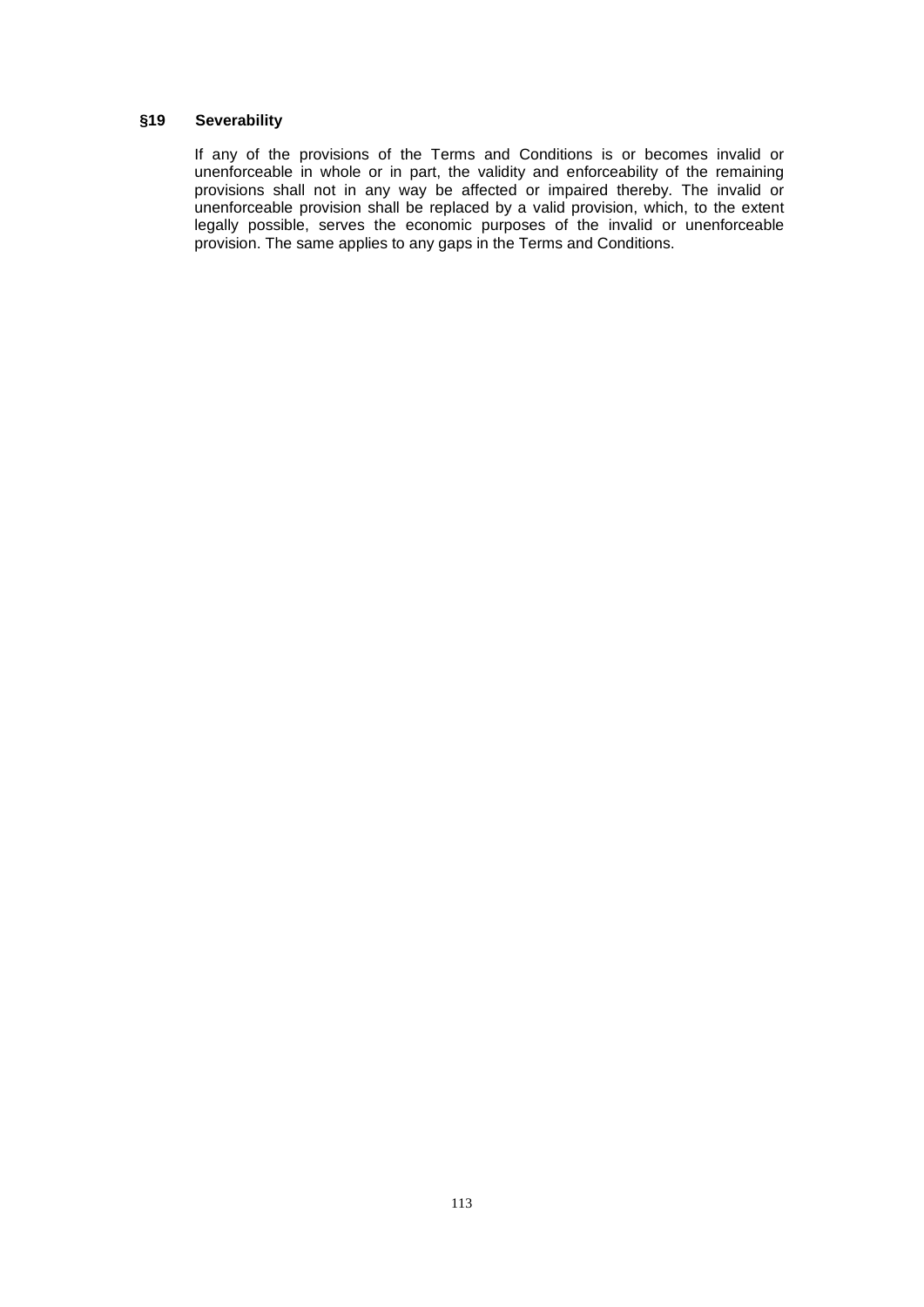## **§20 Governing Law, Place of Jurisdiction and Place of Performance**

## **English law governed Securities**

Subject as provided under (6) below, if the Governing Law is specified in the Product Terms to be English Law, the Securities and any non-contractual obligations arising out of or in connection with the Securities are governed by, and shall be construed in accordance with, English law. No person shall have any right to enforce any term or condition of the Securities under the Contracts (Rights of Third Parties) Act 1999, but this does not affect any right or remedy of any person which exists or is available apart from that Act.

The courts of England shall, to the extent legally permitted, have exclusive jurisdiction to settle any disputes which may arise out of or in connection with the Securities (including a dispute relating to any non-contractual obligations arising out of or in connection with the Securities).

Swedish law and jurisdiction will be applicable with regard to the registration of the Securities in Euroclear Sweden.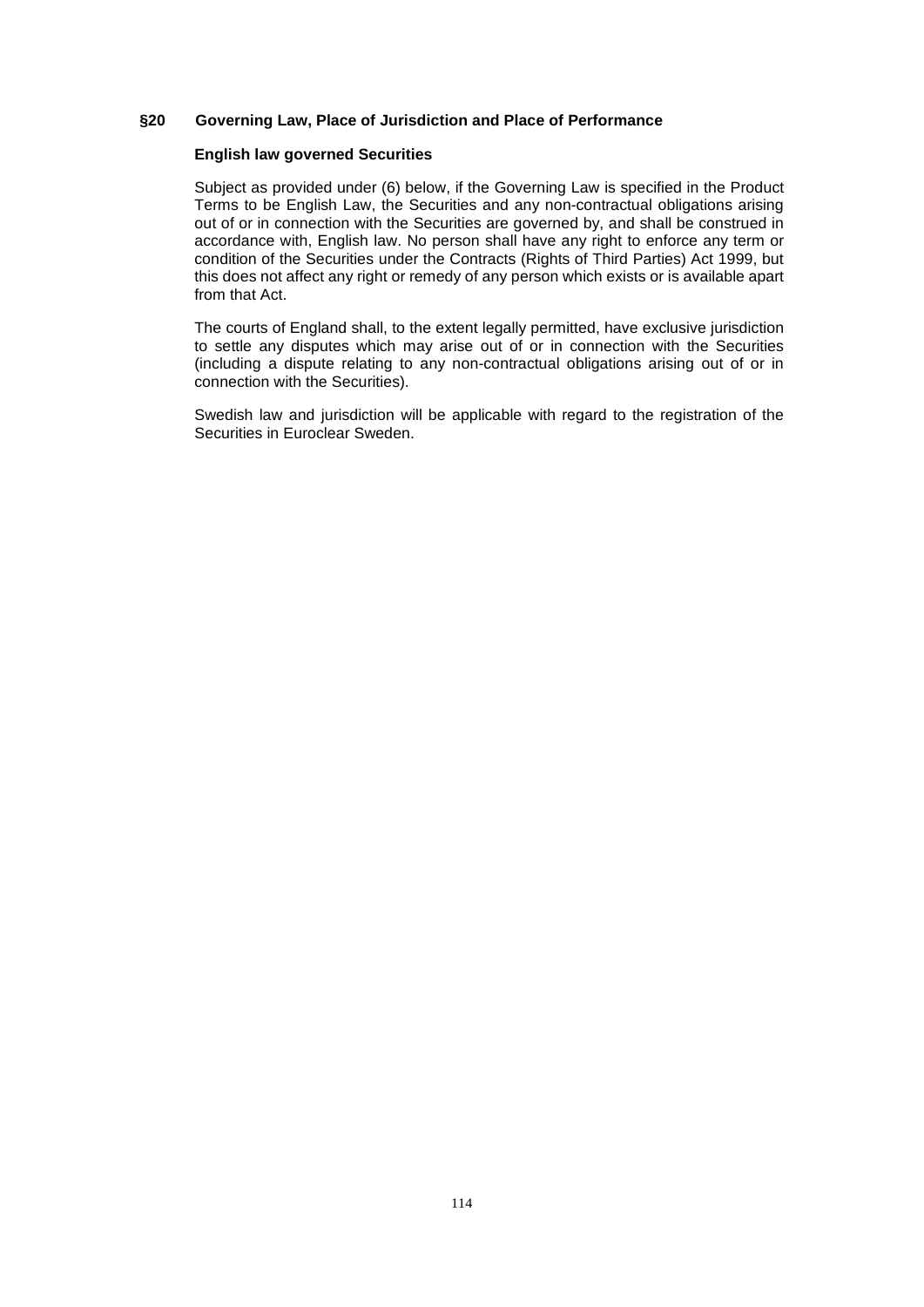## **VII. PRODUCT TERMS**

## **USE OF A BENCHMARK**

The Securities reference DB Carnegie Corporate Bond VAL Strategy Index, which is provided by Deutsche Bank AG. As at the date of these Final Terms, Deutsche Bank AG does not appear in the register of administrators and benchmarks established and maintained by the European Securities and Markets Authority pursuant to Article 36 of the Benchmarks Regulation ((EU) 2016/1011).

The following "**Product Terms**" of the Securities shall, for the relevant series of Securities, complete and put in concrete terms the General Conditions for the purposes of such series of Securities. In the case of a discrepancy or conflict with such General Conditions or Product Terms, the Product Terms shall prevail.

| Security type               | Warrant                                                                                                                                                                                                                                                                                                           |
|-----------------------------|-------------------------------------------------------------------------------------------------------------------------------------------------------------------------------------------------------------------------------------------------------------------------------------------------------------------|
| <b>ISIN</b>                 | DE000XM8ZBE6                                                                                                                                                                                                                                                                                                      |
| <b>WKN</b>                  | XM8ZBE                                                                                                                                                                                                                                                                                                            |
| Common Code                 | 138080609                                                                                                                                                                                                                                                                                                         |
| Issuer                      | Deutsche Bank AG                                                                                                                                                                                                                                                                                                  |
| <b>Number of Securities</b> | Up to 2,000 Securities                                                                                                                                                                                                                                                                                            |
| <b>Issue Price</b>          | SEK 7,500 per Warrant (7.50% of the Nominal Amount)                                                                                                                                                                                                                                                               |
| <b>Issue Date</b>           | 25 July 2019                                                                                                                                                                                                                                                                                                      |
| Nominal Amount              | SEK 100,000 per Security                                                                                                                                                                                                                                                                                          |
| <b>Calculation Agent</b>    | Deutsche Bank AG, London Branch                                                                                                                                                                                                                                                                                   |
| Underlying                  | Type: Index                                                                                                                                                                                                                                                                                                       |
|                             | Name: DB Carnegie Corporate Bond VAL Strategy Index                                                                                                                                                                                                                                                               |
|                             | Bloomberg page: DBXECNCB Index                                                                                                                                                                                                                                                                                    |
|                             | Index Sponsor: Deutsche Bank AG                                                                                                                                                                                                                                                                                   |
|                             | Reference Source: Deutsche Bank Index Quant ("DBIQ"), an<br>independent research unit within Deutsche Bank AG, London<br>Branch, will publish the official closing level of the Index in<br>respect of any relevant Index Business Day on the DBIQ<br>website (http://index.db.com) or any successor page thereto |
|                             | Multi-Exchange Index: not applicable                                                                                                                                                                                                                                                                              |
|                             | Related Exchange: as defined in General Condition §5(3)(f)                                                                                                                                                                                                                                                        |
|                             | Reference Currency: SEK                                                                                                                                                                                                                                                                                           |
|                             | Underlying Replacement: Not applicable                                                                                                                                                                                                                                                                            |
| Settlement                  | <b>Cash Settlement</b>                                                                                                                                                                                                                                                                                            |
|                             |                                                                                                                                                                                                                                                                                                                   |

### **General Definitions applicable to the Securities**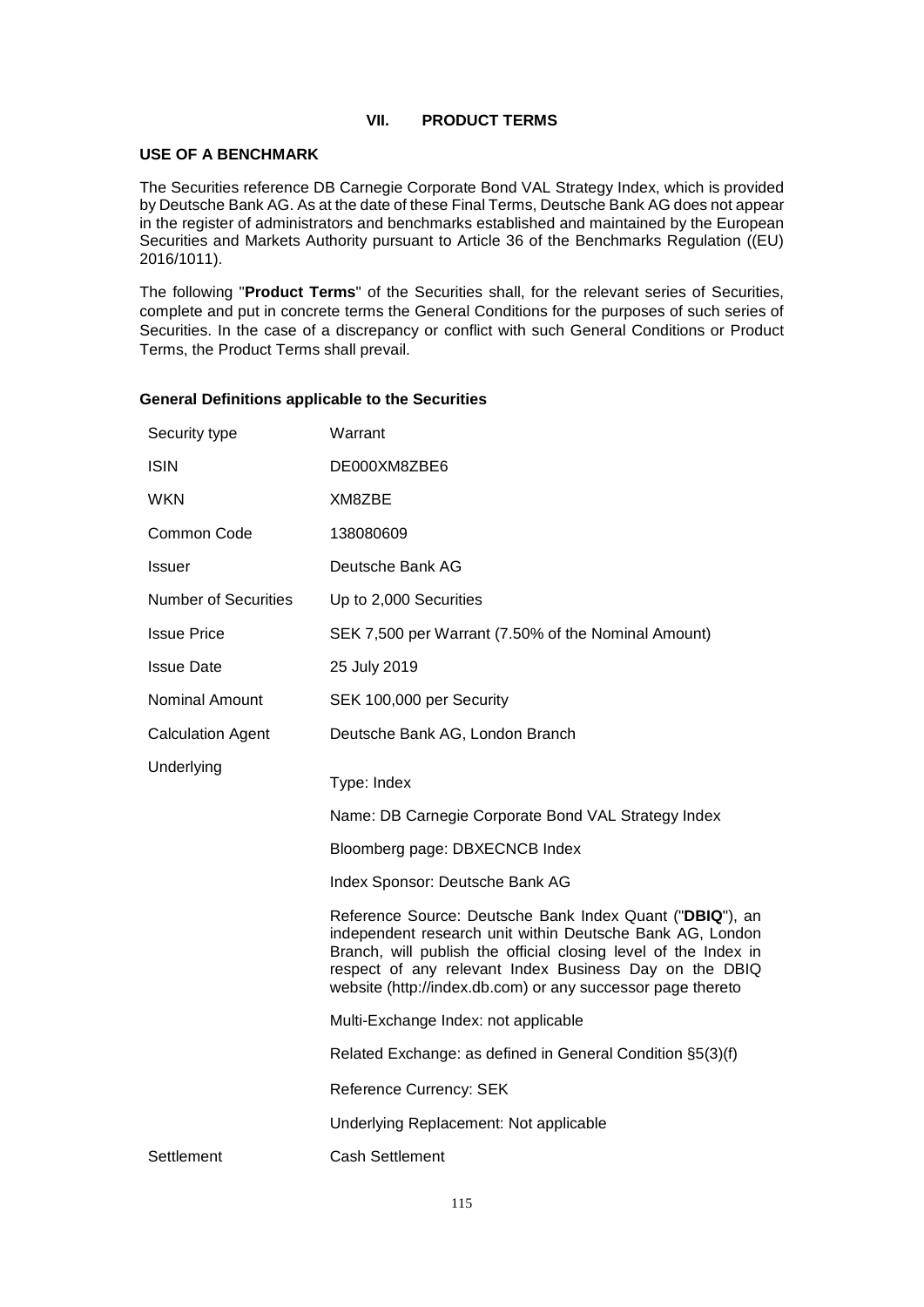| <b>Initial Reference Level</b>       | The Reference Level on the Initial Valuation Date                                                                                                                                                                                  |  |  |
|--------------------------------------|------------------------------------------------------------------------------------------------------------------------------------------------------------------------------------------------------------------------------------|--|--|
| Reference Level                      | In respect of any relevant day and the Underlying, an amount<br>(which shall be deemed to be a monetary value in the<br>Reference Currency) equal to the Relevant Reference Level<br>Value on such day                             |  |  |
| <b>Initial Valuation Date</b>        | 12 July 2019                                                                                                                                                                                                                       |  |  |
| <b>Valuation Date</b>                | 12 July 2024                                                                                                                                                                                                                       |  |  |
| <b>Settlement Date</b>               | The later of (a) 19 July 2024 and (b) the fifth Business Day<br>following the Valuation Date                                                                                                                                       |  |  |
| <b>Observation Period</b>            | The period from and including the Initial Valuation Date to and<br>including the Valuation Date                                                                                                                                    |  |  |
| <b>Observation Date</b>              | Each Trading Day during the Observation Period                                                                                                                                                                                     |  |  |
| <b>Lock-In Warrants</b>              |                                                                                                                                                                                                                                    |  |  |
| Cash Amount                          | If the Final Reference Level is below or equal to the Strike,<br>(a)<br>Zero; or                                                                                                                                                   |  |  |
|                                      | If the Final Reference Level is greater than the Strike, an<br>(b)<br>amount in the Settlement Currency equal to the product<br>of (i) and (ii) where,                                                                             |  |  |
|                                      | (i)<br>is the Participation Factor; and                                                                                                                                                                                            |  |  |
|                                      | (ii)<br>is (Final Reference Level - Strike) x Multiplier                                                                                                                                                                           |  |  |
|                                      | provided that the Cash Amount will not be less than zero.                                                                                                                                                                          |  |  |
| <b>Locked Performance</b>            | An amount in respect of any Observation Date equal to the<br>product of (a) and (b) where:                                                                                                                                         |  |  |
|                                      | (a) is the greatest integer less than or equal to the ratio of:                                                                                                                                                                    |  |  |
|                                      | (i)<br>the Highest Performance Factor; and                                                                                                                                                                                         |  |  |
|                                      | (ii)<br>5.00 per cent.                                                                                                                                                                                                             |  |  |
|                                      | (b) is $5.00$ per cent.                                                                                                                                                                                                            |  |  |
| Lock-in Level                        | An amount in respect of any Observation Date equal to<br>the product of (a) the sum of (i) One; and (ii) the Locked<br>Performance; and (b) the Initial Reference Level                                                            |  |  |
| <b>Highest Performance</b><br>Factor | On any Observation Date, the highest Performance<br>Factor in respect of all Observation Dates up to such<br><b>Observation Date</b>                                                                                               |  |  |
| Performance Factor                   | In relation to an Observation Date and each Security, a<br>percentage (which may be positive, negative or zero)<br>calculated by the Calculation Agent in accordance with the<br>following formula:<br><u>(A-B)</u><br>в<br>Where: |  |  |
|                                      | "A" is the Reference Level on such Observation Date(t); and<br>"B" is the Reference Level on the first Observation Date;                                                                                                           |  |  |

 $\overline{1}$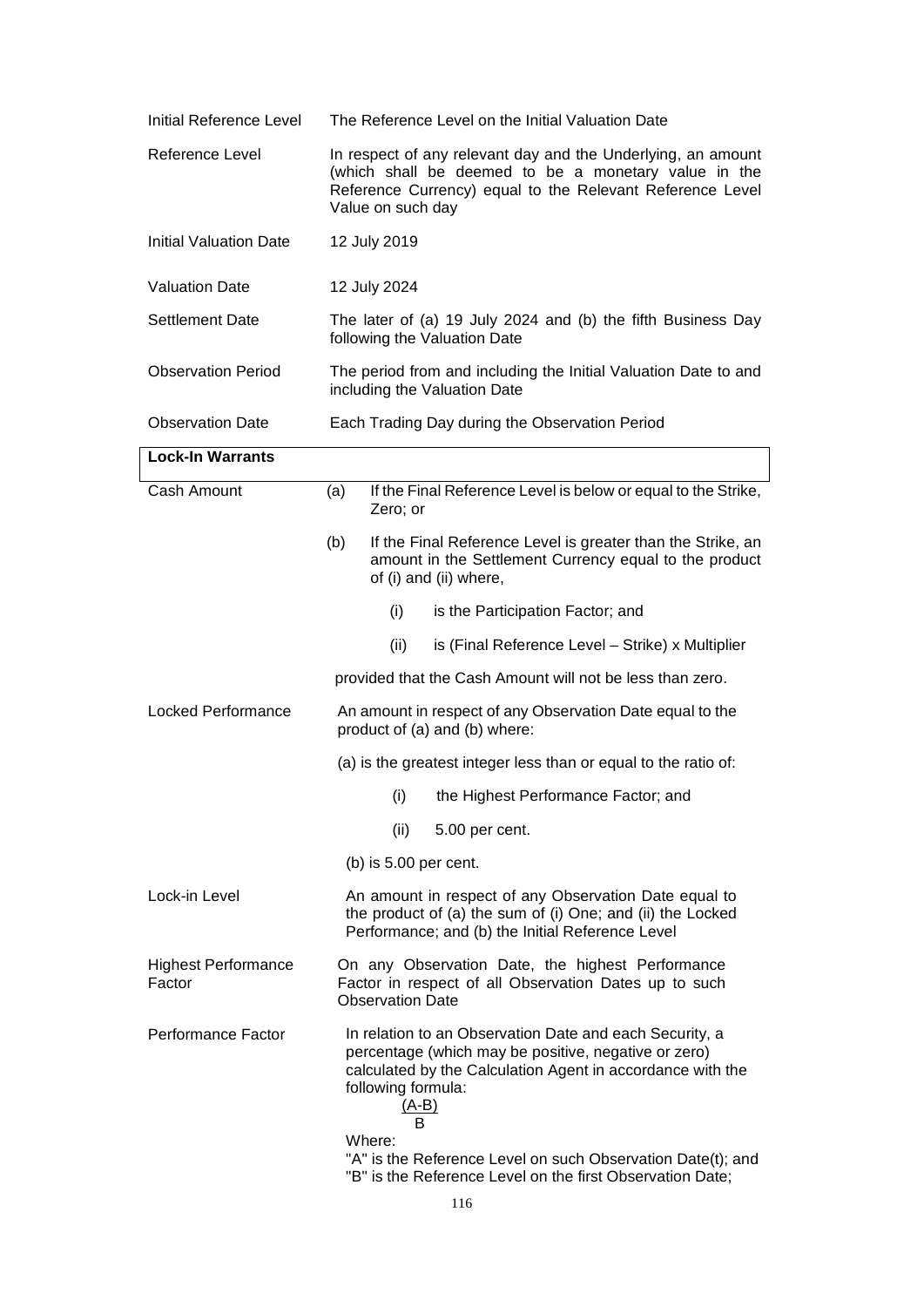|                                         | provided that if A and B are equal, the Performance<br>Factor shall be zero.                                   |
|-----------------------------------------|----------------------------------------------------------------------------------------------------------------|
| Relevant<br>Reference<br>Level<br>Value | The Index Closing Level as defined in the Index Description<br>annexed to these Final Terms                    |
| Final Reference Level                   | The higher of (a) the Reference Level on the Valuation Date and<br>(b) the Lock-in Level on the Valuation Date |

#### **General Definitions applicable to Warrants**

| <b>Termination Date</b>                          | The Exercise Date                                                                                                                                                                                                                                                              |
|--------------------------------------------------|--------------------------------------------------------------------------------------------------------------------------------------------------------------------------------------------------------------------------------------------------------------------------------|
| Strike                                           | 100 per cent. of the Initial Reference Level                                                                                                                                                                                                                                   |
| <b>Multiplier</b><br><b>Participation Factor</b> | The quotient of (i) SEK 100,000 (as numerator); and (ii) the Initial<br>Reference Level (as denominator).                                                                                                                                                                      |
|                                                  | An amount which will be determined by the Issuer on 11 July 2019<br>and which will not be less than 80 per cent. and will not be more<br>than 120 per cent. The definitive value will be made available on<br>the website of the Issuer www.xmarkets.db.com by the Issue Date. |

### **Further Definitions applicable to the Securities**

- Type of Exercise **European Style**
- Exercise Date Valuation Date
- Settlement Currency Swedish Krona ("**SEK**")
- Business Day **A** day (a) on which commercial banks and foreign exchange markets settle payments and are open for general business (including dealings in foreign exchange and foreign currency deposits) in London, Luxembourg Copenhagen and Stockholm (excluding 24 December and 31 December of each year), (b) on which the Trans-European Automated Real-time Gross settlement Express Transfer (TARGET2) system is open.
- **Business** Location(s) London, Copenhagen, Stockholm and Luxembourg
- Payment Location(s) London, Copenhagen, Stockholm and Luxembourg
- Ultimate Trading Day As defined in §5(3)(k) of the General Conditions
- Correction Period Five Business Days prior to the due date for any payment or delivery under the Securities, the amount of which is determined in whole or in part by reference to such value or price of the Reference Item
- Form of Securities Swedish Securities
- Clearing Agent Euroclear Sweden AB (formerly known as VPC AB), PO Box 191, Klarabergviaduckten 63, 101 23 Stockholm, Sweden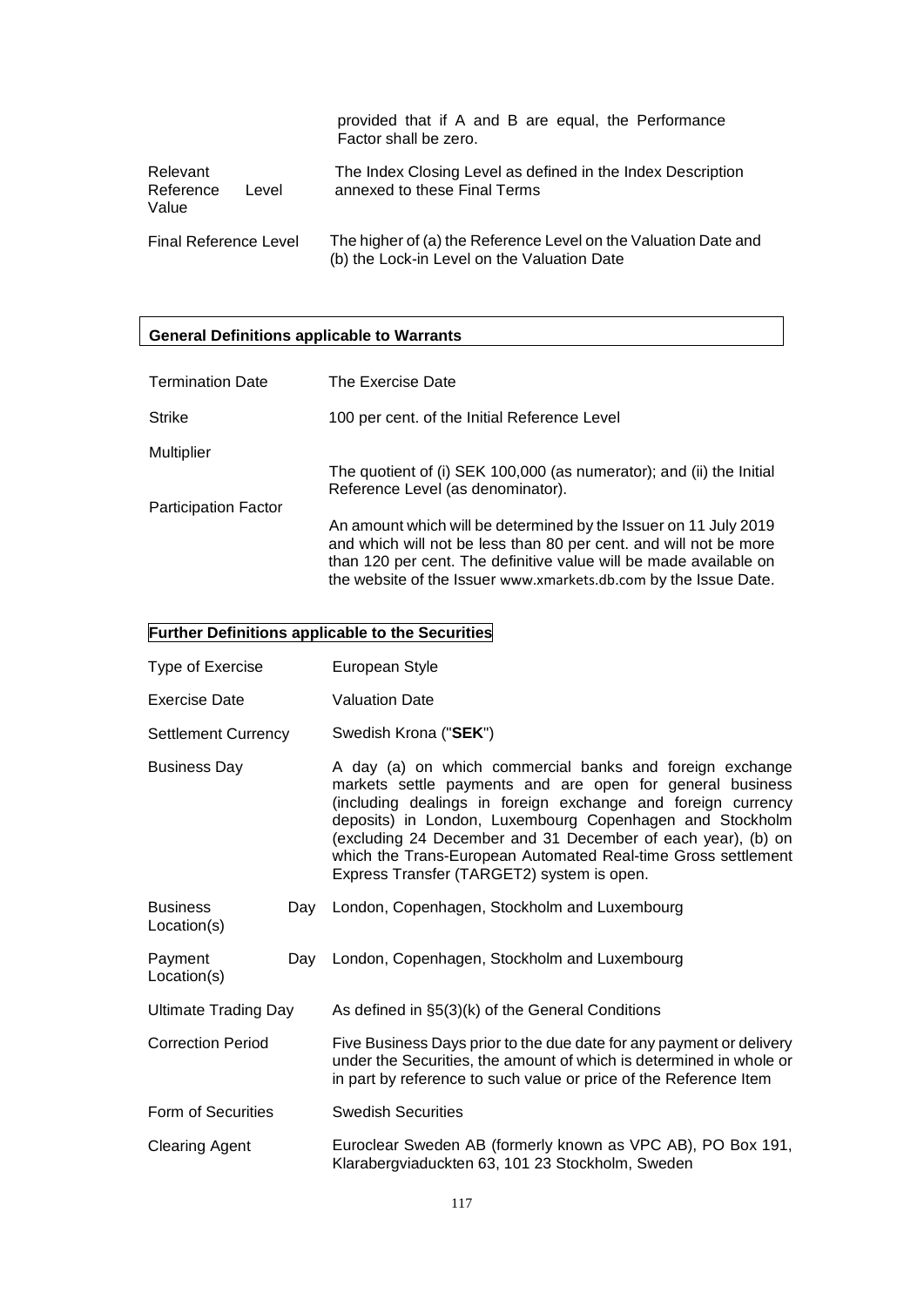| Swedish | Issuance Skandinaviska Enskilda Banken AB (publ), Stjärntorget 4, SE-106 |  |  |  |
|---------|--------------------------------------------------------------------------|--|--|--|
| Agent   | 40 Stockholm, Sweden                                                     |  |  |  |

Governing Law **English law**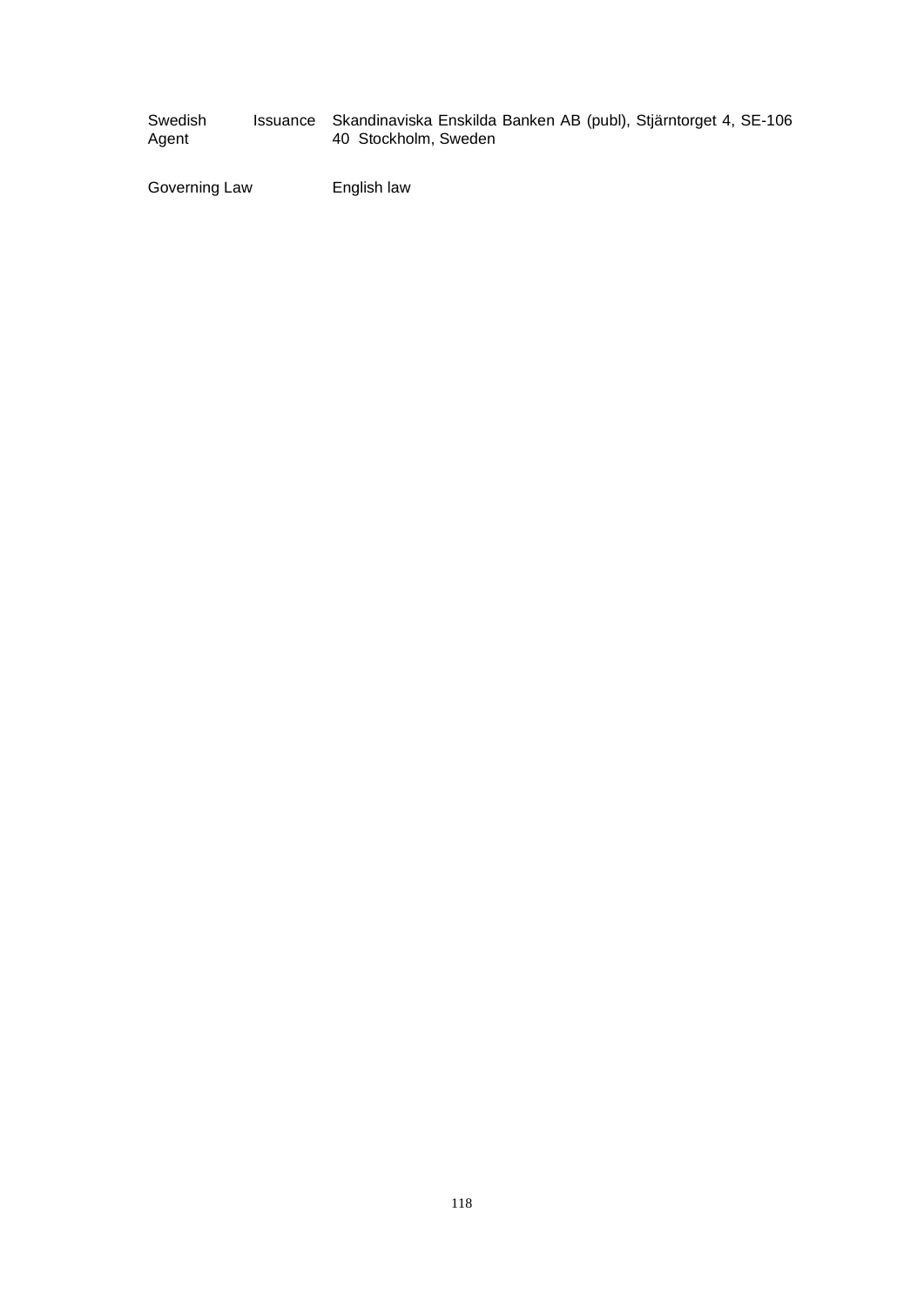# **VIII. ADDITIONAL INFORMATION**

## **LISTING AND ADMISSION TRADING**

| Listing and admission to Trading                                 | Application has been made (i) to list and<br>admit the Securities to trading on the Nordic<br>MTF, which is not a regulated market for the<br>purposes of Directive 2014/65/EU, and (ii) for<br>listing of the Securities on the Official List of<br>the Luxembourg Stock Exchange and<br>admission to trading of the Securities on the<br>regulated market of the Luxembourg Stock<br>Exchange which is a regulated market for the<br>purposes of Directive 2014/65/EU. |
|------------------------------------------------------------------|--------------------------------------------------------------------------------------------------------------------------------------------------------------------------------------------------------------------------------------------------------------------------------------------------------------------------------------------------------------------------------------------------------------------------------------------------------------------------|
| Estimate of total expenses related to<br>admission to trading    | EUR 5,240                                                                                                                                                                                                                                                                                                                                                                                                                                                                |
| <b>OFFERING OF SECURITIES</b>                                    |                                                                                                                                                                                                                                                                                                                                                                                                                                                                          |
| Offer Price:                                                     | The Issue Price                                                                                                                                                                                                                                                                                                                                                                                                                                                          |
| Investor minimum subscription amount                             | The minimum allocation per investor will be<br><b>SEK 7,500</b>                                                                                                                                                                                                                                                                                                                                                                                                          |
| Investor maximum subscription amount                             | The maximum allocation of Securities will be<br>subject only to availability at the time of<br>application                                                                                                                                                                                                                                                                                                                                                               |
|                                                                  | There are no pre-identified allotment criteria.<br>The Distributors (as defined below) will adopt<br>allotment criteria that ensure equal treatment<br>of prospective investors. All of the Securities<br>requested through the Distributors during the<br>Offering Period will be assigned up to the<br>maximum amount of the offer                                                                                                                                     |
| The Offering Period:                                             | Applications to subscribe for the Securities<br>may be made from, and including, 3 June<br>2019 to, and including, 28 June 2019.                                                                                                                                                                                                                                                                                                                                         |
|                                                                  | The Issuer has the right for any reason at any<br>time to reduce the number of Securities<br>offered and/or to cancel, shorten or extend<br>the Offering Period.                                                                                                                                                                                                                                                                                                         |
| Cancellation of the Issuance of the<br><b>Securities</b>         | The Issuer reserves the right for any reason<br>to cancel the issuance of the Securities For<br>the avoidance of doubt, if any application has<br>been made by a potential investor and the<br>Issuer exercises such a right, each such<br>potential investor shall not be entitled to<br>subscribe<br>otherwise<br>purchase<br>or<br>any<br><b>Securities</b>                                                                                                           |
| Early Closing of the Offering Period of the<br><b>Securities</b> | The Issuer reserves the right for any reason<br>to close the Offering Period early                                                                                                                                                                                                                                                                                                                                                                                       |
| Conditions to which the offer is subject                         | Offers of the Securities are conditional on<br>their issue                                                                                                                                                                                                                                                                                                                                                                                                               |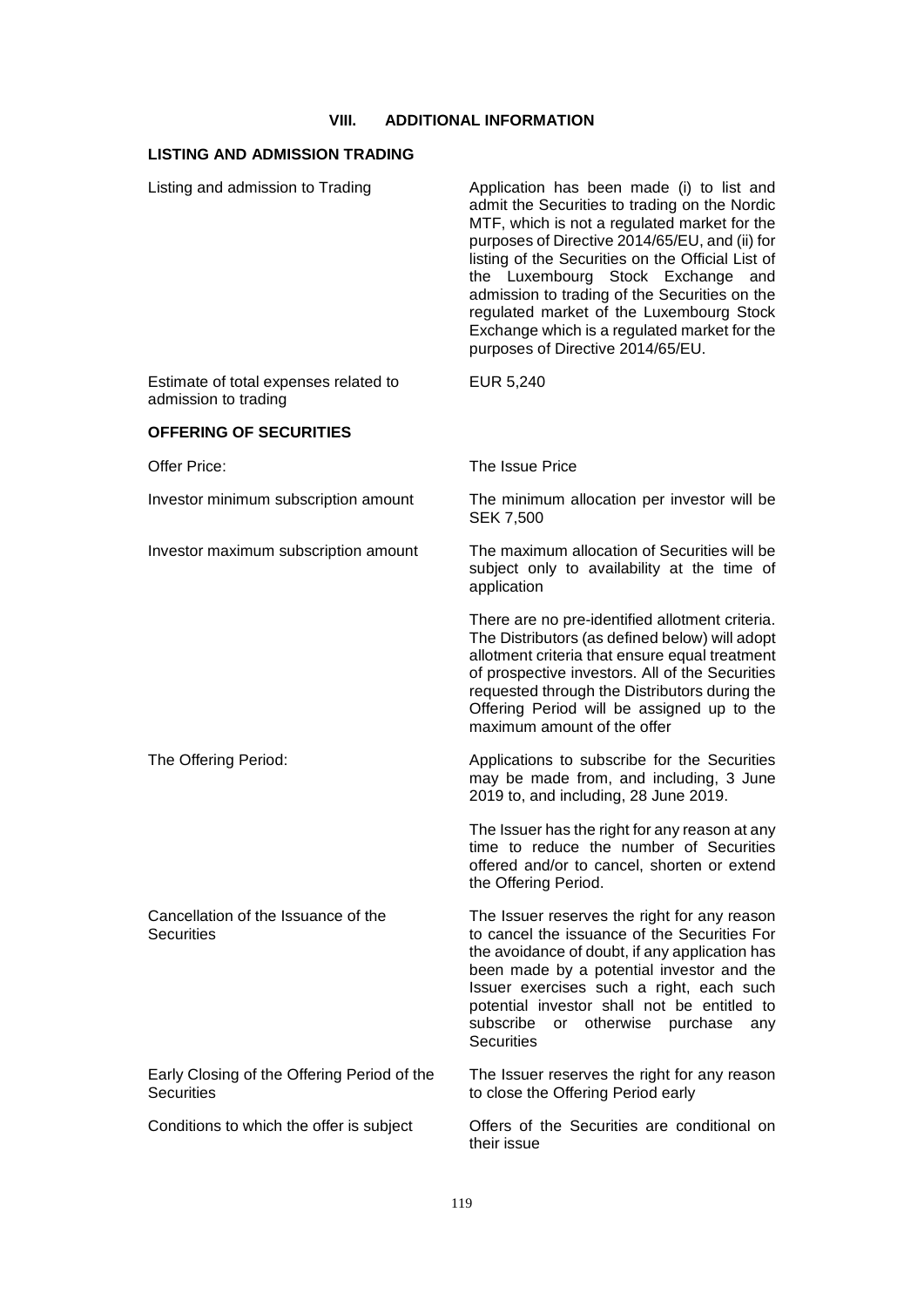Description of possibility to reduce subscriptions and manner for refunding excess amount paid by applicants

Details of the method and time limits for paying up and delivering the Securities

Manner in and date on which results of the offer are to be made public

Procedure for exercise of any right of preemption, negotiability of subscription rights and treatment of subscription rights not exercised

Categories of potential investors to which the Securities are offered and whether tranche(s) have been reserved for certain countries

Description of the application process Applications for the Securities can be made in Sweden at participating branches of a Distributor.

> Applications will be in accordance with the relevant Distributor's usual procedures, notified to investors by the relevant Distributor.

> Prospective investors will not be required to enter into any contractual arrangements directly with the Issuer relating to the subscription for the Securities

> Not applicable; there is no possibility to reduce subscriptions and therefore no manner for refunding excess amount paid by applicants

> Investors will be notified by the relevant Distributor of their allocations of Securities and the settlement arrangements in respect thereof. The Securities will be issued on the Issue Date against payment to the Issuer by the relevant Distributor of the net subscription price

> The Issuer will in its sole discretion determine the final amount of Securities to be issued (which will be dependent on the outcome of the offer), up to a limit of 2,000 Securities.

> The precise number of Securities to be issued will be published on the website of the Nordic MTF (www.ngm.se) and the Luxembourg Stock Exchange (www.bourse.lu) in accordance with Article 10 of the Luxembourg Law on the Prospectuses for Securities on or around the Issue Date.

> The results of the offer will be available from the Distributors following the Offering Period and prior to the Issue Date

> Not applicable; a procedure for exercise of any right of pre-emption, negotiability of subscription rights and treatment of subscription rights is not planned.

Non-qualified investors

Offers may be made in Sweden to any person which complies with all other requirements for investment as set out in this Prospectus or otherwise determined by the Issuer and/or the relevant financial intermediaries. In other EEA countries, offers will only be made pursuant to an exemption<br>under the Prospectus Directive as Prospectus Directive as implemented in such jurisdictions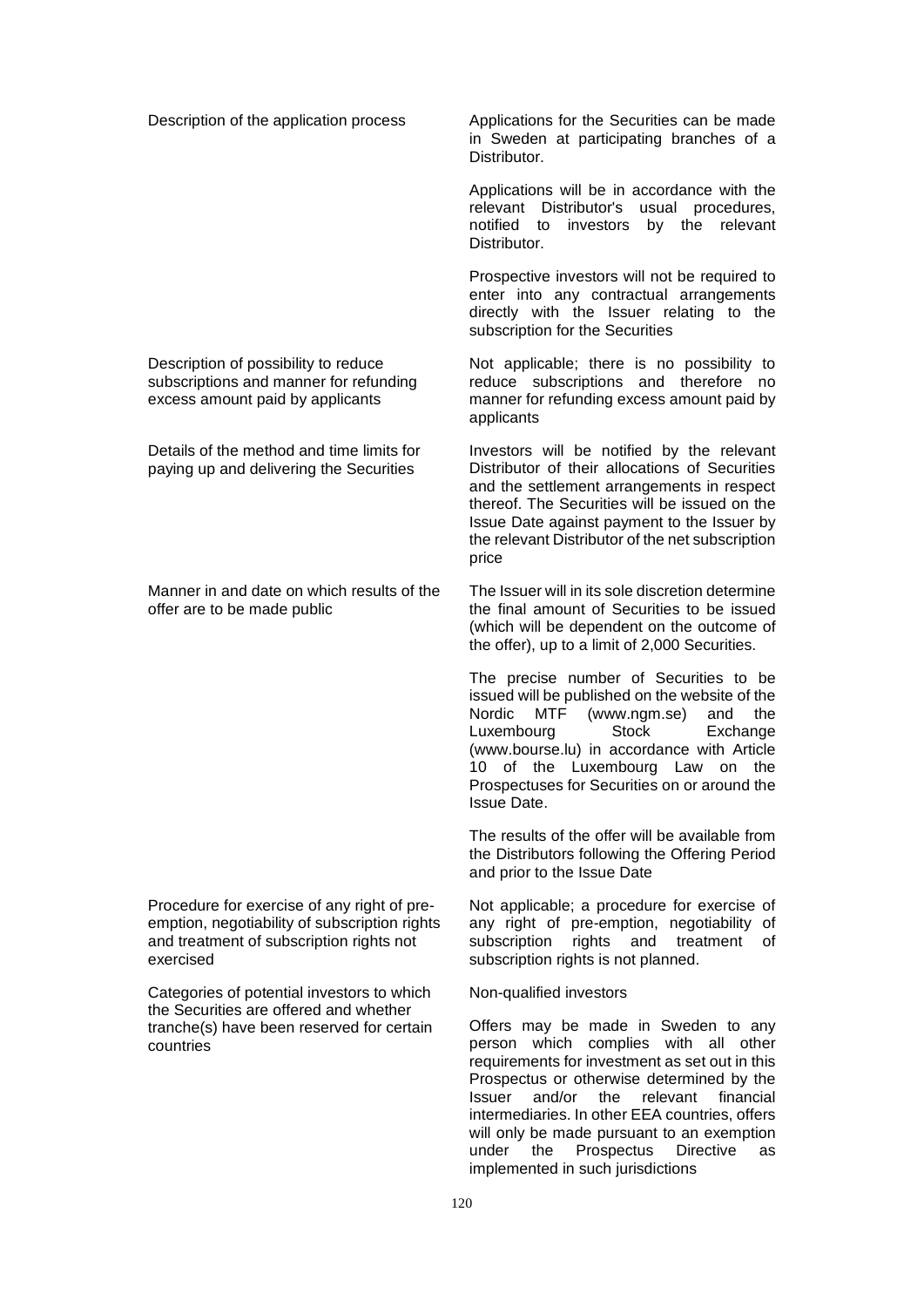| Process for notification to applicants of the<br>amount allotted and the indication whether<br>dealing may begin before notification is<br>made | Each investor will be notified by the relevant<br>Distributor of its allocation of Securities after<br>the end of the Offering Period and before the<br><b>Issue Date</b>                                                                                                   |
|-------------------------------------------------------------------------------------------------------------------------------------------------|-----------------------------------------------------------------------------------------------------------------------------------------------------------------------------------------------------------------------------------------------------------------------------|
|                                                                                                                                                 | No dealings in the Securities may take place<br>prior to the Issue Date                                                                                                                                                                                                     |
| Amount of any expenses and taxes<br>specifically charged to the subscriber or<br>purchaser                                                      | Save for the Issue Price, which includes the<br>commissions payable to the Distributor,<br>details of which are set out in the section<br>below entitled "Fees" the Issuer is not aware<br>of any expenses and taxes specifically<br>charged to the subscriber or purchaser |
| Name(s) and address(es), to the extent<br>known to the Issuer, of the placers in the<br>various countries where the offer takes place           | Strukturinvest Fondkommission AB, Stora<br>Badhusgatan 18-20, 411<br>21<br>Göteborg,<br>Sweden (the "Distributor")                                                                                                                                                          |
| Consent to use of Prospectus                                                                                                                    | The Issuer consents to the use of the<br>by<br>the following<br>Prospectus<br>financial<br>intermediaries<br>(individual<br>consent):<br>Strukturinvest Fondkommission AB, Stora<br>Badhusgatan 18-20, 411 21 Göteborg,<br>Sweden.                                          |
|                                                                                                                                                 | Individual consent to the later resale and final<br>placement of the Securities by the financial<br>intermediaries is given in relation to Sweden.                                                                                                                          |
|                                                                                                                                                 | The subsequent resale or final placement of<br>Securities by financial intermediaries can be<br>made during the Offering Period as long as<br>this Prospectus is valid in accordance with<br>Article 9 of the Prospectus Directive                                          |
| <b>FEES</b>                                                                                                                                     |                                                                                                                                                                                                                                                                             |
| Fees paid by the Issuer to the Distributor(s)                                                                                                   |                                                                                                                                                                                                                                                                             |
| <b>Trailer Fee</b>                                                                                                                              | Not applicable                                                                                                                                                                                                                                                              |
| <b>Placement Fee</b>                                                                                                                            | 1.50 per cent.                                                                                                                                                                                                                                                              |
| <b>Other Fees</b>                                                                                                                               | Not applicable                                                                                                                                                                                                                                                              |
| Fees<br>charged<br>by the <i>Issuer</i> to the<br>Securityholders post issuance                                                                 | Not applicable                                                                                                                                                                                                                                                              |
| <b>SECURITY RATINGS</b>                                                                                                                         |                                                                                                                                                                                                                                                                             |
| Rating                                                                                                                                          | The Securities have not been rated                                                                                                                                                                                                                                          |
| <b>INTERESTS OF NATURAL AND LEGAL</b> Save for any fees payable as set out under                                                                |                                                                                                                                                                                                                                                                             |

**PERSONS INVOLVED IN THE ISSUE**

## **REASONS FOR THE OFFER, ESTIMATED NET PROCEEDS AND TOTAL EXPENSES**

"Fees" above, so far as the Issuer is aware, no person involved in the issue of the Securities has an interest material to the offer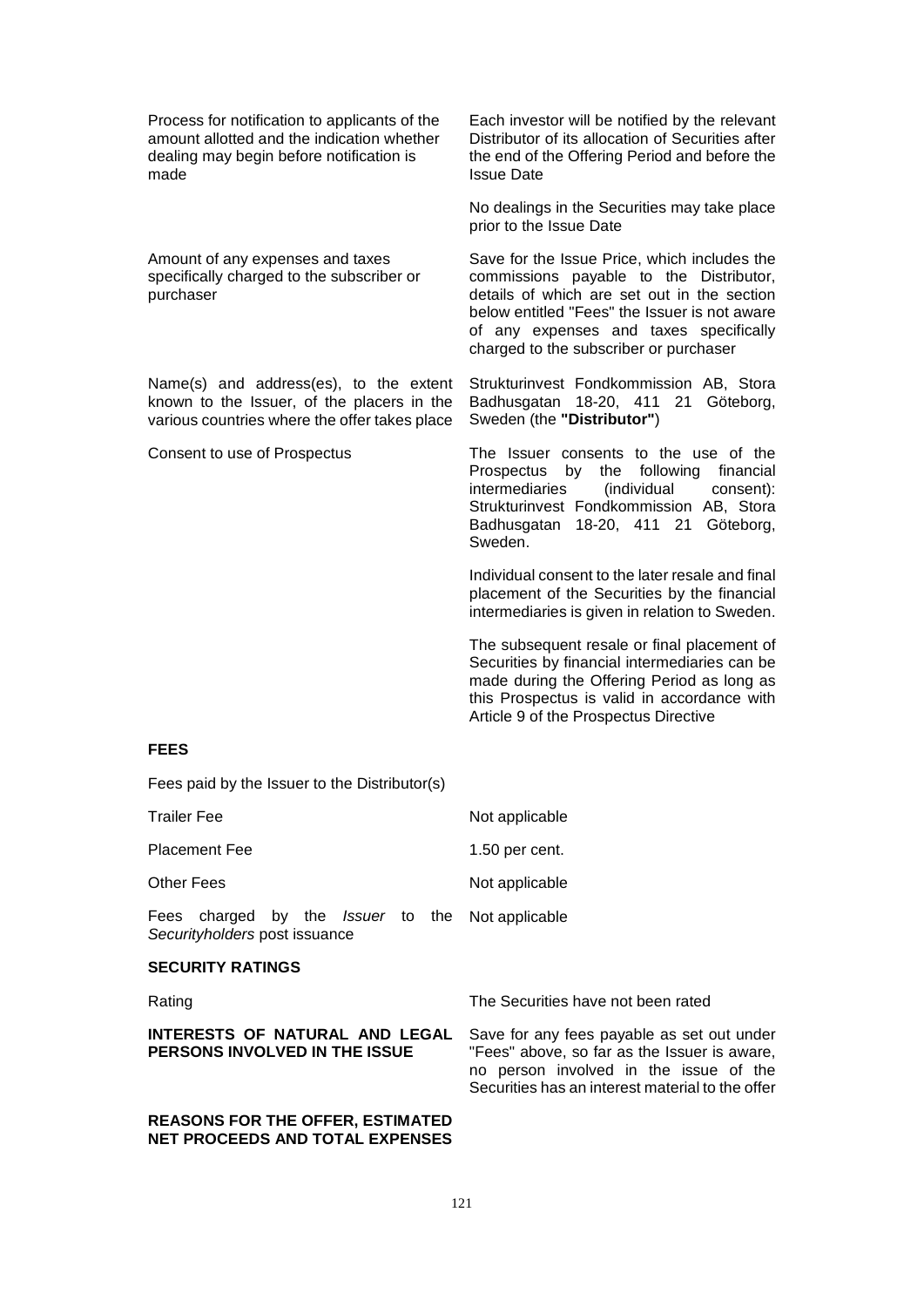Reasons for offer The net proceeds from each issue of Securities will be applied by the Issuer as set out under the heading "Use of Proceeds" in the Prospectus

## **PUBLICATION OF NOTICES**

| Publication of notices | Notices will be published in accordance with |
|------------------------|----------------------------------------------|
|                        | \$16(1)                                      |

#### **U.S. FEDERAL INCOME TAX CONSIDERATIONS**

| U.S. Federal Income Tax Considerations | The Securities are not 871(m) Securities for |
|----------------------------------------|----------------------------------------------|
|                                        | purposes of Section 871(m) of the U.S.       |
|                                        | Internal Revenue Code of 1986.               |

## **INFORMATION RELATING TO THE UNDERLYING**

Information on the historical and ongoing performance of the Underlying and its volatility can be obtained on the public website on www.index.db.com and on the Bloomberg page DBXECNCB Index.

The Sponsor of the index composing the Underlying also maintains an Internet Site at [www.index.db.com](http://www.index.db.com/) where further information (including a description of the essential characteristics of the index, comprising, as applicable, the type of index, the method and formulas of calculation, a description of the individual selection process of the index components and the adjustment rules) may be available in respect of the Underlying.

## **Further Information Published by the Issuer**

The Issuer does not intend to provide any further information on the Underlying, except if required by any applicable law or regulation.

## **COUNTRY SPECIFIC INFORMATION:**

Offers may be made in Sweden to any person which complies with all other requirements for investment as set out in the Base Prospectus or otherwise determined by the Issuer and/or the relevant financial intermediaries. In other EEA countries, offers will only be made pursuant to an exemption under the Prospectus Directive as implemented in such jurisdictions.

Agent in Sweden The Agent in Sweden is Skandinaviska Enskilda Banken AB, SE-106 40 STOCKHOLM - Kungsträdgårdsgatan 8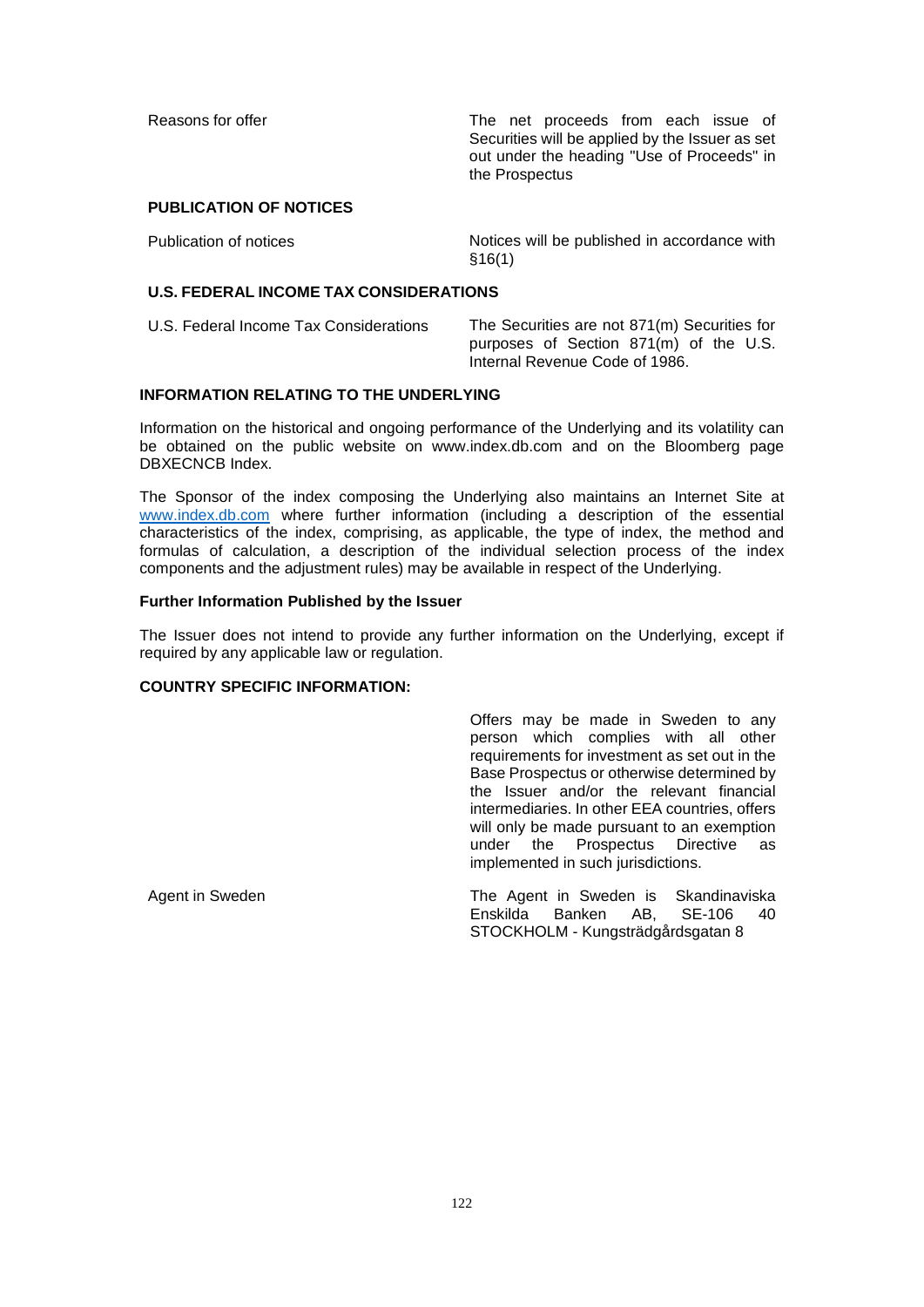## **IX. GENERAL INFORMATION ON TAXATION AND SELLING RESTRICTIONS**

## **C. GENERAL TAXATION INFORMATION**

#### 1. **Introduction**

Purchasers and/or sellers of Securities may be required to pay stamp taxes and other charges in accordance with the laws and practices of the country of transfer of the Securities in addition to the issue price or purchase price of the Securities. The Issuer assumes no responsibility for withholding taxes at source.

Transactions involving the Securities (including purchases, transfers, exercise or non-exercise or redemption, the accrual or receipt of any interest payable on the Securities and the death of a holder of any Securities) may have tax consequences for holders and potential purchasers which may depend, amongst other things, upon the tax status of the holder or potential purchaser and may relate to – amongst other taxes and duties – stamp duty, stamp duty reserve tax, income tax, corporation tax, trade tax, capital gains tax, withholding tax, solidarity surcharge and inheritance tax.

§10 (Taxation) in the General Conditions should be considered carefully by all potential purchasers of any Securities.

### *Potential purchasers of Securities are advised to consult their own tax advisors as to the tax consequences of transactions involving the Securities.*

## 2. **Sweden**

*The following section briefly summarizes specific income taxation issues related to the Securities in Sweden. It only deals with particular aspects of the taxation issues and does not in any way represent a comprehensive analysis of all the tax consequences of the purchase, sale and redemption of the respective products. Furthermore, no account is taken of the tax regulations of countries other than Sweden and tax treaties, nor of the individual circumstances of the investor. Exceptions to the legal position presented here may apply to specific situations or to specific investors.*

*The applicable legal position and its interpretation by the Swedish Tax Agency may be subject to change, which change may take place with retrospective effects. It should be noted that there is in Sweden currently very limited case law, guidelines by the Swedish Tax Agency or tax practice relating to the tax treatment of innovative structured financial products such as Warrants and Certificates et cetera. There is thus a possibility that the Swedish Tax Agency, courts or banks (paying or custody agents) may consider the tax position to be different from the position presented here.*

*Potential investors are strongly recommended to consult their personal tax advisers in order to obtain further information on the overall tax consequences and tax reporting obligations applicable with respect to the purchase, sale and redemption of the respective products, taking into account that there may be differences in the tax treatment of different series of Warrants, Certificates and Notes. Those advisers alone are in a position to make an adequate assessment based on the particular tax circumstances of the individual investor.*

### **General**

Any and all type of divestments (including redemptions or settlements) of Warrants, Certificates and Notes are considered to constitute a taxable event and taxed in accordance with applicable capital taxation rules. Capital gains, or losses, are normally calculated as the difference between any and all remuneration, after divestment costs have been deducted, and the tax base of the instruments including investment costs. When calculating the tax base, the socalled "average method" is normally used. The method entails that the tax base of an instrument is the average tax base for all instruments of the same class and kind held by a person or entity.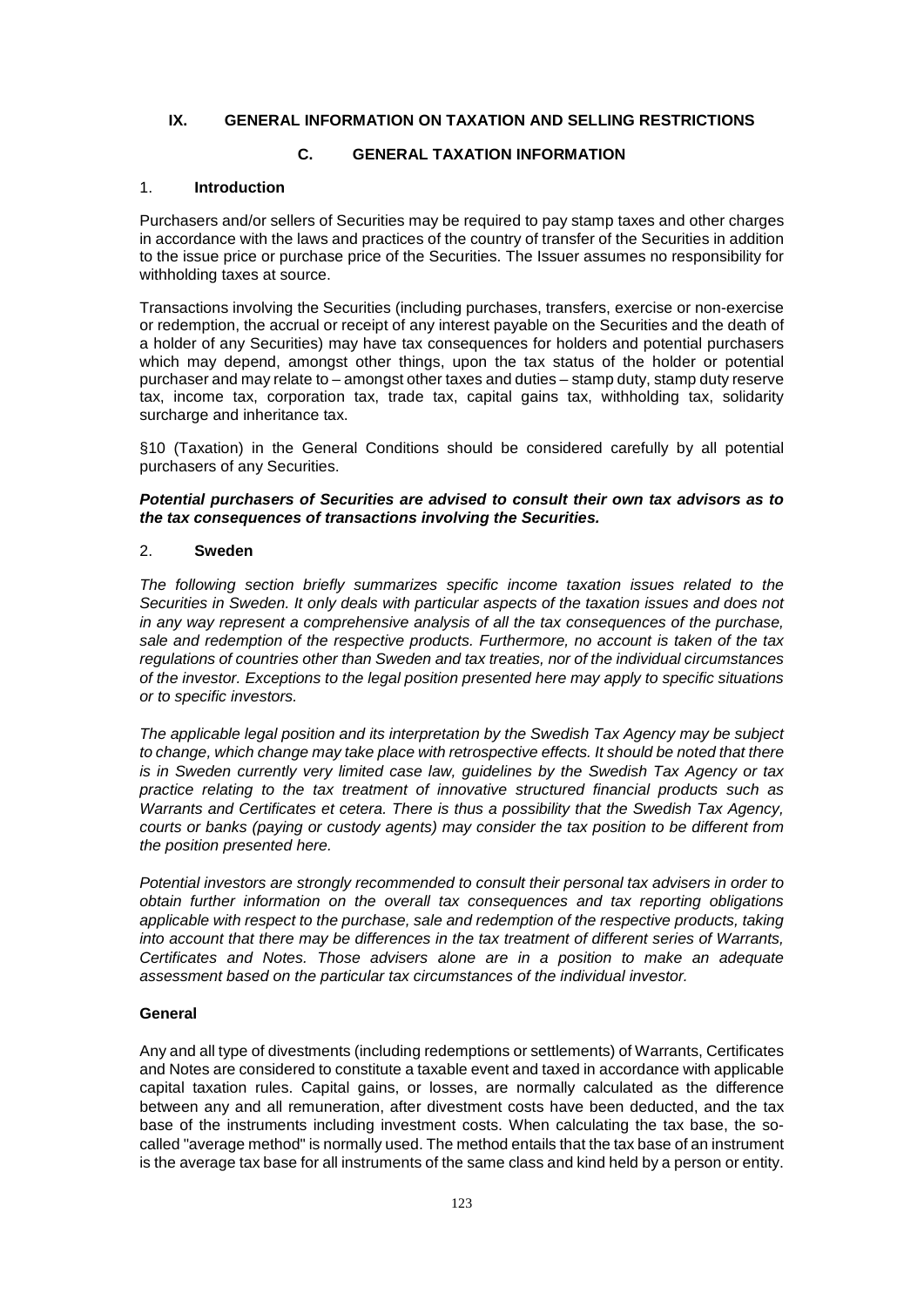Tax consequences may vary depending on the type of underlying asset and the holders' situation. If the underlying assets are shares, share depository receipts, futures based on shares or indices, et cetera, the tax rules regarding shares are generally applicable. If the underlying assets are receivables or similar assets, the tax rules regarding these types of assets are generally applicable. If the underlying assets are commodities or futures based on commodities, et cetera, the tax rules regarding these types of assets will instead be applicable. Should the underlying assets be a mix of different type of assets (a basket of assets), it is not entirely clear how to classify the instrument for Swedish tax purposes. However, the Supreme Administrative Court held in a case, dated February 20, 2008, that the classification for tax purposes of a so-called "marked bond", based upon different type of assets, should be made at the time the bond was issued and on the basis of the weight of the different underlying assets. The case indicates that instruments with different underlying assets should be classified at that time and in accordance with the underlying asset with the greatest weight. The classification of the instrument is mostly of concern when setting off capital gains towards capital losses.

#### **Holders resident in Sweden**

Proceeds, to the extent they constitute a capital gain, interest or deemed interest, paid to a holder who is a resident in Sweden for tax purposes and an individual will be taxed as capital income and taxed at flat rate of 30 per cent. Capital losses are deductible against capital income. Capital losses incurred from the sale or redemption of listed securities can be fully offset against taxable capital gains occurring in the same year due to the sale of listed shares and listed securities (with the exception of shares in investment funds holding only Swedish receivables, known as Swedish fixed income funds). In case of excess loss, 70% of this loss is deductible against other capital income. In case of a net capital loss, such loss may be used for tax reduction on earned income tax as well as central government and municipal property taxes. Tax reduction is granted with 30% of the net capital loss up to SEK 100,000 and 21% of any loss exceeding SEK 100,000. Note that if the taxable individual has made/makes an "investment deduction" (Sw. Investeraravdrag) the same fiscal year, the calculation will differ. Tax losses cannot be carried forward to future income years. Specific tax consequences may, however, be applicable to certain individuals and certain ways of investing, for example, investments through endowment insurances or investment savings accounts.

Proceeds, to the extent they constitute a capital gain, interest or deemed interest, paid to a holder who is a resident in Sweden for tax purposes and a legal entity will be taxed as business income and taxed at a flat rate of 21,4 per cent (in 2021 the rate will be reduced to 20,6 per cent). Capital losses are generally deductible against business income. However, losses on Notes may not be deductible in case the holder of the Notes and the issuer of the Notes are considered related parties. Tax losses may, subject to certain restrictions in case of a change of ownership or mergers, be carried forward indefinitely. Specific tax consequences may, however, be applicable to certain categories of legal entities, for example, investment companies, life insurance companies and partnerships.

For holders who are legal entities interest or deemed interest will become taxable on an annual accrual basis in accordance with Swedish GAAP, while capital gains normally will become taxable at the time of the disposal, redemption or settlement, of the instrument. A holder who is a legal entity may also become subject to corporate income tax in case of unrealized currency exchange gains on an annual basis in accordance with Swedish GAAP. Swedish GAAP may, however, have a different content for certain types of legal entities, for example, banks and insurance companies, as well as for entities of different sizes.

Tax on payment of interest, deemed interest or dividends to holders who are private individuals may be withheld at source. The Issuer does not assume any responsibility for the withholding of taxes at the source.

#### **Holders not resident in Sweden**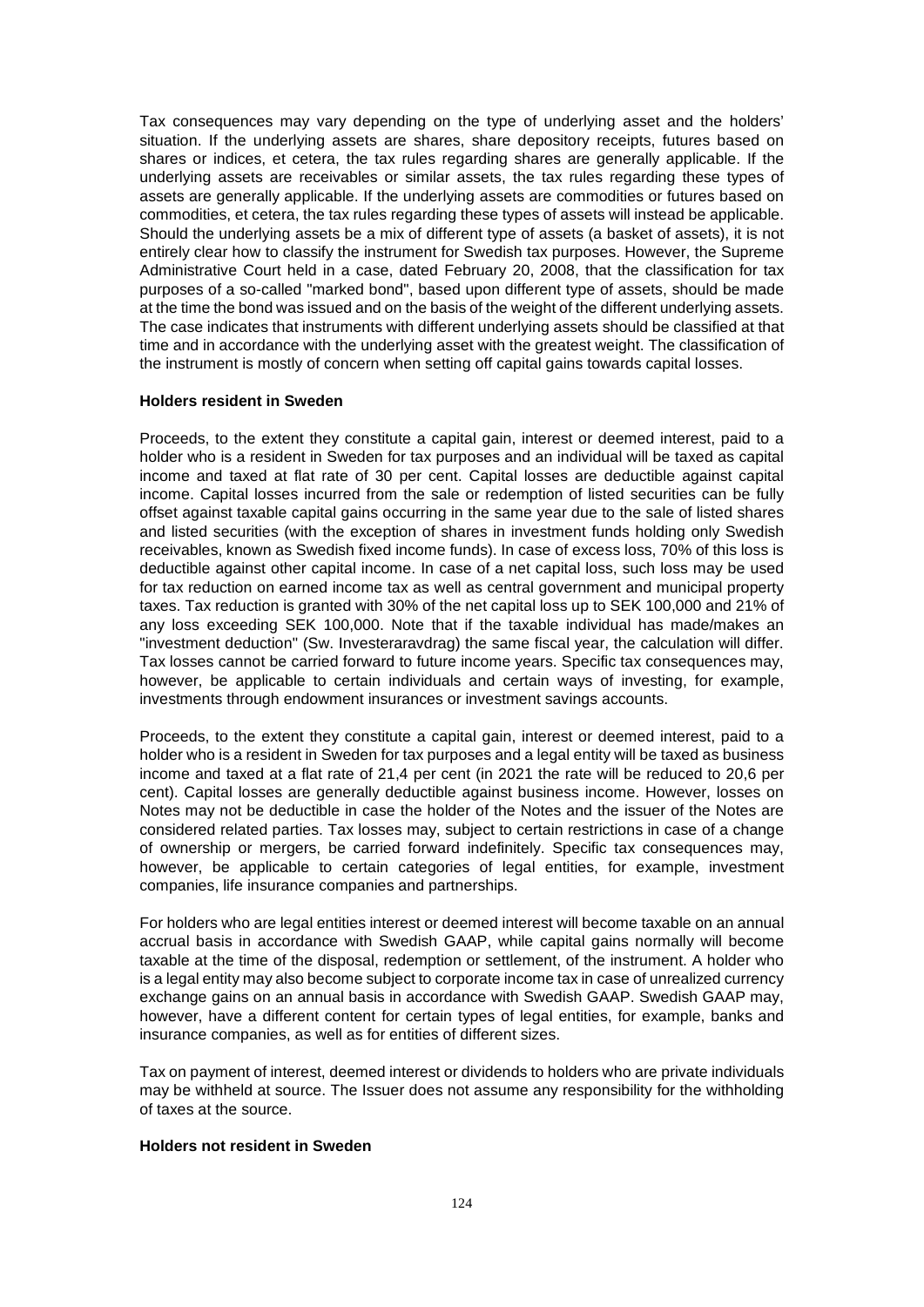Individuals who are non-resident in Sweden for tax purposes (and who has not been resident in Sweden during the last ten-year period) and legal entities not incorporated, registered, and without a permanent establishment, in Sweden are normally not subject to Swedish capital income taxation on payments of capital gain, interest or deemed interest.

Sweden does not impose withholding tax on payments of interest, deemed interest or capital payments unless such payments are re-categorized as dividend distribution. In such case, a withholding tax of 30 per cent is charged, unless there is an exception in a tax treaty or EU directive. However, a Swedish legal entity or permanent establishment effecting an interest payment to an individual (or an estate of a deceased individual) will normally be required to withhold Swedish preliminary tax (Sw. preliminärskatt) on the payment. The preliminary tax so withheld is normally equal to the final tax on the interest income, which means that there is generally no further tax payable on the interest payments made by the issuer. The Issuer does not assume any responsibility for the withholding of taxes at the source.

### **Gift or Inheritance Taxes**

Sweden has currently no gift or inheritance tax.

### **Value Added Tax**

No VAT is levied in relation to the investment in the financial instruments and notes.

#### **Tax Compliance Requirements**

Under Swedish domestic tax law, a Swedish credit institution, a Swedish branch of a foreign credit institution or a Swedish broker is obliged to report any interest payments and dividends under the Securities. Capital gains and losses derived from the Securities by individuals shall also be reported to the Swedish Tax Agency under certain conditions.

Resident individuals are required to review the tax information related to the Securities contained in their pre-completed annual tax return and, if necessary, correct or complete the information in their tax return. Investors who are in any doubt as to their position should consult their professional advisers.

### 3. **Luxembourg**

*The following information is based on the laws presently in force in Luxembourg, though it is not intended to be, nor should it be construed to be, legal or tax advice. The information contained within this section is limited to Luxembourg withholding tax issues and prospective investors in the Securities should therefore consult their own professional advisers as to the effects of state, local or foreign laws, including Luxembourg tax law, to which they may be subject.*

Please be aware that the residence concept used under the respective headings below applies for Luxembourg income tax assessment purposes only. Any reference in the present section to a withholding tax or a tax of a similar nature, or to any other concepts, refers to Luxembourg tax law and/or concepts only.

#### *Non-resident Holders of Securities*

Under Luxembourg general tax laws currently in force there is no withholding tax on payments of principal, premium or interest made to non-resident holders of Securities, nor on accrued but unpaid interest in respect of the Securities, nor is any Luxembourg withholding tax payable upon redemption or repurchase of the Securities held by non-resident holders of Securities.

*Resident Holders of Securities*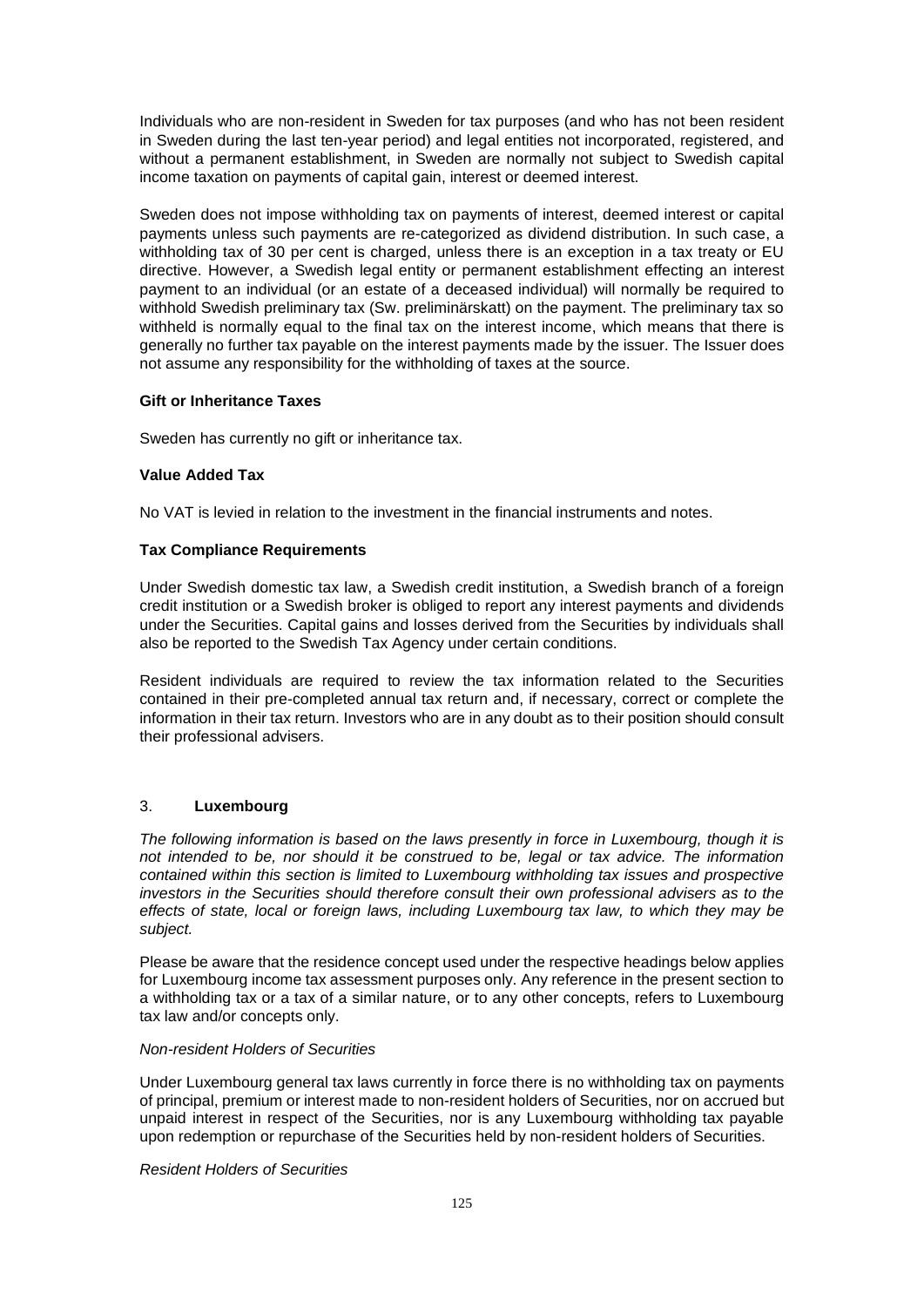Under Luxembourg general tax laws currently in force and subject to the law of 23 December 2005, as amended (the "**Relibi Law**"), there is no withholding tax on payments of principal, premium or interest made to Luxembourg resident holders of Securities, nor on accrued but unpaid interest in respect of Securities, nor is any Luxembourg withholding tax payable upon redemption or repurchase of Securities held by Luxembourg resident holders of Securities.

However, under the Relibi Law payments of interest or similar income made or ascribed by a paying agent established in Luxembourg to an individual beneficial owner who is resident of Luxembourg will be subject to a withholding tax of 20 per cent.

Such withholding tax will be in full discharge of income tax if the beneficial owner is an individual acting in the course of the management of his/her private wealth. Responsibility for the withholding of the tax will be assumed by the Luxembourg paying agent. Payments of interest under the Securities coming within the scope of the Relibi Law will be subject to withholding tax of 20 per cent.

### 4. **Germany**

*The following is a general discussion of certain German tax consequences of the acquisition,*  holding and disposal of Securities. It does not purport to be a comprehensive description of all *tax considerations that may be relevant to a decision to purchase Securities, and, in particular, does not consider any specific facts or circumstances that may apply to a particular purchaser.*  This overview is based on the laws of Germany currently in force and as applied on the date of *this Prospectus, which are subject to change, possibly with retroactive or retrospective effect.*

As each Series of Securities may be subject to a different tax treatment due to the specific terms of such Series as set out in the Product Terms, the following section only provides some general information on the possible tax treatment.

Prospective purchasers of the Securities are advised to consult their own tax advisors as to the tax consequences of the purchase, ownership and disposition of the Securities, including the effect of any state, local or church taxes, under the tax laws of Germany and each country of which they are residents or otherwise subject to tax.

### **Tax Residents**

The section "Tax Residents" refers to persons who are tax residents of Germany (i.e., persons whose residence, habitual abode, statutory seat, or place of effective management and control is located in Germany). "Individual Securityholder" means an individual that is considered the owner of a Security for German tax purposes and whose Security forms part of his or her nonbusiness assets (Privatvermögen).

## *Withholding tax on ongoing payments and capital gains*

Ongoing payments received by an Individual Securityholder will be subject to German withholding tax (Abgeltungsteuer) if the Securities are kept in a custodial account with a German branch of a German or non-German bank or financial services institution, a German securities trading company or a German securities trading bank (each, a Disbursing Agent, auszahlende Stelle). The tax rate is 25 per cent. (plus solidarity surcharge at a rate of 5.5 per cent. thereon, the total withholding being 26.375 per cent.). If the Individual Securityholder is subject to church tax, a church tax surcharge will also be withheld unless the Individual Securityholder has filed a blocking notice (Sperrvermerk) with the Federal Central Tax Office (Bundeszentralamt für Steuern).

The same treatment applies to capital gains from the sale or redemption or (under certain circumstances) settlement of Securities (i.e., the difference between the proceeds from the disposal after deduction of expenses directly related to the disposal and the cost of acquisition) derived by an individual Securityholder provided the Securities have been held in a custodial account with the same Disbursing Agent since the time of their acquisition. Where Securities are issued in a currency other than Euro any currency gains or losses are part of the capital gains. In case of a physical settlement of certain Securities which grant the Issuer or the individual Securityholder the right to opt for a physical delivery of a predetermined number of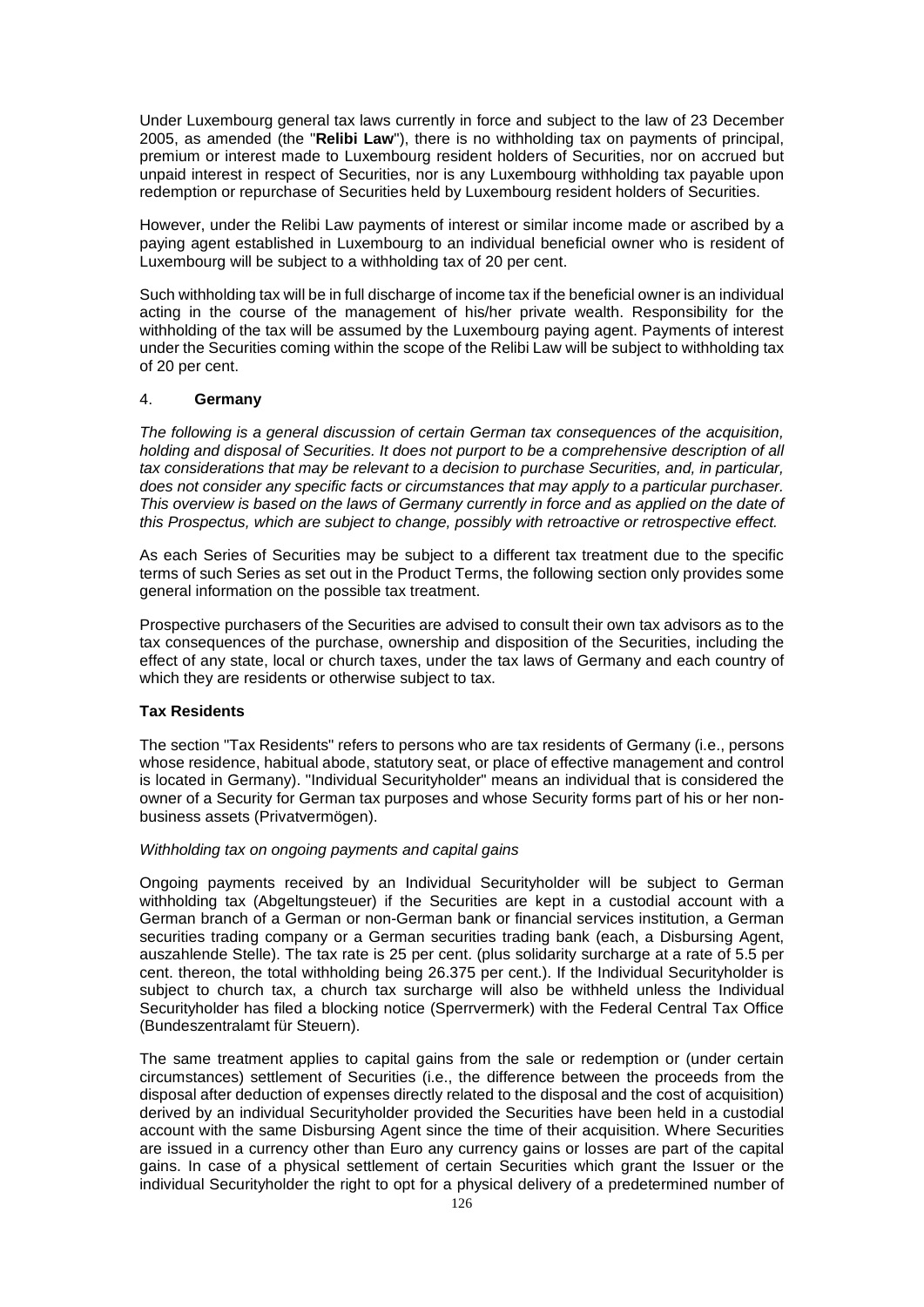underlying securities instead of a (re)payment of the Securities' nominal amount, generally no withholding tax has to be withheld by the Disbursing Agent as such exchange of the Securities into the predetermined number of underlying securities does not result in a taxable gain or loss for the Individual Securityholder. Under these circumstances acquisition costs of the Securities are regarded as acquisition costs of the underlying securities received by the Individual Securityholder upon physical settlement. However, withholding tax will then generally apply to any gain from the disposition of the securities received in exchange for the Securities. In other cases, e.g., where the Security has no nominal amount or the Underlying is not a Security, the physical settlement may trigger withholding tax that will be payable by the Individual Securityholder to the Disbursing Agent.

To the extent the Securities have not been kept in a custodial account with the same Disbursing Agent since the time of acquisition, upon the disposal, redemption, repayment or assignment withholding applies at a rate of 26.375 per cent. (including solidarity surcharge) to 30 per cent. of the disposal proceeds (including interest accrued on the Securities and paid separately (Accrued Interest, Stückzinsen), if any), unless the current Disbursing Agent has been notified of the actual acquisition costs of the Securities by the previous Disbursing Agent or by a statement of a bank or financial services institution within the European Economic Area or certain other countries in accordance with art. 17 para. 2 9i) of EC Council Directive 2003/48/EC (e.g., Switzerland or Andorra).

In computing any German tax to be withheld, the Disbursing Agent may - subject to certain requirements and restrictions - deduct from the basis of the withholding tax negative investment income realised by the Individual Securityholder via the Disbursing Agent (e.g., losses from sale of other securities with the exception of shares). The Disbursing Agent may also deduct Accrued Interest paid by the Individual Securityholder. In addition, subject to certain requirements and restrictions the Disbursing Agent may credit foreign withholding taxes levied on investment income in a given year regarding securities held in the custodial account with the Disbursing Agent to the extent such foreign withholding taxes cannot be reclaimed in the respective foreign country.

In addition, for Individual Securityholders an annual allowance (Sparer-Pauschbetrag) of EUR 801 (EUR 1,602 for married couples and registered lifetime partnerships filing jointly) applies to all investment income received in a given year. Upon the Individual Securityholder filing an exemption certificate (Freistellungsauftrag) with the Disbursing Agent, the Disbursing Agent will take the allowance into account when computing the amount of tax to be withheld. No withholding tax will be deducted if the Securityholder has submitted to the Disbursing Agent a certificate of non-assessment (Nichtveranlagungsbescheinigung) issued by the competent local tax office.

German withholding tax will not apply to gains from the disposal of Securities held by a corporation as Securityholder while ongoing payments, such as interest payments under a coupon, are subject to withholding tax. Losses and foreign taxes are not taken into account when calculating the withholding tax. The same rules apply where the Securities form part of a trade or business (Betriebsvermögen) subject to further requirements being met.

#### *Taxation of current income and capital gains*

The personal income tax liability of an Individual Securityholder deriving income from capital investments under the Securities is, in principle, settled by the tax withheld. To the extent withholding tax has not been levied, such as in case of Securities kept in custody abroad, the Individual Securityholder must report his or her income and capital gains derived from the Securities on his or her tax return and then will also be taxed at a rate of 25 per cent. (plus solidarity surcharge and church tax thereon, where applicable).

Further, an Individual Securityholder may request that all investment income of a given year is taxed at his or her lower individual tax rate based upon an assessment to tax with any withholding tax withheld in excess of the tax assessed being refunded. In each case, the deduction of expenses (other than transaction costs) on an itemized basis is disallowed. The utilization of losses from the disposal or redemption of Securities may be restricted. According to the tax authorities losses from a worthless expiration of financial instruments not qualifying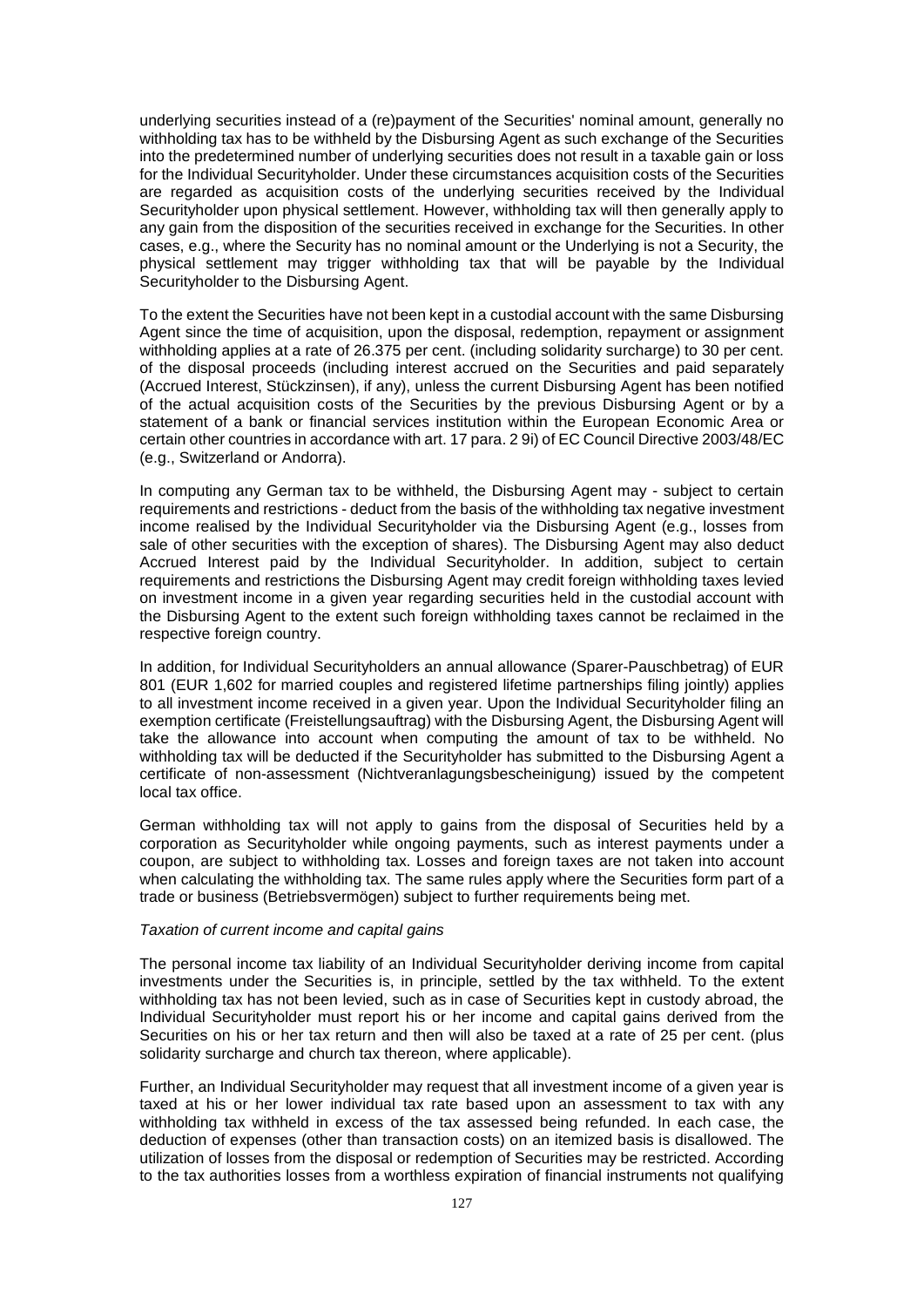as options or the sale at a price not covering the disposal costs may be non-deductible altogether.

Where Securities form part of a trade or business or the income from the Securities qualifies as income from the letting and leasing of property the withholding tax, if any, will not settle the personal or corporate income tax liability. Where Securities form part of the property of a trade or business, each year the part of the difference between the issue or purchase price and the redemption amount (if such amount is fixed at the time of the acquisition) attributable to such year as well as interest accrued must be taken into account as interest income. The respective Securityholder will have to report income and related (business) expenses on the tax return and the balance will be taxed at the Securityholder's applicable tax rate. Withholding tax levied, if any, will be credited against the personal or corporate income tax of the Securityholder. Where Securities form part of the property of a German trade or business the current income and the proceeds from the disposal, redemption, settlement, repayment or assignment of the Securities may also be subject to German trade tax.

#### *German Investment Tax Act*

German tax consequences different from those discussed above would arise if the respective Securities or the underlying securities delivered upon physical delivery are, or were to be regarded as, investment fund units. In such case, the withholding tax requirements for the Disbursing Agent as well as the taxation of the German holders would depend on whether the disclosure and reporting requirements of the German Investment Tax Act were fulfilled. The German holder may be subject to tax on unrealised income or, in case the reporting and disclosure requirements are not fulfilled, on fictitious income on a lump-sum basis (so-called penalty-taxation). Such deemed distributed income or fictitious income may be offset against any capital gains realised upon disposal of the Securities, subject to certain requirements.

If the respective Securities or the underlying securities delivered upon physical delivery were to be regarded for German tax purposes as shares in an investment company (Investitionsgesellschaft), specific rules of taxation would apply.

#### **Non-resident**

Interest, including Accrued Interest, and capital gains are not subject to German taxation, unless (i) the Securities form part of the business property of a permanent establishment, including a permanent representative, or a fixed base maintained in Germany by the Securityholder; or (ii) the income otherwise constitutes German-source income. In cases (i) and (ii) a tax regime similar to that explained above under "Tax Residents" applies.

Non-residents of Germany are, in general, exempt from German withholding tax on interest and the solidarity surcharge thereon. However, where the interest is subject to German taxation as set forth in the preceding paragraph and the Securities are held in a custodial account with a Disbursing Agent, withholding tax may be levied under certain circumstances. Where Securities are not kept in a custodial account with a Disbursing Agent and interest or proceeds from the disposition, assignment or redemption of a Security are paid by a Disbursing Agent to a nonresident, withholding tax generally will also apply. The withholding tax may be refunded based on an assessment to tax or under an applicable tax treaty.

### **Inheritance and Gift Tax**

No inheritance or gift taxes with respect to any Securities will arise under the laws of Germany, if, in the case of inheritance tax, neither the deceased nor the beneficiary, or, in the case of gift tax, neither the donor nor the donee, is a resident of Germany and such Security is not attributable to a German trade or business for which a permanent establishment is maintained, or a permanent representative has been appointed, in Germany. Exceptions from this rule apply to certain German expatriates.

## **Other Taxes**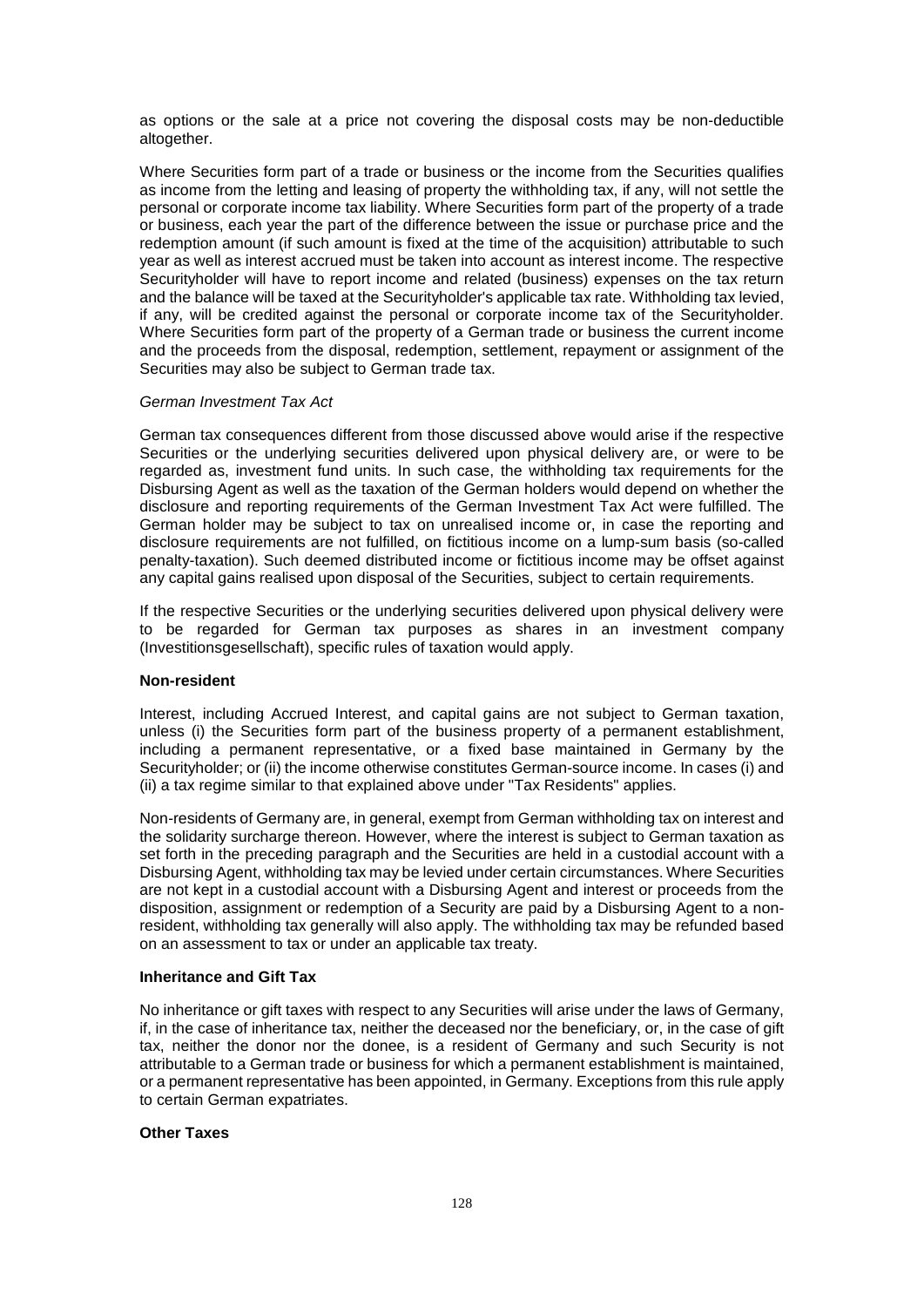No stamp, issue or registration taxes or such duties will be payable in Germany in connection with the issuance, delivery or exercise of the Securities. Currently, net assets tax is not levied in Germany.

## **5. US withholding tax pursuant to section 871(m) of the U.S. Internal Revenue Code**

Section 871(m) of the U.S. Internal Revenue Code and the provisions issued thereunder stipulate that for certain financial instruments (such as for securities) a withholding tax (of up to 30% depending on the application of double taxation treaties) shall be imposed if the payment (or amount deemed a payment) on the financial instruments is contingent upon, or determined by reference to, the payment of a dividend from sources within the United States.

Pursuant to these U.S. provisions, certain payments (or amounts deemed payments) under certain equity-linked instruments that refer to the performance of U.S. equities or certain indices that contain U.S. equities, as an underlying or a basket component, shall be treated as "dividend equivalents" and shall be subject to U.S. withholding tax of 30% (or a lower double tax treaty rate). The aforementioned tax liability shall apply even if pursuant to the terms of the securities no actual dividend-related amount is paid or an adjustment is made and thus investors can only determine with difficulty or not at all any connection to the payments to be made in respect of the securities.

It is thus possible that these U.S. provisions also apply to the securities, particularly if an underlying contains dividends from sources within the United States. In such case U.S. withholding tax may be due, pursuant to the relevant U.S. provisions, on payments (or amounts deemed payments) made in respect of Securities issued (or whose features have changed significantly) after 1 January 2017 (however, the implementation rules issued for the U.S. provisions stipulate that the tax liability will be phased in, not commencing until 1 January 2018 for some securities).

The Issuer intends, if possible, to take any tax liability pursuant to section 871(m) into account in original and continuous pricing of the Securities and to comply with the withholding obligation using provisions that are made accordingly. For Securities structured in such a way that expected dividends cannot be factored into original pricing, the Issuer takes the tax liability into account in its continuous adjustment of amounts such as the strike price to dividends paid and other factors. Investors should note that compliance with tax liability in this manner precludes the issue of tax certificates for tax payments rendered for individual investors and that no potential tax refund pursuant to the relevant U.S. provisions may be claimed either. Moreover, a 30% tax rate is generally applied, also when taking account of the tax liability in continuously adjusting amounts, due to the necessity of using a uniform rate for all investors in all cases mentioned.

If, however, an amount of interest, principal or other payments on the Securities is deducted or withheld, neither the Issuer nor any paying agent or other person pursuant to the terms of the Securities would be obliged to pay additional amounts to Securityholders as a result of the deduction or withholding, in which case Securityholders would thus potentially receive less interest or principal than expected. In the worst case, the payments to be made in respect of the Security would be reduced to zero or the amount of tax due would even exceed the payments to be made in respect of the Security (the latter situation may also arise if the securities were to expire worthless and no payment was made to investors).

# **D. GENERAL SELLING AND TRANSFER RESTRICTIONS**

## 1. **Introduction**

Purchasers and/or sellers of Securities may be required to pay stamp taxes and other charges in accordance with the laws and practices of the country of transfer of the Securities in addition to the issue price or purchase price of the Securities. The Issuer assumes no responsibility for withholding taxes at source.

Transactions involving the Securities (including purchases, transfers, exercise or non-exercise or redemption, the accrual or receipt of any interest payable on the Securities and the death of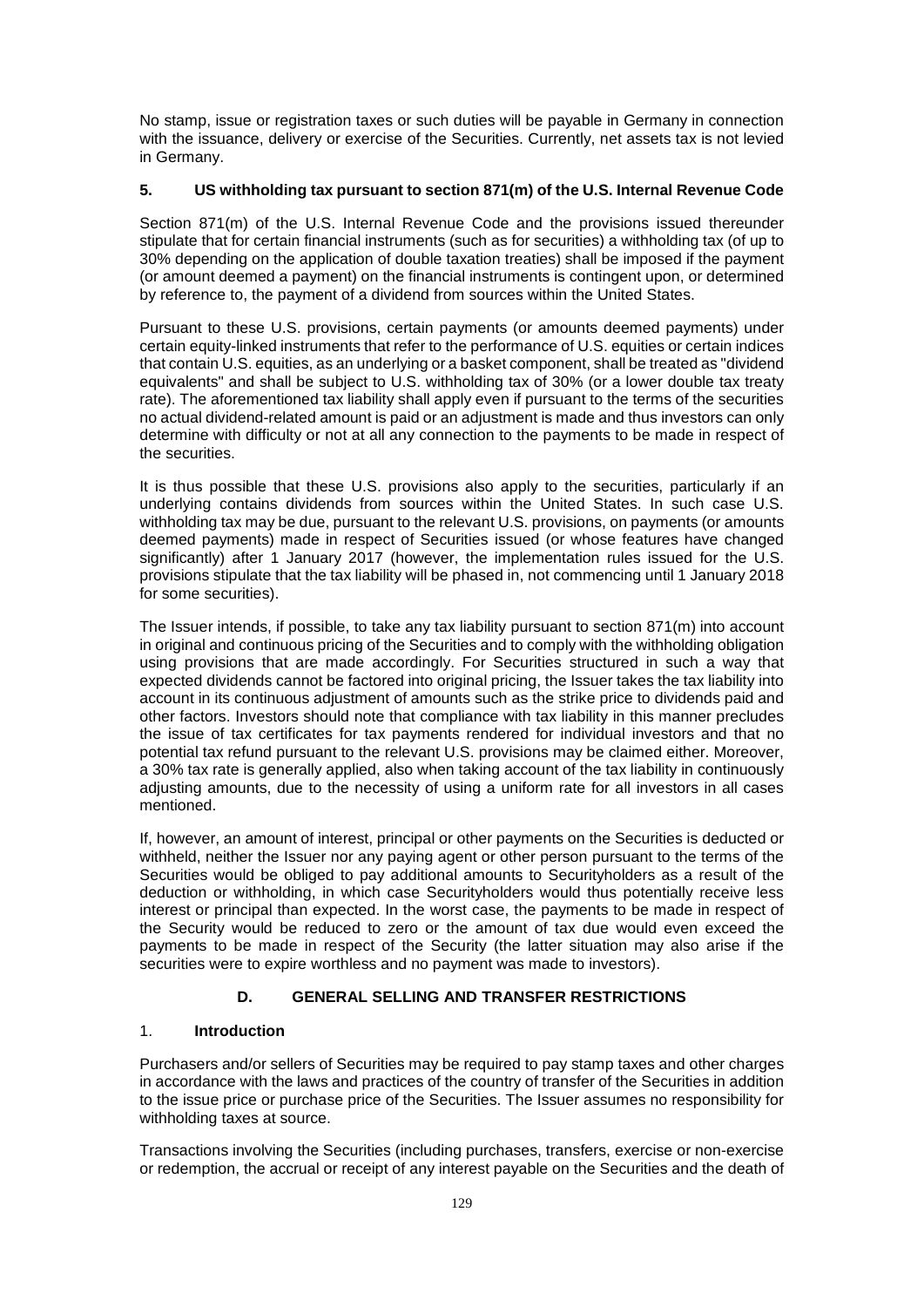a holder of any Securities) may have tax consequences for holders and potential purchasers which may depend, amongst other things, upon the tax status of the holder or potential purchaser and may relate to – amongst other taxes and duties – stamp duty, stamp duty reserve tax, income tax, corporation tax, trade tax, capital gains tax, withholding tax, solidarity surcharge and inheritance tax.

§10 (Taxation) in the General Conditions should be considered carefully by all potential purchasers of any Securities.

Potential purchasers of Securities are advised to consult their own tax advisors as to the tax consequences of transactions involving the Securities.

The distribution of this Prospectus and the offering of the Securities in certain jurisdictions may be restricted by law. Persons into whose possession this Prospectus comes are required by the Issuer to inform themselves about and to observe any such restrictions.

### 2. **United States of America**

The Securities have not been, and will not be, registered under the United States Securities Act of 1933, as amended (the **"Securities Act"**), and trading in the Securities has not been approved by the United States Commodity Futures Trading Commission (the **"CFTC"**) under the United States Commodity Exchange Act (the **"Commodity Exchange Act"**). Any offer or sale of the Securities must be made in a transaction exempt from the registration requirements of the Securities Act pursuant to Regulation S thereunder. No Securities, or interests therein, may at any time be offered, sold, resold, pledged, exercised, redeemed or delivered, directly or indirectly, in the United States or to, or for the account or benefit of (or on behalf of), any U.S. person or to others for offer, sale, resale, pledge, exercise, redemption or delivery, directly or indirectly, in the United States or to, or for the account or benefit of, any U.S. person. No Securities may be exercised or redeemed by or on behalf of a U.S. person or a person within the United States. "United States" means the United States of America (including the States and the District of Columbia), its territories, its possessions and other areas subject to its jurisdiction, and "U.S. person" means (i) an individual who is a resident of the United States; (ii) a corporation, partnership or other entity organised in or under the laws of the United States or any political subdivision thereof or which has its principal place of business in the United States; (iii) any estate or trust which is subject to United States federal income taxation regardless of the source of its income; (iv) any trust if a court within the United States is able to exercise primary supervision over the administration of the trust and if one or more United States trustees have the authority to control all substantial decisions of the trust; (v) a pension plan for the employees, officers or principals of a corporation, partnership or other entity described in (ii) above; (vi) any entity organised principally for passive investment, 10 per cent. or more of the beneficial interests in which are held by persons described in (i) to (v) above if such entity was formed principally for the purpose of investment by such persons in a commodity pool the operator of which is exempt from certain requirements of Part 4 of the United States Commodity Futures Trading Commission's regulations by virtue of its participants being non-U.S. persons; or (vii) any other "U.S. person" as such term may be defined in Regulation S under the United States Securities Act of 1933, as amended, or a person who does not come within the definition of a non-United States person under Rule 4.7 of the United States Commodity Exchange Act, as amended.

### 3. **European Economic Area**

In relation to each member state of the European Economic Area which has implemented the *Prospectus Directive* (each a **"Relevant Member State"**), with effect from and including the date on which the *Prospectus Directive* is implemented in that *Relevant Member State* (the **"Relevant Implementation Date"**) the *Securities* have not been offered and will not be offered to the public in that *Relevant Member State* except, with effect from and including the *Relevant Implementation Date*, the *Securities* may be offered to the public in that Relevant Member State:

during the period beginning one weekday after the date of publication of this *Prospectus* in relation to the *Securities* which has been approved by the competent authority in that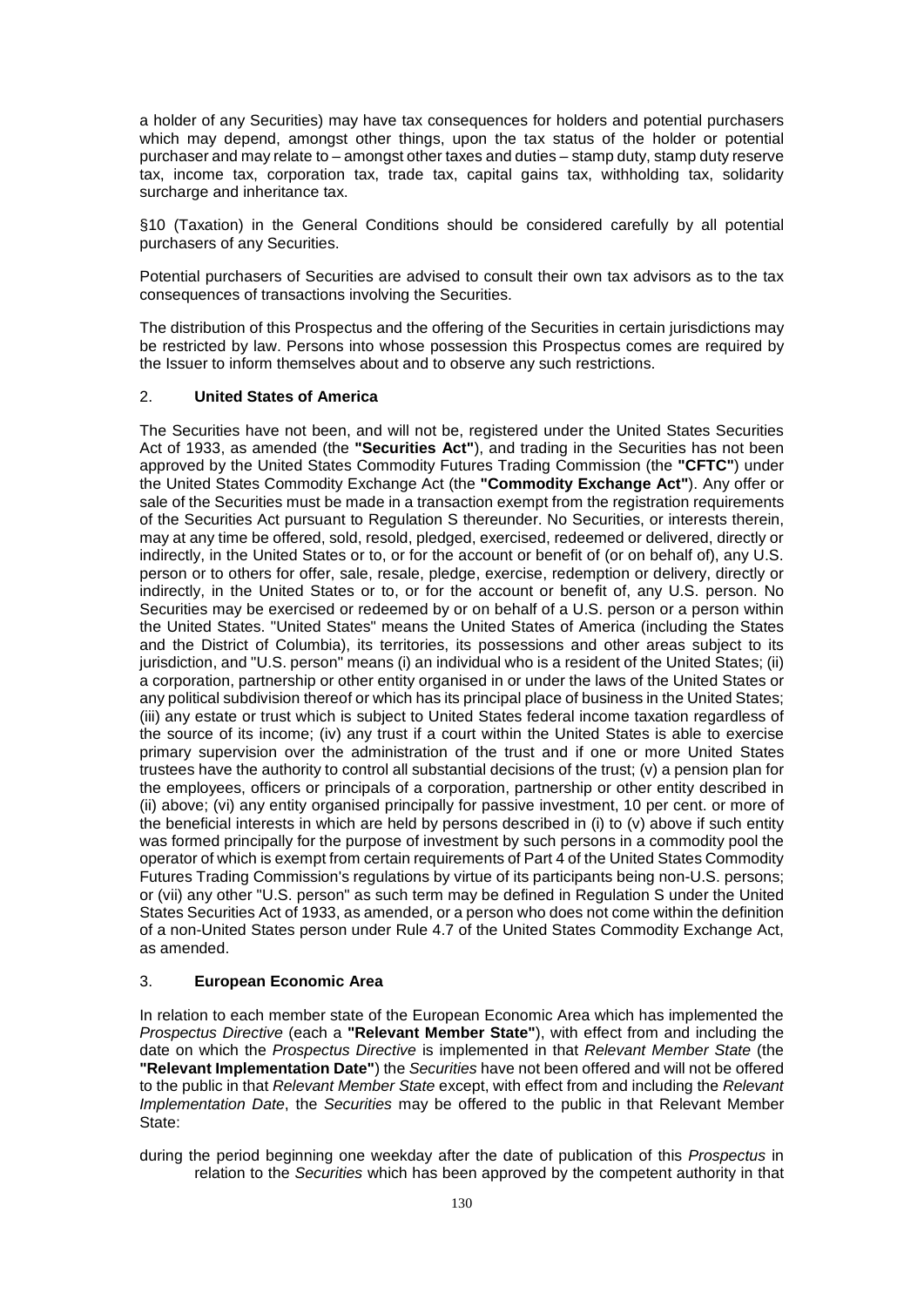*Relevant Member State* or in another *Relevant Member State* and notified to the competent authority in that *Relevant Member State*, in accordance with the *Prospectus Directive* in each case, and ending on the date which is twelve months after the date of publication, provided that the *Prospectus* is published in relation to these *Securities* no later than the date of the public offer, and were submitted to the competent authority in the *Relevant Member State*;

to legal persons which are qualified investors within the meaning of the *Prospectus Directive* (as defined below); or

in other circumstances under Art. 3 (2) of the *Prospectus Directive* (as defined below),

provided that such an offer of *Securities* does not obligate the issuer to publish a prospectus in accordance with Art. 3 of the *Prospectus Directive* (as defined below) or a supplement to the prospectus in accordance with Art. 16 of the *Prospectus Directive* (as defined below).

For the purposes of this provision, an "offer of Securities to the public" in relation to any *Securities* in any *Relevant Member State* means the communication in any form and by any means of sufficient information on the terms of the offer and the *Securities* to be offered so as to enable an investor to decide to purchase or subscribe the *Securities*, if a measure implementing the *Prospectus Directive* in that *Member State* results in deviation; "**Prospectus Directive**" means Directive 2003/71/EC (and amendments, including the *2010 PD Amending Directive* provided it was implemented in the *Relevant Member State*); "**2010 PD Amending Directive**" means Directive 2010/73/EU.

### **United Kingdom**

An invitation or inducement to engage in investment activity (within the meaning of Section 21 of the Financial Services and Markets Act 2000 (**"FSMA"**) may only be communicated or caused to be communicated in connection with the issue or sale of any Securities in circumstances in which Section 21(1) of the FSMA would not, if the Issuer was not an authorised person, apply to the Issuer.

All applicable provisions of the FSMA must be complied with in respect to anything carried out in relation to any Securities in, from or otherwise involving the United Kingdom.

### **Italy**

The offering of the Securities has not been registered pursuant to Italian securities legislation and, accordingly, no Securities may be offered, sold or delivered, nor may copies of this Prospectus or of any other document relating to the Securities be distributed in the Republic of Italy, except:

- (a) to qualified investors (investitori qualificati), as defined pursuant to Article 100 of Legislative Decree No. 58 of 24 February 1998, as amended (the "**Financial Services Act**") and Article 34-ter, first paragraph. letter b) of CONSOB Regulation No. 11971 of 14 May 1999, as amended from time to time ("**Regulation No. 11971**"); or
- (b) in other circumstances which are exempted from the rules on public offerings pursuant to Article 100 of the Financial Services Act and Article 34-ter of Regulation No. 11971.

Any offer, sale or delivery of the Securities or distribution of copies of this Prospectus or any other document relating to the Securities in the Republic of Italy under (a) or (b) above must:

- (a) be made by an investment firm, bank or financial intermediary permitted to conduct such activities in the Republic of Italy in accordance with the Financial Services Act, CONSOB Regulation No. 16190 of 29 October 2007 (as amended from time to time) and Legislative Decree No. 385 of 1 September 1993, as amended (the Banking Act); and
- (b) comply with any other applicable laws and regulations or requirement imposed by CONSOB, the Bank of Italy (including, the reporting requirements, where applicable,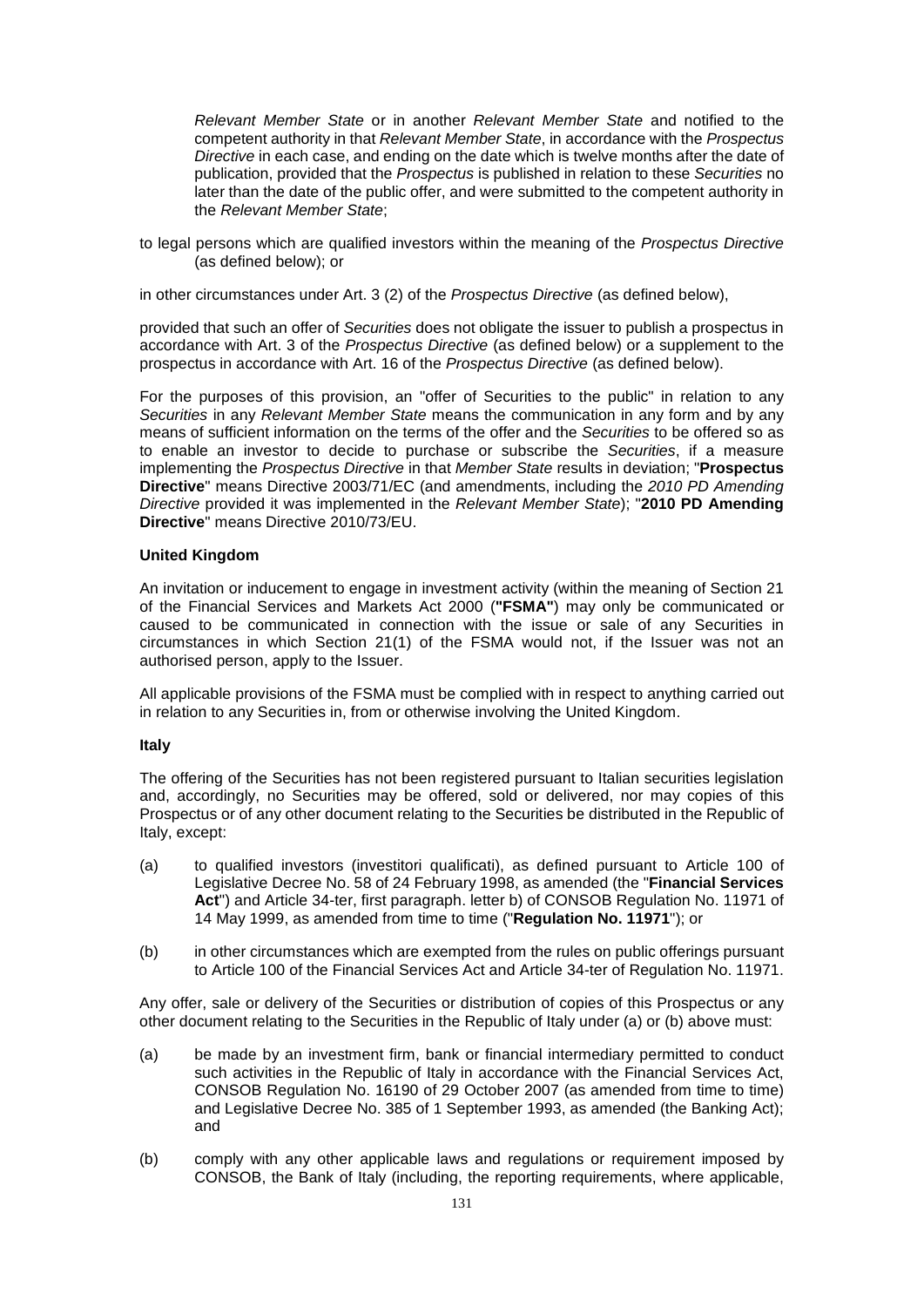pursuant to Article 129 of the Banking Act and the implementing guidelines of the Bank of Italy, as amended from time to time) and/or any other Italian authority

Please note that in accordance with Article 100-bis of the Financial Services Act, where no exemption from the rules on public offerings applies under (a) and (b) above, the subsequent distribution of the Securities on the secondary market in Italy must be made in compliance with the public offer and the prospectus requirement rules provided under the Financial Services Act and Regulation No. 11971.

Failure to comply with such rules may result in the sale of such Securities being declared null and void and in the liability of the intermediary transferring the financial instruments for any damages suffered by the investors.

### **France**

*Offer to the public in France*: the Securities will only be offered or sold, directly or indirectly, to the public in France and the Prospectus, and any other offering material relating to the Securities will only be distributed to the public in France in the period beginning on the date of publication of the Prospectus, in accordance with Articles L.412-1 and L.621-8 of the French Monetary and Financial Code (*Code monétaire et financier*) and the *Règlement général* of the *Autorité des marchés financiers*, and ending at the latest within the 12-month period after the date of the visa of the Prospectus;

*Private placement in France*: the Securities will not be offered or sold, directly or indirectly, to the public in France and the Prospectus, and any other offering material relating to the Securities will not be distributed to the public in France, and such offers, sales and distributions will be made in France only to (a) providers of investment services relating to portfolio management for the account of third parties (*personnes fournissant le service d'investissement de gestion de portefeuille pour compte de tiers*), and/or (b) qualified investors (*investisseurs qualifiés*) other than individuals, all as defined in, and in accordance with, articles L.411-1, L.411-2 and D.411-1 to D.411-3 of the French Monetary and Financial Code (*Code monétaire et financier*).

#### **Switzerland**

The offering of the Securities in Switzerland will comply with any laws, regulations or guidelines in Switzerland from time to time, including, but not limited to, any regulations made by the Swiss Federal Banking Commission and/or the Swiss National Bank (if any) in relation to the offer, sale, delivery or transfer of the Securities or the distribution of any offering material in Switzerland in respect of such Securities.

#### **Luxembourg**

In addition to the cases described in the European Economic Area selling restrictions in respect of an offer of Securities to the public in an EEA Member State (including the Grand Duchy of Luxembourg) (**"Luxembourg"**), an offer of Securities to the public can also be made in Luxembourg:

- (a) at any time, to national and regional governments, central banks, international and supranational institutions (such as the International Monetary Fund, the European Central Bank, the European Investment Bank) and other similar international organisations;
- (b) at any time, to legal entities which are authorised or regulated to operate in the financial markets (including credit institutions, investment firms, other authorised or regulated financial institutions, undertakings for collective investment and their management companies, pension and investment funds and their management companies, insurance undertakings and commodity dealers) as well as entities not so authorised or regulated whose corporate purpose is solely to invest in securities; and
- (c) at any time, to certain natural persons or small and medium-sized enterprises (as defined in the Luxembourg act dated 10th July, 2005 on prospectuses for securities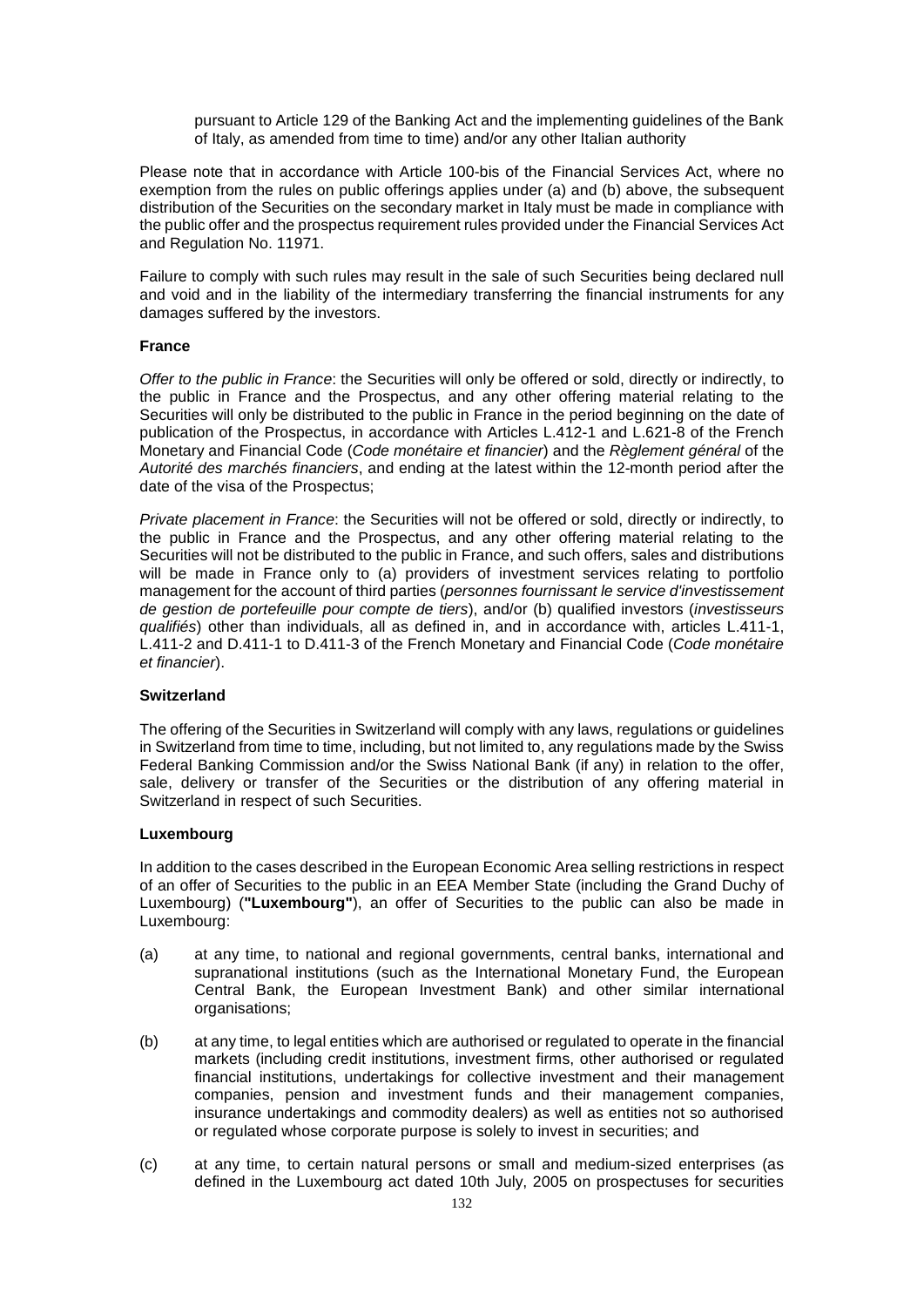implementing the Directive 2003/71/EC (the Prospectus Directive) into Luxembourg law) recorded in the register of natural persons or small and medium-sized enterprises considered as qualified investors as held by the *Commission de surveillance du secteur financier* as competent authority in Luxembourg in accordance with the Prospectus Directive.

### **General**

The Securities may only be offered or sold in compliance with all applicable securities laws and regulations in force in any jurisdiction in which any purchase, offer, sale or delivery of Securities is made or in which this document is distributed or held and where any consent, approval or permission required for the purchase, offer, sale or delivery of Securities under the laws and regulations in force in any jurisdiction is obtained.

With regard to each issue of Securities, certain other additional restrictions may be set out in the Product Terms.